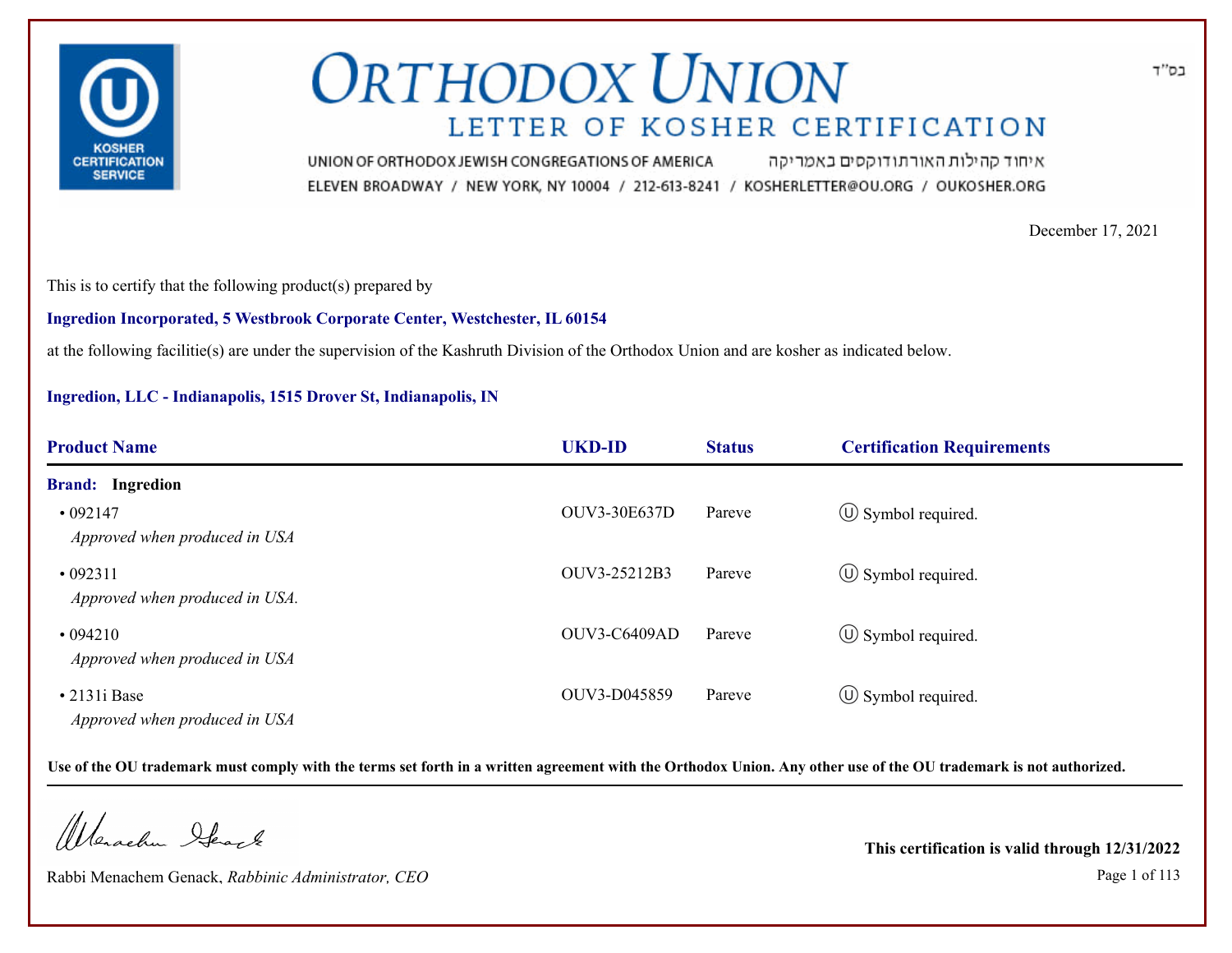

איחוד קהילות האורתודוקסים באמריקה UNION OF ORTHODOX JEWISH CONGREGATIONS OF AMERICA ELEVEN BROADWAY / NEW YORK, NY 10004 / 212-613-8241 / KOSHERLETTER@OU.ORG / OUKOSHER.ORG

December 17, 2021

#### **Ingredion Incorporated (continued)**

This is to certify that the following product(s) prepared by this company at the facilitie(s) listed above are under the supervision of the Kashruth Division of the Orthodox Union and are kosher as indicated below.

| <b>Product Name</b>                                        | <b>UKD-ID</b> | <b>Status</b> | <b>Certification Requirements</b> |  |
|------------------------------------------------------------|---------------|---------------|-----------------------------------|--|
| <b>Brand:</b> Ingredion (continued)                        |               |               |                                   |  |
| $\cdot$ 45-0703<br>Approved when produced in USA.          | OUV3-4E67D10  | Pareve        | $\circ$ Symbol required.          |  |
| • 4508KG BASE NF<br>Approved when produced in USA.         | OUV3-54D8039  | Pareve        | $\circled{1}$ Symbol required.    |  |
| • 510710 ASCENT Base<br>Approved when produced in USA.     | OUV3-D45550A  | Pareve        | $\circled{0}$ Symbol required.    |  |
| • 51-14FK (INTERMEDIATE)<br>Approved when produced in USA. | OUV3-722910A  | Pareve        | $\circled{1}$ Symbol required.    |  |

**Use of the OU trademark must comply with the terms set forth in a written agreement with the Orthodox Union. Any other use of the OU trademark is not authorized.**

Werachen Stack

Rabbi Menachem Genack, *Rabbinic Administrator, CEO* Page 2 of 113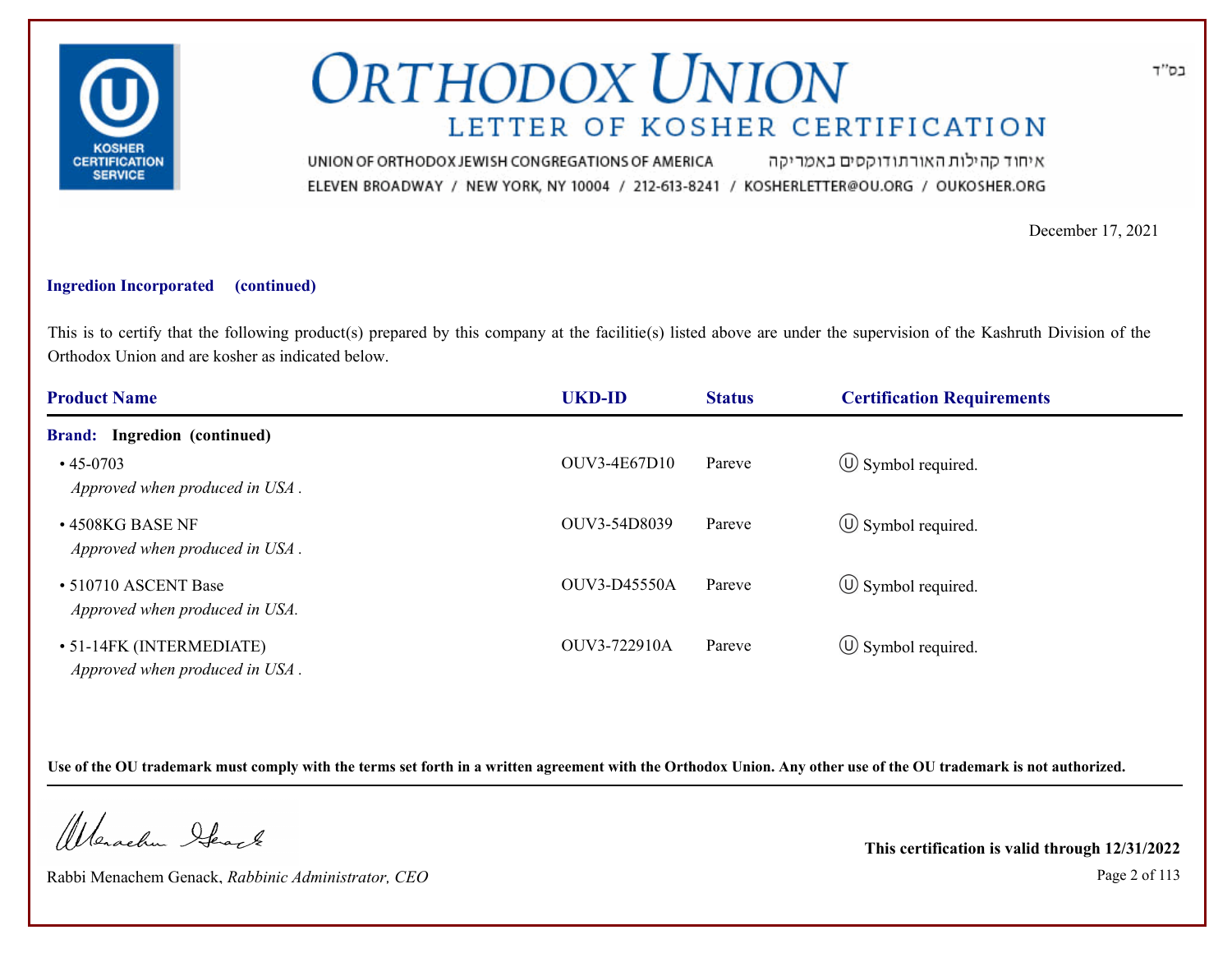

איחוד קהילות האורתודוקסים באמריקה UNION OF ORTHODOX JEWISH CONGREGATIONS OF AMERICA ELEVEN BROADWAY / NEW YORK, NY 10004 / 212-613-8241 / KOSHERLETTER@OU.ORG / OUKOSHER.ORG

December 17, 2021

#### **Ingredion Incorporated (continued)**

This is to certify that the following product(s) prepared by this company at the facilitie(s) listed above are under the supervision of the Kashruth Division of the Orthodox Union and are kosher as indicated below.

| <b>Product Name</b>                                            | <b>UKD-ID</b>       | <b>Status</b> | <b>Certification Requirements</b> |  |
|----------------------------------------------------------------|---------------------|---------------|-----------------------------------|--|
| <b>Brand:</b> Ingredion (continued)                            |                     |               |                                   |  |
| $\cdot$ 51-69AA<br>Approved when produced in USA.              | <b>OUV3-8AC7065</b> | Pareve        | $\circled{1}$ Symbol required.    |  |
| $\cdot$ 51-69AB<br>Approved when produced in USA.              | OUV3-BC3D71D        | Pareve        | $\circled{1}$ Symbol required.    |  |
| • 5250AC ASCENT Base Tapioca<br>Approved when produced in USA. | <b>OUV3-7C6E53C</b> | Pareve        | $\circled{1}$ Symbol required.    |  |
| $•904-39$<br>Approved when produced in USA.                    | OUV3-9B249D9        | Pareve        | $\circled{1}$ Symbol required.    |  |

**Use of the OU trademark must comply with the terms set forth in a written agreement with the Orthodox Union. Any other use of the OU trademark is not authorized.**

Werachen Stack

Rabbi Menachem Genack, *Rabbinic Administrator, CEO* Page 3 of 113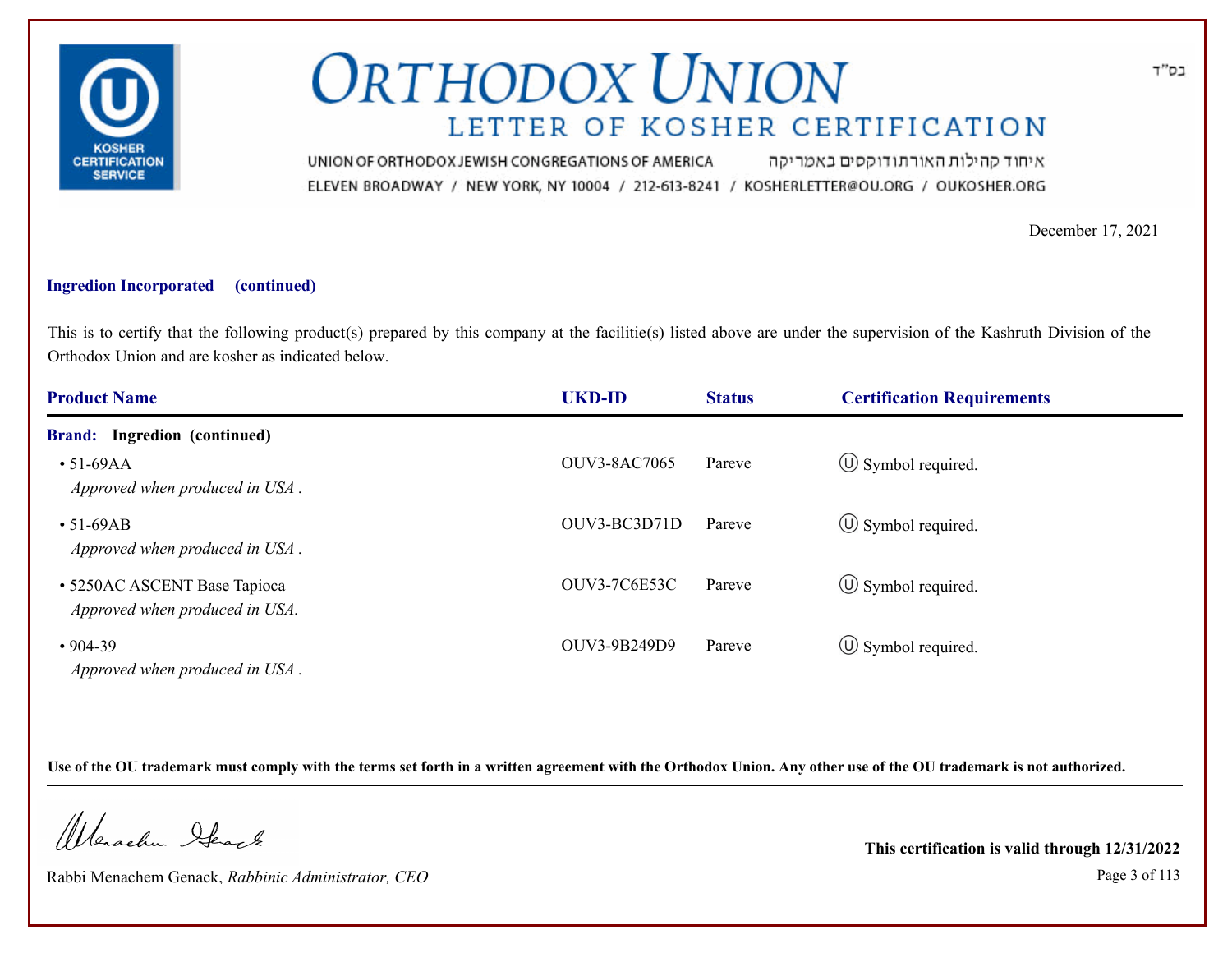

איחוד קהילות האורתודוקסים באמריקה UNION OF ORTHODOX JEWISH CONGREGATIONS OF AMERICA ELEVEN BROADWAY / NEW YORK, NY 10004 / 212-613-8241 / KOSHERLETTER@OU.ORG / OUKOSHER.ORG

December 17, 2021

#### **Ingredion Incorporated (continued)**

This is to certify that the following product(s) prepared by this company at the facilitie(s) listed above are under the supervision of the Kashruth Division of the Orthodox Union and are kosher as indicated below.

| <b>Product Name</b>                         | <b>UKD-ID</b> | <b>Status</b> | <b>Certification Requirements</b> |  |
|---------------------------------------------|---------------|---------------|-----------------------------------|--|
| <b>Brand:</b> Ingredion (continued)         |               |               |                                   |  |
| $•905-76$<br>Approved when produced in USA. | OUV3-C619767  | Pareve        | $\circ$ Symbol required.          |  |
| $•905-95$<br>Approved when produced in USA. | OUV3-0F08663  | Pareve        | $\circled{1}$ Symbol required.    |  |
| $•906-38$<br>Approved when produced in USA. | OUV3-84DE5A0  | Pareve        | $\circled{1}$ Symbol required.    |  |
| $•906-81$<br>Approved when produced in USA. | OUV3-EA8F2F9  | Pareve        | $\circled{1}$ Symbol required.    |  |

**Use of the OU trademark must comply with the terms set forth in a written agreement with the Orthodox Union. Any other use of the OU trademark is not authorized.**

Werachen Stack

Rabbi Menachem Genack, *Rabbinic Administrator, CEO* Page 4 of 113

**This certification is valid through 12/31/2022**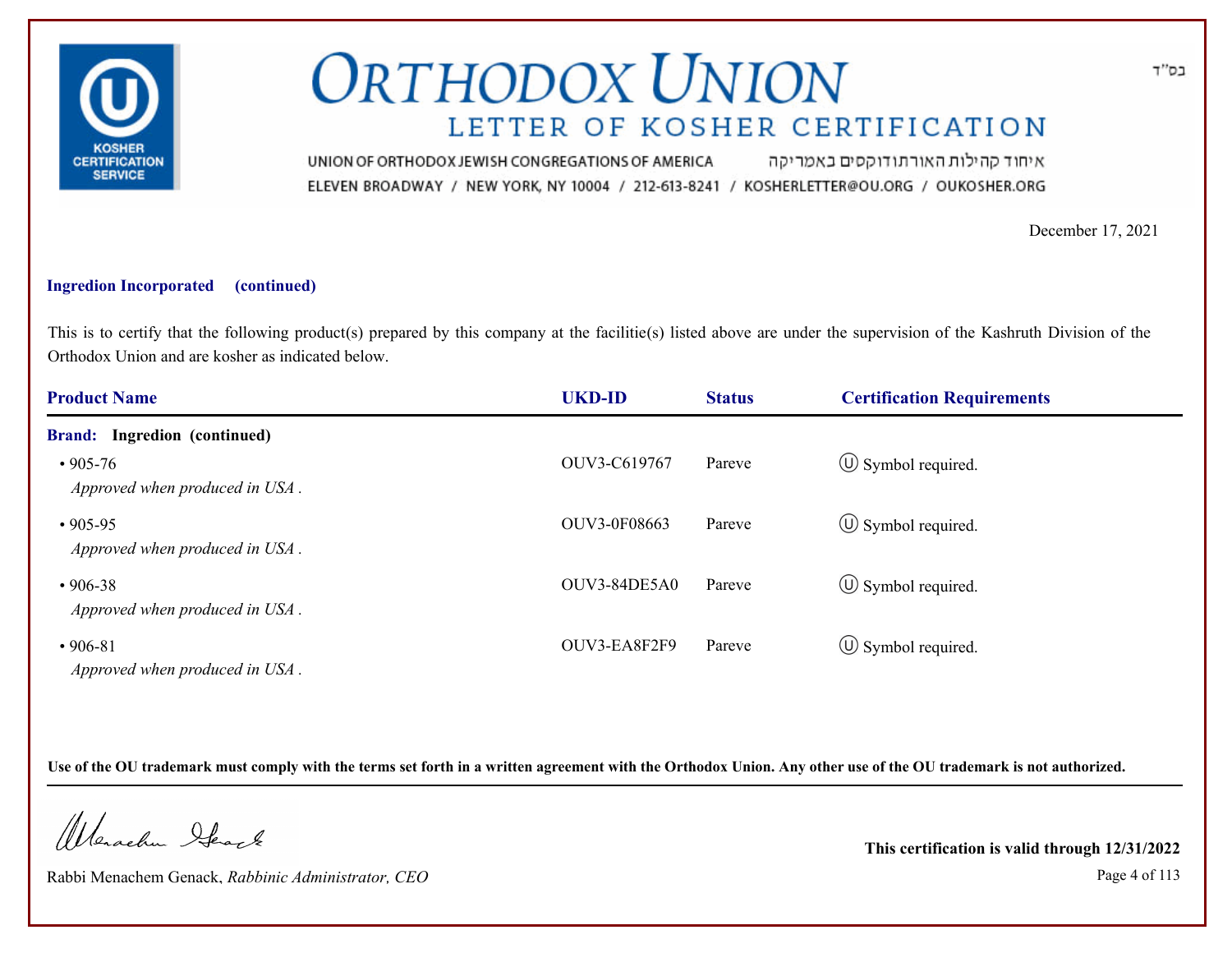

איחוד קהילות האורתודוקסים באמריקה UNION OF ORTHODOX JEWISH CONGREGATIONS OF AMERICA ELEVEN BROADWAY / NEW YORK, NY 10004 / 212-613-8241 / KOSHERLETTER@OU.ORG / OUKOSHER.ORG

December 17, 2021

#### **Ingredion Incorporated (continued)**

This is to certify that the following product(s) prepared by this company at the facilitie(s) listed above are under the supervision of the Kashruth Division of the Orthodox Union and are kosher as indicated below.

| <b>Product Name</b>                              | <b>UKD-ID</b>       | <b>Status</b> | <b>Certification Requirements</b> |  |
|--------------------------------------------------|---------------------|---------------|-----------------------------------|--|
| <b>Brand:</b> Ingredion (continued)              |                     |               |                                   |  |
| $\cdot$ 909-14<br>Approved when produced in USA. | OUV3-4B37DEC        | Pareve        | $\circ$ Symbol required.          |  |
| $\cdot$ 909-45<br>Approved when produced in USA. | OUV3-BC6831D        | Pareve        | $\circled{1}$ Symbol required.    |  |
| $• 920 - 14$<br>Approved when produced in USA.   | <b>OUV3-F9183FA</b> | Pareve        | $\circled{0}$ Symbol required.    |  |
| $•920-29$<br>Approved when produced in USA.      | <b>OUV3-4FB819B</b> | Pareve        | $\circled{1}$ Symbol required.    |  |

**Use of the OU trademark must comply with the terms set forth in a written agreement with the Orthodox Union. Any other use of the OU trademark is not authorized.**

Werachen Stack

Rabbi Menachem Genack, *Rabbinic Administrator, CEO* Page 5 of 113

**This certification is valid through 12/31/2022**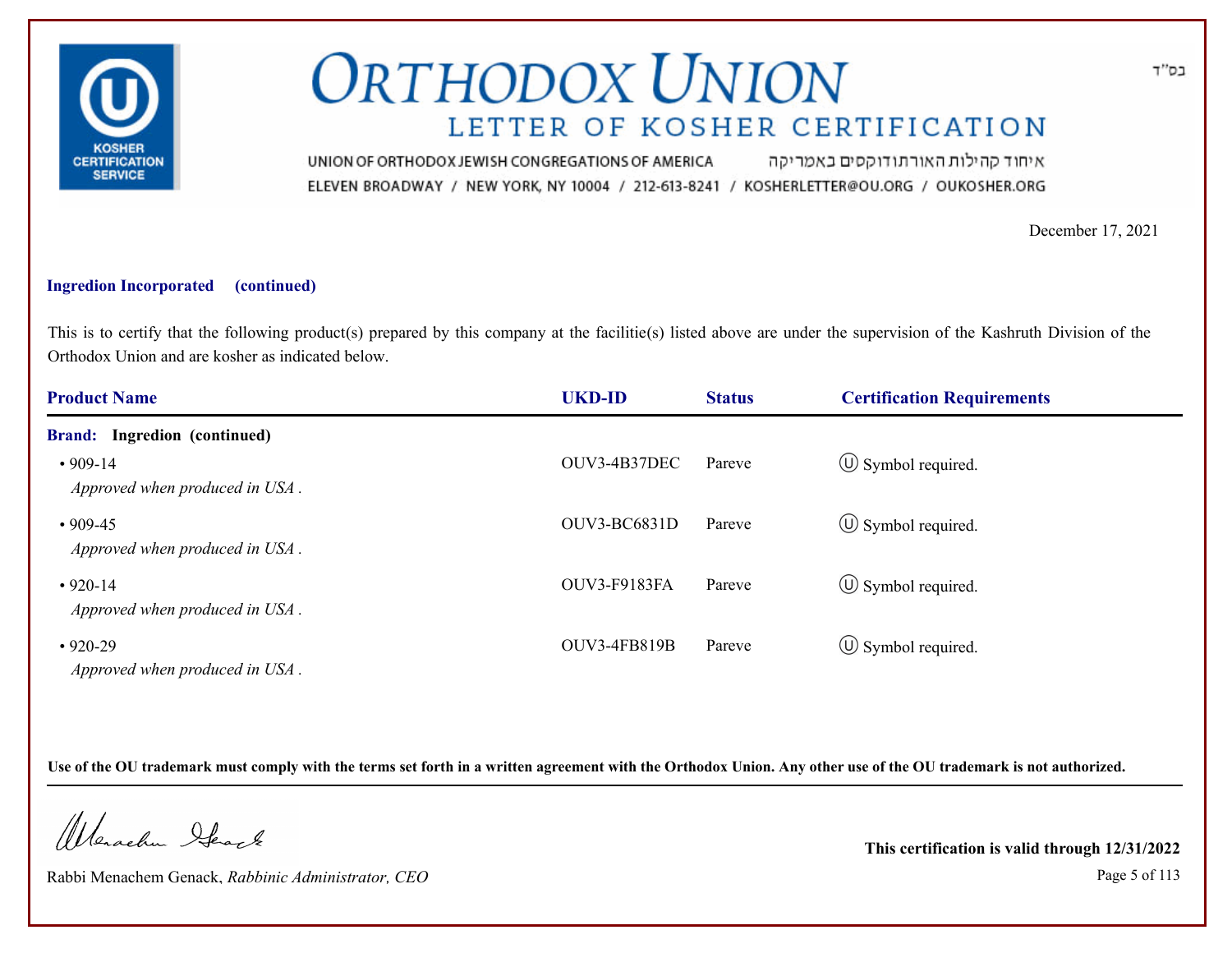

איחוד קהילות האורתודוקסים באמריקה UNION OF ORTHODOX JEWISH CONGREGATIONS OF AMERICA ELEVEN BROADWAY / NEW YORK, NY 10004 / 212-613-8241 / KOSHERLETTER@OU.ORG / OUKOSHER.ORG

December 17, 2021

### **Ingredion Incorporated (continued)**

This is to certify that the following product(s) prepared by this company at the facilitie(s) listed above are under the supervision of the Kashruth Division of the Orthodox Union and are kosher as indicated below.

| <b>Product Name</b>                               | <b>UKD-ID</b> | <b>Status</b> | <b>Certification Requirements</b> |
|---------------------------------------------------|---------------|---------------|-----------------------------------|
| <b>Brand:</b> Ingredion (continued)               |               |               |                                   |
| $•920-37$<br>Approved when produced in USA.       | OUV3-A7F726D  | Pareve        | $\circled{1}$ Symbol required.    |
| $\cdot$ 92037 D<br>Approved when produced in USA. | OUV3-8344D85  | Pareve        | $\circled{1}$ Symbol required.    |
| $•920-65$<br>Approved when produced in USA        | OUV3-A2EC339  | Pareve        | $\circled{1}$ Symbol required.    |
| $• 921 - 40$<br>Approved when produced in USA.    | OUV3-220F535  | Pareve        | $\circled{1}$ Symbol required.    |

**Use of the OU trademark must comply with the terms set forth in a written agreement with the Orthodox Union. Any other use of the OU trademark is not authorized.**

Werachen Stack

Rabbi Menachem Genack, *Rabbinic Administrator, CEO* Page 6 of 113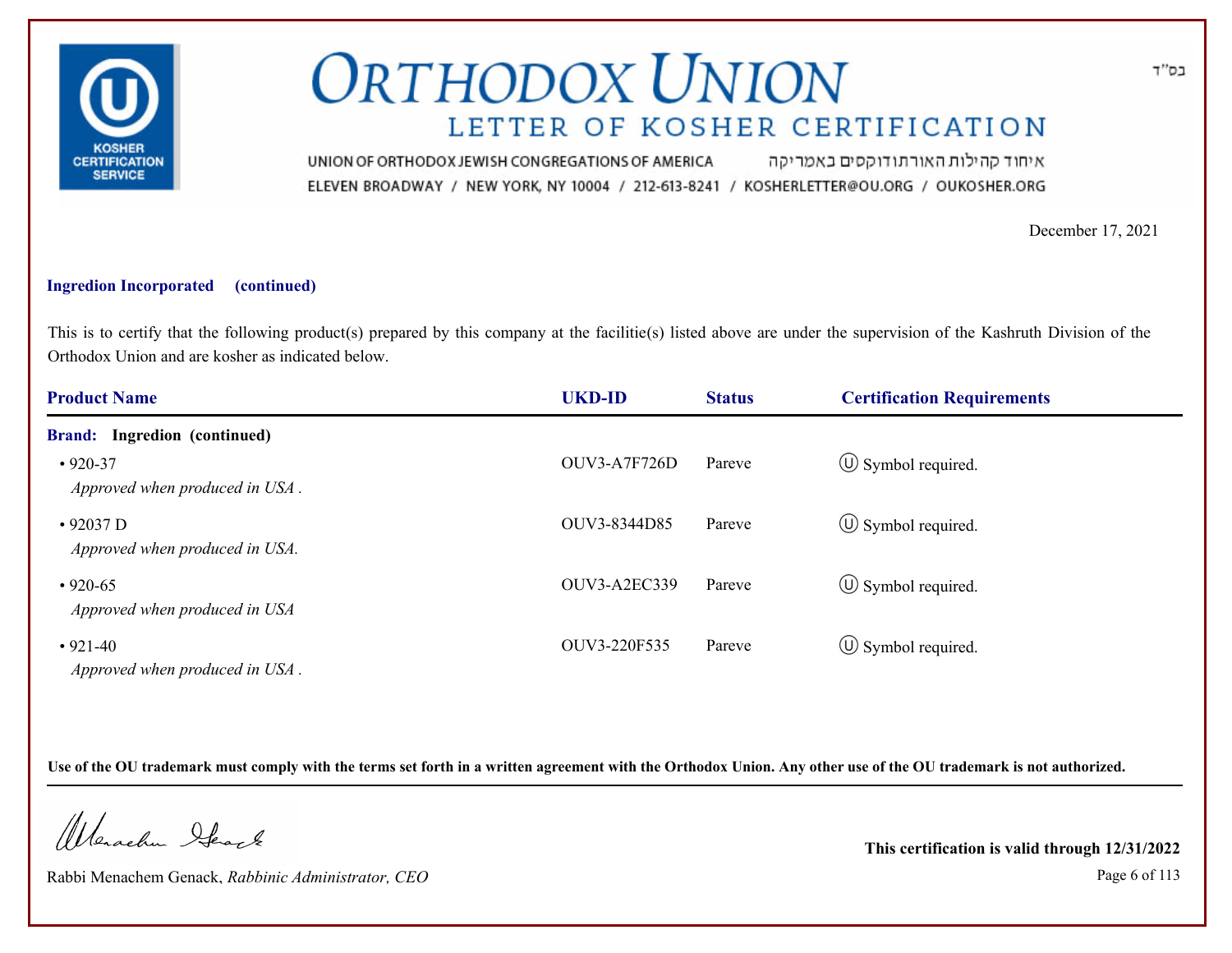

איחוד קהילות האורתודוקסים באמריקה UNION OF ORTHODOX JEWISH CONGREGATIONS OF AMERICA ELEVEN BROADWAY / NEW YORK, NY 10004 / 212-613-8241 / KOSHERLETTER@OU.ORG / OUKOSHER.ORG

December 17, 2021

#### **Ingredion Incorporated (continued)**

This is to certify that the following product(s) prepared by this company at the facilitie(s) listed above are under the supervision of the Kashruth Division of the Orthodox Union and are kosher as indicated below.

| <b>Product Name</b>                                              | <b>UKD-ID</b>       | <b>Status</b> | <b>Certification Requirements</b> |  |
|------------------------------------------------------------------|---------------------|---------------|-----------------------------------|--|
| <b>Brand:</b> Ingredion (continued)                              |                     |               |                                   |  |
| $• 921 - 46$<br>Approved when produced in USA.                   | OUV3-4D41C62        | Pareve        | $\circ$ Symbol required.          |  |
| • 92147 Base Hi-Maize (TM) 260<br>Approved when produced in USA. | OUV3-0012C6F        | Pareve        | $\circled{1}$ Symbol required.    |  |
| $• 921 - 74$<br>Approved when produced in USA.                   | <b>OUV3-7E7439E</b> | Pareve        | $\circled{0}$ Symbol required.    |  |
| $•921-94$<br>Approved when produced in USA.                      | OUV3-1319FE3        | Pareve        | $\circled{1}$ Symbol required.    |  |

**Use of the OU trademark must comply with the terms set forth in a written agreement with the Orthodox Union. Any other use of the OU trademark is not authorized.**

Werachen Stack

Rabbi Menachem Genack, *Rabbinic Administrator, CEO* Page 7 of 113

**This certification is valid through 12/31/2022**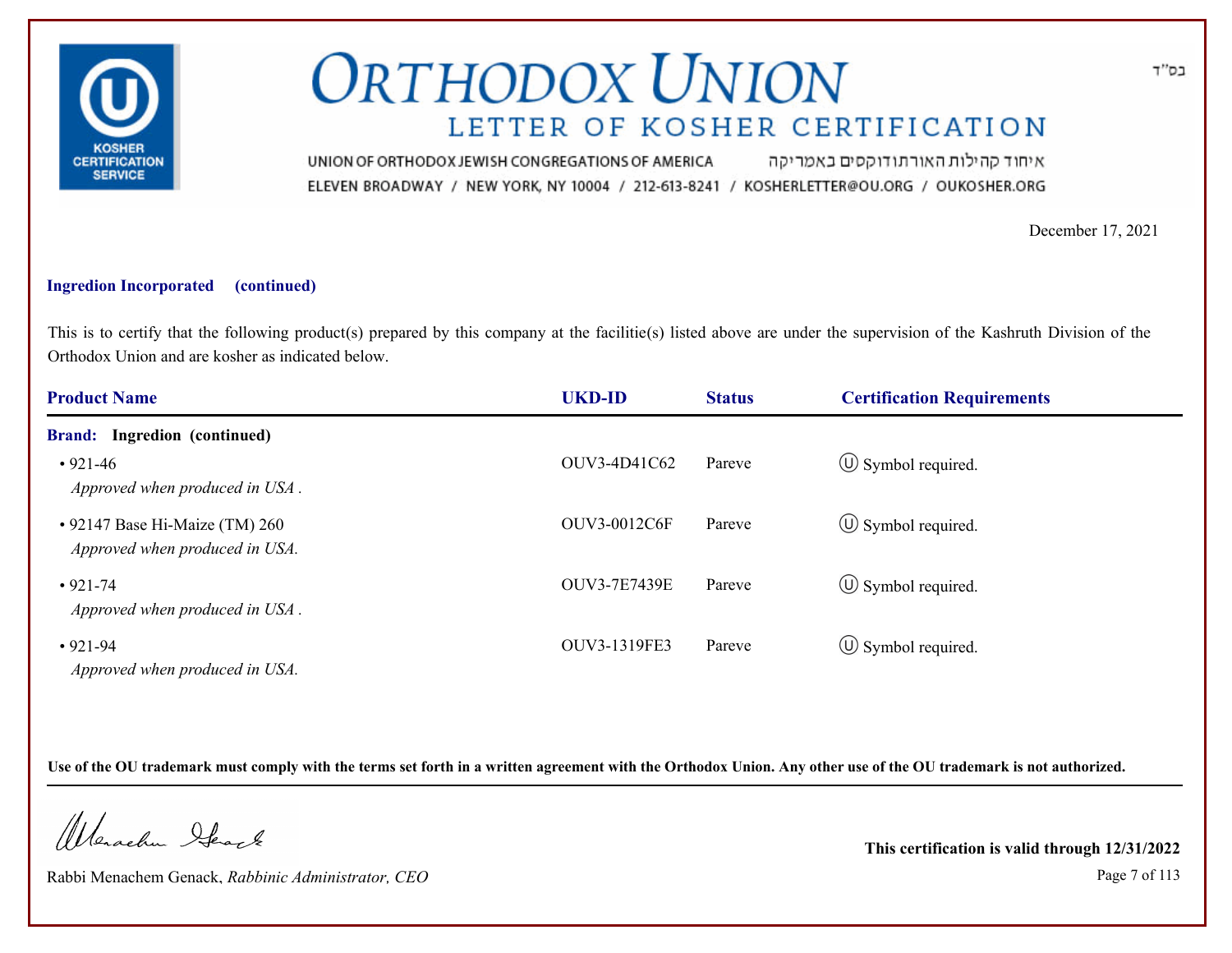

איחוד קהילות האורתודוקסים באמריקה UNION OF ORTHODOX JEWISH CONGREGATIONS OF AMERICA ELEVEN BROADWAY / NEW YORK, NY 10004 / 212-613-8241 / KOSHERLETTER@OU.ORG / OUKOSHER.ORG

December 17, 2021

#### **Ingredion Incorporated (continued)**

This is to certify that the following product(s) prepared by this company at the facilitie(s) listed above are under the supervision of the Kashruth Division of the Orthodox Union and are kosher as indicated below.

| <b>Product Name</b>                            | <b>UKD-ID</b>       | <b>Status</b> | <b>Certification Requirements</b> |  |
|------------------------------------------------|---------------------|---------------|-----------------------------------|--|
| <b>Brand:</b> Ingredion (continued)            |                     |               |                                   |  |
| $•921-95$<br>Approved when produced in USA.    | <b>OUV3-A7801BE</b> | Pareve        | $\circ$ Symbol required.          |  |
| $• 923 - 10$<br>Approved when produced in USA. | OUV3-F3970B1        | Pareve        | $\circled{1}$ Symbol required.    |  |
| $• 923 - 11$<br>Approved when produced in USA. | OUV3-D2BC626        | Pareve        | $\circled{1}$ Symbol required.    |  |
| $• 923 - 12$<br>Approved when produced in USA. | OUV3-1E8AD61        | Pareve        | $\circled{1}$ Symbol required.    |  |

**Use of the OU trademark must comply with the terms set forth in a written agreement with the Orthodox Union. Any other use of the OU trademark is not authorized.**

Werachen Ifeart

Rabbi Menachem Genack, *Rabbinic Administrator, CEO* Page 8 of 113

**This certification is valid through 12/31/2022**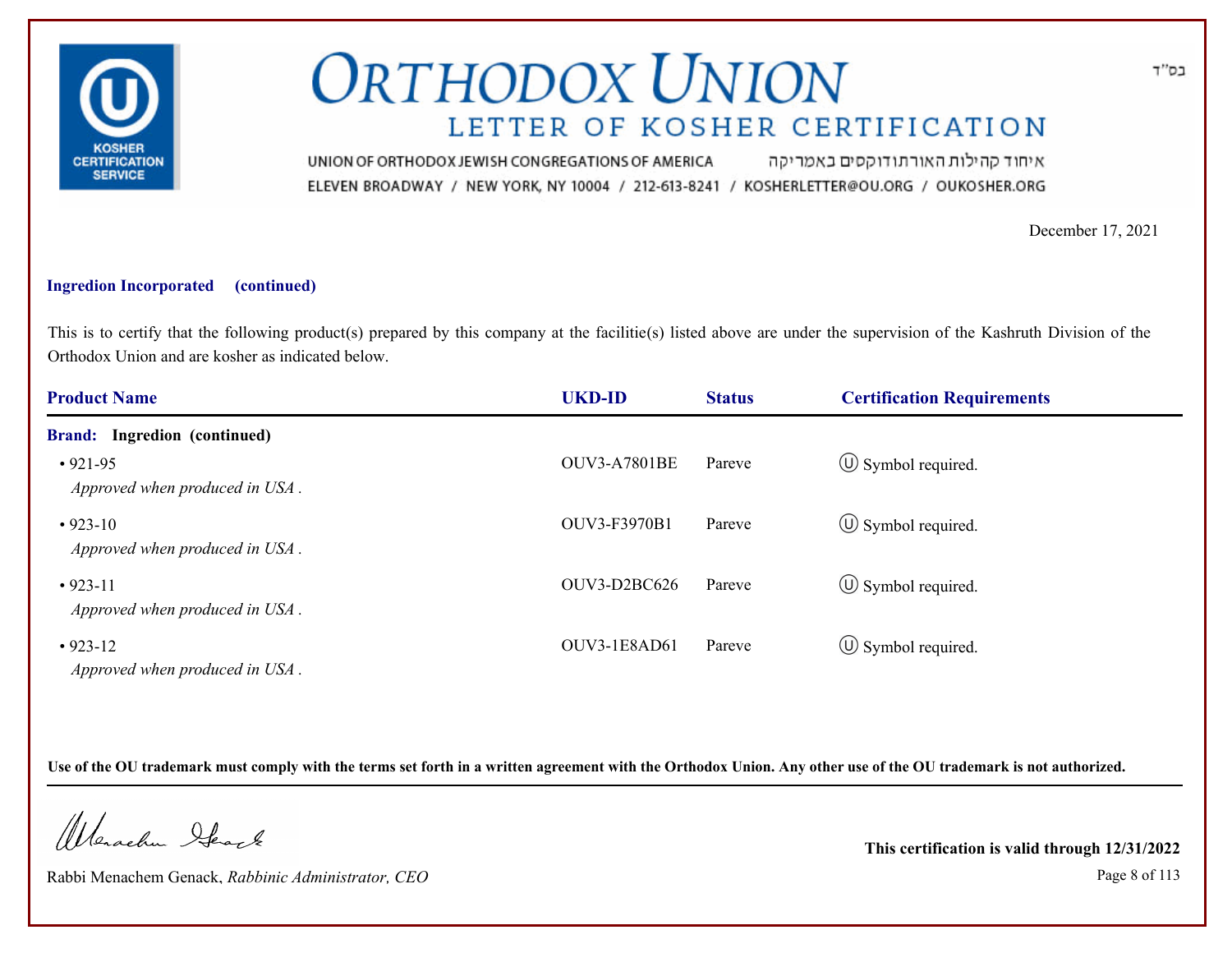

איחוד קהילות האורתודוקסים באמריקה UNION OF ORTHODOX JEWISH CONGREGATIONS OF AMERICA ELEVEN BROADWAY / NEW YORK, NY 10004 / 212-613-8241 / KOSHERLETTER@OU.ORG / OUKOSHER.ORG

December 17, 2021

#### **Ingredion Incorporated (continued)**

This is to certify that the following product(s) prepared by this company at the facilitie(s) listed above are under the supervision of the Kashruth Division of the Orthodox Union and are kosher as indicated below.

| <b>Product Name</b>                                     | <b>UKD-ID</b>       | <b>Status</b> | <b>Certification Requirements</b> |
|---------------------------------------------------------|---------------------|---------------|-----------------------------------|
| <b>Brand:</b> Ingredion (continued)                     |                     |               |                                   |
| $•923-40$<br>Approved when produced in USA              | <b>OUV3-6E650F6</b> | Pareve        | $\circ$ Symbol required.          |
| $•923-41$<br>Approved when produced in USA              | OUV3-52BBE65        | Pareve        | $\circled{1}$ Symbol required.    |
| • Advanta-GEL [TM] P75<br>Approved when produced in USA | OUV3-0BD3822        | Pareve        | $\circled{0}$ Symbol required.    |
| • ALMIDON 4013<br>Approved when produced in USA.        | OUV3-C6A146C        | Pareve        | $\circled{1}$ Symbol required.    |

**Use of the OU trademark must comply with the terms set forth in a written agreement with the Orthodox Union. Any other use of the OU trademark is not authorized.**

Werachen Stack

Rabbi Menachem Genack, *Rabbinic Administrator, CEO* Page 9 of 113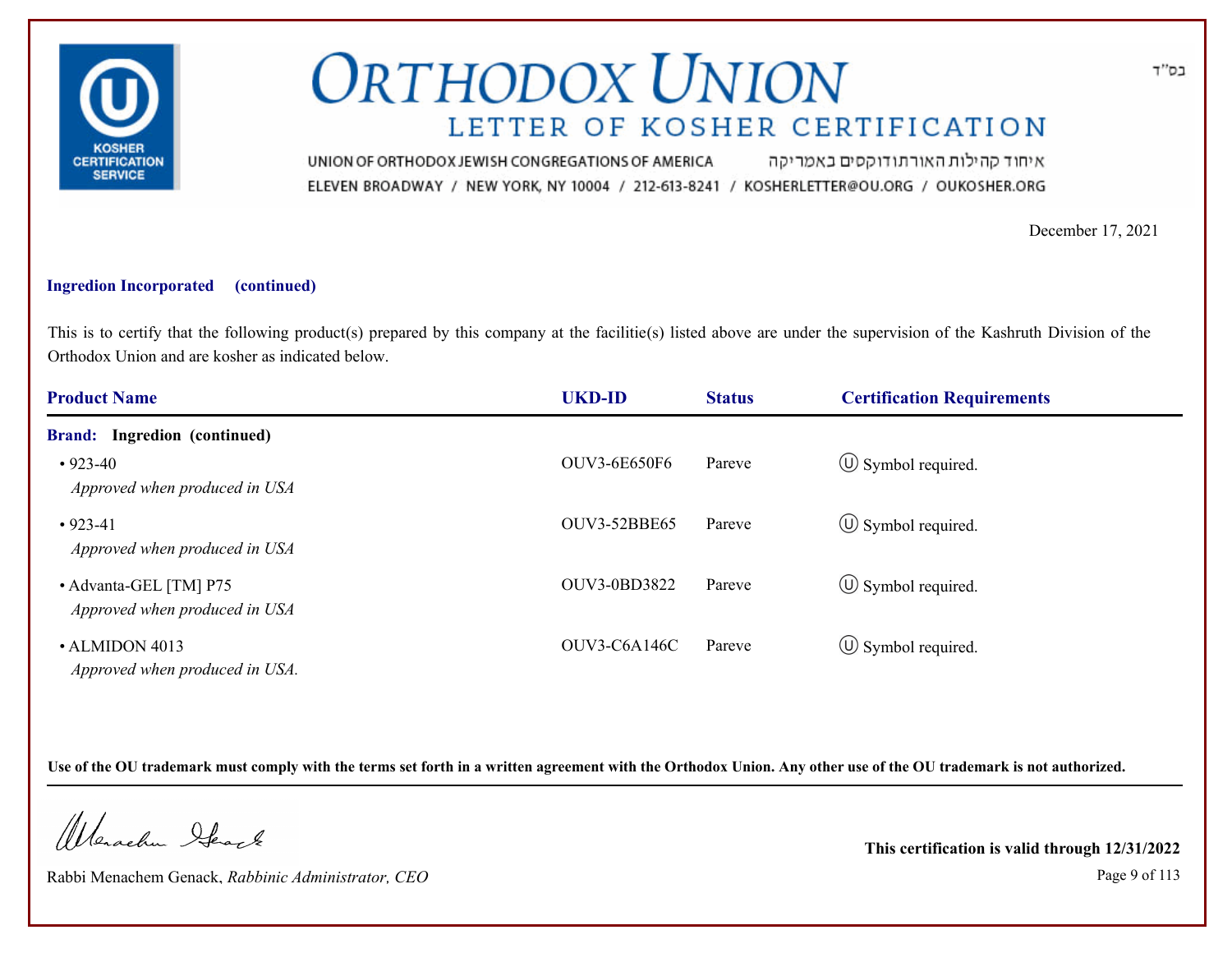

איחוד קהילות האורתודוקסים באמריקה UNION OF ORTHODOX JEWISH CONGREGATIONS OF AMERICA ELEVEN BROADWAY / NEW YORK, NY 10004 / 212-613-8241 / KOSHERLETTER@OU.ORG / OUKOSHER.ORG

December 17, 2021

#### **Ingredion Incorporated (continued)**

This is to certify that the following product(s) prepared by this company at the facilitie(s) listed above are under the supervision of the Kashruth Division of the Orthodox Union and are kosher as indicated below.

| <b>Product Name</b>                                       | <b>UKD-ID</b> | <b>Status</b> | <b>Certification Requirements</b> |  |
|-----------------------------------------------------------|---------------|---------------|-----------------------------------|--|
| <b>Brand:</b> Ingredion (continued)                       |               |               |                                   |  |
| • ALMIDON A-F<br>Approved when produced in USA            | OUV3-5E064CF  | Pareve        | $\circled{1}$ Symbol required.    |  |
| $\cdot$ ALMIDON H<br>Approved when produced in USA        | OUV3-C10A4BA  | Pareve        | $\circled{1}$ Symbol required.    |  |
| $\cdot$ AMIOCA<br>Approved when produced in the USA.      | OUV3-2238C72  | Pareve        | $\circled{1}$ Symbol required.    |  |
| $\bullet$ AMIOCA (R) TF<br>Approved when produced in USA. | OUV3-C86FBE5  | Pareve        | $\circled{1}$ Symbol required.    |  |

**Use of the OU trademark must comply with the terms set forth in a written agreement with the Orthodox Union. Any other use of the OU trademark is not authorized.**

Werachen Stack

Rabbi Menachem Genack, *Rabbinic Administrator, CEO* Page 10 of 113

**This certification is valid through 12/31/2022**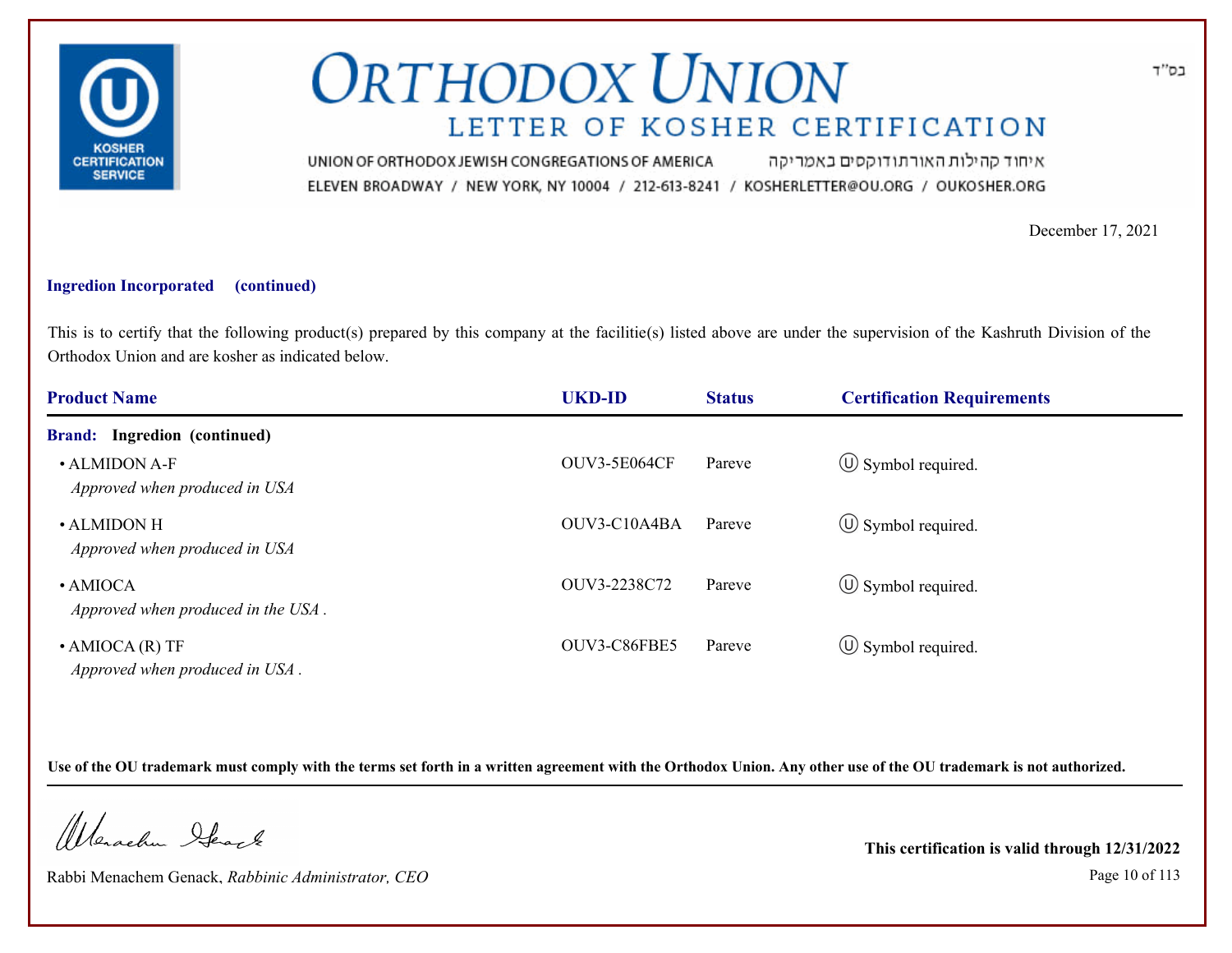

איחוד קהילות האורתודוקסים באמריקה UNION OF ORTHODOX JEWISH CONGREGATIONS OF AMERICA ELEVEN BROADWAY / NEW YORK, NY 10004 / 212-613-8241 / KOSHERLETTER@OU.ORG / OUKOSHER.ORG

December 17, 2021

### **Ingredion Incorporated (continued)**

This is to certify that the following product(s) prepared by this company at the facilitie(s) listed above are under the supervision of the Kashruth Division of the Orthodox Union and are kosher as indicated below.

| <b>Product Name</b>                                                                                       | <b>UKD-ID</b> | <b>Status</b> | <b>Certification Requirements</b>                       |
|-----------------------------------------------------------------------------------------------------------|---------------|---------------|---------------------------------------------------------|
| <b>Brand:</b> Ingredion (continued)                                                                       |               |               |                                                         |
| $\bullet$ AMIOCA NF<br>Approved when produced in USA.                                                     | OUV3-59351B1  | Pareve        | $\circ$ Symbol required.                                |
| • AMIOCA POWDER<br>Approved when produced in USA                                                          | OUV3-A51C680  | Pareve        | $\circ$ Symbol required.                                |
| • AMIOCA POWDER<br>Approved when produced in USA. Dry product in hopper cars, kosher status not required. | OUV4-0A2A8DF  | Pareve        | Certified when bulk shipped in OU approved<br>carriers. |
| $\cdot$ AMYLOK® 100<br>Approved when produced in USA.                                                     | OUV3-66A8B31  | Pareve        | $\circ$ Symbol required.                                |

**Use of the OU trademark must comply with the terms set forth in a written agreement with the Orthodox Union. Any other use of the OU trademark is not authorized.**

Werschn Stack

Rabbi Menachem Genack, *Rabbinic Administrator, CEO* Page 11 of 113

**This certification is valid through 12/31/2022**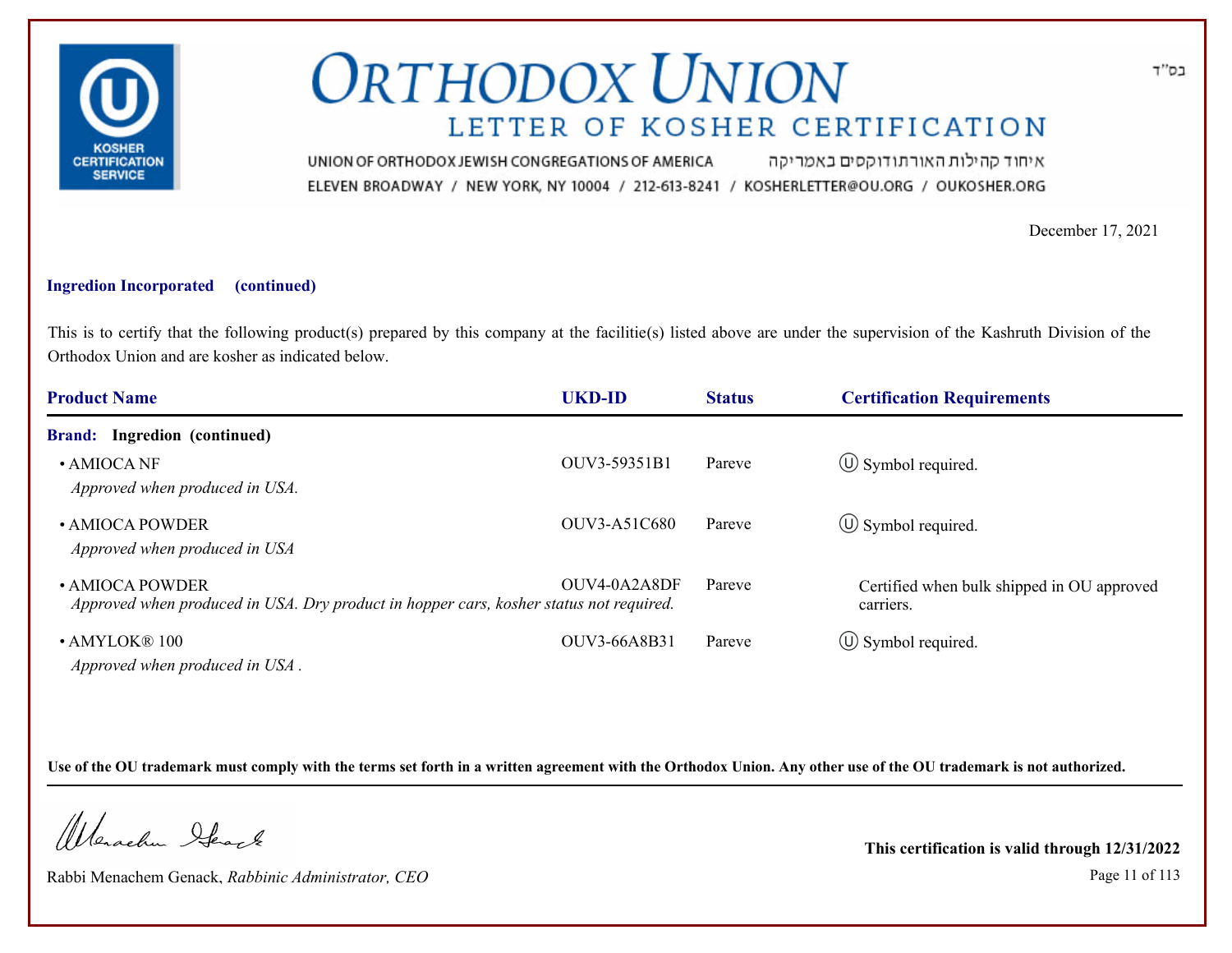

איחוד קהילות האורתודוקסים באמריקה UNION OF ORTHODOX JEWISH CONGREGATIONS OF AMERICA ELEVEN BROADWAY / NEW YORK, NY 10004 / 212-613-8241 / KOSHERLETTER@OU.ORG / OUKOSHER.ORG

December 17, 2021

#### **Ingredion Incorporated (continued)**

This is to certify that the following product(s) prepared by this company at the facilitie(s) listed above are under the supervision of the Kashruth Division of the Orthodox Union and are kosher as indicated below.

| <b>Product Name</b>                               | <b>UKD-ID</b>       | <b>Status</b> | <b>Certification Requirements</b> |  |
|---------------------------------------------------|---------------------|---------------|-----------------------------------|--|
| <b>Brand:</b> Ingredion (continued)               |                     |               |                                   |  |
| • Apex $1 - AH$<br>Approved when produced in USA. | OUV3-FD3CBB7        | Pareve        | $\circ$ Symbol required.          |  |
| • BAKA-SNAK®<br>Approved when produced in USA.    | <b>OUV3-92B63AB</b> | Pareve        | $\circled{1}$ Symbol required.    |  |
| • BAKA-SNAK® MC<br>Approved when produced in USA. | OUV3-ED229A3        | Pareve        | $\circled{0}$ Symbol required.    |  |
| • BASE FIVE<br>Approved when produced in USA.     | OUV3-E6877A8        | Pareve        | $\circled{1}$ Symbol required.    |  |

**Use of the OU trademark must comply with the terms set forth in a written agreement with the Orthodox Union. Any other use of the OU trademark is not authorized.**

Werachen Stack

Rabbi Menachem Genack, *Rabbinic Administrator, CEO* Page 12 of 113

**This certification is valid through 12/31/2022**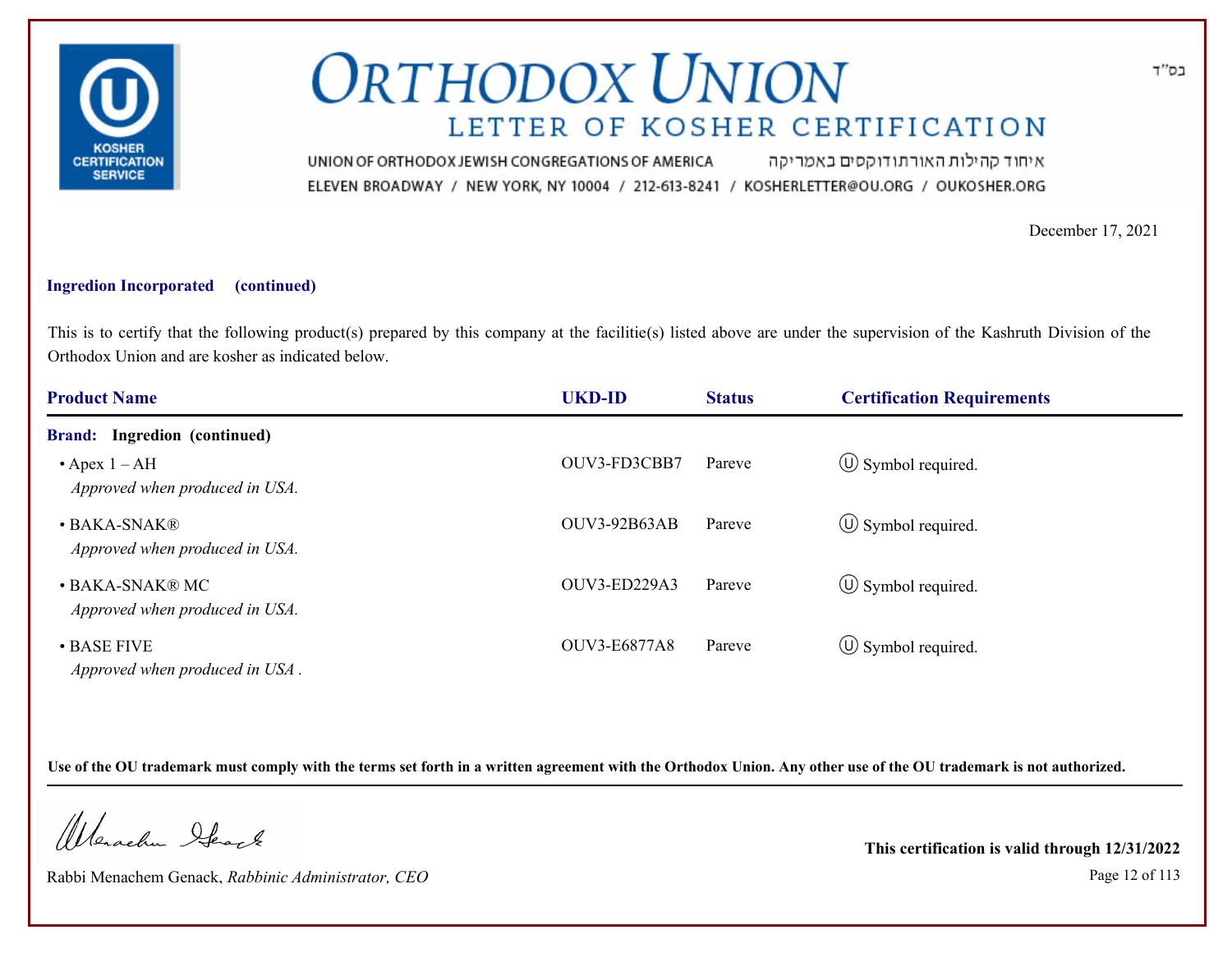

איחוד קהילות האורתודוקסים באמריקה UNION OF ORTHODOX JEWISH CONGREGATIONS OF AMERICA ELEVEN BROADWAY / NEW YORK, NY 10004 / 212-613-8241 / KOSHERLETTER@OU.ORG / OUKOSHER.ORG

December 17, 2021

### **Ingredion Incorporated (continued)**

This is to certify that the following product(s) prepared by this company at the facilitie(s) listed above are under the supervision of the Kashruth Division of the Orthodox Union and are kosher as indicated below.

| <b>Product Name</b>                                             | <b>UKD-ID</b> | <b>Status</b> | <b>Certification Requirements</b> |  |
|-----------------------------------------------------------------|---------------|---------------|-----------------------------------|--|
| <b>Brand:</b> Ingredion (continued)                             |               |               |                                   |  |
| <b>• BASE FOUR</b><br>Approved when produced in USA.            | OUV3-FA6F808  | Pareve        | $\circled{1}$ Symbol required.    |  |
| • BASE HI-MAIZE® Bevtech 1068<br>Approved when produced in USA. | OUV3-8CD14D0  | Pareve        | $\circled{1}$ Symbol required.    |  |
| • BASE ONE<br>Approved when produced in USA.                    | OUV3-24E4FD5  | Pareve        | $\circled{1}$ Symbol required.    |  |
| <b>• BASE SEVEN</b><br>Approved when produced in USA.           | OUV3-F9D8DFF  | Pareve        | $\circled{1}$ Symbol required.    |  |

**Use of the OU trademark must comply with the terms set forth in a written agreement with the Orthodox Union. Any other use of the OU trademark is not authorized.**

Werachen Stack

Rabbi Menachem Genack, *Rabbinic Administrator, CEO* Page 13 of 113

**This certification is valid through 12/31/2022**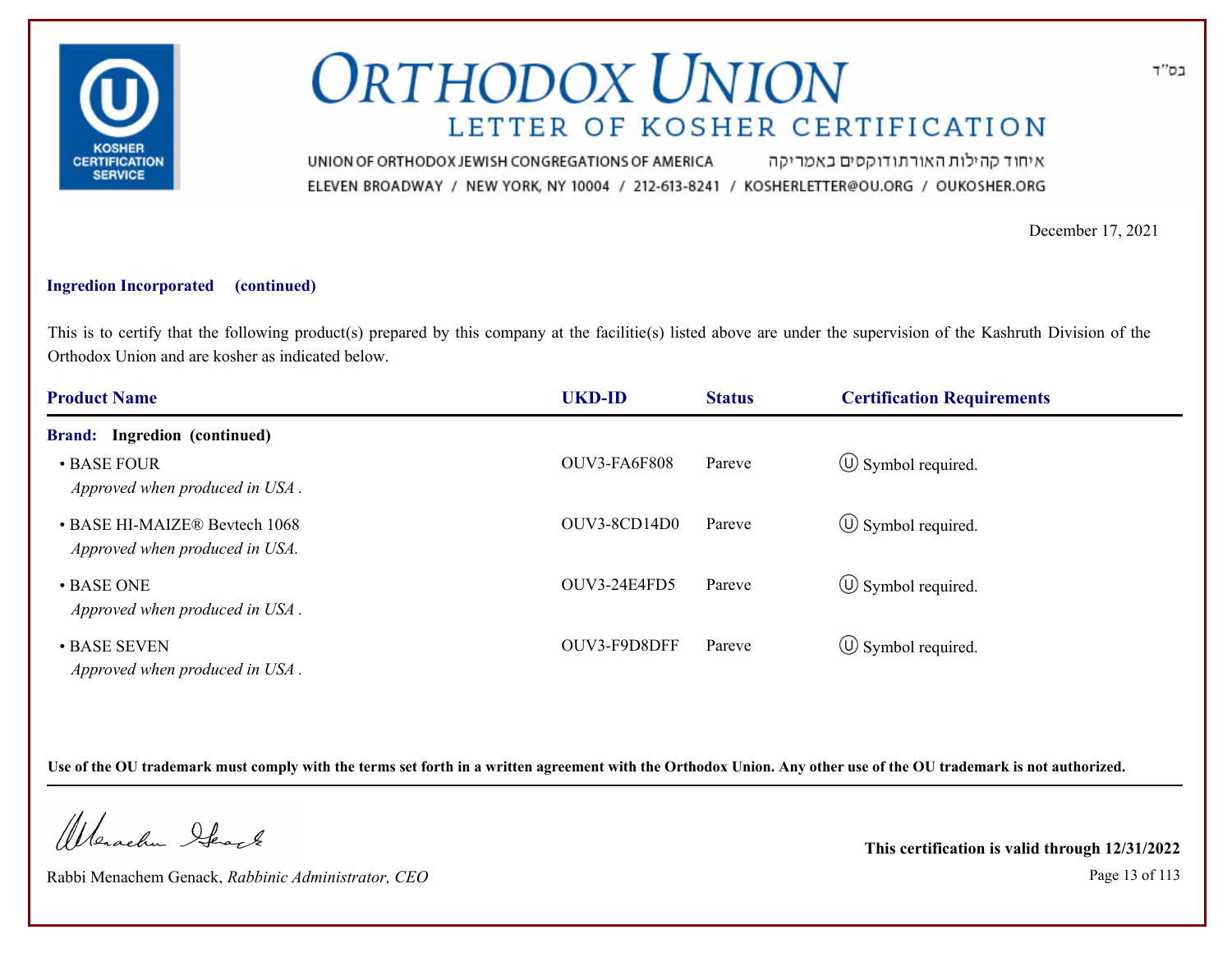

איחוד קהילות האורתודוקסים באמריקה UNION OF ORTHODOX JEWISH CONGREGATIONS OF AMERICA ELEVEN BROADWAY / NEW YORK, NY 10004 / 212-613-8241 / KOSHERLETTER@OU.ORG / OUKOSHER.ORG

December 17, 2021

#### **Ingredion Incorporated (continued)**

This is to certify that the following product(s) prepared by this company at the facilitie(s) listed above are under the supervision of the Kashruth Division of the Orthodox Union and are kosher as indicated below.

| <b>Product Name</b>                                   | <b>UKD-ID</b>       | <b>Status</b> | <b>Certification Requirements</b> |
|-------------------------------------------------------|---------------------|---------------|-----------------------------------|
| <b>Brand:</b> Ingredion (continued)                   |                     |               |                                   |
| <b>• BASE SIX</b><br>Approved when produced in USA.   | OUV3-3540681        | Pareve        | $\circled{1}$ Symbol required.    |
| <b>• BASE THREE</b><br>Approved when produced in USA. | OUV3-DC32441        | Pareve        | $\circled{1}$ Symbol required.    |
| • Base Three J<br>Approved when produced in USA.      | <b>OUV3-36E09B8</b> | Pareve        | $\circled{1}$ Symbol required.    |
| • BASE TWO<br>Approved when produced in USA.          | OUV3-38ED40A        | Pareve        | $\circled{1}$ Symbol required.    |

**Use of the OU trademark must comply with the terms set forth in a written agreement with the Orthodox Union. Any other use of the OU trademark is not authorized.**

Werachen Stack

Rabbi Menachem Genack, *Rabbinic Administrator, CEO* Page 14 of 113

**This certification is valid through 12/31/2022**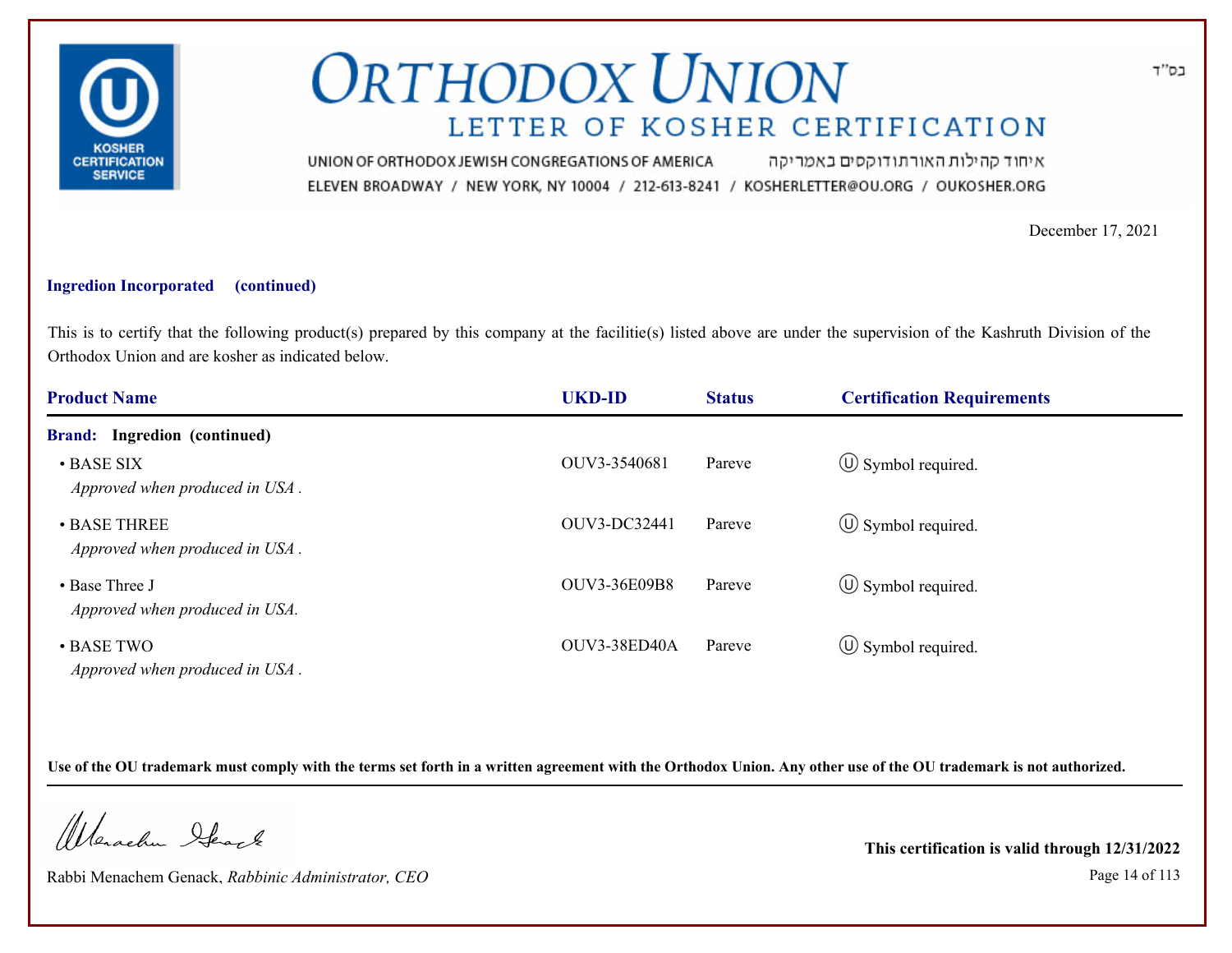

איחוד קהילות האורתודוקסים באמריקה UNION OF ORTHODOX JEWISH CONGREGATIONS OF AMERICA ELEVEN BROADWAY / NEW YORK, NY 10004 / 212-613-8241 / KOSHERLETTER@OU.ORG / OUKOSHER.ORG

December 17, 2021

### **Ingredion Incorporated (continued)**

This is to certify that the following product(s) prepared by this company at the facilitie(s) listed above are under the supervision of the Kashruth Division of the Orthodox Union and are kosher as indicated below.

| <b>Product Name</b>                                    | <b>UKD-ID</b> | <b>Status</b> | <b>Certification Requirements</b> |  |
|--------------------------------------------------------|---------------|---------------|-----------------------------------|--|
| <b>Brand:</b> Ingredion (continued)                    |               |               |                                   |  |
| <b>• BATTERBIND® S</b><br>Product of USA               | OUV3-AC75EB3  | Pareve        | $\circled{1}$ Symbol required.    |  |
| • BENEFORM (TM) 2160<br>Approved when produced in USA. | OUV3-B307772  | Pareve        | $\circled{1}$ Symbol required.    |  |
| • BENEFORM (TM) 2175<br>Approved when produced in USA. | OUV3-DB4292D  | Pareve        | $\circled{1}$ Symbol required.    |  |
| • BENEFORM[TM] 3100<br>Approved when produced in USA.  | OUV3-9C73158  | Pareve        | $\circled{1}$ Symbol required.    |  |

**Use of the OU trademark must comply with the terms set forth in a written agreement with the Orthodox Union. Any other use of the OU trademark is not authorized.**

Werachen Stack

Rabbi Menachem Genack, *Rabbinic Administrator, CEO* Page 15 of 113

**This certification is valid through 12/31/2022**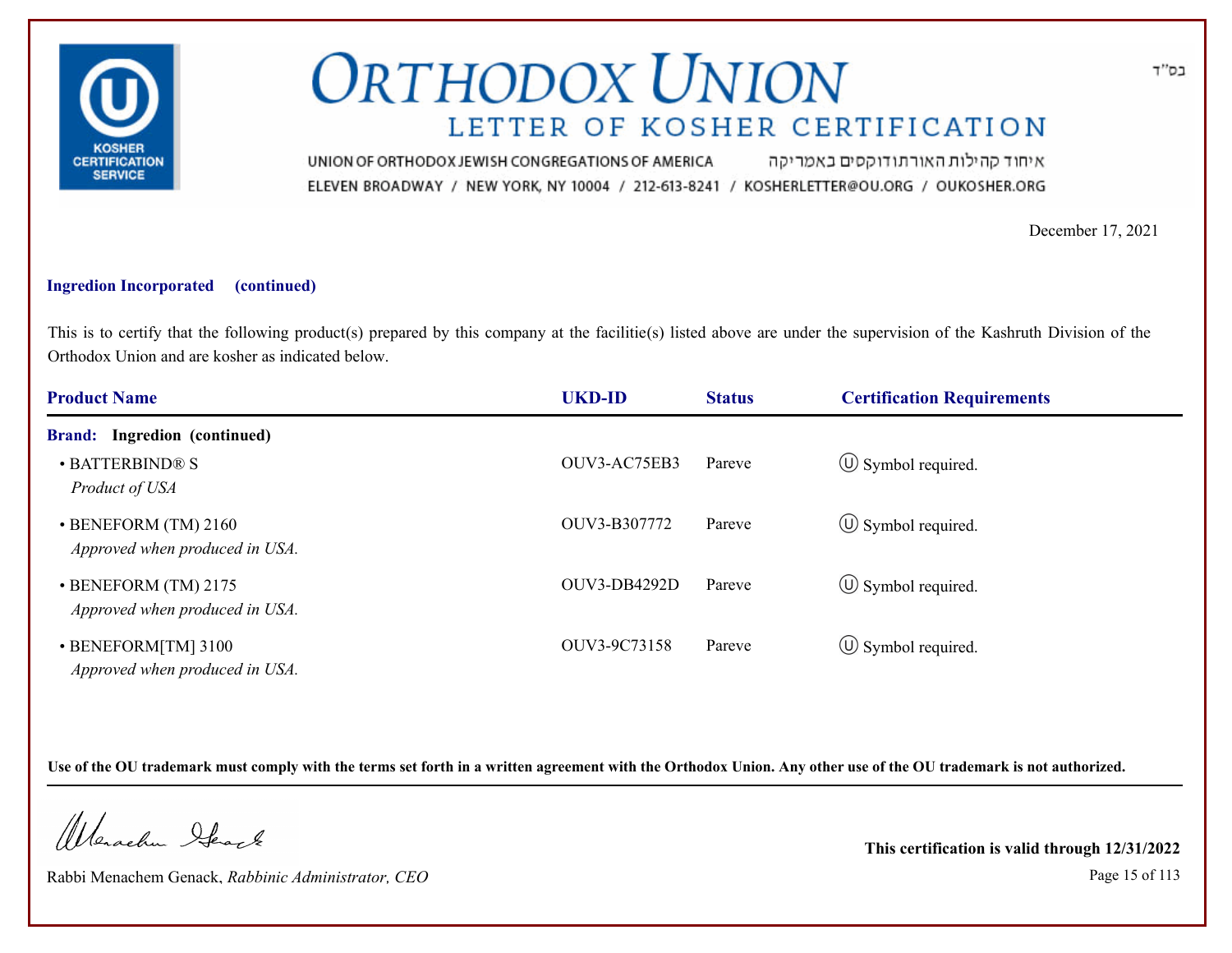

איחוד קהילות האורתודוקסים באמריקה UNION OF ORTHODOX JEWISH CONGREGATIONS OF AMERICA ELEVEN BROADWAY / NEW YORK, NY 10004 / 212-613-8241 / KOSHERLETTER@OU.ORG / OUKOSHER.ORG

December 17, 2021

#### **Ingredion Incorporated (continued)**

This is to certify that the following product(s) prepared by this company at the facilitie(s) listed above are under the supervision of the Kashruth Division of the Orthodox Union and are kosher as indicated below.

| <b>Product Name</b>                                       | <b>UKD-ID</b> | <b>Status</b> | <b>Certification Requirements</b> |  |
|-----------------------------------------------------------|---------------|---------------|-----------------------------------|--|
| <b>Brand:</b> Ingredion (continued)                       |               |               |                                   |  |
| $\cdot$ BINDTEX $(R)$<br>Approved when produced in USA.   | OUV3-CD0BF60  | Pareve        | $\circ$ Symbol required.          |  |
| $\cdot$ CAPSUL(R)<br>Approved when produced in USA.       | OUV3-C88ED4C  | Pareve        | $\circled{1}$ Symbol required.    |  |
| $\cdot$ CAPSUL (R) 2330<br>Approved when produced in USA. | OUV3-BA8A464  | Pareve        | $\circled{0}$ Symbol required.    |  |
| $\cdot$ CAPSUL (R) 2730<br>Approved when produced in USA. | OUV3-838DD79  | Pareve        | $\circled{1}$ Symbol required.    |  |

**Use of the OU trademark must comply with the terms set forth in a written agreement with the Orthodox Union. Any other use of the OU trademark is not authorized.**

Werachen Stack

Rabbi Menachem Genack, *Rabbinic Administrator, CEO* Page 16 of 113

**This certification is valid through 12/31/2022**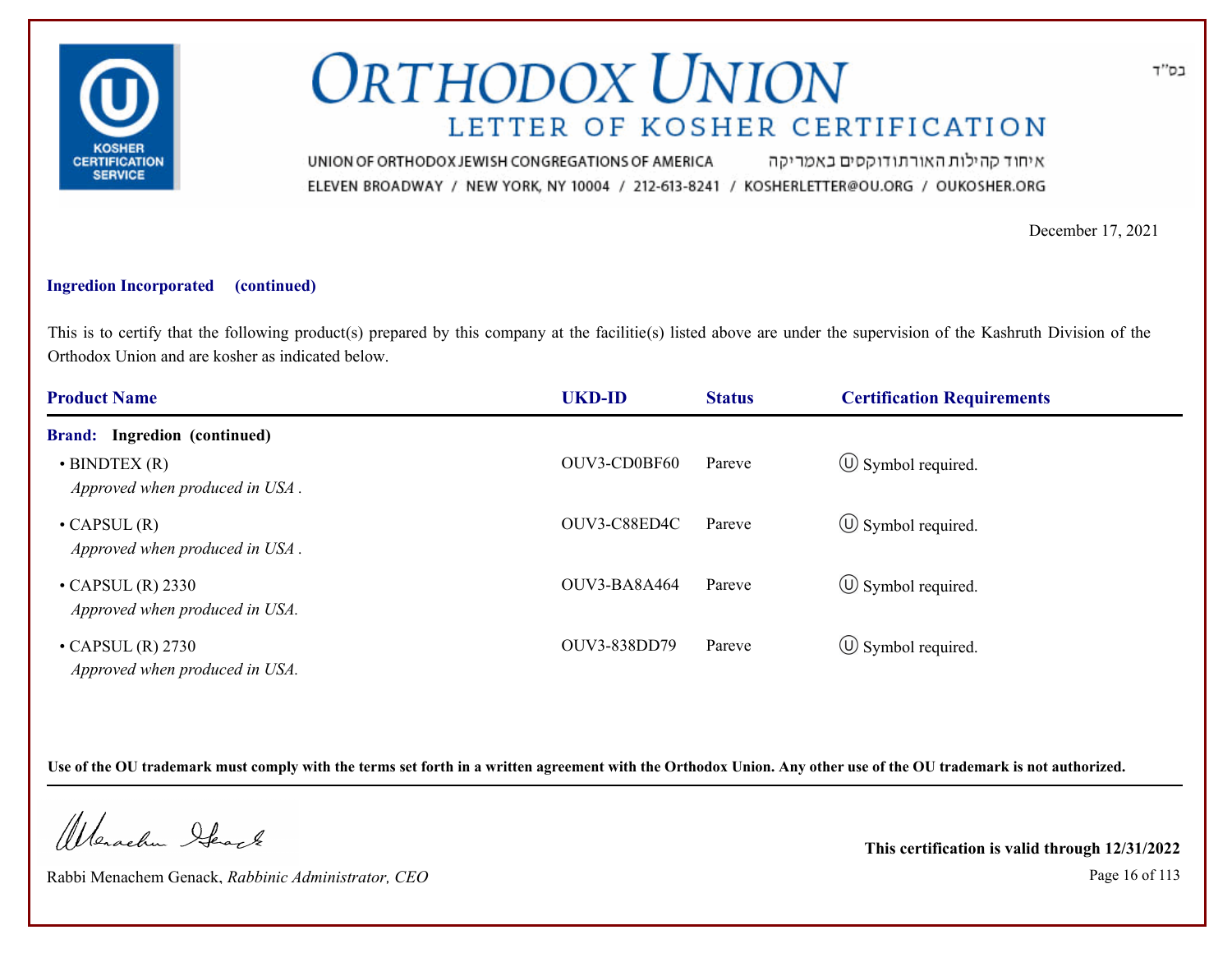

איחוד קהילות האורתודוקסים באמריקה UNION OF ORTHODOX JEWISH CONGREGATIONS OF AMERICA ELEVEN BROADWAY / NEW YORK, NY 10004 / 212-613-8241 / KOSHERLETTER@OU.ORG / OUKOSHER.ORG

December 17, 2021

#### **Ingredion Incorporated (continued)**

This is to certify that the following product(s) prepared by this company at the facilitie(s) listed above are under the supervision of the Kashruth Division of the Orthodox Union and are kosher as indicated below.

| <b>Product Name</b>                                       | <b>UKD-ID</b>       | <b>Status</b> | <b>Certification Requirements</b> |  |
|-----------------------------------------------------------|---------------------|---------------|-----------------------------------|--|
| <b>Brand:</b> Ingredion (continued)                       |                     |               |                                   |  |
| $\cdot$ CAPSUL (R) 2732<br>Approved when produced in USA  | OUV3-538B022        | Pareve        | $\circled{1}$ Symbol required.    |  |
| $\bullet$ CAPSUL (R) FP<br>Approved when produced in USA  | OUV3-8F0C269        | Pareve        | $\circled{0}$ Symbol required.    |  |
| $\bullet$ CAPSUL (R) HS<br>Approved when produced in USA. | <b>OUV3-77C50EC</b> | Pareve        | $\circled{1}$ Symbol required.    |  |
| $\bullet$ CAPSUL (R) M<br>Approved when produced in USA.  | OUV3-363FA43        | Pareve        | $\circled{1}$ Symbol required.    |  |

**Use of the OU trademark must comply with the terms set forth in a written agreement with the Orthodox Union. Any other use of the OU trademark is not authorized.**

Werachen Stack

Rabbi Menachem Genack, *Rabbinic Administrator, CEO* Page 17 of 113

**This certification is valid through 12/31/2022**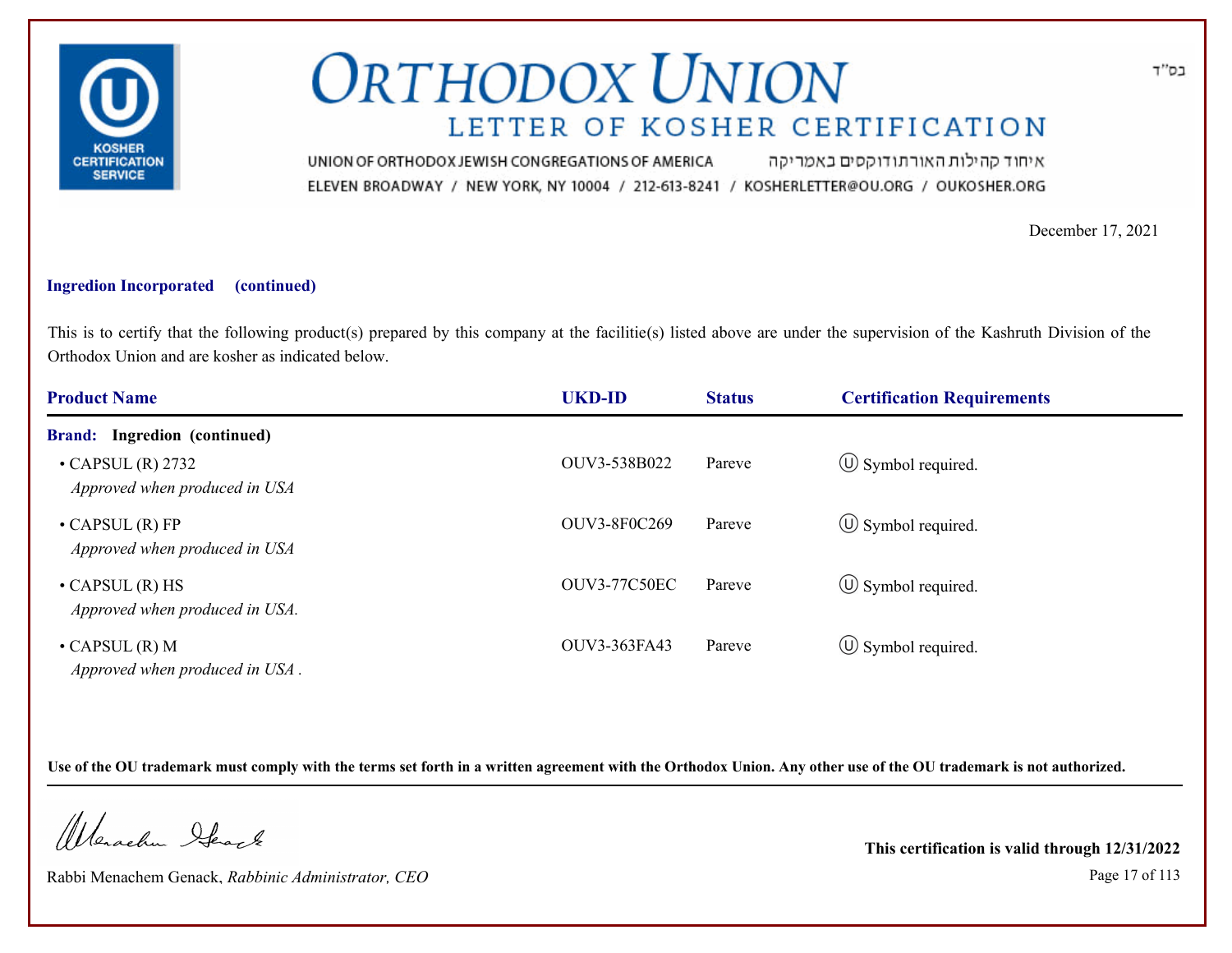

איחוד קהילות האורתודוקסים באמריקה UNION OF ORTHODOX JEWISH CONGREGATIONS OF AMERICA ELEVEN BROADWAY / NEW YORK, NY 10004 / 212-613-8241 / KOSHERLETTER@OU.ORG / OUKOSHER.ORG

December 17, 2021

### **Ingredion Incorporated (continued)**

This is to certify that the following product(s) prepared by this company at the facilitie(s) listed above are under the supervision of the Kashruth Division of the Orthodox Union and are kosher as indicated below.

| <b>Product Name</b>                                        | <b>UKD-ID</b>       | <b>Status</b> | <b>Certification Requirements</b> |  |
|------------------------------------------------------------|---------------------|---------------|-----------------------------------|--|
| <b>Brand:</b> Ingredion (continued)                        |                     |               |                                   |  |
| • ClearFLO<br>Approved when produced in USA                | OUV3-2CAB569        | Pareve        | $\circled{1}$ Symbol required.    |  |
| $\cdot$ CLEARJEL (R)<br>Approved when produced in USA.     | OUV3-9C61D82        | Pareve        | $\circled{1}$ Symbol required.    |  |
| $\bullet$ CLEARJEL (R) A<br>Approved when produced in USA. | OUV3-E8D1D43        | Pareve        | $\circled{1}$ Symbol required.    |  |
| $\cdot$ CLEARJEL (R) C<br>Approved when produced in USA    | <b>OUV3-9EF58C5</b> | Pareve        | $\circled{1}$ Symbol required.    |  |

**Use of the OU trademark must comply with the terms set forth in a written agreement with the Orthodox Union. Any other use of the OU trademark is not authorized.**

Werachen Stack

Rabbi Menachem Genack, *Rabbinic Administrator, CEO* Page 18 of 113

**This certification is valid through 12/31/2022**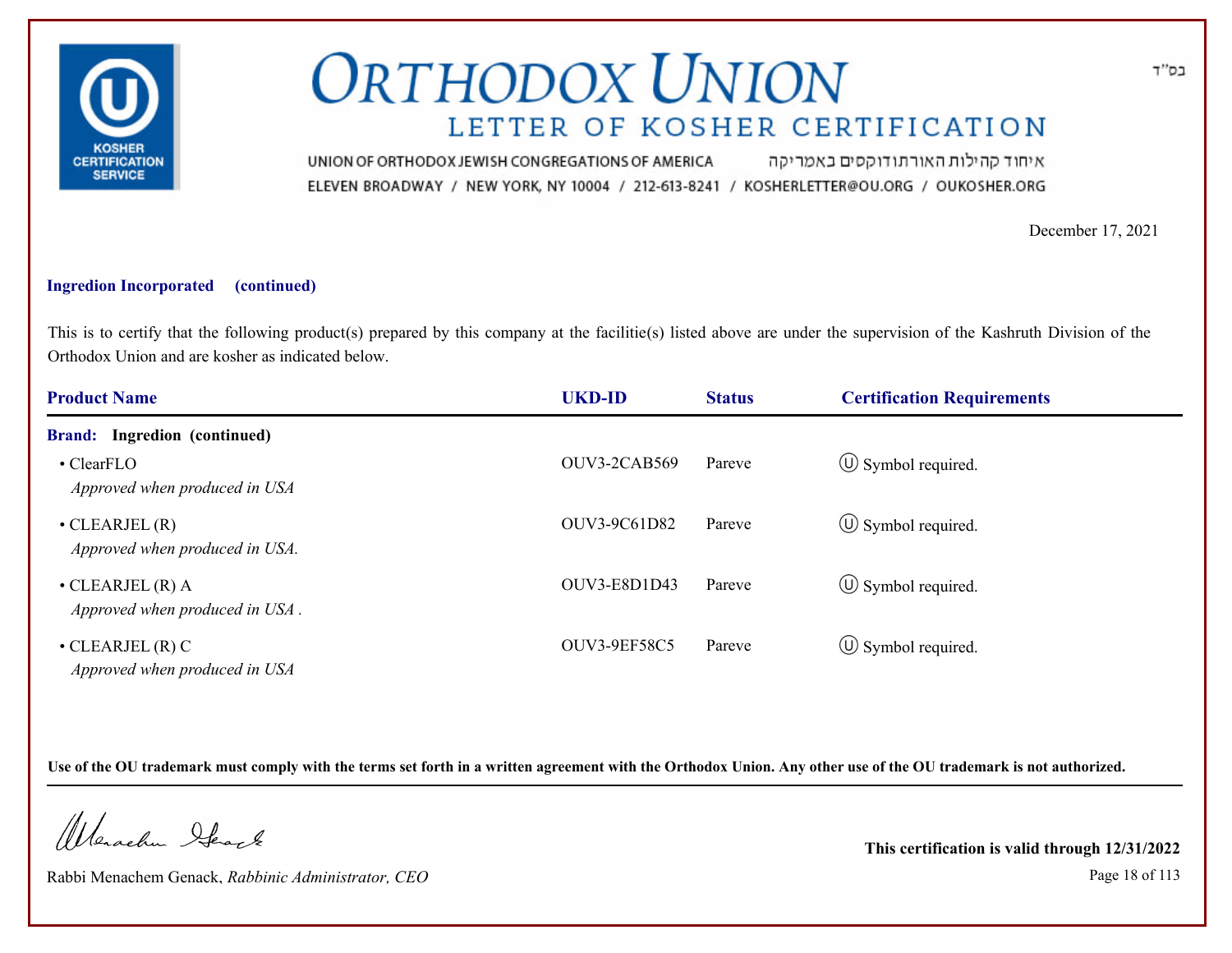

איחוד קהילות האורתודוקסים באמריקה UNION OF ORTHODOX JEWISH CONGREGATIONS OF AMERICA ELEVEN BROADWAY / NEW YORK, NY 10004 / 212-613-8241 / KOSHERLETTER@OU.ORG / OUKOSHER.ORG

December 17, 2021

#### **Ingredion Incorporated (continued)**

This is to certify that the following product(s) prepared by this company at the facilitie(s) listed above are under the supervision of the Kashruth Division of the Orthodox Union and are kosher as indicated below.

| <b>Product Name</b>                                                 | <b>UKD-ID</b>       | <b>Status</b> | <b>Certification Requirements</b> |  |
|---------------------------------------------------------------------|---------------------|---------------|-----------------------------------|--|
| <b>Brand:</b> Ingredion (continued)                                 |                     |               |                                   |  |
| $\cdot$ CLEARJEL (R) S<br>Approved when produced in USA.            | OUV3-A43B582        | Pareve        | $\circled{1}$ Symbol required.    |  |
| $\cdot$ CLEAR-TEX $(R)$<br>Approved when produced in the USA.       | <b>OUV3-0E76F78</b> | Pareve        | $\circled{0}$ Symbol required.    |  |
| $\cdot$ COLFLO (R) 67<br>Approved when produced in USA.             | OUV3-14E79A0        | Pareve        | $\circled{1}$ Symbol required.    |  |
| $\cdot$ COLFLO® 67 (06442106)<br>Approved when produced in the USA. | OUV3-48C9284        | Pareve        | $\circled{1}$ Symbol required.    |  |

**Use of the OU trademark must comply with the terms set forth in a written agreement with the Orthodox Union. Any other use of the OU trademark is not authorized.**

Werachen Stack

Rabbi Menachem Genack, *Rabbinic Administrator, CEO* Page 19 of 113

**This certification is valid through 12/31/2022**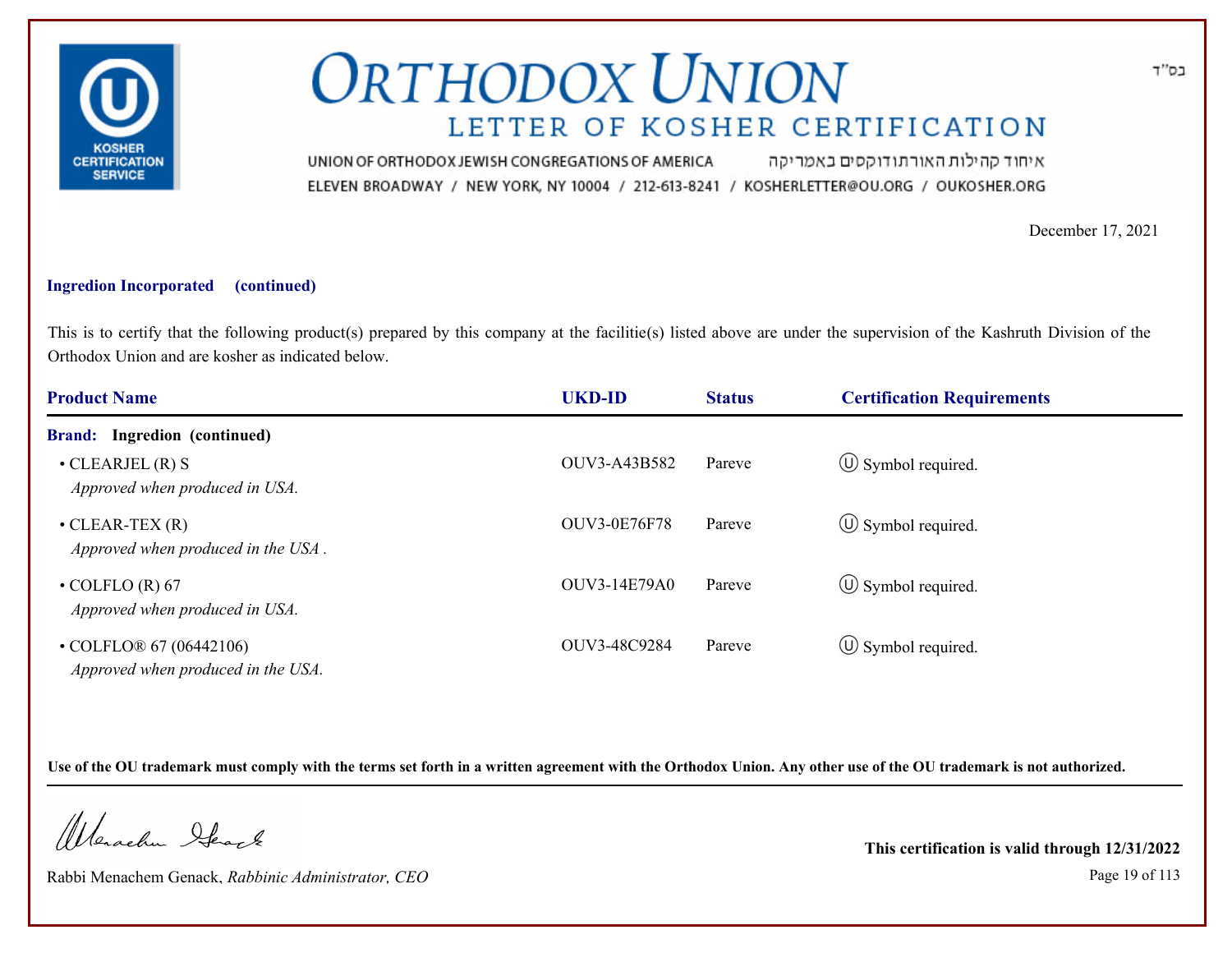

איחוד קהילות האורתודוקסים באמריקה UNION OF ORTHODOX JEWISH CONGREGATIONS OF AMERICA ELEVEN BROADWAY / NEW YORK, NY 10004 / 212-613-8241 / KOSHERLETTER@OU.ORG / OUKOSHER.ORG

December 17, 2021

#### **Ingredion Incorporated (continued)**

This is to certify that the following product(s) prepared by this company at the facilitie(s) listed above are under the supervision of the Kashruth Division of the Orthodox Union and are kosher as indicated below.

| <b>Product Name</b>                                        | <b>UKD-ID</b> | <b>Status</b> | <b>Certification Requirements</b> |  |
|------------------------------------------------------------|---------------|---------------|-----------------------------------|--|
| <b>Brand:</b> Ingredion (continued)                        |               |               |                                   |  |
| • CRISP COAT UC<br>Approved when produced in USA           | OUV3-AE4E342  | Pareve        | $\circled{1}$ Symbol required.    |  |
| $\cdot$ CRISP FILM $(R)$<br>Approved when produced in USA. | OUV3-CFBF62F  | Pareve        | $\circled{1}$ Symbol required.    |  |
| • CRYSTAL GUM<br>Approved when produced in USA.            | OUV3-22A52B0  | Pareve        | $\circled{1}$ Symbol required.    |  |
| • CRYSTAL SET 100<br>Approved when produced in USA.        | OUV3-63D5BC6  | Pareve        | $\circled{1}$ Symbol required.    |  |

**Use of the OU trademark must comply with the terms set forth in a written agreement with the Orthodox Union. Any other use of the OU trademark is not authorized.**

Werachen Stack

Rabbi Menachem Genack, *Rabbinic Administrator, CEO* Page 20 of 113

**This certification is valid through 12/31/2022**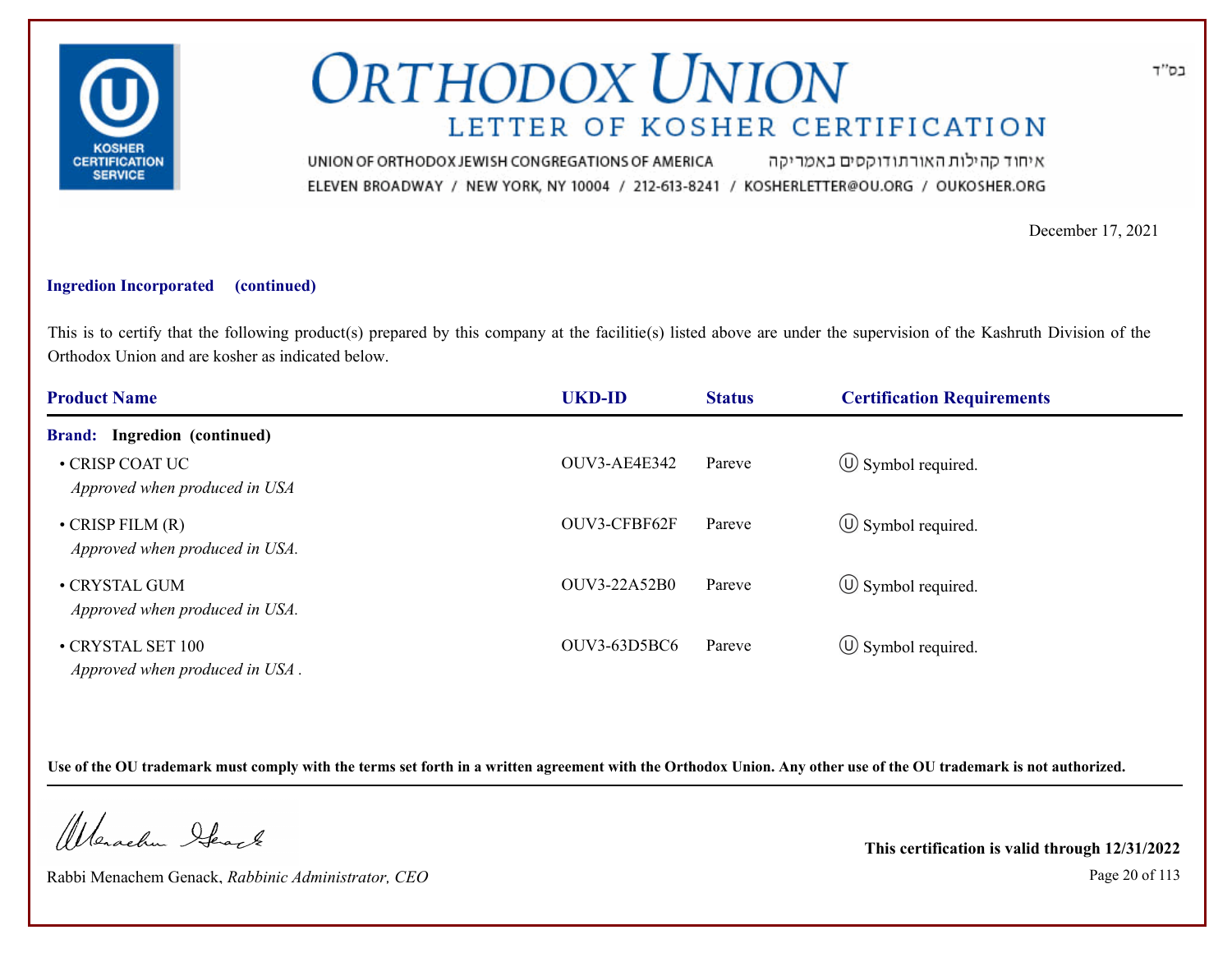

איחוד קהילות האורתודוקסים באמריקה UNION OF ORTHODOX JEWISH CONGREGATIONS OF AMERICA ELEVEN BROADWAY / NEW YORK, NY 10004 / 212-613-8241 / KOSHERLETTER@OU.ORG / OUKOSHER.ORG

December 17, 2021

### **Ingredion Incorporated (continued)**

This is to certify that the following product(s) prepared by this company at the facilitie(s) listed above are under the supervision of the Kashruth Division of the Orthodox Union and are kosher as indicated below.

| <b>Product Name</b>                                        | <b>UKD-ID</b>       | <b>Status</b> | <b>Certification Requirements</b> |  |
|------------------------------------------------------------|---------------------|---------------|-----------------------------------|--|
| <b>Brand:</b> Ingredion (continued)                        |                     |               |                                   |  |
| • CRYSTAL TEX 626<br>Approved when produced in USA.        | OUV3-C5ADDE0        | Pareve        | $\circled{1}$ Symbol required.    |  |
| • CRYSTAL TEX 627M<br>Approved when produced in USA.       | OUV3-9109594        | Pareve        | $\circled{1}$ Symbol required.    |  |
| • CRYSTAL TEX 644<br>Approved when produced in USA.        | <b>OUV3-B9599BE</b> | Pareve        | $\circled{1}$ Symbol required.    |  |
| • CTR N3600 Intermediate<br>Approved when produced in USA. | OUV3-2389E3A        | Pareve        | $\circled{1}$ Symbol required.    |  |

**Use of the OU trademark must comply with the terms set forth in a written agreement with the Orthodox Union. Any other use of the OU trademark is not authorized.**

Werachen Stack

Rabbi Menachem Genack, *Rabbinic Administrator, CEO* Page 21 of 113

**This certification is valid through 12/31/2022**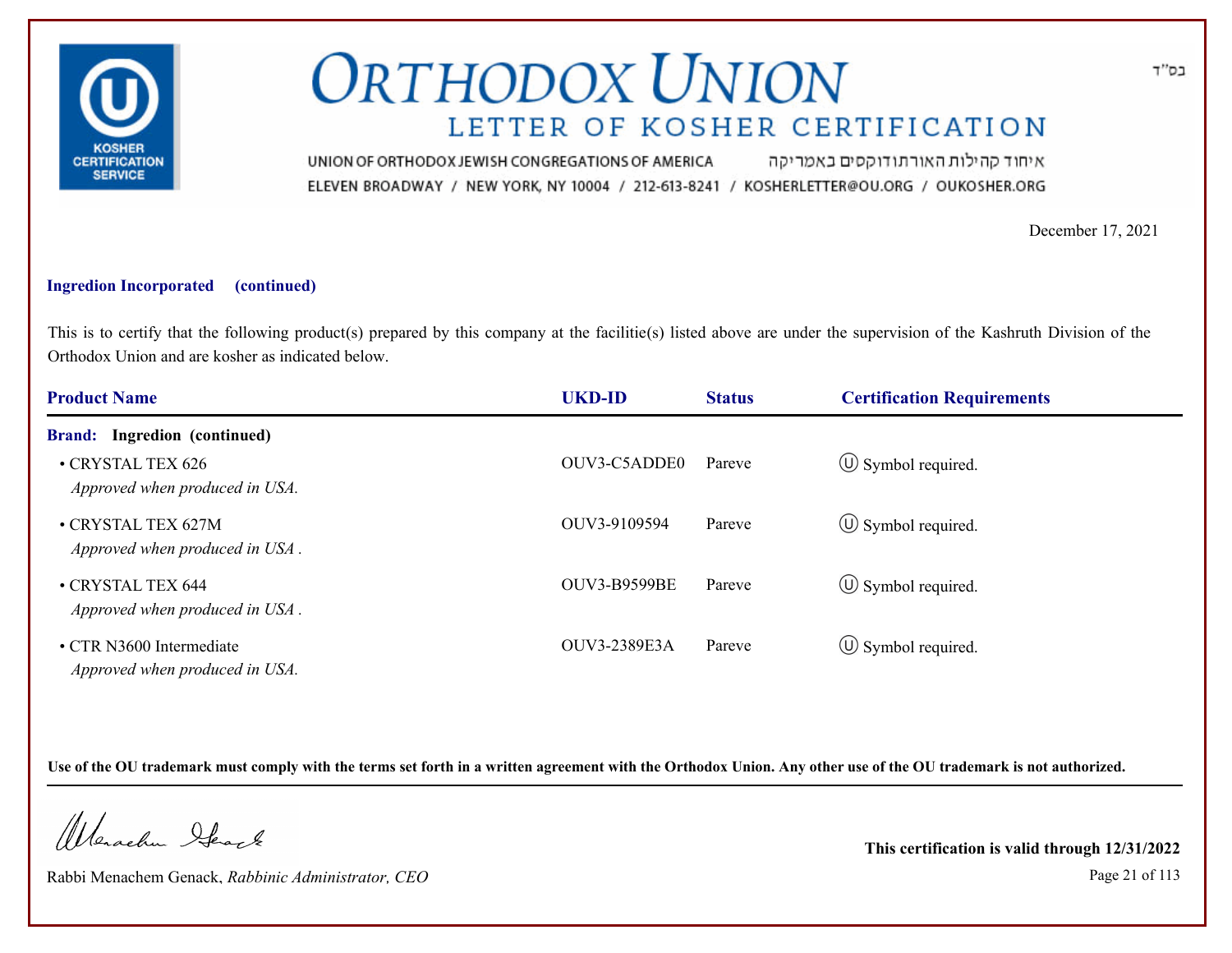

איחוד קהילות האורתודוקסים באמריקה UNION OF ORTHODOX JEWISH CONGREGATIONS OF AMERICA ELEVEN BROADWAY / NEW YORK, NY 10004 / 212-613-8241 / KOSHERLETTER@OU.ORG / OUKOSHER.ORG

December 17, 2021

### **Ingredion Incorporated (continued)**

This is to certify that the following product(s) prepared by this company at the facilitie(s) listed above are under the supervision of the Kashruth Division of the Orthodox Union and are kosher as indicated below.

| <b>Product Name</b>                                     | <b>UKD-ID</b>       | <b>Status</b> | <b>Certification Requirements</b> |
|---------------------------------------------------------|---------------------|---------------|-----------------------------------|
| <b>Brand:</b> Ingredion (continued)                     |                     |               |                                   |
| • CWS BASE<br>Approved when produced in USA.            | <b>OUV3-A96C1D7</b> | Pareve        | $\circled{1}$ Symbol required.    |
| $\cdot$ DURA-BOND (R)<br>Approved when produced in USA. | <b>OUV3-3D887DF</b> | Pareve        | $\circled{1}$ Symbol required.    |
| • DynaSol<br>Approved when produced in USA.             | OUV3-5C0E843        | Pareve        | $\circled{1}$ Symbol required.    |
| $\cdot$ ECO-FILM<br>Approved when produced in USA.      | <b>OUV3-EE741E2</b> | Pareve        | $\circled{1}$ Symbol required.    |

**Use of the OU trademark must comply with the terms set forth in a written agreement with the Orthodox Union. Any other use of the OU trademark is not authorized.**

Werachen Stack

Rabbi Menachem Genack, *Rabbinic Administrator, CEO* Page 22 of 113

**This certification is valid through 12/31/2022**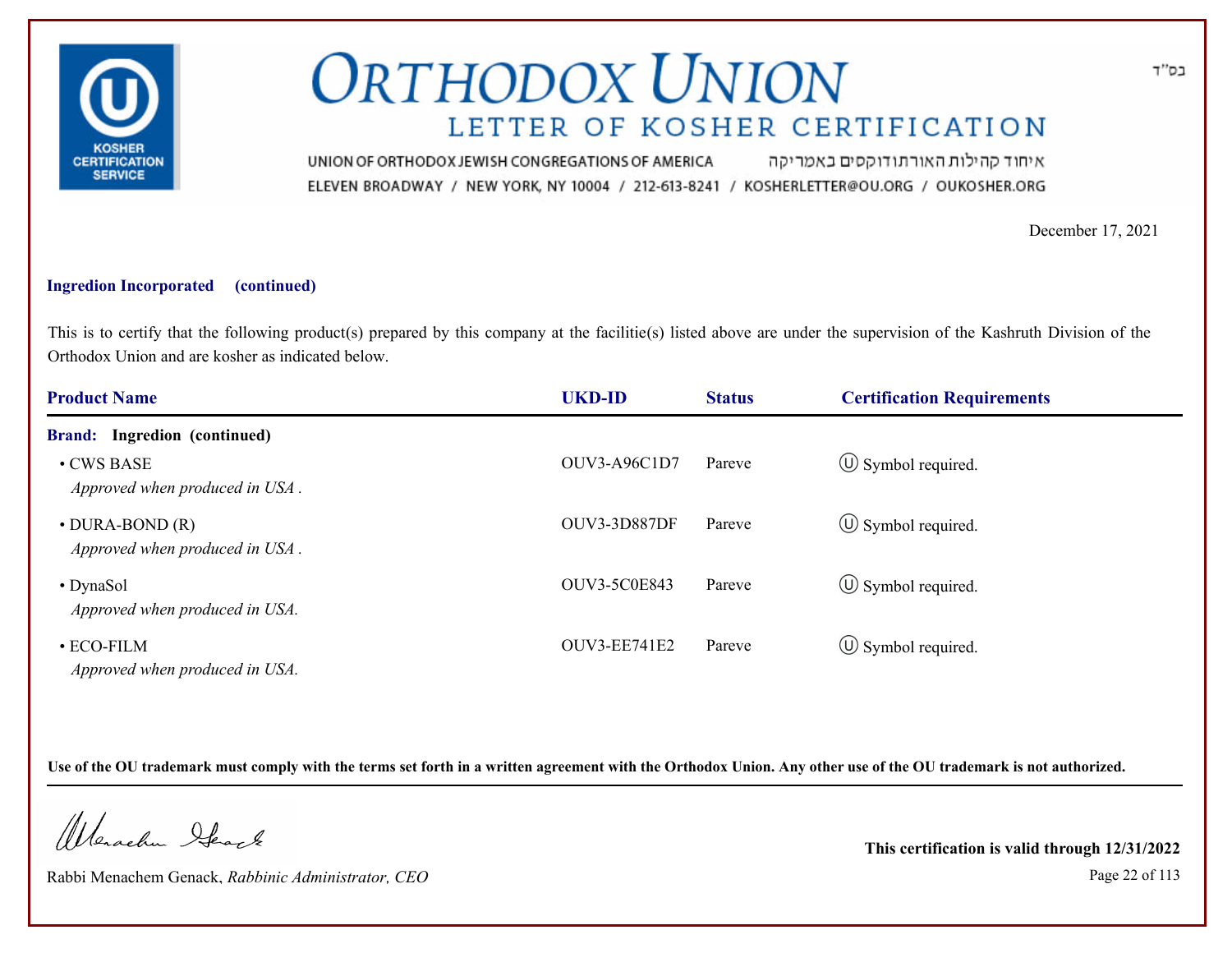

איחוד קהילות האורתודוקסים באמריקה UNION OF ORTHODOX JEWISH CONGREGATIONS OF AMERICA ELEVEN BROADWAY / NEW YORK, NY 10004 / 212-613-8241 / KOSHERLETTER@OU.ORG / OUKOSHER.ORG

December 17, 2021

#### **Ingredion Incorporated (continued)**

This is to certify that the following product(s) prepared by this company at the facilitie(s) listed above are under the supervision of the Kashruth Division of the Orthodox Union and are kosher as indicated below.

| <b>Product Name</b>                                         | <b>UKD-ID</b> | <b>Status</b> | <b>Certification Requirements</b> |  |
|-------------------------------------------------------------|---------------|---------------|-----------------------------------|--|
| <b>Brand:</b> Ingredion (continued)                         |               |               |                                   |  |
| $\cdot$ EcoFLO<br>Approved when produced in USA.            | OUV3-82CF359  | Pareve        | $\circ$ Symbol required.          |  |
| $\cdot$ ECO-FOAM $(R)$<br>Approved when produced in the USA | OUV3-6D38759  | Pareve        | $\circled{1}$ Symbol required.    |  |
| $\cdot$ Eco-Lok (TM) 339<br>Approved when produced in USA   | OUV3-13F7B50  | Pareve        | $\circled{0}$ Symbol required.    |  |
| $\cdot$ ECO-SHAPE $(R)$<br>Approved when produced in USA.   | OUV3-8ACE476  | Pareve        | $\circled{1}$ Symbol required.    |  |

**Use of the OU trademark must comply with the terms set forth in a written agreement with the Orthodox Union. Any other use of the OU trademark is not authorized.**

Werachen Stack

Rabbi Menachem Genack, *Rabbinic Administrator, CEO* Page 23 of 113

**This certification is valid through 12/31/2022**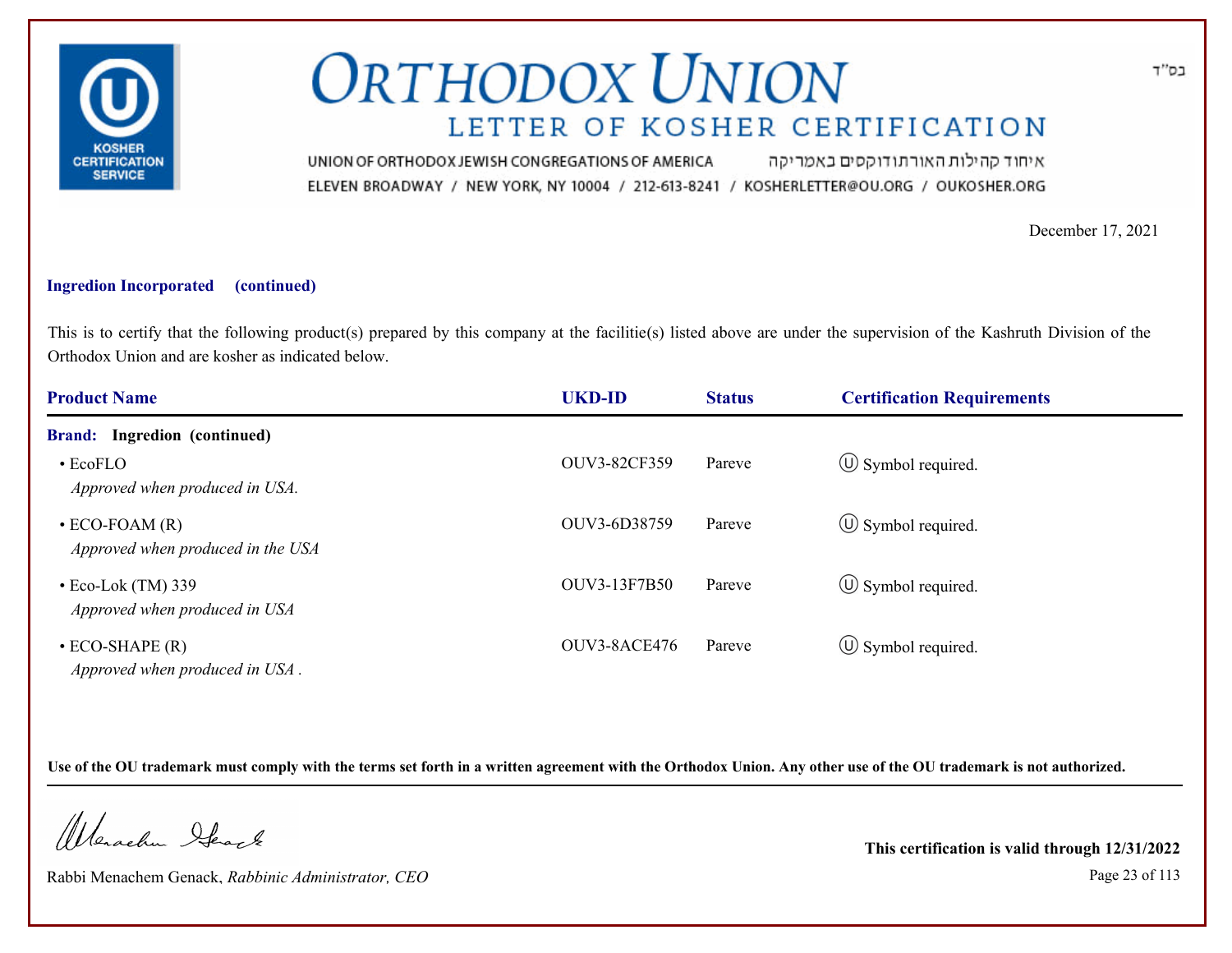

איחוד קהילות האורתודוקסים באמריקה UNION OF ORTHODOX JEWISH CONGREGATIONS OF AMERICA ELEVEN BROADWAY / NEW YORK, NY 10004 / 212-613-8241 / KOSHERLETTER@OU.ORG / OUKOSHER.ORG

December 17, 2021

#### **Ingredion Incorporated (continued)**

This is to certify that the following product(s) prepared by this company at the facilitie(s) listed above are under the supervision of the Kashruth Division of the Orthodox Union and are kosher as indicated below.

| <b>Product Name</b>                                    | <b>UKD-ID</b>       | <b>Status</b> | <b>Certification Requirements</b> |
|--------------------------------------------------------|---------------------|---------------|-----------------------------------|
| <b>Brand:</b> Ingredion (continued)                    |                     |               |                                   |
| · ELOSET<br>product of USA                             | OUV3-94BCE9B        | Pareve        | $\circled{1}$ Symbol required.    |
| • ELOSET CP 3906<br>Approved when produced in USA      | OUV3-716E8A8        | Pareve        | $\circled{1}$ Symbol required.    |
| $\cdot$ EMULSOL 2030<br>Approved when produced in USA. | <b>OUV3-F79CE13</b> | Pareve        | $\circled{1}$ Symbol required.    |
| • EMULSOL 448<br>Approved when produced in USA.        | OUV3-F825C25        | Pareve        | $\circled{1}$ Symbol required.    |

**Use of the OU trademark must comply with the terms set forth in a written agreement with the Orthodox Union. Any other use of the OU trademark is not authorized.**

Werachen Stack

Rabbi Menachem Genack, *Rabbinic Administrator, CEO* Page 24 of 113

**This certification is valid through 12/31/2022**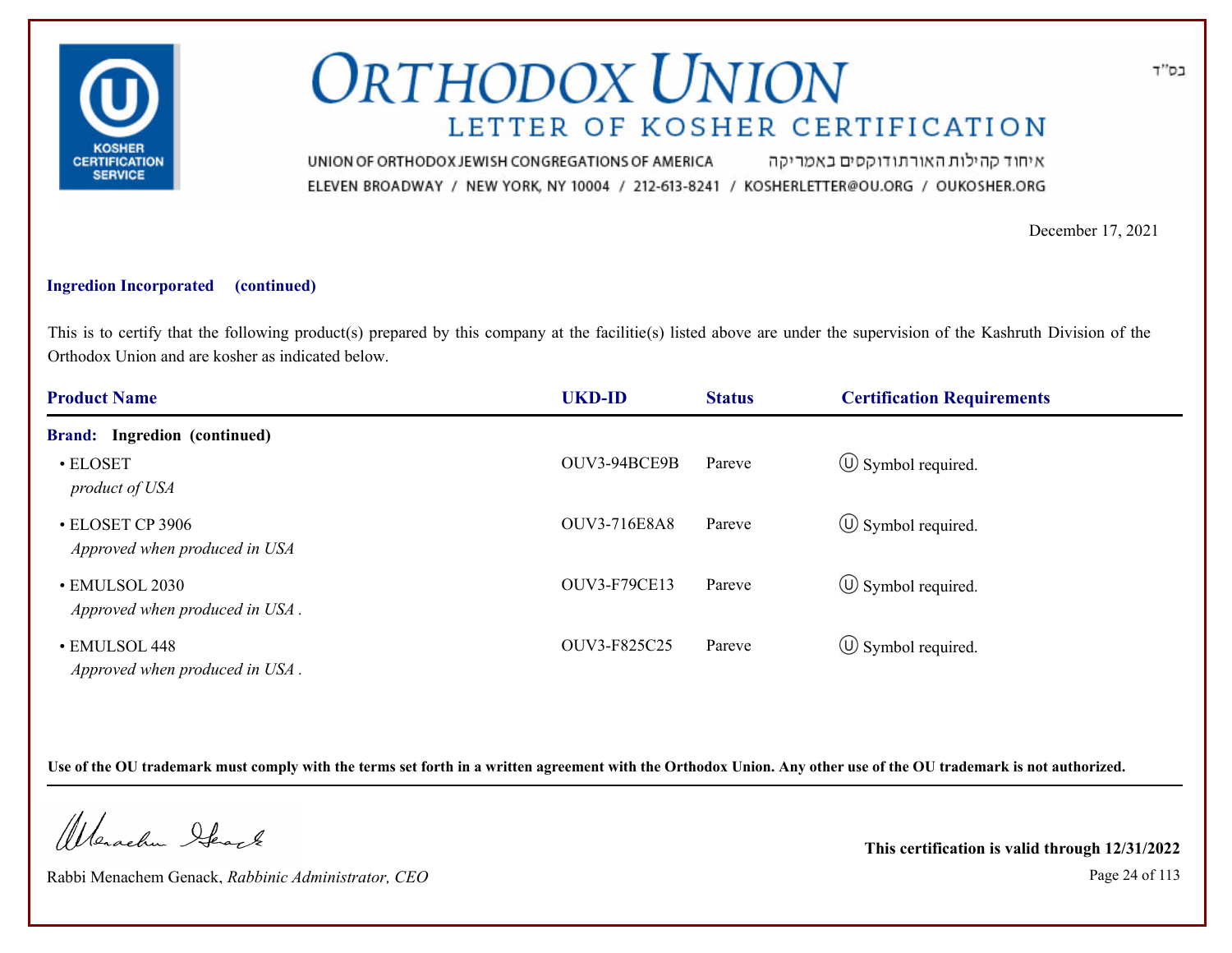

איחוד קהילות האורתודוקסים באמריקה UNION OF ORTHODOX JEWISH CONGREGATIONS OF AMERICA ELEVEN BROADWAY / NEW YORK, NY 10004 / 212-613-8241 / KOSHERLETTER@OU.ORG / OUKOSHER.ORG

December 17, 2021

#### **Ingredion Incorporated (continued)**

This is to certify that the following product(s) prepared by this company at the facilitie(s) listed above are under the supervision of the Kashruth Division of the Orthodox Union and are kosher as indicated below.

| <b>Product Name</b>                                          | <b>UKD-ID</b> | <b>Status</b> | <b>Certification Requirements</b> |  |
|--------------------------------------------------------------|---------------|---------------|-----------------------------------|--|
| <b>Brand:</b> Ingredion (continued)                          |               |               |                                   |  |
| • ENCAPSUL 855<br>Approved when produced in USA              | OUV3-DA11C5B  | Pareve        | $\circled{1}$ Symbol required.    |  |
| $\cdot$ EXYLON (R)<br>Approved when produced in USA          | OUV3-2393014  | Pareve        | $\circ$ Symbol required.          |  |
| • FARINEX WM 55<br>Approved when produced in USA.            | OUV3-3B3B075  | Pareve        | $\circled{0}$ Symbol required.    |  |
| $\cdot$ FILMKOTE $(R)$<br>Approved when produced in the USA. | OUV3-4AC8147  | Pareve        | $\circled{1}$ Symbol required.    |  |
| $\cdot$ FILMKOTE (R) 550                                     | OUV3-23CDA9E  | Pareve        | $\circ$ Symbol required.          |  |

**Use of the OU trademark must comply with the terms set forth in a written agreement with the Orthodox Union. Any other use of the OU trademark is not authorized.**

Werachen Stack

Rabbi Menachem Genack, *Rabbinic Administrator, CEO* Page 25 of 113

**This certification is valid through 12/31/2022**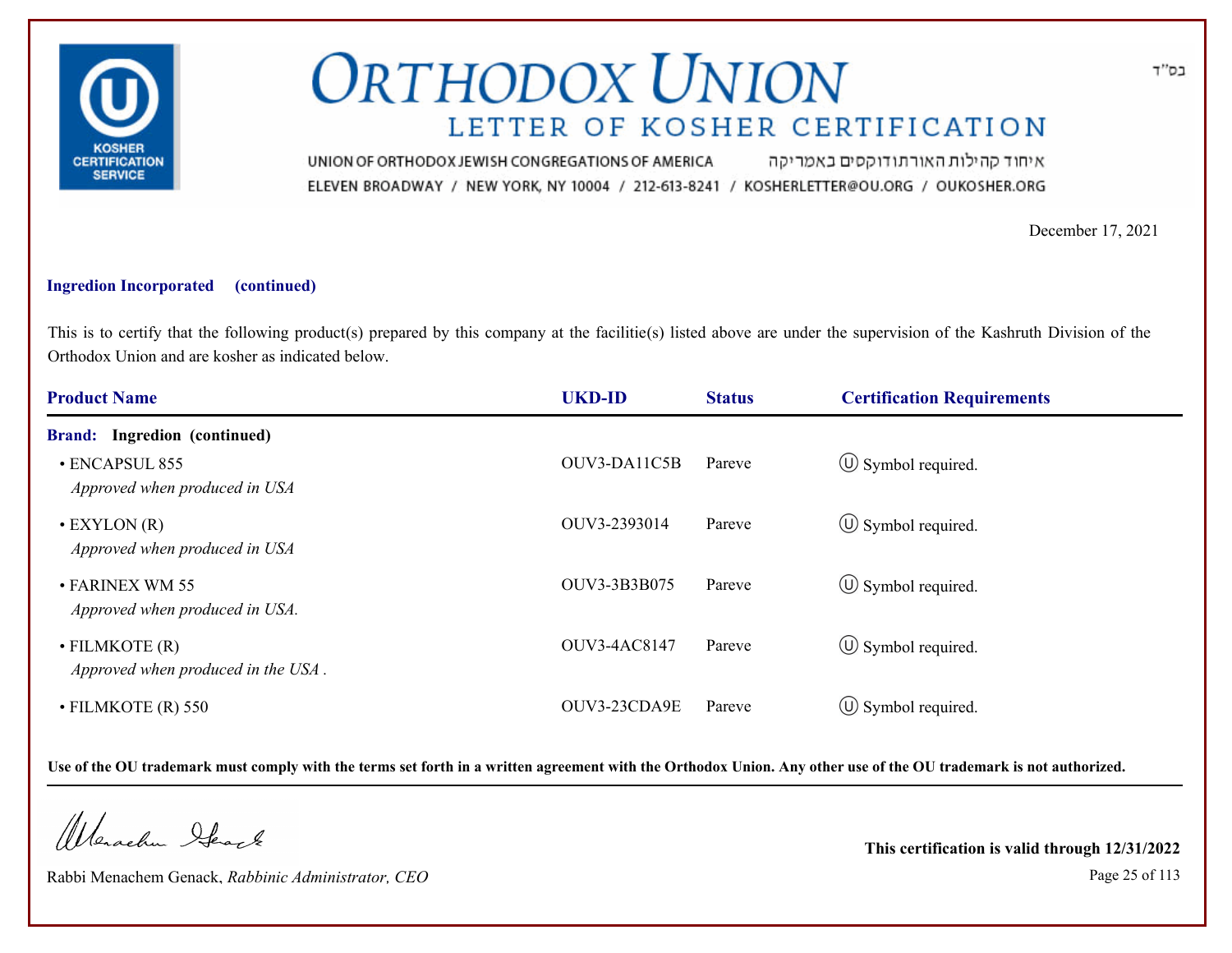

איחוד קהילות האורתודוקסים באמריקה UNION OF ORTHODOX JEWISH CONGREGATIONS OF AMERICA ELEVEN BROADWAY / NEW YORK, NY 10004 / 212-613-8241 / KOSHERLETTER@OU.ORG / OUKOSHER.ORG

December 17, 2021

#### **Ingredion Incorporated (continued)**

This is to certify that the following product(s) prepared by this company at the facilitie(s) listed above are under the supervision of the Kashruth Division of the Orthodox Union and are kosher as indicated below.

| <b>Product Name</b>                                      | <b>UKD-ID</b> | <b>Status</b> | <b>Certification Requirements</b> |  |
|----------------------------------------------------------|---------------|---------------|-----------------------------------|--|
| <b>Brand:</b> Ingredion (continued)                      |               |               |                                   |  |
| • FILMKOTE® 54 NON-GM<br>Approved when produced in USA.  | OUV3-0632980  | Pareve        | $\circled{1}$ Symbol required.    |  |
| • FILMKOTE® 70G<br>Approved when produced in USA.        | OUV3-CB34251  | Pareve        | $\circled{1}$ Symbol required.    |  |
| $\cdot$ FIRM-TEX $(R)$<br>Approved when produced in USA. | OUV3-03C6895  | Pareve        | $\circled{1}$ Symbol required.    |  |
| $\cdot$ FLOJEL (R) 60<br>Approved when produced in USA.  | OUV3-6322676  | Pareve        | $\circled{1}$ Symbol required.    |  |

**Use of the OU trademark must comply with the terms set forth in a written agreement with the Orthodox Union. Any other use of the OU trademark is not authorized.**

Werachen Stack

Rabbi Menachem Genack, *Rabbinic Administrator, CEO* Page 26 of 113

**This certification is valid through 12/31/2022**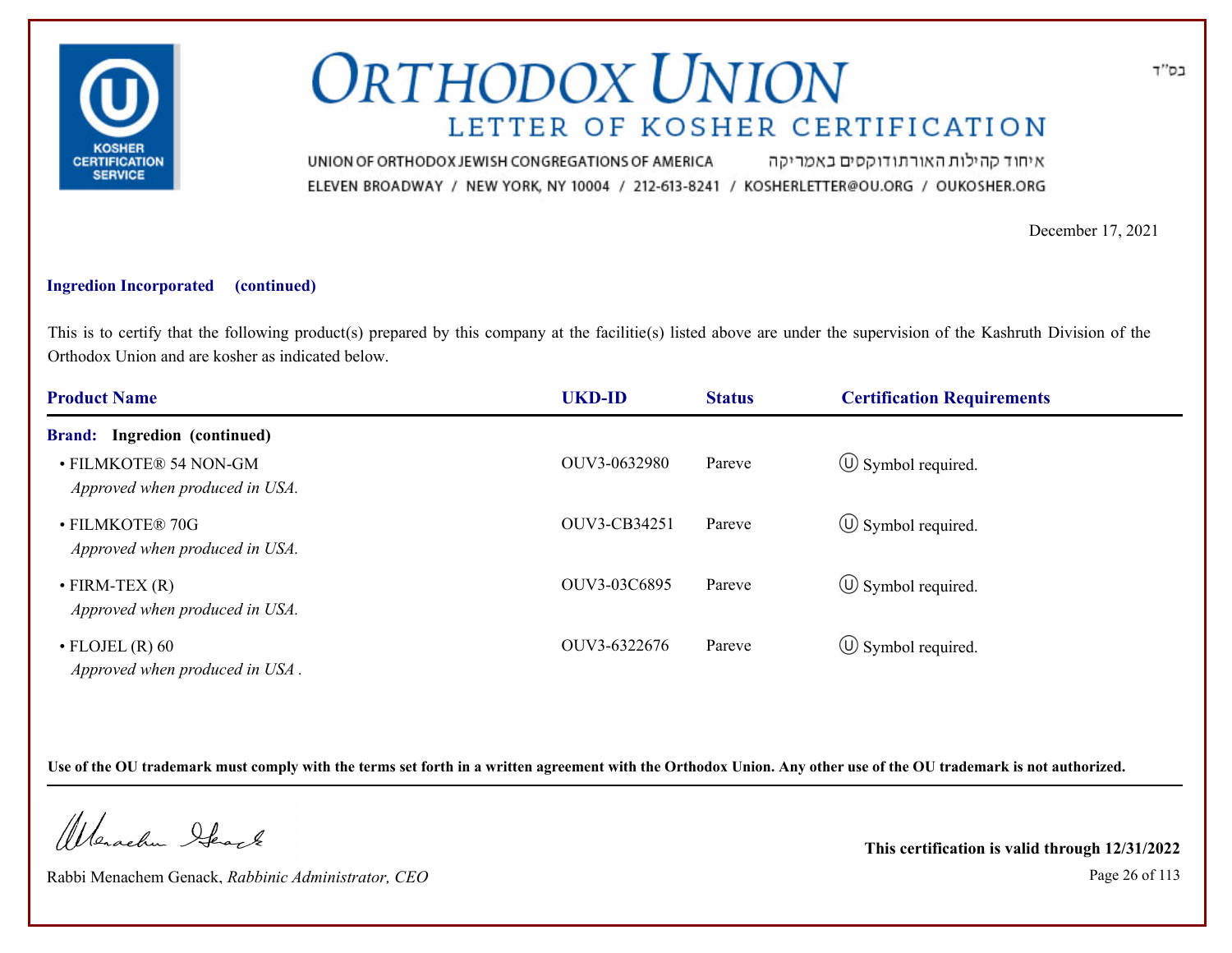

איחוד קהילות האורתודוקסים באמריקה UNION OF ORTHODOX JEWISH CONGREGATIONS OF AMERICA ELEVEN BROADWAY / NEW YORK, NY 10004 / 212-613-8241 / KOSHERLETTER@OU.ORG / OUKOSHER.ORG

December 17, 2021

### **Ingredion Incorporated (continued)**

This is to certify that the following product(s) prepared by this company at the facilitie(s) listed above are under the supervision of the Kashruth Division of the Orthodox Union and are kosher as indicated below.

| <b>Product Name</b>                                      | <b>UKD-ID</b>       | <b>Status</b> | <b>Certification Requirements</b> |  |
|----------------------------------------------------------|---------------------|---------------|-----------------------------------|--|
| <b>Brand:</b> Ingredion (continued)                      |                     |               |                                   |  |
| $\cdot$ FLOJEL (R) 63<br>Approved when produced in USA.  | <b>OUV3-BEA1630</b> | Pareve        | $\circ$ Symbol required.          |  |
| $\cdot$ FLOJEL (R) 65<br>Approved when produced in USA.  | OUV3-FD27581        | Pareve        | $\circled{1}$ Symbol required.    |  |
| $\bullet$ FLOJEL (R) G<br>Approved when produced in USA. | OUV3-7DBE659        | Pareve        | $\circled{0}$ Symbol required.    |  |
| $\cdot$ FLOKOTE (R) 64<br>Approved when produced in USA. | OUV3-EB60884        | Pareve        | $\circ$ Symbol required.          |  |

**Use of the OU trademark must comply with the terms set forth in a written agreement with the Orthodox Union. Any other use of the OU trademark is not authorized.**

Werachen Stack

Rabbi Menachem Genack, *Rabbinic Administrator, CEO* Page 27 of 113

**This certification is valid through 12/31/2022**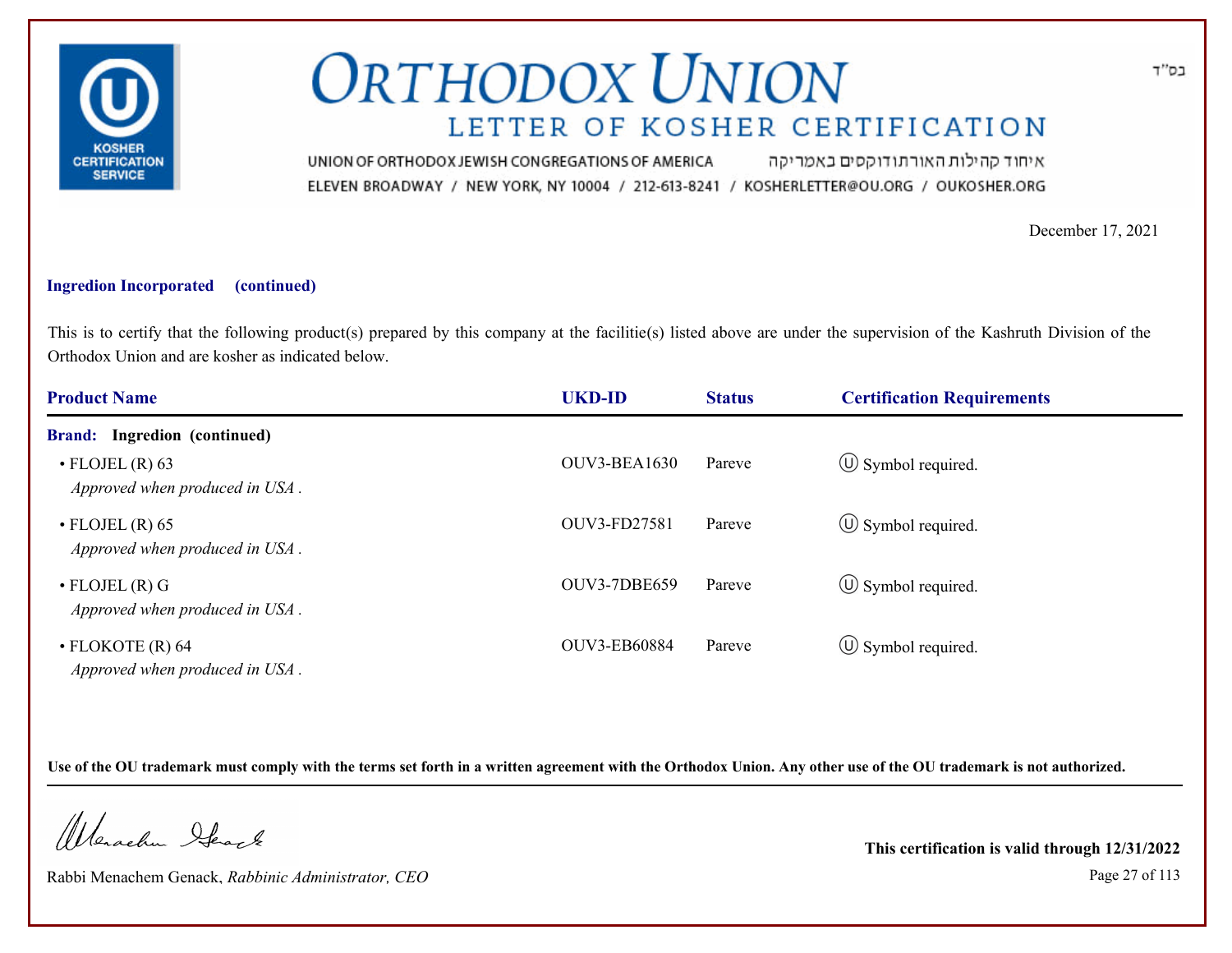

איחוד קהילות האורתודוקסים באמריקה UNION OF ORTHODOX JEWISH CONGREGATIONS OF AMERICA ELEVEN BROADWAY / NEW YORK, NY 10004 / 212-613-8241 / KOSHERLETTER@OU.ORG / OUKOSHER.ORG

December 17, 2021

### **Ingredion Incorporated (continued)**

This is to certify that the following product(s) prepared by this company at the facilitie(s) listed above are under the supervision of the Kashruth Division of the Orthodox Union and are kosher as indicated below.

| <b>Product Name</b>                                      | <b>UKD-ID</b> | <b>Status</b> | <b>Certification Requirements</b> |  |
|----------------------------------------------------------|---------------|---------------|-----------------------------------|--|
| <b>Brand:</b> Ingredion (continued)                      |               |               |                                   |  |
| $\cdot$ FLOKOTE(R)<br>Approved when produced in the USA. | OUV3-D5F2520  | Pareve        | $\circled{1}$ Symbol required.    |  |
| $\cdot$ FLO-MAX (R) 5<br>Approved when produced in USA.  | OUV3-5DF444F  | Pareve        | $\circled{1}$ Symbol required.    |  |
| • FOODSTARCH-HA.<br>Approved when produced in USA.       | OUV3-8E08511  | Pareve        | $\circled{1}$ Symbol required.    |  |
| $\cdot$ FRIGEX (R) W<br>Approved when produced in USA.   | OUV3-A68052F  | Pareve        | $\circled{1}$ Symbol required.    |  |

**Use of the OU trademark must comply with the terms set forth in a written agreement with the Orthodox Union. Any other use of the OU trademark is not authorized.**

Werachen Stack

Rabbi Menachem Genack, *Rabbinic Administrator, CEO* Page 28 of 113

**This certification is valid through 12/31/2022**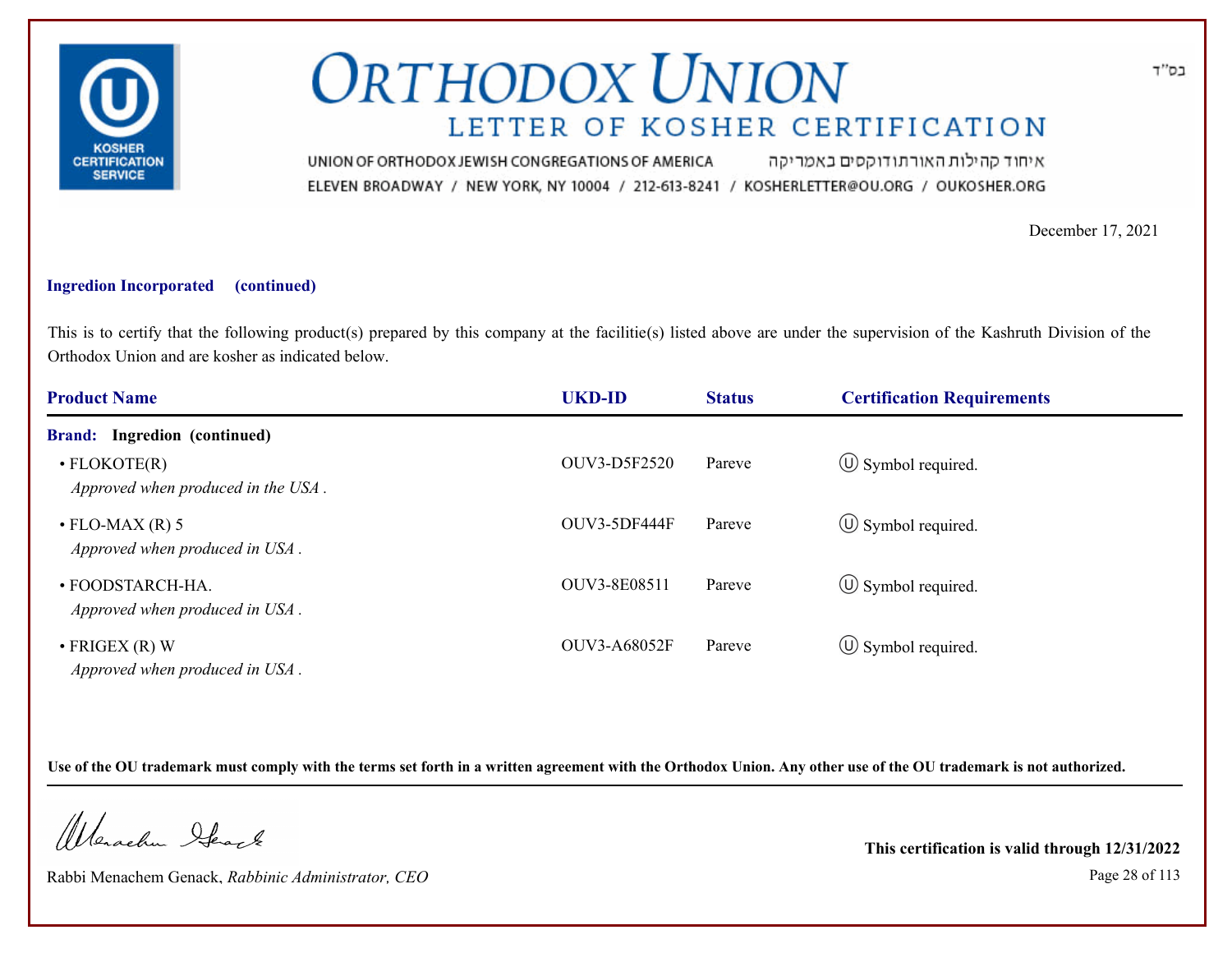

איחוד קהילות האורתודוקסים באמריקה UNION OF ORTHODOX JEWISH CONGREGATIONS OF AMERICA ELEVEN BROADWAY / NEW YORK, NY 10004 / 212-613-8241 / KOSHERLETTER@OU.ORG / OUKOSHER.ORG

December 17, 2021

#### **Ingredion Incorporated (continued)**

This is to certify that the following product(s) prepared by this company at the facilitie(s) listed above are under the supervision of the Kashruth Division of the Orthodox Union and are kosher as indicated below.

| <b>Product Name</b>                            | <b>UKD-ID</b>       | <b>Status</b> | <b>Certification Requirements</b> |  |
|------------------------------------------------|---------------------|---------------|-----------------------------------|--|
| <b>Brand:</b> Ingredion (continued)            |                     |               |                                   |  |
| $\cdot$ GERM<br>Approved when produced in USA. | OUV3-D52C27B        | Pareve        | $\circ$ Symbol required.          |  |
| · GLUTEN<br>Approved when produced in USA.     | OUV3-9EAB1E5        | Pareve        | $\circled{1}$ Symbol required.    |  |
| • Grits Amilo<br>Approved when produced in USA | <b>OUV3-8E5708D</b> | Pareve        | $\circled{0}$ Symbol required.    |  |
| $\cdot$ H-50<br>Approved when produced in USA. | OUV3-7864778        | Pareve        | $\circled{1}$ Symbol required.    |  |

**Use of the OU trademark must comply with the terms set forth in a written agreement with the Orthodox Union. Any other use of the OU trademark is not authorized.**

Werachen Stack

Rabbi Menachem Genack, *Rabbinic Administrator, CEO* Page 29 of 113

**This certification is valid through 12/31/2022**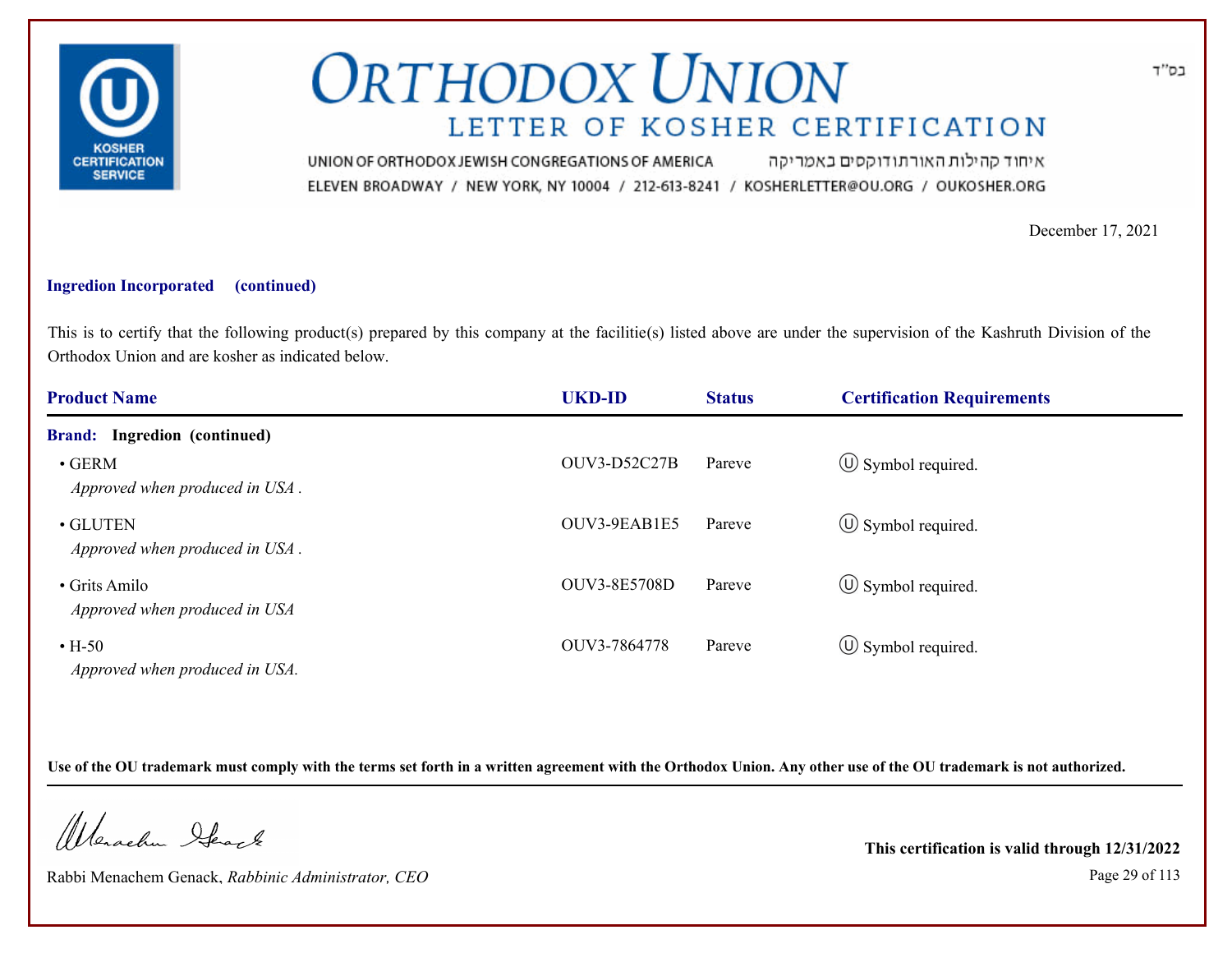

איחוד קהילות האורתודוקסים באמריקה UNION OF ORTHODOX JEWISH CONGREGATIONS OF AMERICA ELEVEN BROADWAY / NEW YORK, NY 10004 / 212-613-8241 / KOSHERLETTER@OU.ORG / OUKOSHER.ORG

December 17, 2021

#### **Ingredion Incorporated (continued)**

This is to certify that the following product(s) prepared by this company at the facilitie(s) listed above are under the supervision of the Kashruth Division of the Orthodox Union and are kosher as indicated below.

| <b>Product Name</b>                                   | <b>UKD-ID</b>       | <b>Status</b> | <b>Certification Requirements</b> |  |
|-------------------------------------------------------|---------------------|---------------|-----------------------------------|--|
| <b>Brand:</b> Ingredion (continued)                   |                     |               |                                   |  |
| $\cdot$ H-50 BN<br>Approved when produced in USA.     | OUV3-6E9BAB3        | Pareve        | $\circled{1}$ Symbol required.    |  |
| • HEAVY STEEP WATER<br>Approved when produced in USA. | OUV3-26B67A7        | Pareve        | $\circled{1}$ Symbol required.    |  |
| $\cdot$ HI FLO (R)<br>Approved when produced in USA.  | <b>OUV3-678EE4F</b> | Pareve        | $\circled{1}$ Symbol required.    |  |
| • Hi-maize (TM) 220<br>Approved when produced in USA. | OUV3-46CB6CF        | Pareve        | $\circled{1}$ Symbol required.    |  |

**Use of the OU trademark must comply with the terms set forth in a written agreement with the Orthodox Union. Any other use of the OU trademark is not authorized.**

Werachen Stack

Rabbi Menachem Genack, *Rabbinic Administrator, CEO* Page 30 of 113

**This certification is valid through 12/31/2022**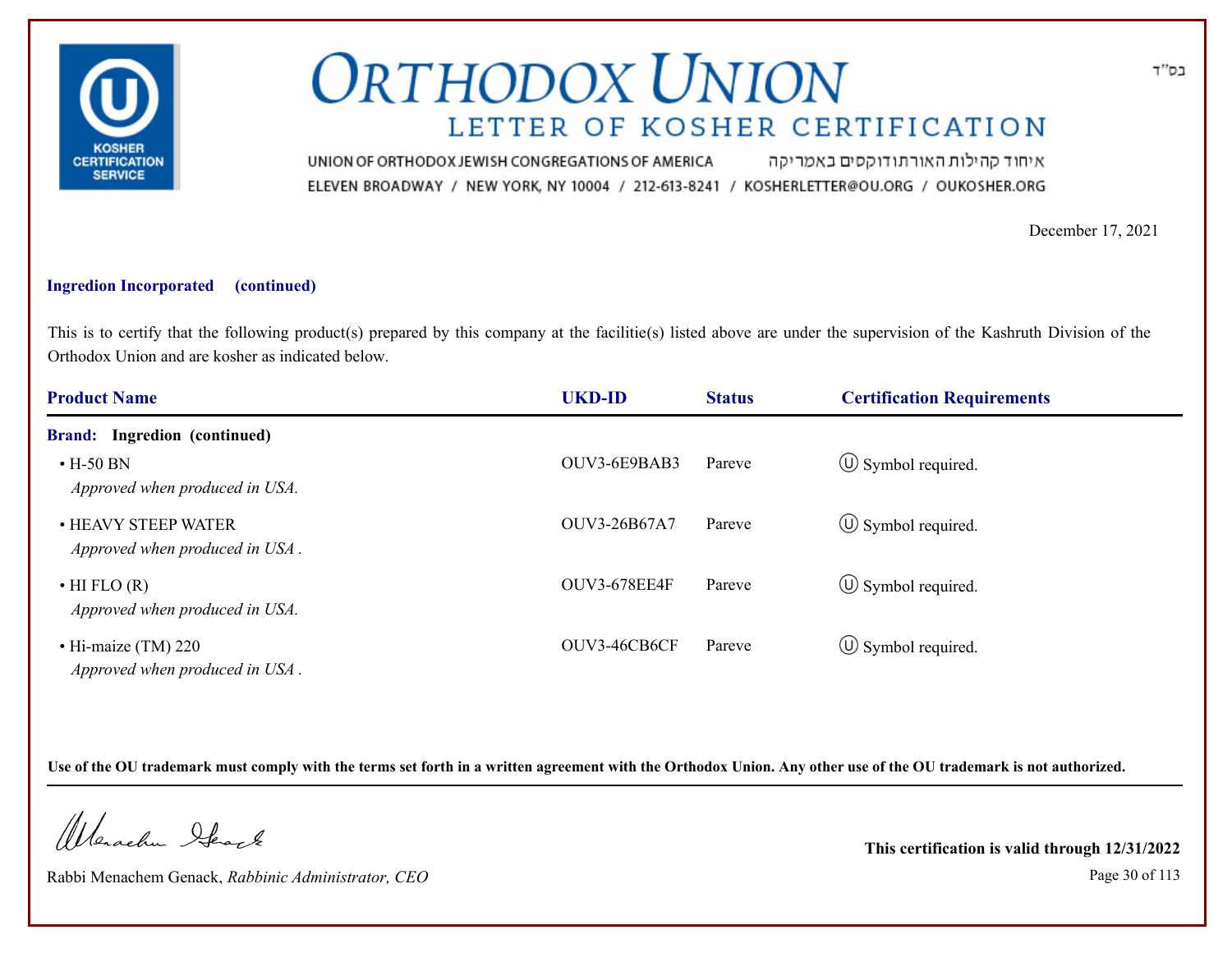

איחוד קהילות האורתודוקסים באמריקה UNION OF ORTHODOX JEWISH CONGREGATIONS OF AMERICA ELEVEN BROADWAY / NEW YORK, NY 10004 / 212-613-8241 / KOSHERLETTER@OU.ORG / OUKOSHER.ORG

December 17, 2021

#### **Ingredion Incorporated (continued)**

This is to certify that the following product(s) prepared by this company at the facilitie(s) listed above are under the supervision of the Kashruth Division of the Orthodox Union and are kosher as indicated below.

| <b>Product Name</b>                                         | <b>UKD-ID</b>       | <b>Status</b> | <b>Certification Requirements</b> |  |
|-------------------------------------------------------------|---------------------|---------------|-----------------------------------|--|
| <b>Brand:</b> Ingredion (continued)                         |                     |               |                                   |  |
| • Hi-maize (TM) 240<br>Approved when produced in USA.       | <b>OUV3-44D66EB</b> | Pareve        | $\circled{0}$ Symbol required.    |  |
| • Hi-maize (TM) 270<br>Approved when Produced in USA.       | OUV3-E9D1428        | Pareve        | $\circled{0}$ Symbol required.    |  |
| • Hi-maize (TM) Flour 120<br>Approved when produced in USA. | OUV3-812C609        | Pareve        | $\circled{1}$ Symbol required.    |  |
| • Hi-maize (TM) Flour 150<br>Approved when produced in USA. | OUV3-DDFF5E9        | Pareve        | $\circled{1}$ Symbol required.    |  |

**Use of the OU trademark must comply with the terms set forth in a written agreement with the Orthodox Union. Any other use of the OU trademark is not authorized.**

Werachen Stack

Rabbi Menachem Genack, *Rabbinic Administrator, CEO* Page 31 of 113

**This certification is valid through 12/31/2022**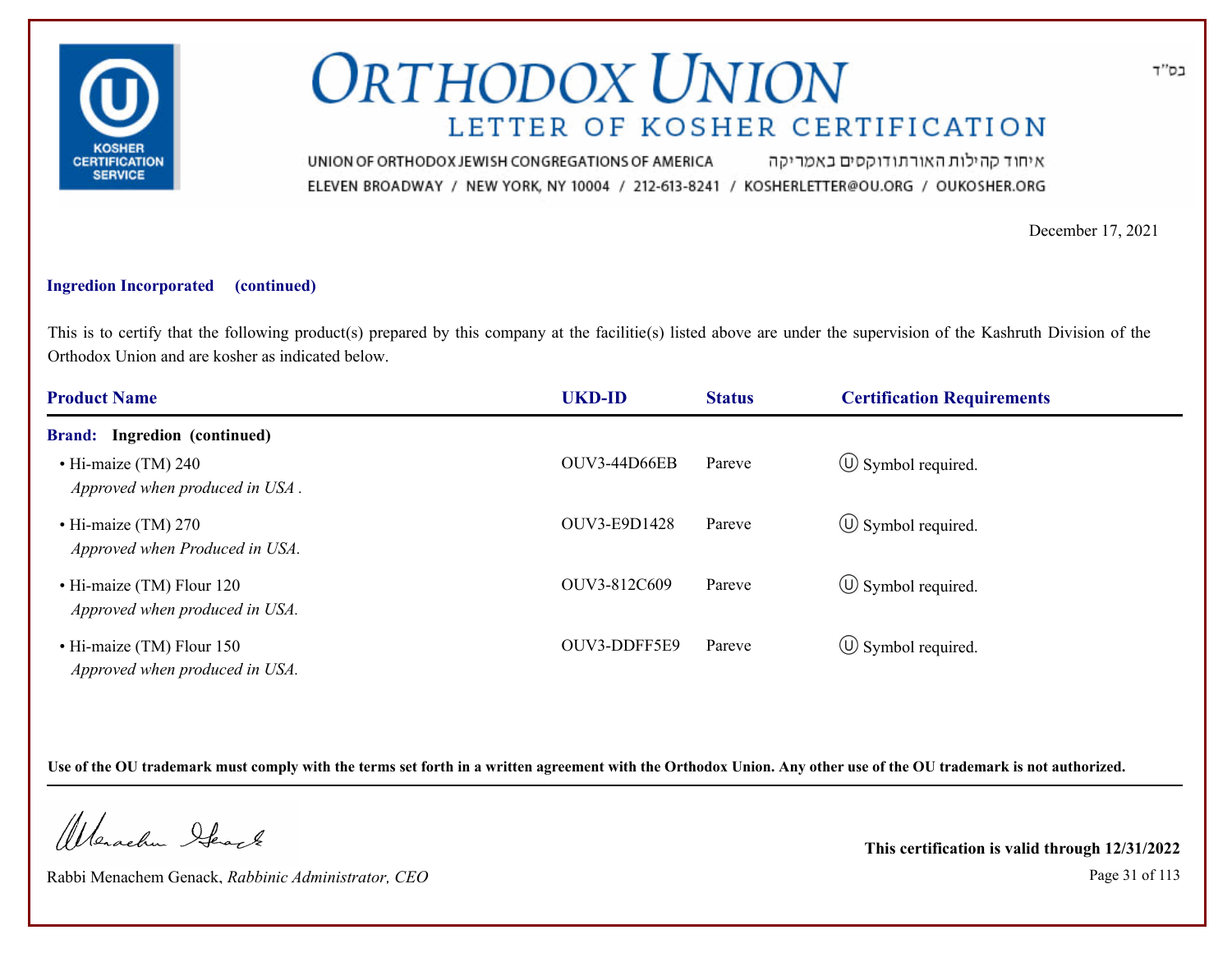

איחוד קהילות האורתודוקסים באמריקה UNION OF ORTHODOX JEWISH CONGREGATIONS OF AMERICA ELEVEN BROADWAY / NEW YORK, NY 10004 / 212-613-8241 / KOSHERLETTER@OU.ORG / OUKOSHER.ORG

December 17, 2021

#### **Ingredion Incorporated (continued)**

This is to certify that the following product(s) prepared by this company at the facilitie(s) listed above are under the supervision of the Kashruth Division of the Orthodox Union and are kosher as indicated below.

| <b>Product Name</b>                                                   | <b>UKD-ID</b>       | <b>Status</b> | <b>Certification Requirements</b> |  |
|-----------------------------------------------------------------------|---------------------|---------------|-----------------------------------|--|
| <b>Brand:</b> Ingredion (continued)                                   |                     |               |                                   |  |
| $\bullet$ Hi-maize (TM) Flour 150 C<br>Approved when produced in USA. | <b>OUV3-16DE6B1</b> | Pareve        | $\circ$ Symbol required.          |  |
| • Hi-maize (TM) MEAL 150<br>Approved when produced in USA.            | OUV3-80001CD        | Pareve        | $\circled{1}$ Symbol required.    |  |
| • Hi-maize(TM) Meal 130<br>Approved when produced in Canada.          | OUV3-CE8100A        | Pareve        | $\circled{0}$ Symbol required.    |  |
| • Hi-MAIZE® 260<br>Approved when produced in USA.                     | OUV3-46EDF10        | Pareve        | $\circled{1}$ Symbol required.    |  |

**Use of the OU trademark must comply with the terms set forth in a written agreement with the Orthodox Union. Any other use of the OU trademark is not authorized.**

Werachen Stack

Rabbi Menachem Genack, *Rabbinic Administrator, CEO* Page 32 of 113

**This certification is valid through 12/31/2022**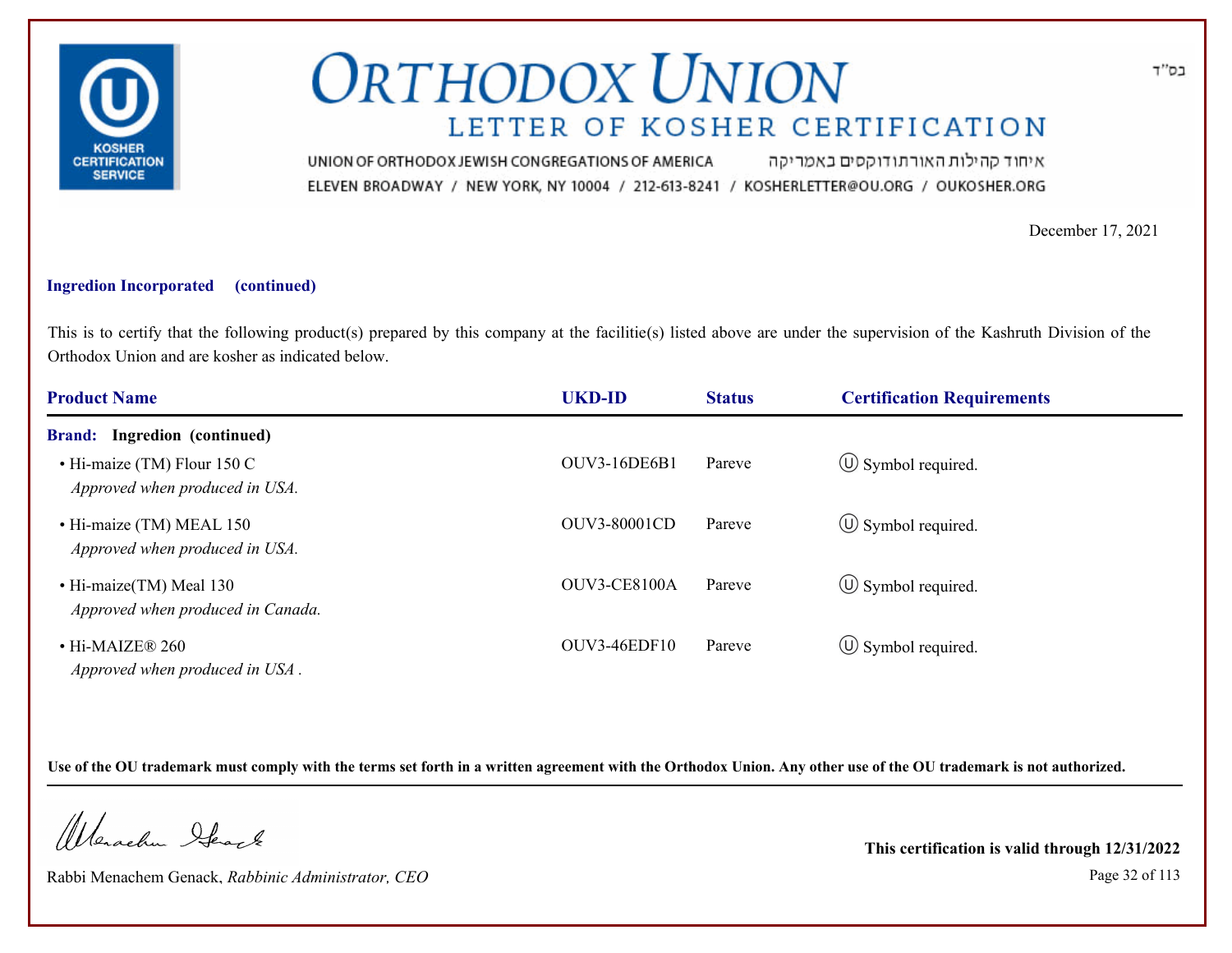

איחוד קהילות האורתודוקסים באמריקה UNION OF ORTHODOX JEWISH CONGREGATIONS OF AMERICA ELEVEN BROADWAY / NEW YORK, NY 10004 / 212-613-8241 / KOSHERLETTER@OU.ORG / OUKOSHER.ORG

December 17, 2021

### **Ingredion Incorporated (continued)**

This is to certify that the following product(s) prepared by this company at the facilitie(s) listed above are under the supervision of the Kashruth Division of the Orthodox Union and are kosher as indicated below.

| <b>Product Name</b>                                        | <b>UKD-ID</b>       | <b>Status</b> | <b>Certification Requirements</b> |
|------------------------------------------------------------|---------------------|---------------|-----------------------------------|
| <b>Brand:</b> Ingredion (continued)                        |                     |               |                                   |
| $\cdot$ HI-SET (R) 150<br>Approved when produced in USA.   | OUV3-FCF2D6C        | Pareve        | $\circled{0}$ Symbol required.    |
| $\bullet$ HI-SET (R) 322<br>Approved when produced in USA. | OUV3-A3436C5        | Pareve        | $\circled{0}$ Symbol required.    |
| $\bullet$ HI-SET (R) 369<br>Approved when produced in USA. | OUV3-9D99079        | Pareve        | $\circled{1}$ Symbol required.    |
| $\cdot$ HI-SET (R) 377<br>Approved when produced in USA.   | <b>OUV3-79F660F</b> | Pareve        | $\circled{1}$ Symbol required.    |

**Use of the OU trademark must comply with the terms set forth in a written agreement with the Orthodox Union. Any other use of the OU trademark is not authorized.**

Werachen Stack

Rabbi Menachem Genack, *Rabbinic Administrator, CEO* Page 33 of 113

**This certification is valid through 12/31/2022**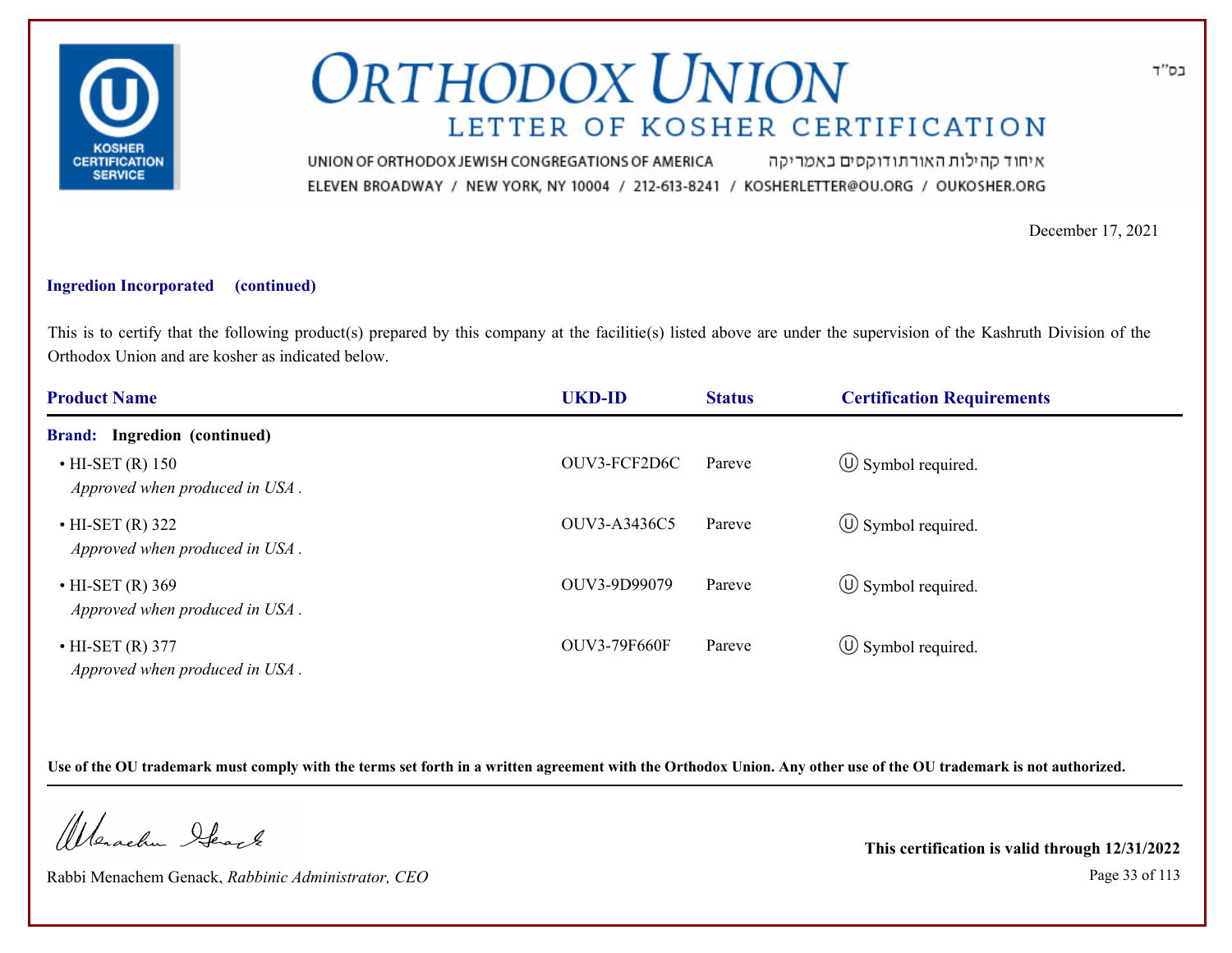

איחוד קהילות האורתודוקסים באמריקה UNION OF ORTHODOX JEWISH CONGREGATIONS OF AMERICA ELEVEN BROADWAY / NEW YORK, NY 10004 / 212-613-8241 / KOSHERLETTER@OU.ORG / OUKOSHER.ORG

December 17, 2021

#### **Ingredion Incorporated (continued)**

This is to certify that the following product(s) prepared by this company at the facilitie(s) listed above are under the supervision of the Kashruth Division of the Orthodox Union and are kosher as indicated below.

| <b>Product Name</b>                                               | <b>UKD-ID</b> | <b>Status</b> | <b>Certification Requirements</b> |  |
|-------------------------------------------------------------------|---------------|---------------|-----------------------------------|--|
| <b>Brand:</b> Ingredion (continued)                               |               |               |                                   |  |
| $\bullet$ HI-SET (R) C<br>Approved when produced in USA.          | OUV3-09BFCFA  | Pareve        | $\circled{1}$ Symbol required.    |  |
| $\bullet$ HI-SET (R) CHG<br>Approved when produced in USA.        | OUV3-BB99685  | Pareve        | $\circled{0}$ Symbol required.    |  |
| • HOMECRAFT Create 855<br>Approved when produced in USA.          | OUV3-A0095A9  | Pareve        | $\circled{1}$ Symbol required.    |  |
| $\cdot$ HOMECRAFT(R) Create 360<br>Approved when produced in USA. | OUV3-69BA615  | Pareve        | $\circled{1}$ Symbol required.    |  |

**Use of the OU trademark must comply with the terms set forth in a written agreement with the Orthodox Union. Any other use of the OU trademark is not authorized.**

Werachen Stack

Rabbi Menachem Genack, *Rabbinic Administrator, CEO* Page 34 of 113

**This certification is valid through 12/31/2022**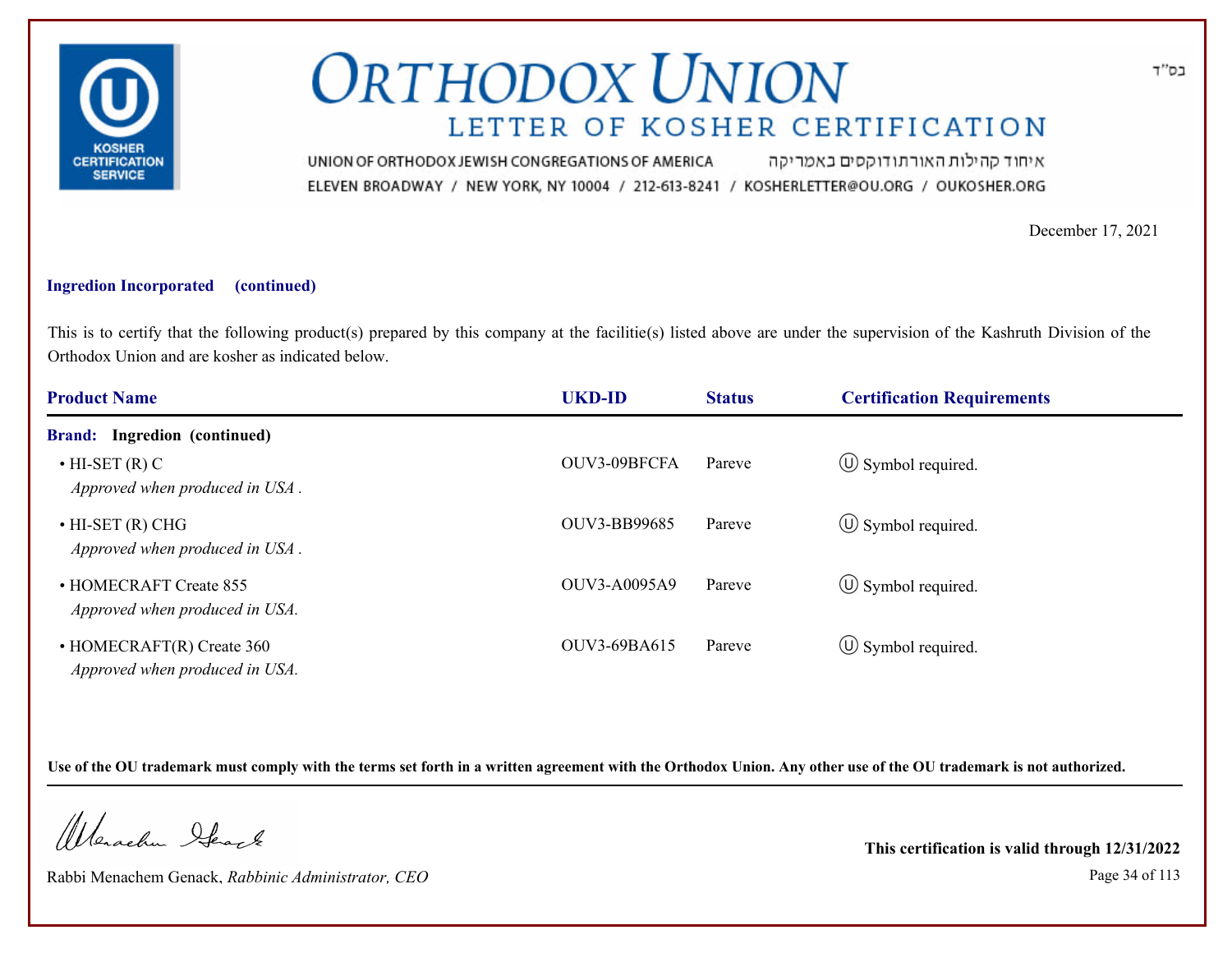

איחוד קהילות האורתודוקסים באמריקה UNION OF ORTHODOX JEWISH CONGREGATIONS OF AMERICA ELEVEN BROADWAY / NEW YORK, NY 10004 / 212-613-8241 / KOSHERLETTER@OU.ORG / OUKOSHER.ORG

December 17, 2021

#### **Ingredion Incorporated (continued)**

This is to certify that the following product(s) prepared by this company at the facilitie(s) listed above are under the supervision of the Kashruth Division of the Orthodox Union and are kosher as indicated below.

| <b>Product Name</b>                                       | <b>UKD-ID</b> | <b>Status</b> | <b>Certification Requirements</b>                       |
|-----------------------------------------------------------|---------------|---------------|---------------------------------------------------------|
| <b>Brand:</b> Ingredion (continued)                       |               |               |                                                         |
| • HOMECRAFT® Create 330<br>Approved when produced in USA  | OUV3-0B911B6  | Pareve        | $\circled{0}$ Symbol required.                          |
| • HOMECRAFT® Create 860<br>Approved when produced in USA. | OUV3-77BDFFE  | Pareve        | $\circ$ Symbol required.                                |
| $\cdot$ HOOSIER 5<br>Approved when produced in USA.       | OUV3-AD3C464  | Pareve        | $\circled{0}$ Symbol required.                          |
| • HOOSIER 5<br>Approved when produced in USA.             | OUV4-3B2F942  | Pareve        | Certified when bulk shipped in OU approved<br>carriers. |

**Use of the OU trademark must comply with the terms set forth in a written agreement with the Orthodox Union. Any other use of the OU trademark is not authorized.**

Werachen Stack

Rabbi Menachem Genack, *Rabbinic Administrator, CEO* Page 35 of 113

**This certification is valid through 12/31/2022**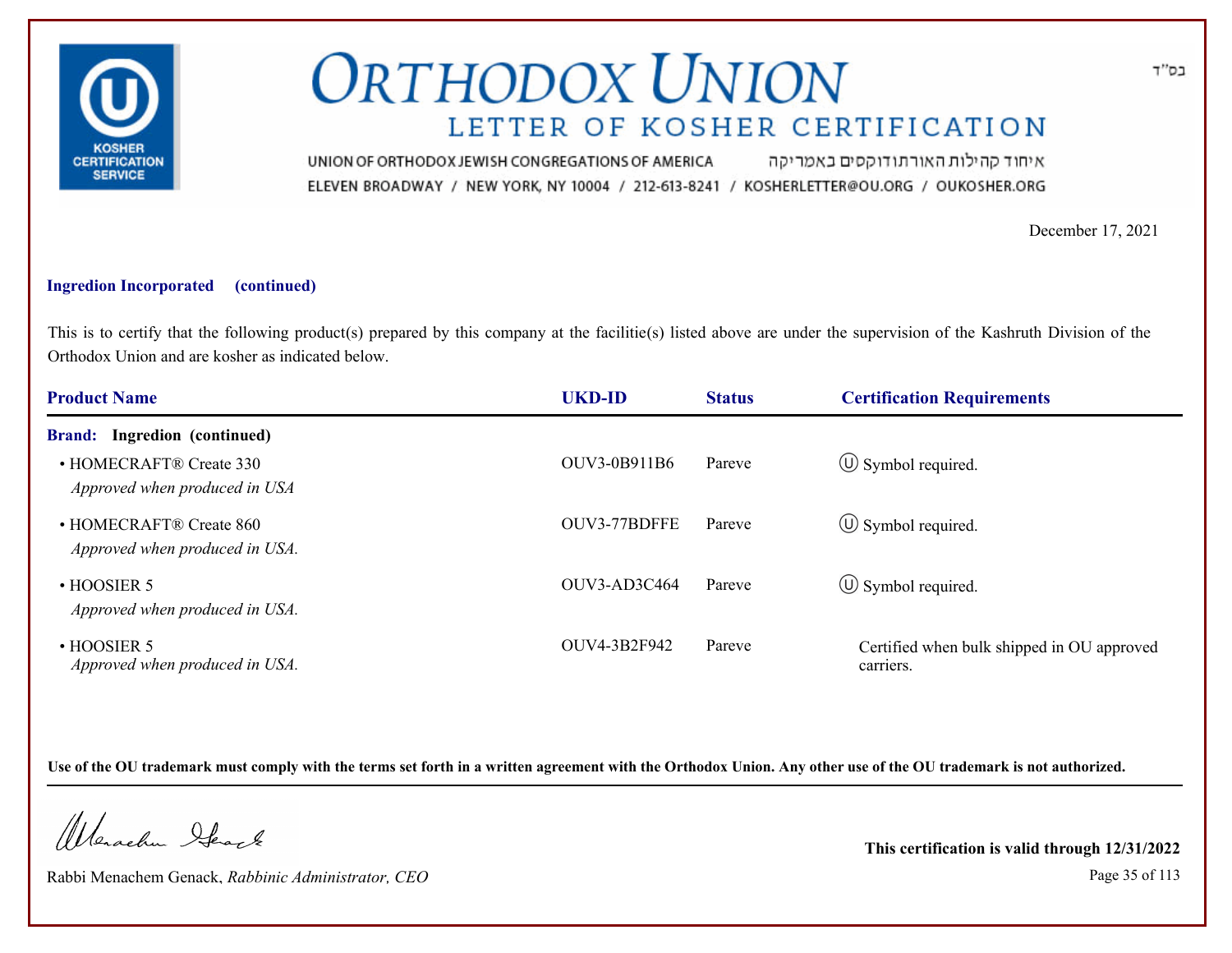

איחוד קהילות האורתודוקסים באמריקה UNION OF ORTHODOX JEWISH CONGREGATIONS OF AMERICA ELEVEN BROADWAY / NEW YORK, NY 10004 / 212-613-8241 / KOSHERLETTER@OU.ORG / OUKOSHER.ORG

December 17, 2021

#### **Ingredion Incorporated (continued)**

This is to certify that the following product(s) prepared by this company at the facilitie(s) listed above are under the supervision of the Kashruth Division of the Orthodox Union and are kosher as indicated below.

| <b>Product Name</b>                                             | <b>UKD-ID</b> | <b>Status</b> | <b>Certification Requirements</b> |  |
|-----------------------------------------------------------------|---------------|---------------|-----------------------------------|--|
| <b>Brand:</b> Ingredion (continued)                             |               |               |                                   |  |
| $\cdot$ HYLON (R)<br>Approved when produced in USA.             | OUV3-C4AA9B9  | Pareve        | $\circled{1}$ Symbol required.    |  |
| $\cdot$ HYLON (R) V<br>Approved when produced in USA.           | OUV3-C2ED295  | Pareve        | $\circled{1}$ Symbol required.    |  |
| $\bullet$ HYLON (R) VII<br>Approved when produced in USA        | OUV3-DE55E1F  | Pareve        | $\circled{1}$ Symbol required.    |  |
| $\bullet$ HYLON (R) VII (PCR)<br>Approved when produced in USA. | OUV3-1502320  | Pareve        | $\circled{1}$ Symbol required.    |  |

**Use of the OU trademark must comply with the terms set forth in a written agreement with the Orthodox Union. Any other use of the OU trademark is not authorized.**

Werachen Stack

Rabbi Menachem Genack, *Rabbinic Administrator, CEO* Page 36 of 113

**This certification is valid through 12/31/2022**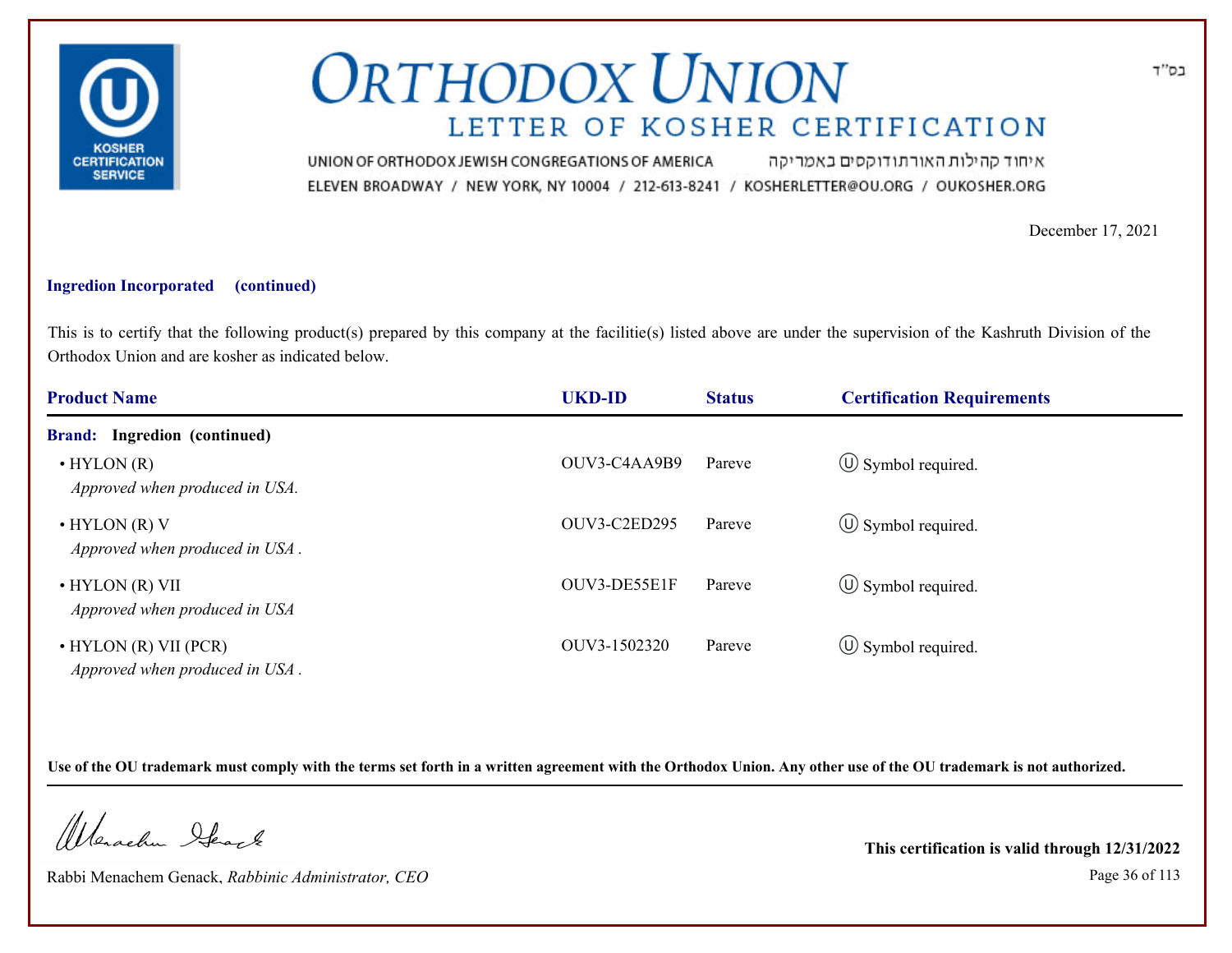

איחוד קהילות האורתודוקסים באמריקה UNION OF ORTHODOX JEWISH CONGREGATIONS OF AMERICA ELEVEN BROADWAY / NEW YORK, NY 10004 / 212-613-8241 / KOSHERLETTER@OU.ORG / OUKOSHER.ORG

December 17, 2021

#### **Ingredion Incorporated (continued)**

This is to certify that the following product(s) prepared by this company at the facilitie(s) listed above are under the supervision of the Kashruth Division of the Orthodox Union and are kosher as indicated below.

| <b>Product Name</b>                                     | <b>UKD-ID</b>       | <b>Status</b> | <b>Certification Requirements</b> |  |
|---------------------------------------------------------|---------------------|---------------|-----------------------------------|--|
| <b>Brand:</b> Ingredion (continued)                     |                     |               |                                   |  |
| $\cdot$ HY-SHEAR (TM)<br>Approved when produced in USA. | <b>OUV3-E2352EC</b> | Pareve        | $\circ$ Symbol required.          |  |
| • IMPRESSION<br>Approved when produced in USA.          | OUV3-99EB3AF        | Pareve        | $\circled{1}$ Symbol required.    |  |
| $\cdot$ INDEX<br>Approved when produced in USA.         | OUV3-BB20ECC        | Pareve        | $\circled{0}$ Symbol required.    |  |
| $\cdot$ INDEX (TM)<br>Approved when produced in USA.    | OUV3-1BE1725        | Pareve        | $\circled{1}$ Symbol required.    |  |

**Use of the OU trademark must comply with the terms set forth in a written agreement with the Orthodox Union. Any other use of the OU trademark is not authorized.**

Werachen Stack

Rabbi Menachem Genack, *Rabbinic Administrator, CEO* Page 37 of 113

**This certification is valid through 12/31/2022**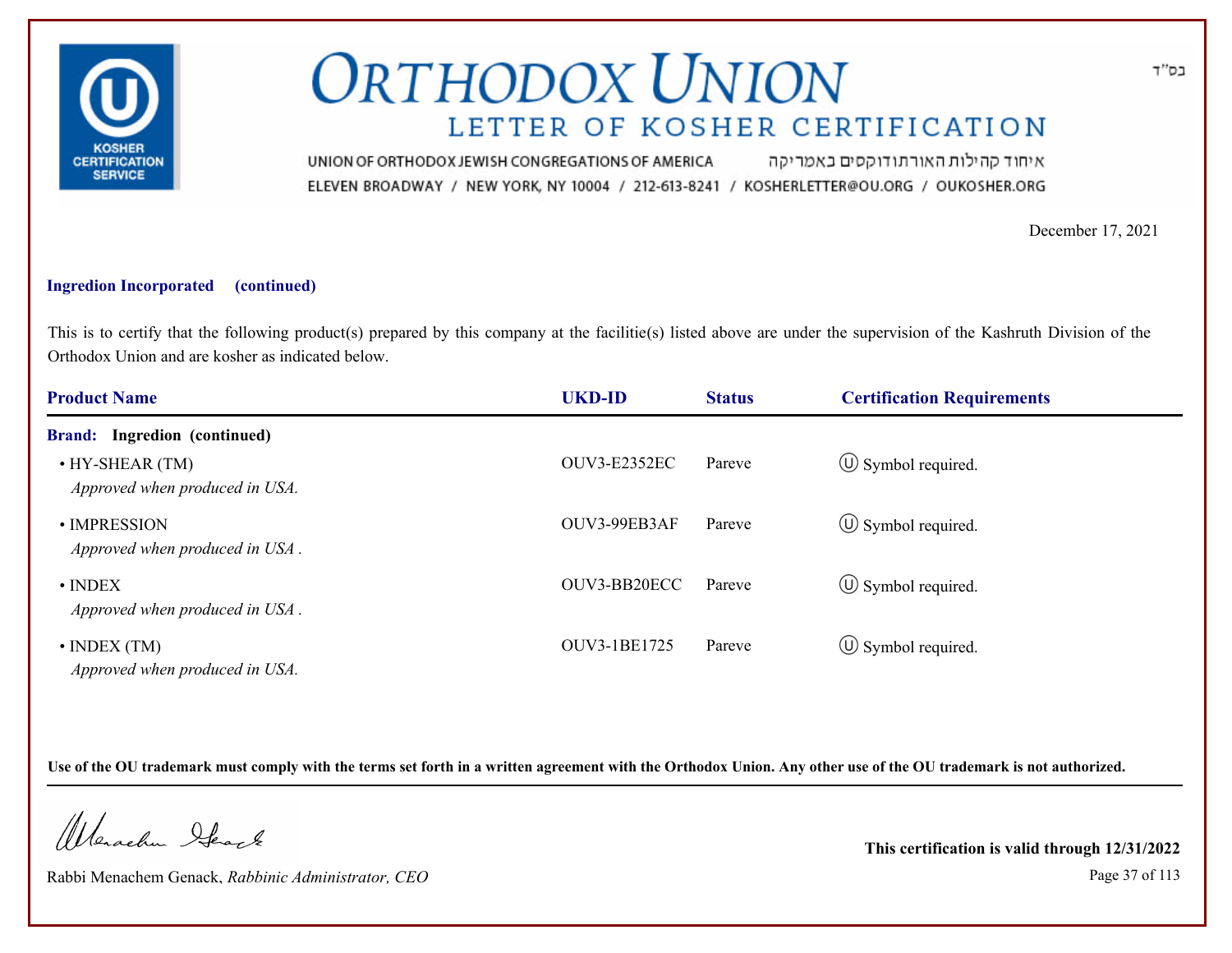

איחוד קהילות האורתודוקסים באמריקה UNION OF ORTHODOX JEWISH CONGREGATIONS OF AMERICA ELEVEN BROADWAY / NEW YORK, NY 10004 / 212-613-8241 / KOSHERLETTER@OU.ORG / OUKOSHER.ORG

December 17, 2021

### **Ingredion Incorporated (continued)**

This is to certify that the following product(s) prepared by this company at the facilitie(s) listed above are under the supervision of the Kashruth Division of the Orthodox Union and are kosher as indicated below.

| <b>Product Name</b>                                             | <b>UKD-ID</b> | <b>Status</b> | <b>Certification Requirements</b> |  |
|-----------------------------------------------------------------|---------------|---------------|-----------------------------------|--|
| <b>Brand:</b> Ingredion (continued)                             |               |               |                                   |  |
| • Industrial Corn Starch<br>Approved when produced in USA       | OUV3-EA77E93  | Pareve        | $\circled{1}$ Symbol required.    |  |
| $\bullet$ INSTANT CAN-FIL (R)<br>Approved when produced in USA. | OUV3-BC9D48B  | Pareve        | $\circled{1}$ Symbol required.    |  |
| $\cdot$ INSTANT CLEARJEL (R)<br>Approved when produced in USA.  | OUV3-43315D3  | Pareve        | $\circled{1}$ Symbol required.    |  |
| • INSTANT CLEARJEL (R) II<br>Approved when produced in USA.     | OUV3-0FA8AB6  | Pareve        | $\circled{1}$ Symbol required.    |  |

**Use of the OU trademark must comply with the terms set forth in a written agreement with the Orthodox Union. Any other use of the OU trademark is not authorized.**

Werachen Stack

Rabbi Menachem Genack, *Rabbinic Administrator, CEO* Page 38 of 113

**This certification is valid through 12/31/2022**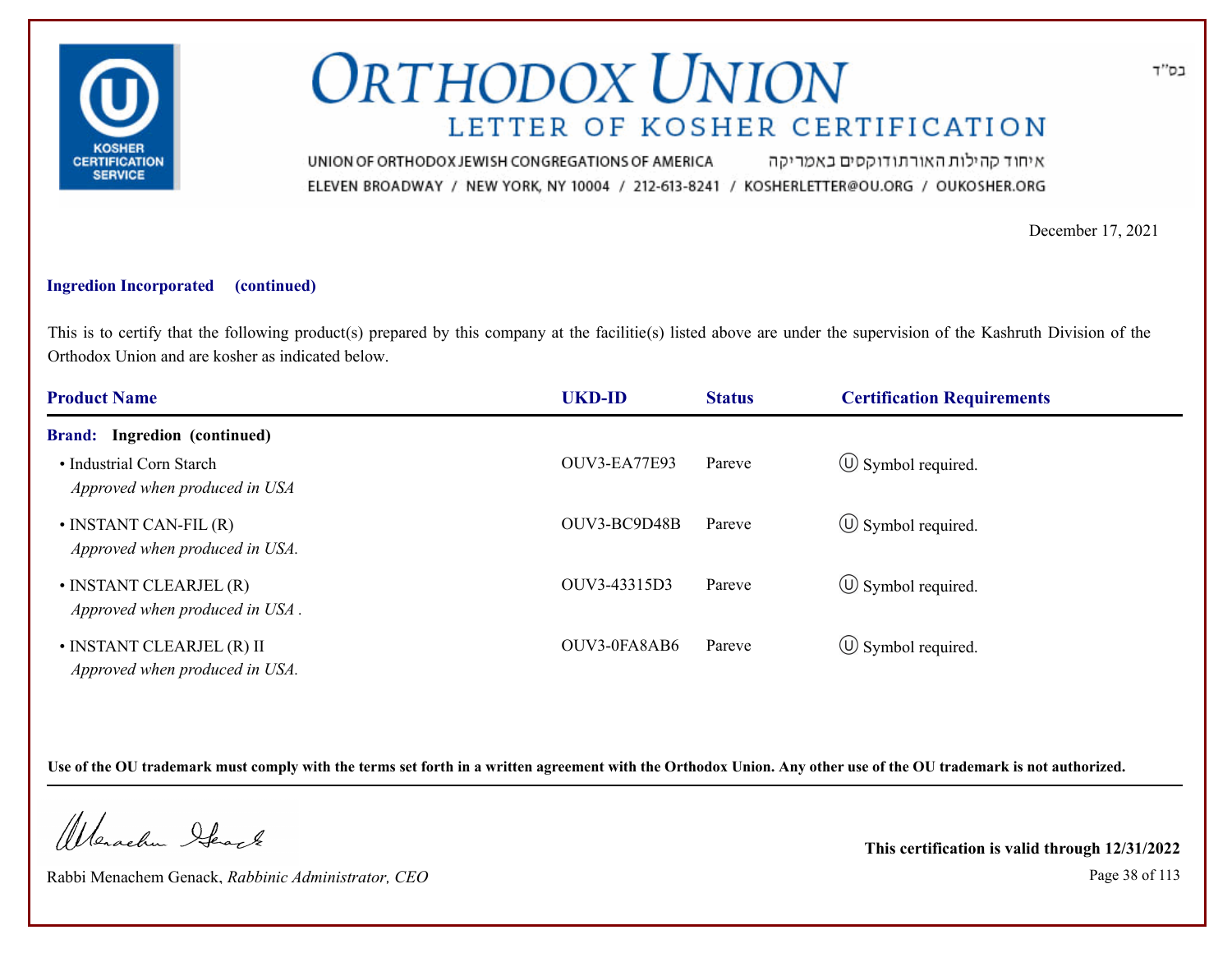

איחוד קהילות האורתודוקסים באמריקה UNION OF ORTHODOX JEWISH CONGREGATIONS OF AMERICA ELEVEN BROADWAY / NEW YORK, NY 10004 / 212-613-8241 / KOSHERLETTER@OU.ORG / OUKOSHER.ORG

December 17, 2021

#### **Ingredion Incorporated (continued)**

This is to certify that the following product(s) prepared by this company at the facilitie(s) listed above are under the supervision of the Kashruth Division of the Orthodox Union and are kosher as indicated below.

| <b>Product Name</b>                                                | <b>UKD-ID</b>       | <b>Status</b> | <b>Certification Requirements</b> |  |
|--------------------------------------------------------------------|---------------------|---------------|-----------------------------------|--|
| <b>Brand:</b> Ingredion (continued)                                |                     |               |                                   |  |
| $\cdot$ INSTANT PURE-FLO (R)<br>Approved when produced in USA.     | OUV3-BF9FECB        | Pareve        | $\circled{1}$ Symbol required.    |  |
| $\bullet$ INSTANT PURE-FLO (R) F<br>Approved when produced in USA. | OUV3-B4A1017        | Pareve        | $\circled{0}$ Symbol required.    |  |
| $\bullet$ INSTANT PURE-FLO(R) F<br>Approved when produced in USA.  | <b>OUV3-222D7FF</b> | Pareve        | $\circled{1}$ Symbol required.    |  |
| $\bullet$ INSTANT TEXTRA (R)<br>Approved when produced in USA.     | OUV3-08C90F2        | Pareve        | $\circled{1}$ Symbol required.    |  |

**Use of the OU trademark must comply with the terms set forth in a written agreement with the Orthodox Union. Any other use of the OU trademark is not authorized.**

Werachen Stack

Rabbi Menachem Genack, *Rabbinic Administrator, CEO* Page 39 of 113

**This certification is valid through 12/31/2022**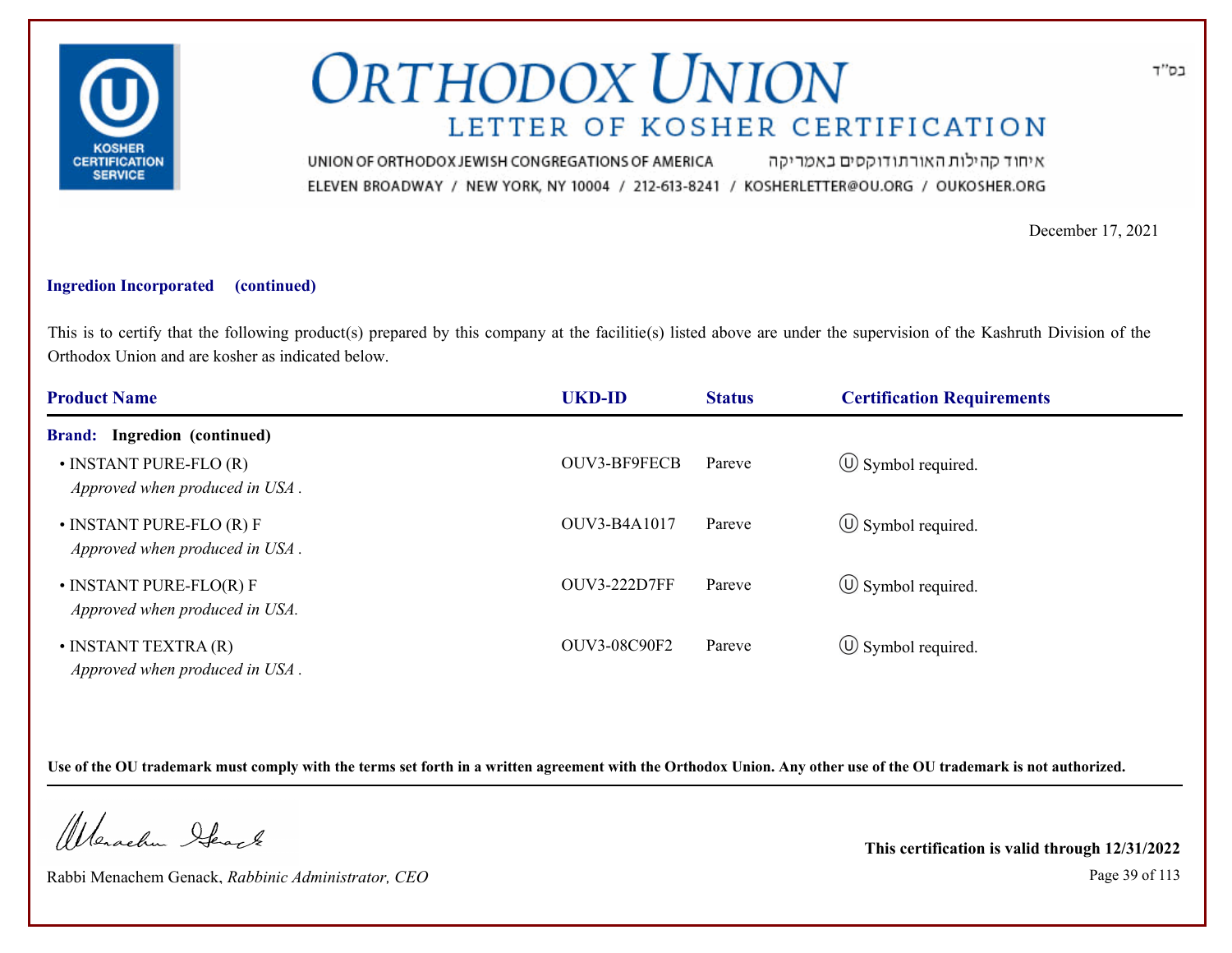

איחוד קהילות האורתודוקסים באמריקה UNION OF ORTHODOX JEWISH CONGREGATIONS OF AMERICA ELEVEN BROADWAY / NEW YORK, NY 10004 / 212-613-8241 / KOSHERLETTER@OU.ORG / OUKOSHER.ORG

December 17, 2021

#### **Ingredion Incorporated (continued)**

This is to certify that the following product(s) prepared by this company at the facilitie(s) listed above are under the supervision of the Kashruth Division of the Orthodox Union and are kosher as indicated below.

| <b>Product Name</b>                                        | <b>UKD-ID</b>       | <b>Status</b> | <b>Certification Requirements</b> |  |
|------------------------------------------------------------|---------------------|---------------|-----------------------------------|--|
| <b>Brand:</b> Ingredion (continued)                        |                     |               |                                   |  |
| $\cdot$ K4484<br>Approved when produced in USA.            | <b>OUV3-2E77670</b> | Pareve        | $\circled{1}$ Symbol required.    |  |
| $\bullet$ KOFILM (R) 180<br>Approved when produced in USA. | OUV3-3DBF4DA        | Pareve        | $\circled{1}$ Symbol required.    |  |
| $\bullet$ KOFILM (R) 280<br>Approved when produced in USA. | OUV3-E314206        | Pareve        | $\circled{1}$ Symbol required.    |  |
| $\bullet$ KOFILM (R) 80<br>Approved when produced in USA.  | OUV3-E8B9DE2        | Pareve        | $\circled{1}$ Symbol required.    |  |

**Use of the OU trademark must comply with the terms set forth in a written agreement with the Orthodox Union. Any other use of the OU trademark is not authorized.**

Werachen Stack

Rabbi Menachem Genack, *Rabbinic Administrator, CEO* Page 40 of 113

**This certification is valid through 12/31/2022**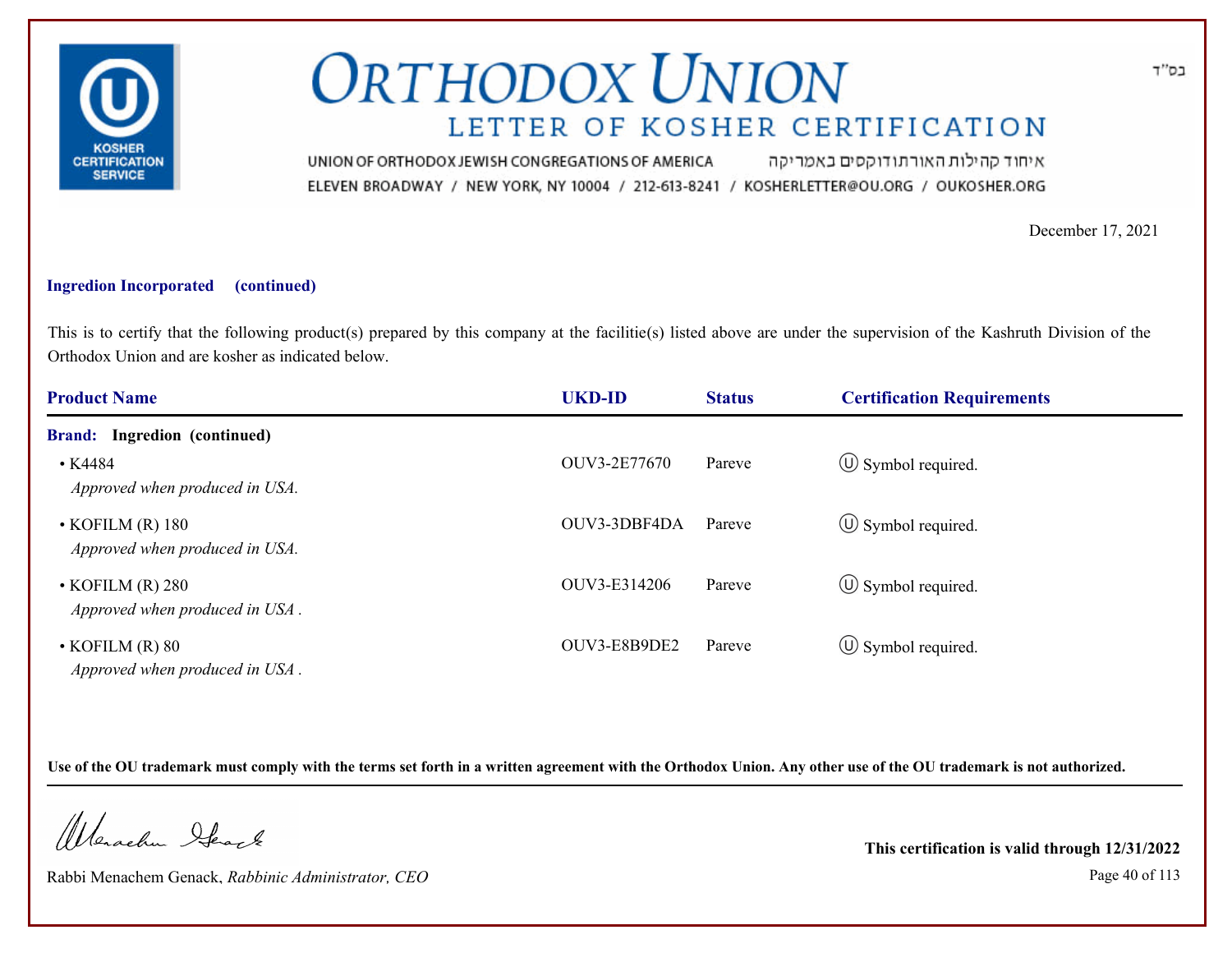

איחוד קהילות האורתודוקסים באמריקה UNION OF ORTHODOX JEWISH CONGREGATIONS OF AMERICA ELEVEN BROADWAY / NEW YORK, NY 10004 / 212-613-8241 / KOSHERLETTER@OU.ORG / OUKOSHER.ORG

December 17, 2021

#### **Ingredion Incorporated (continued)**

This is to certify that the following product(s) prepared by this company at the facilitie(s) listed above are under the supervision of the Kashruth Division of the Orthodox Union and are kosher as indicated below.

| <b>Product Name</b>                                                                                | <b>UKD-ID</b>       | <b>Status</b> | <b>Certification Requirements</b> |  |
|----------------------------------------------------------------------------------------------------|---------------------|---------------|-----------------------------------|--|
| <b>Brand:</b> Ingredion (continued)                                                                |                     |               |                                   |  |
| $\bullet$ KOFILM $(R)$ 93<br>Approved when produced in USA.                                        | OUV3-120374C        | Pareve        | $\circ$ Symbol required.          |  |
| $\bullet$ KOFILM (R) SR<br>Approved when produced in USA.                                          | <b>OUV3-912BE5B</b> | Pareve        | $\circled{1}$ Symbol required.    |  |
| $\cdot$ KOFILM(R)<br>Approved when produced in USA. Also approved when shipped in rail hopper car. | OUV3-86705FA        | Pareve        | $\circ$ Symbol required.          |  |
| $\cdot$ M300W<br>Approved when produced in USA.                                                    | OUV3-BC0F746        | Pareve        | $\circ$ Symbol required.          |  |

**Use of the OU trademark must comply with the terms set forth in a written agreement with the Orthodox Union. Any other use of the OU trademark is not authorized.**

Werachen Ifeart

Rabbi Menachem Genack, *Rabbinic Administrator, CEO* Page 41 of 113

**This certification is valid through 12/31/2022**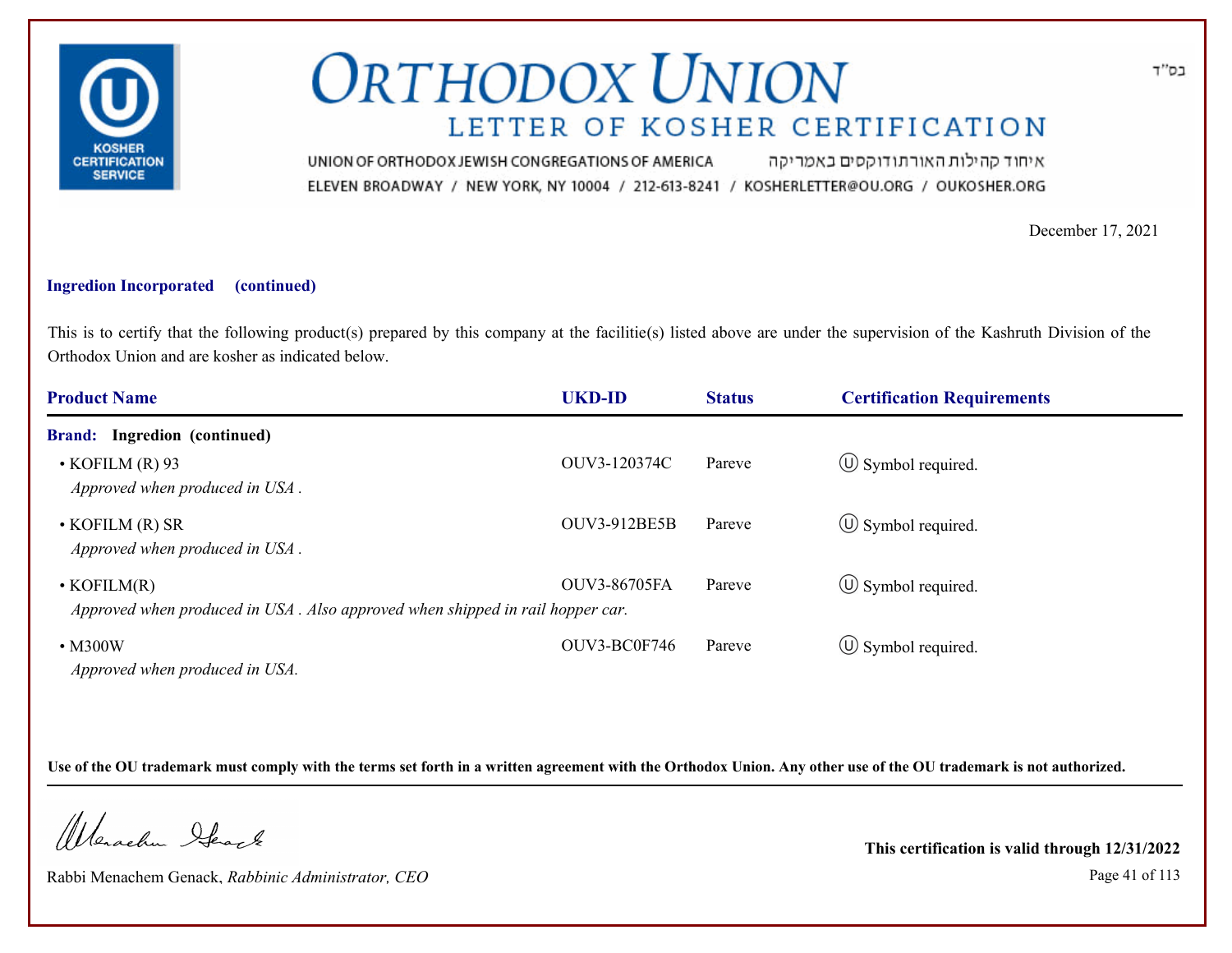

איחוד קהילות האורתודוקסים באמריקה UNION OF ORTHODOX JEWISH CONGREGATIONS OF AMERICA ELEVEN BROADWAY / NEW YORK, NY 10004 / 212-613-8241 / KOSHERLETTER@OU.ORG / OUKOSHER.ORG

December 17, 2021

#### **Ingredion Incorporated (continued)**

This is to certify that the following product(s) prepared by this company at the facilitie(s) listed above are under the supervision of the Kashruth Division of the Orthodox Union and are kosher as indicated below.

| <b>Product Name</b>                                         | <b>UKD-ID</b> | <b>Status</b> | <b>Certification Requirements</b>                       |
|-------------------------------------------------------------|---------------|---------------|---------------------------------------------------------|
| <b>Brand:</b> Ingredion (continued)                         |               |               |                                                         |
| • Mats HCWC<br>Approved when produced in USA.               | OUV3-18C0A13  | Pareve        | $\circled{0}$ Symbol required.                          |
| $\cdot$ MELOJEL (R)<br>Approved when produced in USA.       | OUV3-9AED85A  | Pareve        | $\circled{0}$ Symbol required.                          |
| $\cdot$ MELOJEL (R)<br>Approved when produced in USA.       | OUV4-FE38AA5  | Pareve        | Certified when bulk shipped in OU approved<br>carriers. |
| $\bullet$ MULTI-TEX $(R)$<br>Approved when produced in USA. | OUV3-4A8ECC3  | Pareve        | $\circ$ Symbol required.                                |

**Use of the OU trademark must comply with the terms set forth in a written agreement with the Orthodox Union. Any other use of the OU trademark is not authorized.**

Werschn Stack

Rabbi Menachem Genack, *Rabbinic Administrator, CEO* Page 42 of 113

**This certification is valid through 12/31/2022**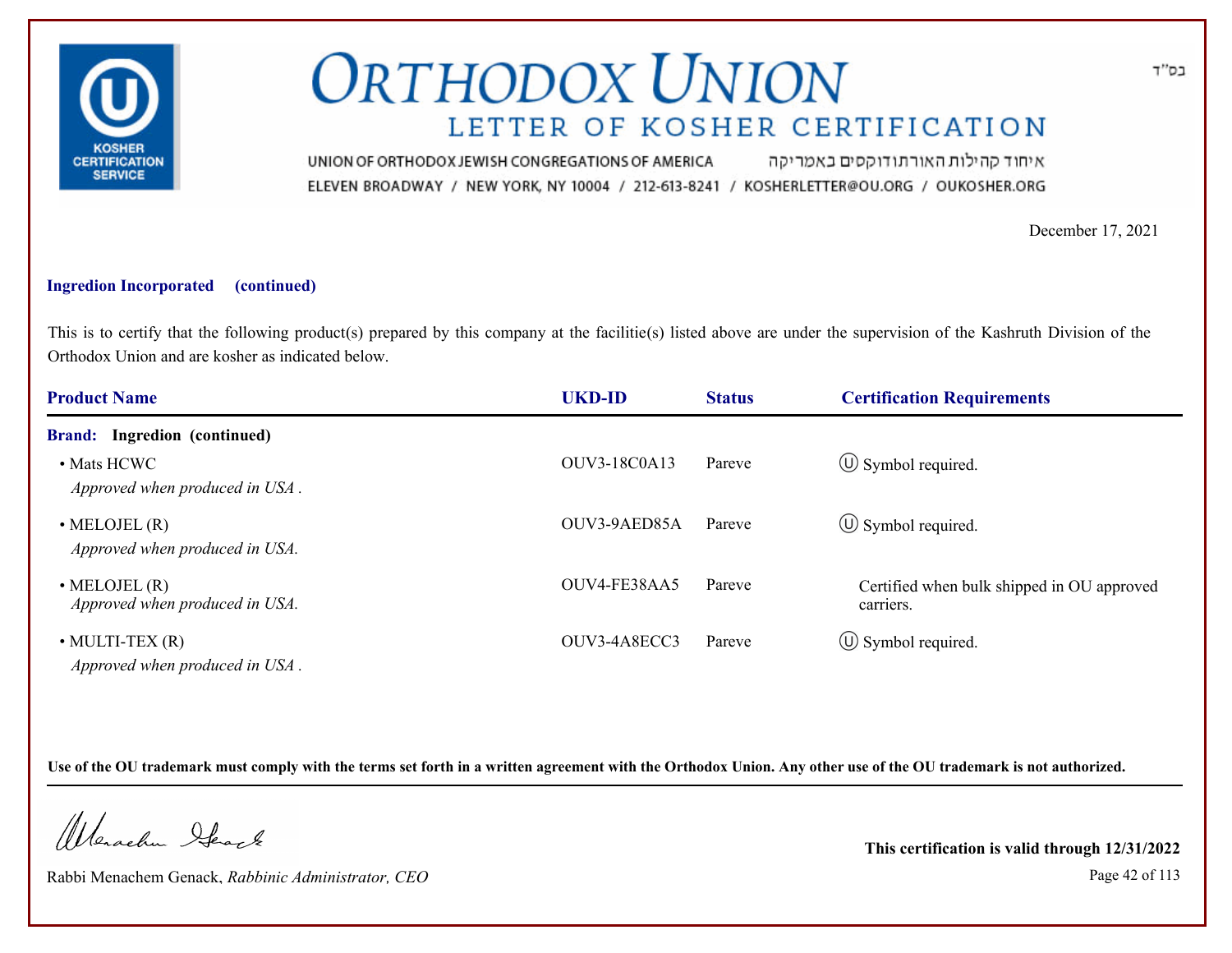

איחוד קהילות האורתודוקסים באמריקה UNION OF ORTHODOX JEWISH CONGREGATIONS OF AMERICA ELEVEN BROADWAY / NEW YORK, NY 10004 / 212-613-8241 / KOSHERLETTER@OU.ORG / OUKOSHER.ORG

December 17, 2021

#### **Ingredion Incorporated (continued)**

This is to certify that the following product(s) prepared by this company at the facilitie(s) listed above are under the supervision of the Kashruth Division of the Orthodox Union and are kosher as indicated below.

| <b>Product Name</b>                                       | <b>UKD-ID</b>       | <b>Status</b> | <b>Certification Requirements</b> |  |
|-----------------------------------------------------------|---------------------|---------------|-----------------------------------|--|
| <b>Brand:</b> Ingredion (continued)                       |                     |               |                                   |  |
| • N4300-5300 Base<br>Approved when produced in the USA.   | OUV3-B696F6E        | Pareve        | $\circled{1}$ Symbol required.    |  |
| $\cdot$ NABOND (R)<br>Approved when produced in the USA   | <b>OUV3-1CE876F</b> | Pareve        | $\circled{1}$ Symbol required.    |  |
| $\bullet$ NADEX (R) 772<br>Approved when produced in USA. | OUV3-DB3B24E        | Pareve        | $\circled{1}$ Symbol required.    |  |
| $\bullet$ NADEX(R)<br>Approved when produced in USA.      | OUV3-7430E58        | Pareve        | $\circled{1}$ Symbol required.    |  |

**Use of the OU trademark must comply with the terms set forth in a written agreement with the Orthodox Union. Any other use of the OU trademark is not authorized.**

Werachen Stack

Rabbi Menachem Genack, *Rabbinic Administrator, CEO* Page 43 of 113

**This certification is valid through 12/31/2022**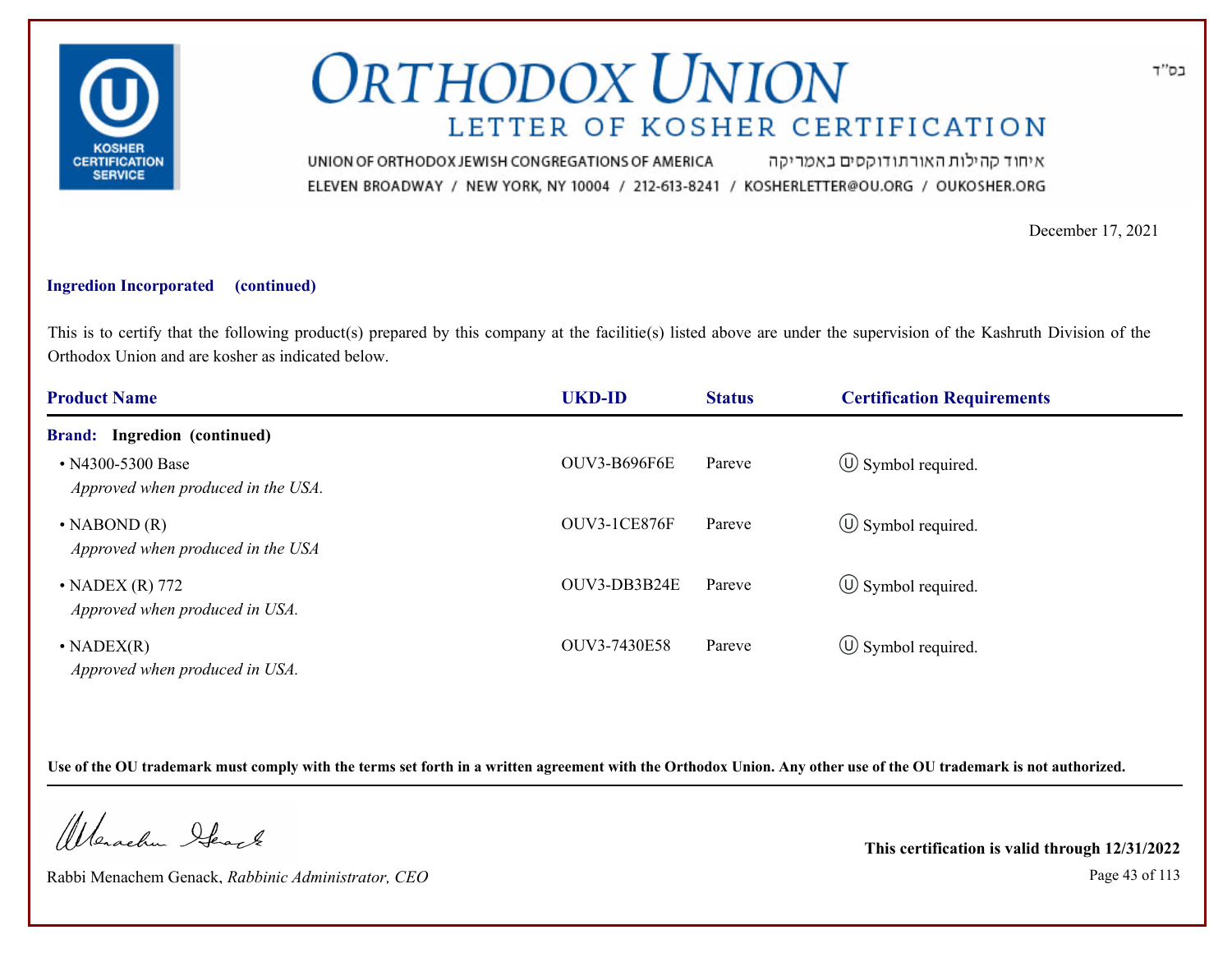

איחוד קהילות האורתודוקסים באמריקה UNION OF ORTHODOX JEWISH CONGREGATIONS OF AMERICA ELEVEN BROADWAY / NEW YORK, NY 10004 / 212-613-8241 / KOSHERLETTER@OU.ORG / OUKOSHER.ORG

December 17, 2021

#### **Ingredion Incorporated (continued)**

This is to certify that the following product(s) prepared by this company at the facilitie(s) listed above are under the supervision of the Kashruth Division of the Orthodox Union and are kosher as indicated below.

| <b>Product Name</b>                               | <b>UKD-ID</b>       | <b>Status</b> | <b>Certification Requirements</b> |  |
|---------------------------------------------------|---------------------|---------------|-----------------------------------|--|
| <b>Brand:</b> Ingredion (continued)               |                     |               |                                   |  |
| • NATIONAL<br>Approved when produced in USA.      | <b>OUV3-3C66BD2</b> | Pareve        | $\circled{1}$ Symbol required.    |  |
| • NATIONAL 0058<br>Approved when produced in USA. | OUV3-58EB738        | Pareve        | $\circled{1}$ Symbol required.    |  |
| • NATIONAL 0280<br>Approved when produced in USA. | OUV3-D67ADB5        | Pareve        | $\circled{1}$ Symbol required.    |  |
| • NATIONAL 1215<br>Approved when produced in USA. | OUV3-459A674        | Pareve        | $\circled{1}$ Symbol required.    |  |

**Use of the OU trademark must comply with the terms set forth in a written agreement with the Orthodox Union. Any other use of the OU trademark is not authorized.**

Werachen Stack

Rabbi Menachem Genack, *Rabbinic Administrator, CEO* Page 44 of 113

**This certification is valid through 12/31/2022**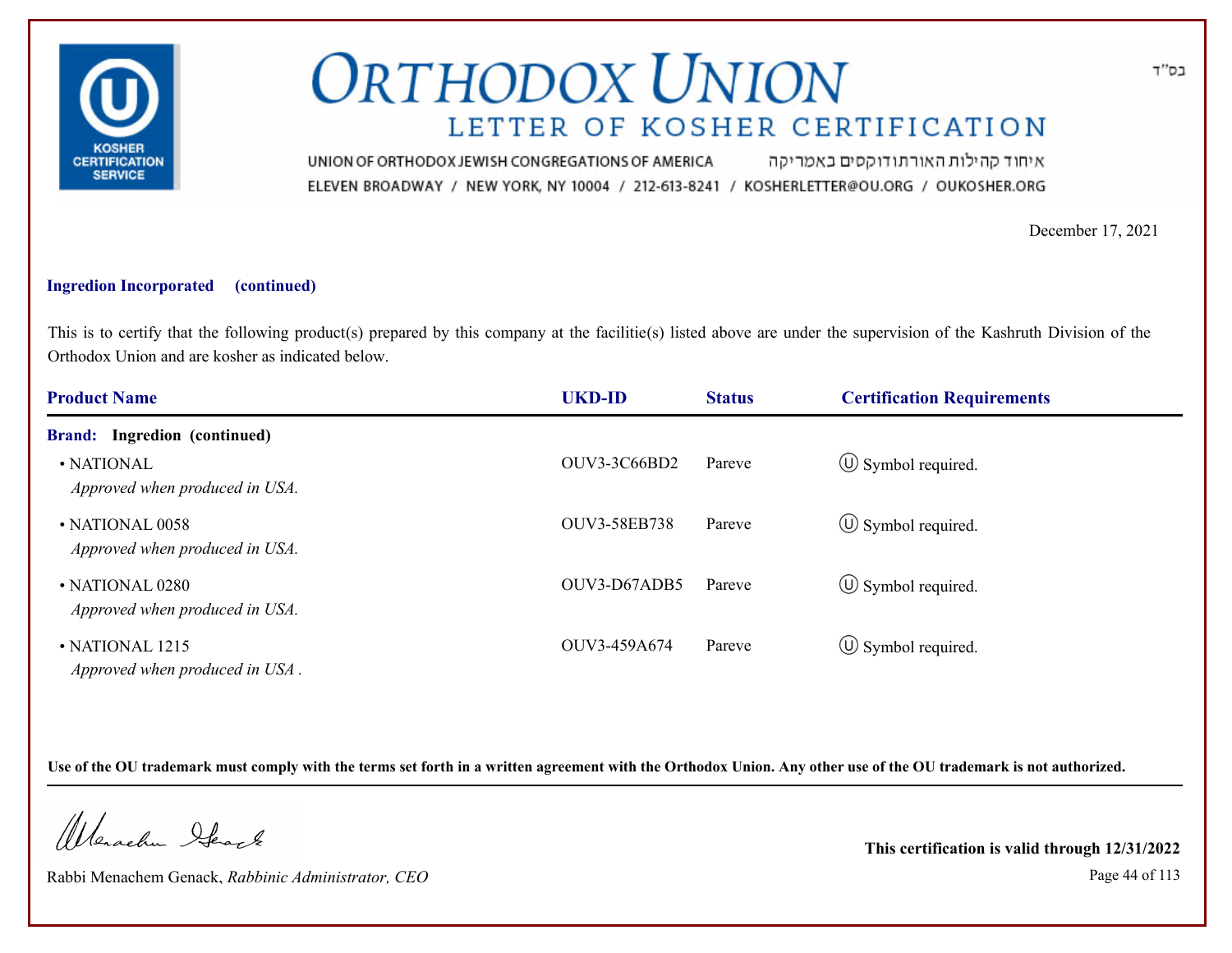

איחוד קהילות האורתודוקסים באמריקה UNION OF ORTHODOX JEWISH CONGREGATIONS OF AMERICA ELEVEN BROADWAY / NEW YORK, NY 10004 / 212-613-8241 / KOSHERLETTER@OU.ORG / OUKOSHER.ORG

December 17, 2021

#### **Ingredion Incorporated (continued)**

This is to certify that the following product(s) prepared by this company at the facilitie(s) listed above are under the supervision of the Kashruth Division of the Orthodox Union and are kosher as indicated below.

| <b>Product Name</b>                                     | <b>UKD-ID</b>       | <b>Status</b> | <b>Certification Requirements</b> |  |
|---------------------------------------------------------|---------------------|---------------|-----------------------------------|--|
| <b>Brand:</b> Ingredion (continued)                     |                     |               |                                   |  |
| • NATIONAL 12211-13-A<br>Approved when produced in USA. | <b>OUV3-9B001EB</b> | Pareve        | $\circled{1}$ Symbol required.    |  |
| • NATIONAL 1333<br>Approved when produced in USA.       | OUV3-C8B93AD        | Pareve        | $\circled{1}$ Symbol required.    |  |
| • NATIONAL 1390S<br>Approved when produced in the USA.  | OUV3-518A3F1        | Pareve        | $\circled{1}$ Symbol required.    |  |
| • NATIONAL 1457<br>Approved when produced in USA.       | OUV3-5C914D9        | Pareve        | $\circled{1}$ Symbol required.    |  |

**Use of the OU trademark must comply with the terms set forth in a written agreement with the Orthodox Union. Any other use of the OU trademark is not authorized.**

Werachen Stack

Rabbi Menachem Genack, *Rabbinic Administrator, CEO* Page 45 of 113

**This certification is valid through 12/31/2022**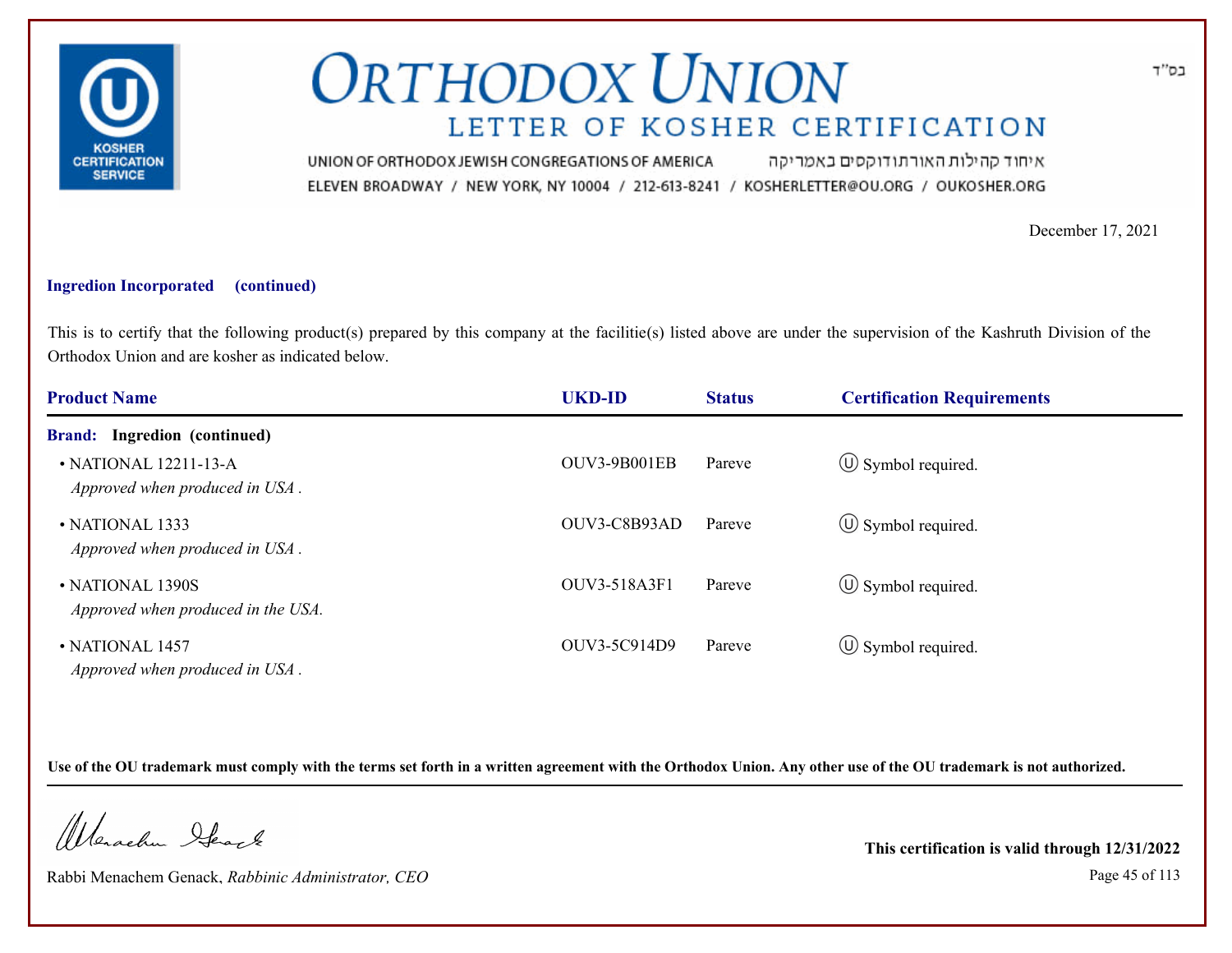

איחוד קהילות האורתודוקסים באמריקה UNION OF ORTHODOX JEWISH CONGREGATIONS OF AMERICA ELEVEN BROADWAY / NEW YORK, NY 10004 / 212-613-8241 / KOSHERLETTER@OU.ORG / OUKOSHER.ORG

December 17, 2021

#### **Ingredion Incorporated (continued)**

This is to certify that the following product(s) prepared by this company at the facilitie(s) listed above are under the supervision of the Kashruth Division of the Orthodox Union and are kosher as indicated below.

| <b>Product Name</b>                                     | <b>UKD-ID</b>       | <b>Status</b> | <b>Certification Requirements</b> |
|---------------------------------------------------------|---------------------|---------------|-----------------------------------|
| <b>Brand:</b> Ingredion (continued)                     |                     |               |                                   |
| • National 1465<br>Approved when produced in USA        | OUV3-D8FB30B        | Pareve        | $\circled{1}$ Symbol required.    |
| • NATIONAL 150<br>Approved when produced in USA         | OUV3-DE6D9AB        | Pareve        | $\circled{1}$ Symbol required.    |
| $\cdot$ NATIONAL 1502<br>Approved when produced in USA. | <b>OUV3-72BCA93</b> | Pareve        | $\circled{1}$ Symbol required.    |
| • NATIONAL 1545<br>Approved when produced in USA.       | OUV3-8F819C2        | Pareve        | $\circled{1}$ Symbol required.    |

**Use of the OU trademark must comply with the terms set forth in a written agreement with the Orthodox Union. Any other use of the OU trademark is not authorized.**

Werachen Stack

Rabbi Menachem Genack, *Rabbinic Administrator, CEO* Page 46 of 113

**This certification is valid through 12/31/2022**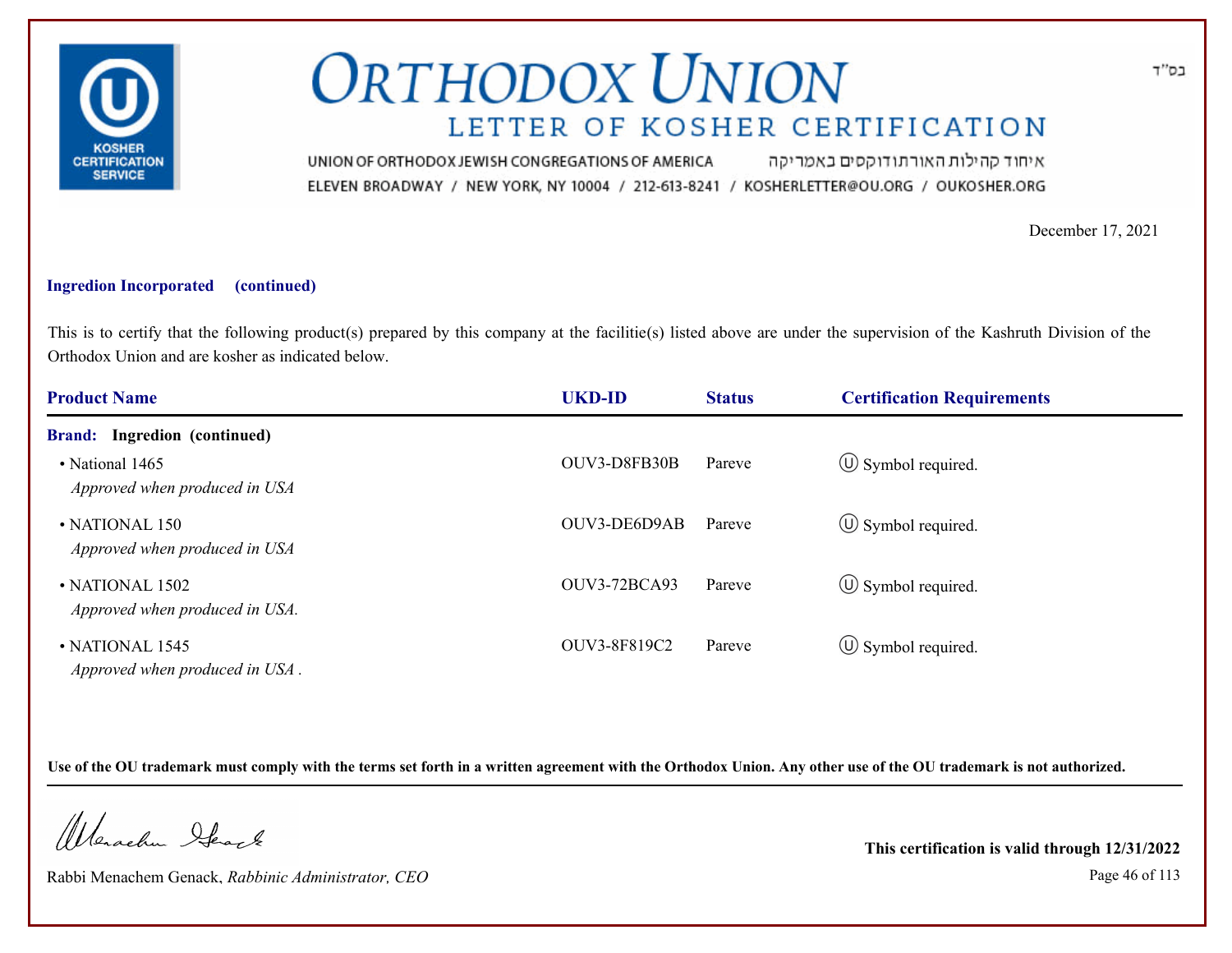

איחוד קהילות האורתודוקסים באמריקה UNION OF ORTHODOX JEWISH CONGREGATIONS OF AMERICA ELEVEN BROADWAY / NEW YORK, NY 10004 / 212-613-8241 / KOSHERLETTER@OU.ORG / OUKOSHER.ORG

December 17, 2021

#### **Ingredion Incorporated (continued)**

This is to certify that the following product(s) prepared by this company at the facilitie(s) listed above are under the supervision of the Kashruth Division of the Orthodox Union and are kosher as indicated below.

| <b>Product Name</b>                                     | <b>UKD-ID</b> | <b>Status</b> | <b>Certification Requirements</b> |  |
|---------------------------------------------------------|---------------|---------------|-----------------------------------|--|
| <b>Brand:</b> Ingredion (continued)                     |               |               |                                   |  |
| • NATIONAL 1560<br>Approved when produced in USA.       | OUV3-8A85C36  | Pareve        | $\circled{1}$ Symbol required.    |  |
| • NATIONAL 1639<br>Approved when produced in USA.       | OUV3-36273D3  | Pareve        | $\circled{1}$ Symbol required.    |  |
| $\cdot$ NATIONAL 1658<br>Approved when produced in USA. | OUV3-61485DB  | Pareve        | $\circled{1}$ Symbol required.    |  |
| • NATIONAL 2001<br>Approved when produced in USA.       | OUV3-F1D54E5  | Pareve        | $\circled{1}$ Symbol required.    |  |

**Use of the OU trademark must comply with the terms set forth in a written agreement with the Orthodox Union. Any other use of the OU trademark is not authorized.**

Werachen Stack

Rabbi Menachem Genack, *Rabbinic Administrator, CEO* Page 47 of 113

**This certification is valid through 12/31/2022**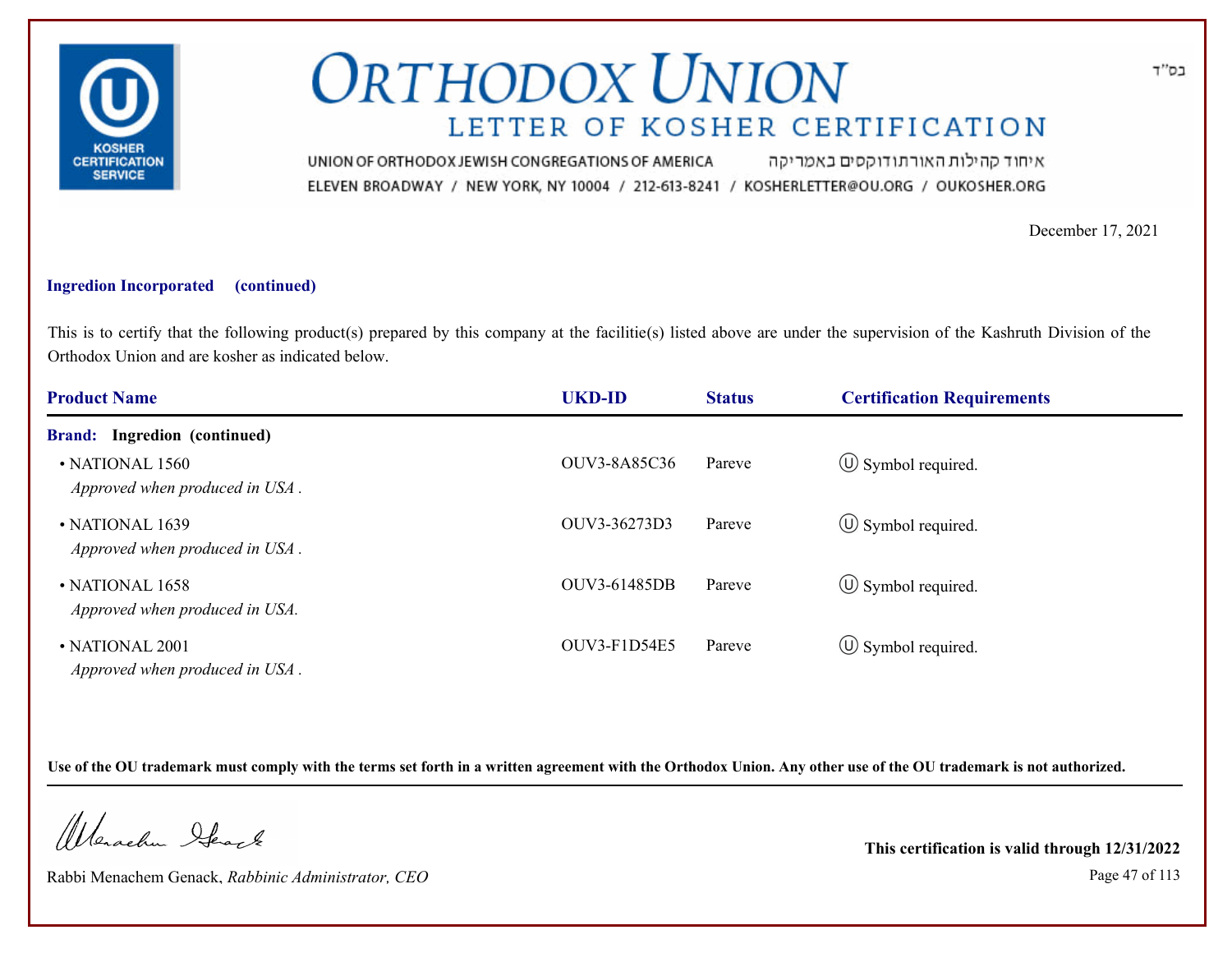

איחוד קהילות האורתודוקסים באמריקה UNION OF ORTHODOX JEWISH CONGREGATIONS OF AMERICA ELEVEN BROADWAY / NEW YORK, NY 10004 / 212-613-8241 / KOSHERLETTER@OU.ORG / OUKOSHER.ORG

December 17, 2021

#### **Ingredion Incorporated (continued)**

This is to certify that the following product(s) prepared by this company at the facilitie(s) listed above are under the supervision of the Kashruth Division of the Orthodox Union and are kosher as indicated below.

| <b>Product Name</b>                                  | <b>UKD-ID</b>       | <b>Status</b> | <b>Certification Requirements</b> |  |
|------------------------------------------------------|---------------------|---------------|-----------------------------------|--|
| <b>Brand:</b> Ingredion (continued)                  |                     |               |                                   |  |
| • NATIONAL 2300CTR<br>Approved when produced in USA. | <b>OUV3-6E34F3B</b> | Pareve        | $\circ$ Symbol required.          |  |
| • NATIONAL 2458<br>Approved when produced in USA     | OUV3-61AC4CB        | Pareve        | $\circled{1}$ Symbol required.    |  |
| • NATIONAL 298 FG<br>Approved when produced in USA.  | OUV3-25FADD1        | Pareve        | $\circled{0}$ Symbol required.    |  |
| • NATIONAL 337<br>Approved when produced in USA      | OUV3-627E3E3        | Pareve        | $\circled{1}$ Symbol required.    |  |

**Use of the OU trademark must comply with the terms set forth in a written agreement with the Orthodox Union. Any other use of the OU trademark is not authorized.**

Werachen Stack

Rabbi Menachem Genack, *Rabbinic Administrator, CEO* Page 48 of 113

**This certification is valid through 12/31/2022**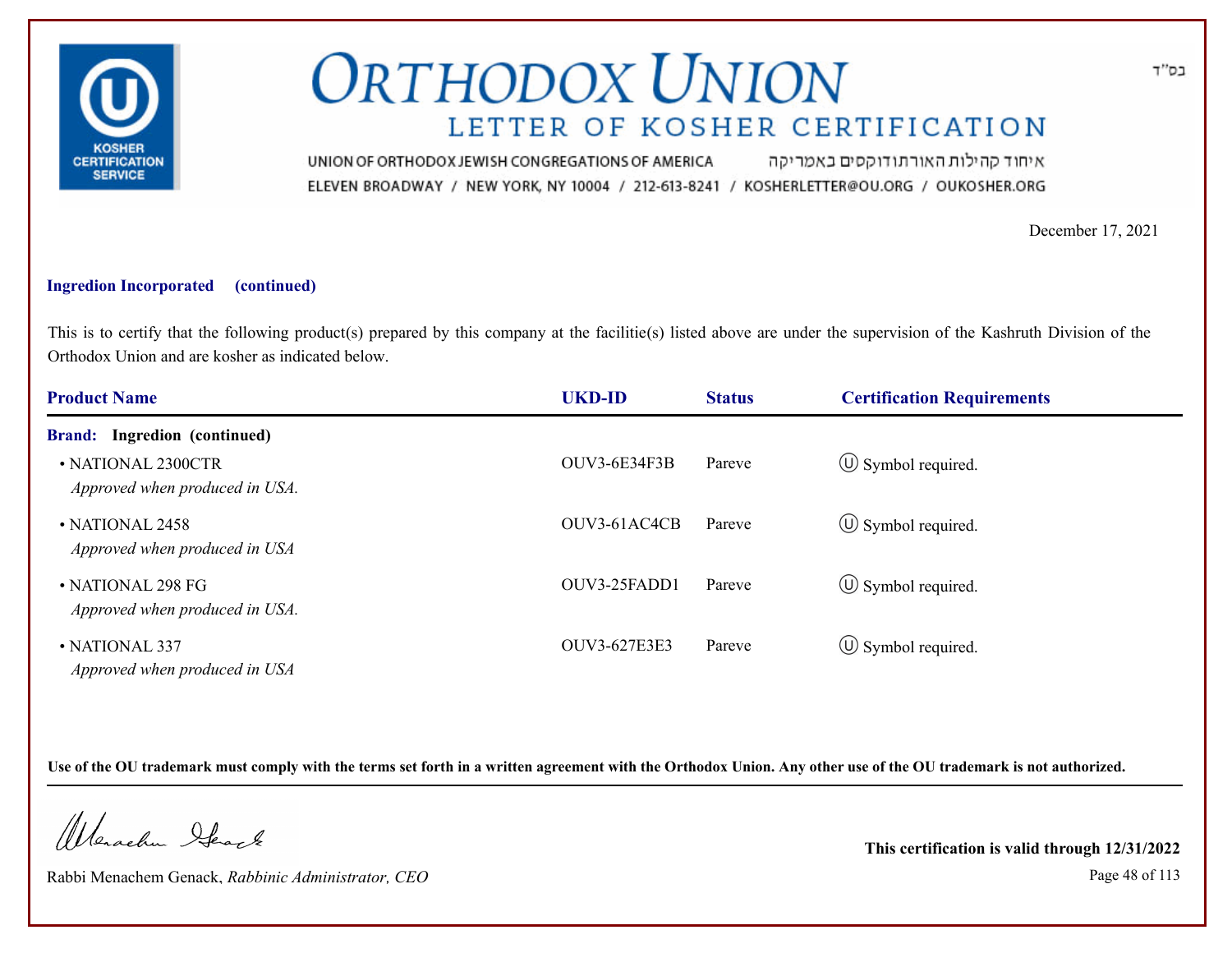

איחוד קהילות האורתודוקסים באמריקה UNION OF ORTHODOX JEWISH CONGREGATIONS OF AMERICA ELEVEN BROADWAY / NEW YORK, NY 10004 / 212-613-8241 / KOSHERLETTER@OU.ORG / OUKOSHER.ORG

December 17, 2021

### **Ingredion Incorporated (continued)**

This is to certify that the following product(s) prepared by this company at the facilitie(s) listed above are under the supervision of the Kashruth Division of the Orthodox Union and are kosher as indicated below.

| <b>Product Name</b>                                                                                                                                                | <b>UKD-ID</b>       | <b>Status</b> | <b>Certification Requirements</b>                                                                          |
|--------------------------------------------------------------------------------------------------------------------------------------------------------------------|---------------------|---------------|------------------------------------------------------------------------------------------------------------|
| <b>Brand:</b> Ingredion (continued)                                                                                                                                |                     |               |                                                                                                            |
| • NATIONAL 3700<br>Product with Batch code with 3rd character beginning with a number or I and sequence # between<br>3500-3599 does not require rabbi's signature. | OUV3-A6BC1A3        | Pareve        | $\circ$ Symbol required. Packaging/letter bears<br>Rabbi's signature/stamp or OU numbered<br>seal/sticker. |
| • NATIONAL 377<br>Approved when produced in USA.                                                                                                                   | OUV3-8E943D0        | Pareve        | $\circled{0}$ Symbol required.                                                                             |
| $\cdot$ NATIONAL 4012<br>Approved when produced in USA.                                                                                                            | OUV3-6D363D4        | Pareve        | $\circled{1}$ Symbol required.                                                                             |
| $\bullet$ NATIONAL 4302<br>Approved when produced in USA. Product packed in 1 metric ton bag does not require OU Symbol.                                           | <b>OUV3-97DDF20</b> | Pareve        | $\circled{1}$ Symbol required.                                                                             |

**Use of the OU trademark must comply with the terms set forth in a written agreement with the Orthodox Union. Any other use of the OU trademark is not authorized.**

Werachen Ifeart

Rabbi Menachem Genack, *Rabbinic Administrator, CEO* Page 49 of 113

**This certification is valid through 12/31/2022**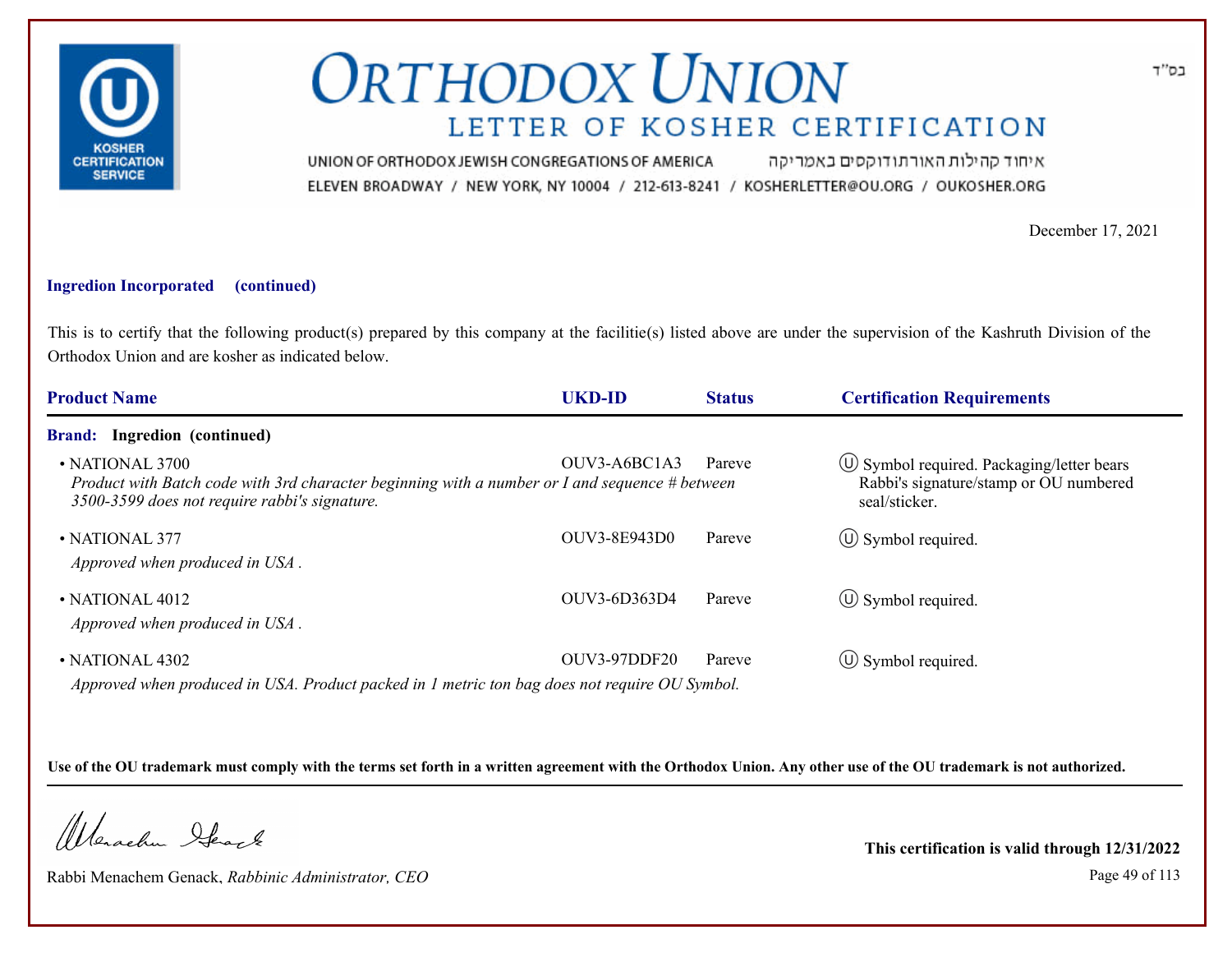

איחוד קהילות האורתודוקסים באמריקה UNION OF ORTHODOX JEWISH CONGREGATIONS OF AMERICA ELEVEN BROADWAY / NEW YORK, NY 10004 / 212-613-8241 / KOSHERLETTER@OU.ORG / OUKOSHER.ORG

December 17, 2021

#### **Ingredion Incorporated (continued)**

This is to certify that the following product(s) prepared by this company at the facilitie(s) listed above are under the supervision of the Kashruth Division of the Orthodox Union and are kosher as indicated below.

| <b>Product Name</b>                                                                                                                                                                                                                  | <b>UKD-ID</b>       | <b>Status</b> | <b>Certification Requirements</b>                                                                          |
|--------------------------------------------------------------------------------------------------------------------------------------------------------------------------------------------------------------------------------------|---------------------|---------------|------------------------------------------------------------------------------------------------------------|
| <b>Brand:</b> Ingredion (continued)                                                                                                                                                                                                  |                     |               |                                                                                                            |
| $\cdot$ NATIONAL 465<br>Approved when product of USA.                                                                                                                                                                                | <b>OUV3-0AC7553</b> | Pareve        | $\circled{1}$ Symbol required.                                                                             |
| $\cdot$ NATIONAL 50-1115<br>Approved when produced in USA.                                                                                                                                                                           | OUV3-265AB17        | Pareve        | $\circled{1}$ Symbol required.                                                                             |
| $\cdot$ NATIONAL 50-1310<br>Approved when produced in USA                                                                                                                                                                            | OUV3-351DF0D        | Pareve        | $\circled{1}$ Symbol required.                                                                             |
| $\cdot$ NATIONAL 50-3105<br>Acceptable if third character is a number. Product with third character of lot code, beginning with I<br>needs Rabbi's signature unless the following number sequence is between 3500-3599 or 7800-7899. | OUV3-27B6A83        | Pareve        | $\circ$ Symbol required. Packaging/letter bears<br>Rabbi's signature/stamp or OU numbered<br>seal/sticker. |

**Use of the OU trademark must comply with the terms set forth in a written agreement with the Orthodox Union. Any other use of the OU trademark is not authorized.**

Werachen Stack

Rabbi Menachem Genack, *Rabbinic Administrator, CEO* Page 50 of 113

**This certification is valid through 12/31/2022**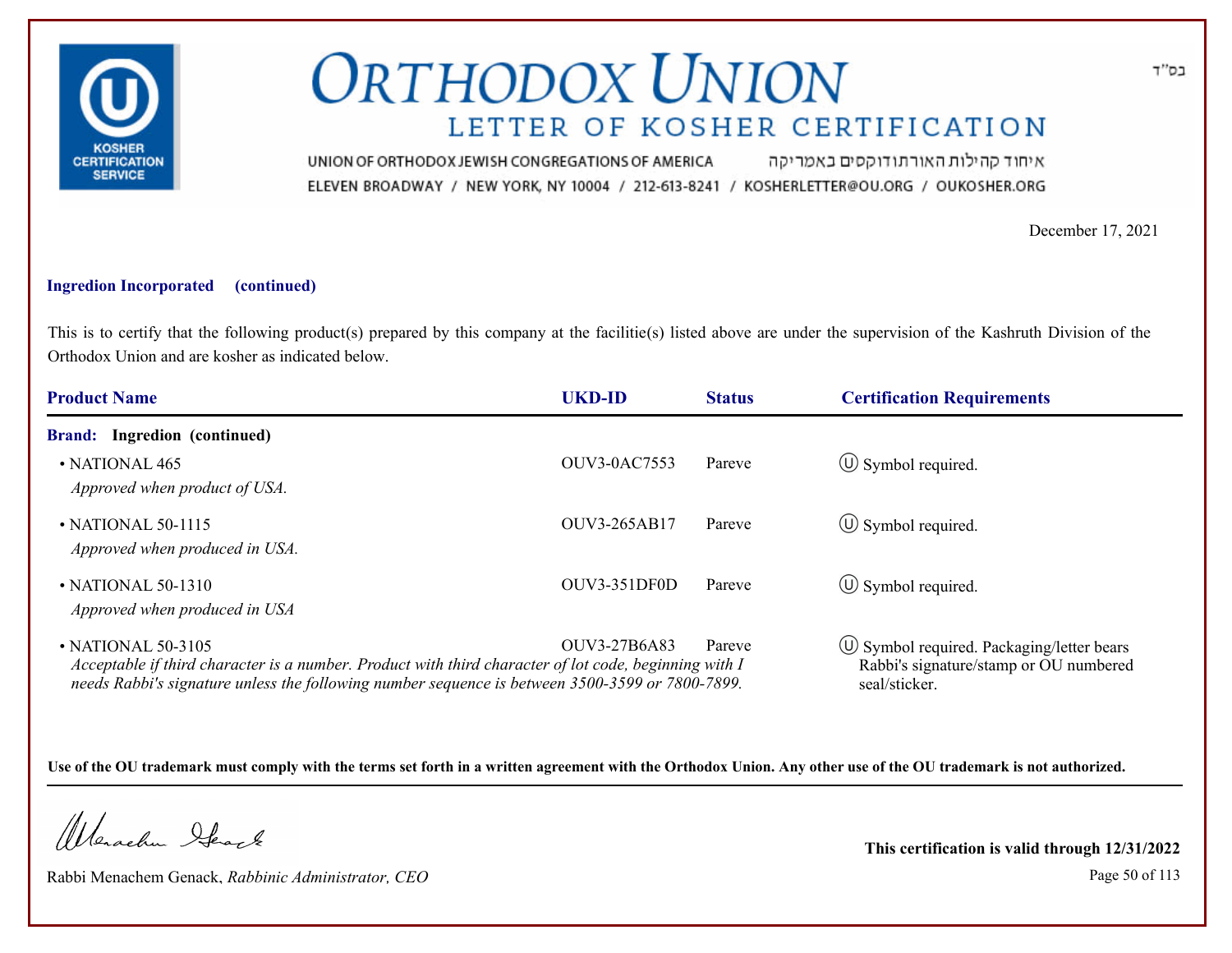

איחוד קהילות האורתודוקסים באמריקה UNION OF ORTHODOX JEWISH CONGREGATIONS OF AMERICA ELEVEN BROADWAY / NEW YORK, NY 10004 / 212-613-8241 / KOSHERLETTER@OU.ORG / OUKOSHER.ORG

December 17, 2021

#### **Ingredion Incorporated (continued)**

This is to certify that the following product(s) prepared by this company at the facilitie(s) listed above are under the supervision of the Kashruth Division of the Orthodox Union and are kosher as indicated below.

| <b>Product Name</b>                                        | <b>UKD-ID</b> | <b>Status</b> | <b>Certification Requirements</b> |  |
|------------------------------------------------------------|---------------|---------------|-----------------------------------|--|
| <b>Brand:</b> Ingredion (continued)                        |               |               |                                   |  |
| $\cdot$ NATIONAL 50-3110<br>Approved when produced in USA. | OUV3-14E8C0F  | Pareve        | $\circled{1}$ Symbol required.    |  |
| • National $50-3129$<br>Approved when produced in USA      | OUV3-71EF892  | Pareve        | $\circled{1}$ Symbol required.    |  |
| $\cdot$ NATIONAL 505702<br>Approved when produced in USA   | OUV3-F784708  | Pareve        | $\circled{1}$ Symbol required.    |  |
| • NATIONAL 50-5702<br>Approved when produced in USA.       | OUV3-9A33BCC  | Pareve        | $\circled{1}$ Symbol required.    |  |

**Use of the OU trademark must comply with the terms set forth in a written agreement with the Orthodox Union. Any other use of the OU trademark is not authorized.**

Werachen Stack

Rabbi Menachem Genack, *Rabbinic Administrator, CEO* Page 51 of 113

**This certification is valid through 12/31/2022**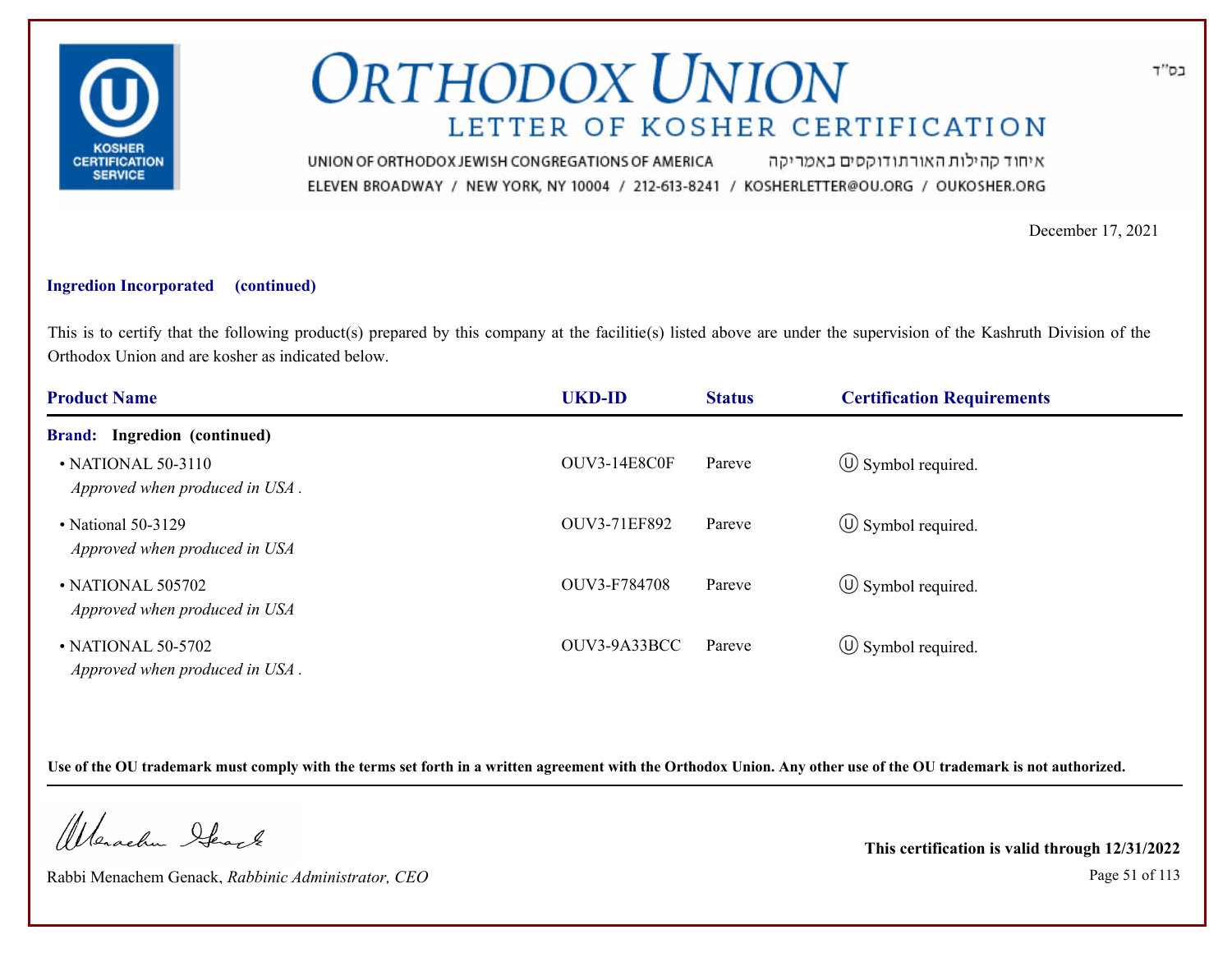

איחוד קהילות האורתודוקסים באמריקה UNION OF ORTHODOX JEWISH CONGREGATIONS OF AMERICA ELEVEN BROADWAY / NEW YORK, NY 10004 / 212-613-8241 / KOSHERLETTER@OU.ORG / OUKOSHER.ORG

December 17, 2021

#### **Ingredion Incorporated (continued)**

This is to certify that the following product(s) prepared by this company at the facilitie(s) listed above are under the supervision of the Kashruth Division of the Orthodox Union and are kosher as indicated below.

| <b>Product Name</b>                                        | <b>UKD-ID</b> | <b>Status</b> | <b>Certification Requirements</b> |
|------------------------------------------------------------|---------------|---------------|-----------------------------------|
| <b>Brand:</b> Ingredion (continued)                        |               |               |                                   |
| $\cdot$ NATIONAL 51-0711<br>Approved when produced in USA. | OUV3-FED972F  | Pareve        | $\circled{1}$ Symbol required.    |
| • NATIONAL 5150PK<br>Approved when produced in USA.        | OUV3-857205C  | Pareve        | $\circled{1}$ Symbol required.    |
| $\cdot$ NATIONAL 522185<br>Approved when produced in USA.  | OUV3-185525F  | Pareve        | $\circled{1}$ Symbol required.    |
| • National 543418<br>Approved when produced in USA.        | OUV3-A2C0B72  | Pareve        | $\circled{1}$ Symbol required.    |

**Use of the OU trademark must comply with the terms set forth in a written agreement with the Orthodox Union. Any other use of the OU trademark is not authorized.**

Werachen Stack

Rabbi Menachem Genack, *Rabbinic Administrator, CEO* Page 52 of 113

**This certification is valid through 12/31/2022**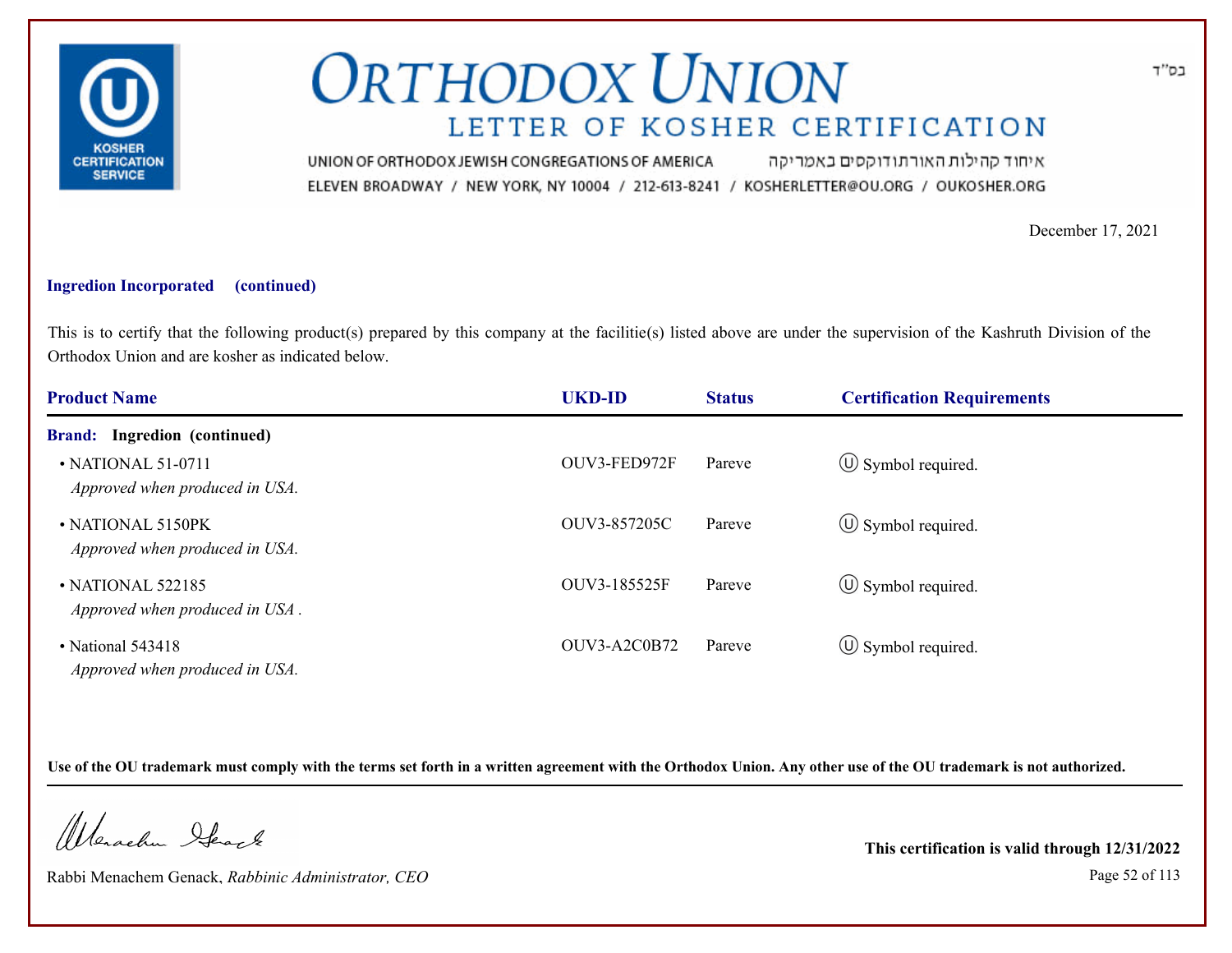

איחוד קהילות האורתודוקסים באמריקה UNION OF ORTHODOX JEWISH CONGREGATIONS OF AMERICA ELEVEN BROADWAY / NEW YORK, NY 10004 / 212-613-8241 / KOSHERLETTER@OU.ORG / OUKOSHER.ORG

December 17, 2021

#### **Ingredion Incorporated (continued)**

This is to certify that the following product(s) prepared by this company at the facilitie(s) listed above are under the supervision of the Kashruth Division of the Orthodox Union and are kosher as indicated below.

| <b>Product Name</b>                                  | <b>UKD-ID</b> | <b>Status</b> | <b>Certification Requirements</b> |  |
|------------------------------------------------------|---------------|---------------|-----------------------------------|--|
| <b>Brand:</b> Ingredion (continued)                  |               |               |                                   |  |
| • National 54-3418<br>Approved when produced in USA  | OUV3-A69F4ED  | Pareve        | $\circled{1}$ Symbol required.    |  |
| • NATIONAL 54-4921<br>Product of USA.                | OUV3-CFAD401  | Pareve        | $\circled{1}$ Symbol required.    |  |
| • NATIONAL 55-1897<br>Approved when produced in USA. | OUV3-CBF077A  | Pareve        | $\circled{1}$ Symbol required.    |  |
| • NATIONAL 5730<br>Approved when produced in USA.    | OUV3-EFCB96F  | Pareve        | $\circled{1}$ Symbol required.    |  |

**Use of the OU trademark must comply with the terms set forth in a written agreement with the Orthodox Union. Any other use of the OU trademark is not authorized.**

Werachen Stack

Rabbi Menachem Genack, *Rabbinic Administrator, CEO* Page 53 of 113

**This certification is valid through 12/31/2022**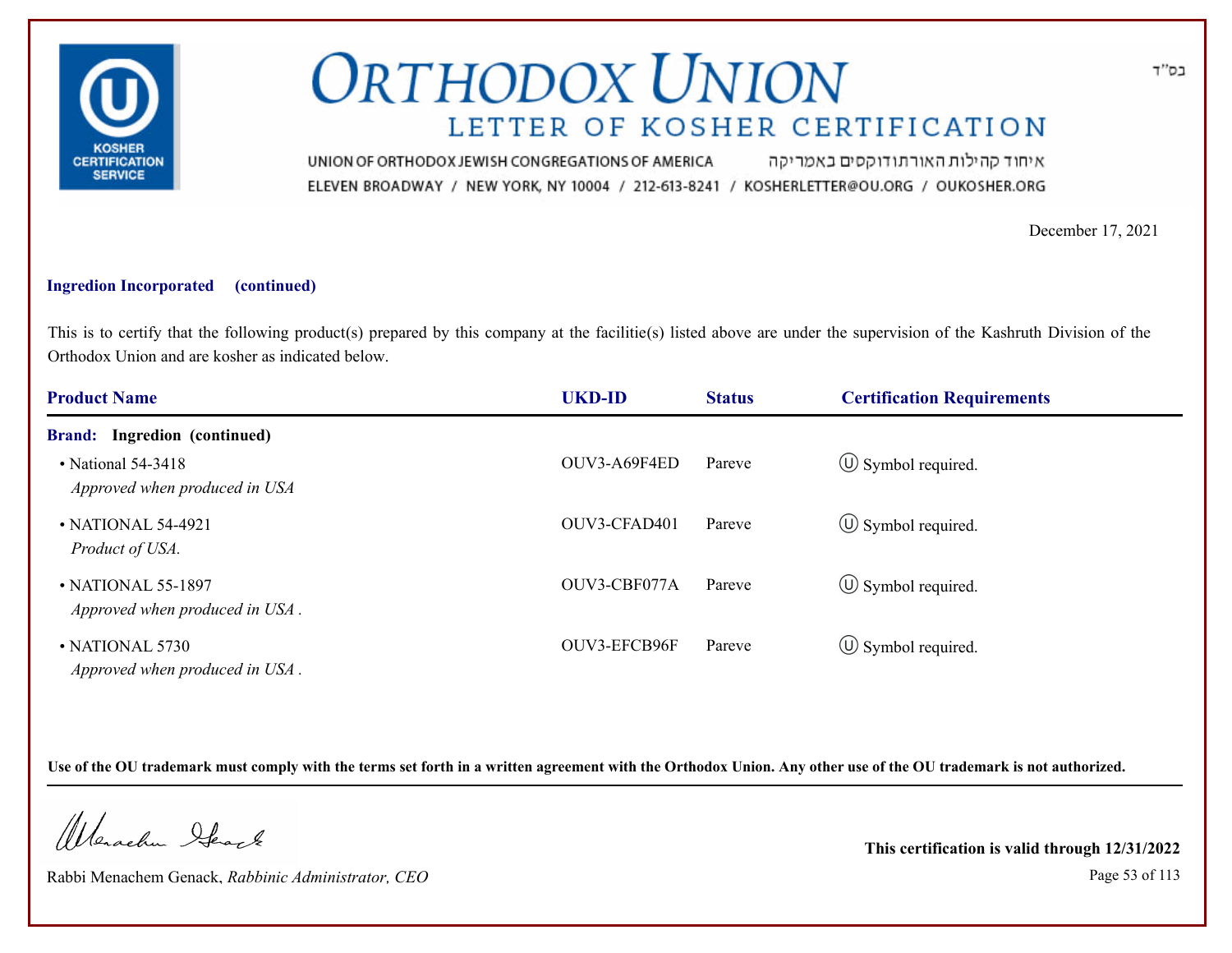

איחוד קהילות האורתודוקסים באמריקה UNION OF ORTHODOX JEWISH CONGREGATIONS OF AMERICA ELEVEN BROADWAY / NEW YORK, NY 10004 / 212-613-8241 / KOSHERLETTER@OU.ORG / OUKOSHER.ORG

December 17, 2021

#### **Ingredion Incorporated (continued)**

This is to certify that the following product(s) prepared by this company at the facilitie(s) listed above are under the supervision of the Kashruth Division of the Orthodox Union and are kosher as indicated below.

| <b>Product Name</b>                                     | <b>UKD-ID</b>       | <b>Status</b> | <b>Certification Requirements</b> |
|---------------------------------------------------------|---------------------|---------------|-----------------------------------|
| <b>Brand:</b> Ingredion (continued)                     |                     |               |                                   |
| • National 60<br>Approved when produced in USA.         | OUV3-4774266        | Pareve        | $\circled{1}$ Symbol required.    |
| • NATIONAL 6525<br>Approved when produced in USA.       | OUV3-95B2933        | Pareve        | $\circled{1}$ Symbol required.    |
| $\cdot$ NATIONAL 6750<br>Approved when produced in USA. | <b>OUV3-CCD0EFE</b> | Pareve        | $\circled{1}$ Symbol required.    |
| • NATIONAL 6830<br>Approved when product of USA.        | OUV3-646004F        | Pareve        | $\circled{1}$ Symbol required.    |

**Use of the OU trademark must comply with the terms set forth in a written agreement with the Orthodox Union. Any other use of the OU trademark is not authorized.**

Werachen Stack

Rabbi Menachem Genack, *Rabbinic Administrator, CEO* Page 54 of 113

**This certification is valid through 12/31/2022**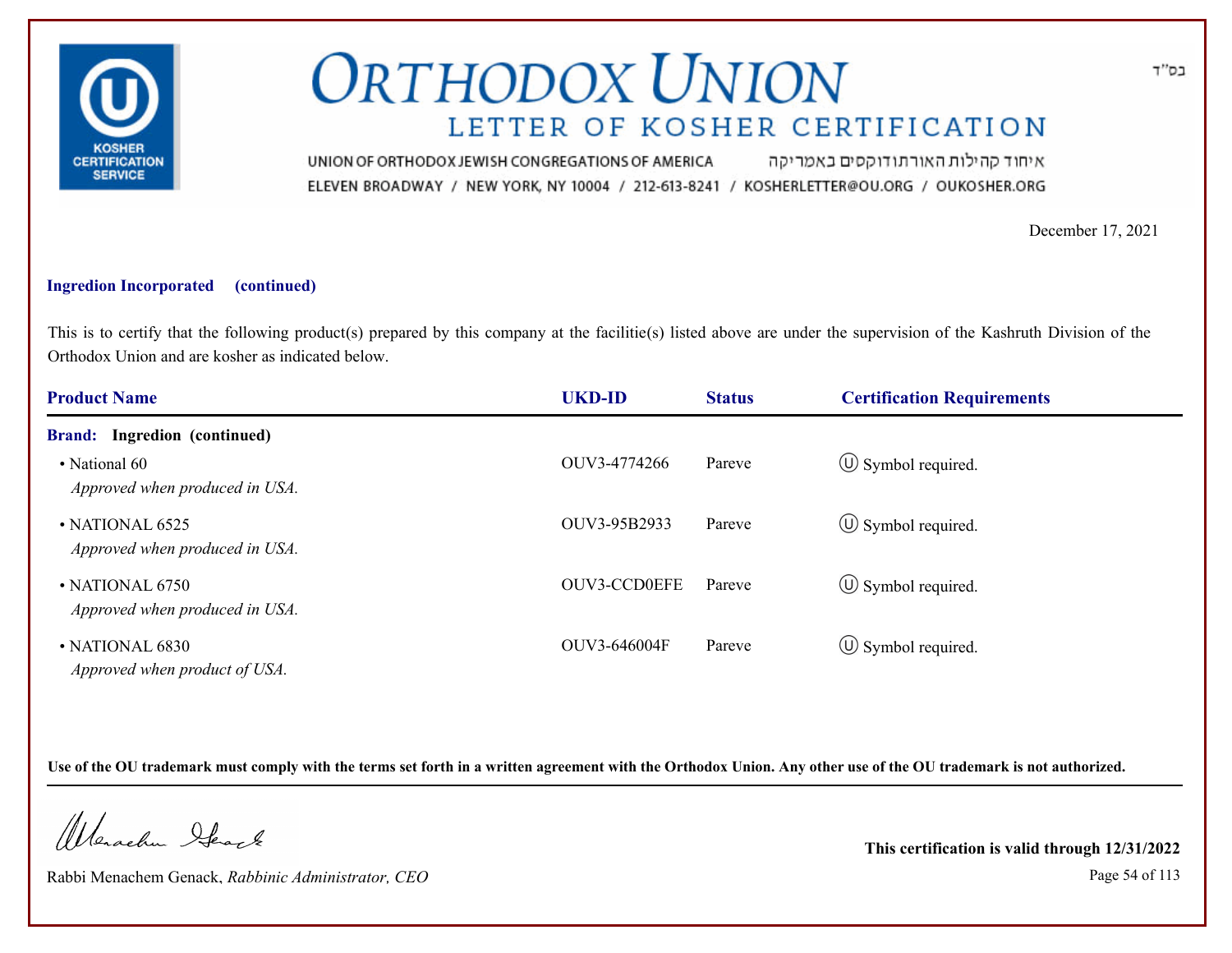

איחוד קהילות האורתודוקסים באמריקה UNION OF ORTHODOX JEWISH CONGREGATIONS OF AMERICA ELEVEN BROADWAY / NEW YORK, NY 10004 / 212-613-8241 / KOSHERLETTER@OU.ORG / OUKOSHER.ORG

December 17, 2021

#### **Ingredion Incorporated (continued)**

This is to certify that the following product(s) prepared by this company at the facilitie(s) listed above are under the supervision of the Kashruth Division of the Orthodox Union and are kosher as indicated below.

| <b>Product Name</b>                                     | <b>UKD-ID</b> | <b>Status</b> | <b>Certification Requirements</b> |  |
|---------------------------------------------------------|---------------|---------------|-----------------------------------|--|
| <b>Brand:</b> Ingredion (continued)                     |               |               |                                   |  |
| • NATIONAL 6860<br>Approved when product of USA.        | OUV3-E1C5DEF  | Pareve        | $\circled{1}$ Symbol required.    |  |
| • NATIONAL 6911<br>Approved when produced in USA.       | OUV3-2E09DC6  | Pareve        | $\circled{1}$ Symbol required.    |  |
| $\cdot$ NATIONAL 6912<br>Approved when produced in USA. | OUV3-FBA3577  | Pareve        | $\circled{1}$ Symbol required.    |  |
| • NATIONAL 6934<br>Approved when produced in the USA.   | OUV3-E25CCDF  | Pareve        | $\circled{1}$ Symbol required.    |  |

**Use of the OU trademark must comply with the terms set forth in a written agreement with the Orthodox Union. Any other use of the OU trademark is not authorized.**

Werachen Stack

Rabbi Menachem Genack, *Rabbinic Administrator, CEO* Page 55 of 113

**This certification is valid through 12/31/2022**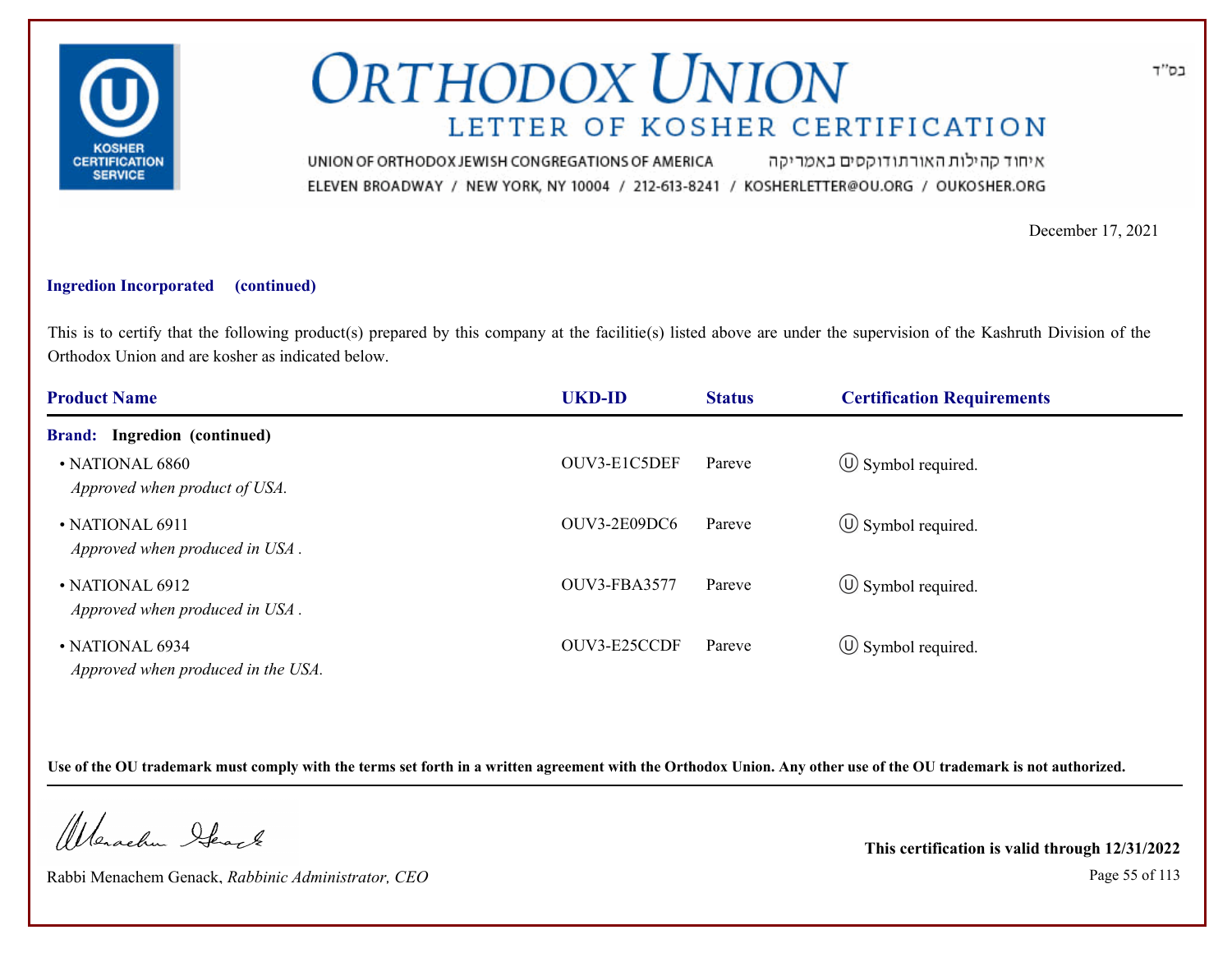

איחוד קהילות האורתודוקסים באמריקה UNION OF ORTHODOX JEWISH CONGREGATIONS OF AMERICA ELEVEN BROADWAY / NEW YORK, NY 10004 / 212-613-8241 / KOSHERLETTER@OU.ORG / OUKOSHER.ORG

December 17, 2021

#### **Ingredion Incorporated (continued)**

This is to certify that the following product(s) prepared by this company at the facilitie(s) listed above are under the supervision of the Kashruth Division of the Orthodox Union and are kosher as indicated below.

| <b>Product Name</b>                                                                                                                                                                                                            | <b>UKD-ID</b>       | <b>Status</b> | <b>Certification Requirements</b>                                                                          |
|--------------------------------------------------------------------------------------------------------------------------------------------------------------------------------------------------------------------------------|---------------------|---------------|------------------------------------------------------------------------------------------------------------|
| <b>Brand:</b> Ingredion (continued)                                                                                                                                                                                            |                     |               |                                                                                                            |
| $\cdot$ NATIONAL 711<br>Approved when produced in USA.                                                                                                                                                                         | OUV3-8D0B64C        | Pareve        | $\circled{1}$ Symbol required.                                                                             |
| • NATIONAL 740<br>Approved when produced in USA.                                                                                                                                                                               | <b>OUV3-0307CF0</b> | Pareve        | $\circled{0}$ Symbol required.                                                                             |
| • NATIONAL 77-1744<br>Approved when produced in USA.                                                                                                                                                                           | OUV3-474736B        | Pareve        | $\circled{1}$ Symbol required.                                                                             |
| • NATIONAL 77-1760<br>Acceptable if third character is a number. Product with third character of lot code, beginning with I<br>needs Rabbi's signature unless the following number sequence is between 3500-3599 or 7800-7899. | OUV3-F87DCF7        | Pareve        | $\circ$ Symbol required. Packaging/letter bears<br>Rabbi's signature/stamp or OU numbered<br>seal/sticker. |

**Use of the OU trademark must comply with the terms set forth in a written agreement with the Orthodox Union. Any other use of the OU trademark is not authorized.**

Werachen Stack

Rabbi Menachem Genack, *Rabbinic Administrator, CEO* Page 56 of 113

**This certification is valid through 12/31/2022**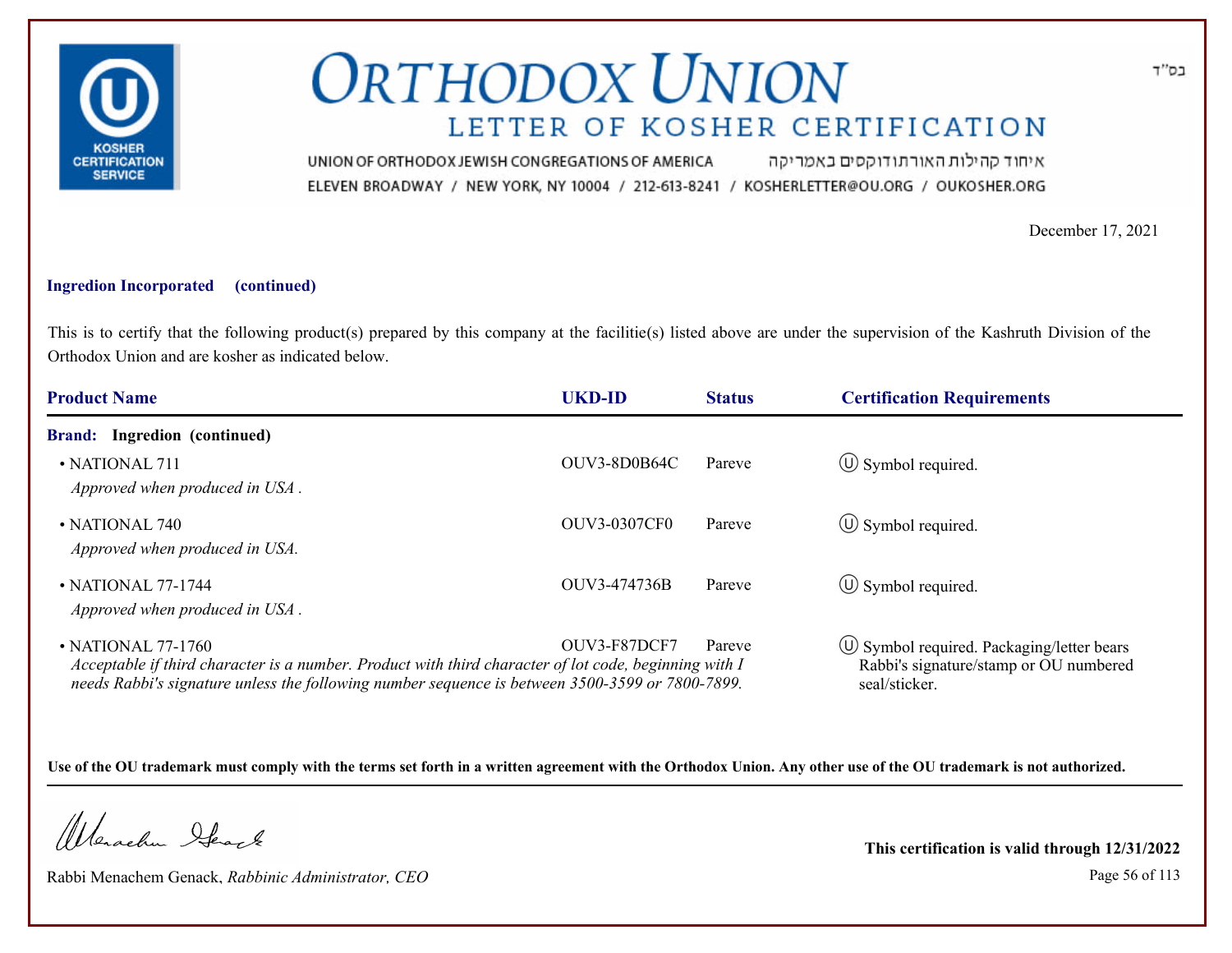

איחוד קהילות האורתודוקסים באמריקה UNION OF ORTHODOX JEWISH CONGREGATIONS OF AMERICA ELEVEN BROADWAY / NEW YORK, NY 10004 / 212-613-8241 / KOSHERLETTER@OU.ORG / OUKOSHER.ORG

December 17, 2021

#### **Ingredion Incorporated (continued)**

This is to certify that the following product(s) prepared by this company at the facilitie(s) listed above are under the supervision of the Kashruth Division of the Orthodox Union and are kosher as indicated below.

| <b>Product Name</b>                                                                                                                                                                                                 | <b>UKD-ID</b>       | <b>Status</b> | <b>Certification Requirements</b>                                                                          |
|---------------------------------------------------------------------------------------------------------------------------------------------------------------------------------------------------------------------|---------------------|---------------|------------------------------------------------------------------------------------------------------------|
| <b>Brand:</b> Ingredion (continued)                                                                                                                                                                                 |                     |               |                                                                                                            |
| • NATIONAL 77-1760 PF<br>Approved when produced in USA.                                                                                                                                                             | OUV3-04B3636        | Pareve        | $\circled{1}$ Symbol required.                                                                             |
| $\cdot$ NATIONAL 77-1831<br>Approved when produced in USA.                                                                                                                                                          | <b>OUV3-46B50DB</b> | Pareve        | $\circ$ Symbol required.                                                                                   |
| $\cdot$ NATIONAL 77-1833<br>Approved when produced in USA. Product with third character of lot code beginning with letter I<br>need rabbi's signature. If third character is a number, then signature not required. | OUV3-D1DE6C9        | Pareve        | $\circ$ Symbol required. Packaging/letter bears<br>Rabbi's signature/stamp or OU numbered<br>seal/sticker. |
| $\cdot$ NATIONAL 77-1857<br>Approved when produced in USA.                                                                                                                                                          | OUV3-3DE6E48        | Pareve        | $\circled{1}$ Symbol required.                                                                             |

**Use of the OU trademark must comply with the terms set forth in a written agreement with the Orthodox Union. Any other use of the OU trademark is not authorized.**

Werachen Stack

Rabbi Menachem Genack, *Rabbinic Administrator, CEO* Page 57 of 113

**This certification is valid through 12/31/2022**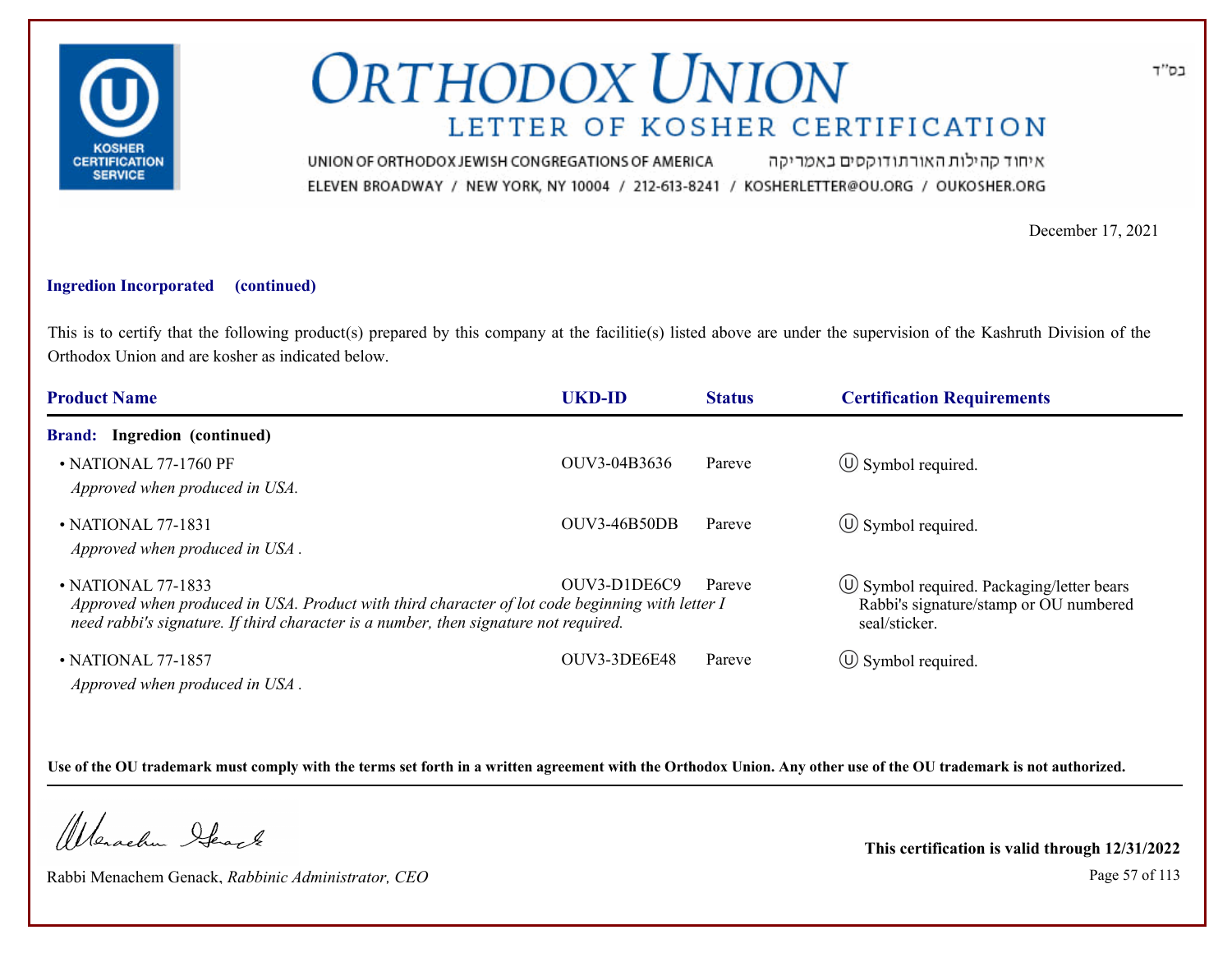

איחוד קהילות האורתודוקסים באמריקה UNION OF ORTHODOX JEWISH CONGREGATIONS OF AMERICA ELEVEN BROADWAY / NEW YORK, NY 10004 / 212-613-8241 / KOSHERLETTER@OU.ORG / OUKOSHER.ORG

December 17, 2021

#### **Ingredion Incorporated (continued)**

This is to certify that the following product(s) prepared by this company at the facilitie(s) listed above are under the supervision of the Kashruth Division of the Orthodox Union and are kosher as indicated below.

| <b>Product Name</b>                                                   | <b>UKD-ID</b> | <b>Status</b> | <b>Certification Requirements</b> |  |
|-----------------------------------------------------------------------|---------------|---------------|-----------------------------------|--|
| <b>Brand:</b> Ingredion (continued)                                   |               |               |                                   |  |
| • NATIONAL 77-1869<br>Approved when produced in USA.                  | OUV3-834475F  | Pareve        | $\circled{1}$ Symbol required.    |  |
| • NATIONAL 77-1897 (NON FOOD GRADE)<br>Approved when produced in USA. | OUV3-69BCFF1  | Pareve        | $\circled{0}$ Symbol required.    |  |
| • NATIONAL 78-0029<br>Approved when produced in USA.                  | OUV3-E4BFB95  | Pareve        | $\circled{1}$ Symbol required.    |  |
| • NATIONAL 78-0188<br>Approved when produced in USA.                  | OUV3-11C981C  | Pareve        | $\circled{1}$ Symbol required.    |  |

**Use of the OU trademark must comply with the terms set forth in a written agreement with the Orthodox Union. Any other use of the OU trademark is not authorized.**

Werachen Stack

Rabbi Menachem Genack, *Rabbinic Administrator, CEO* Page 58 of 113

**This certification is valid through 12/31/2022**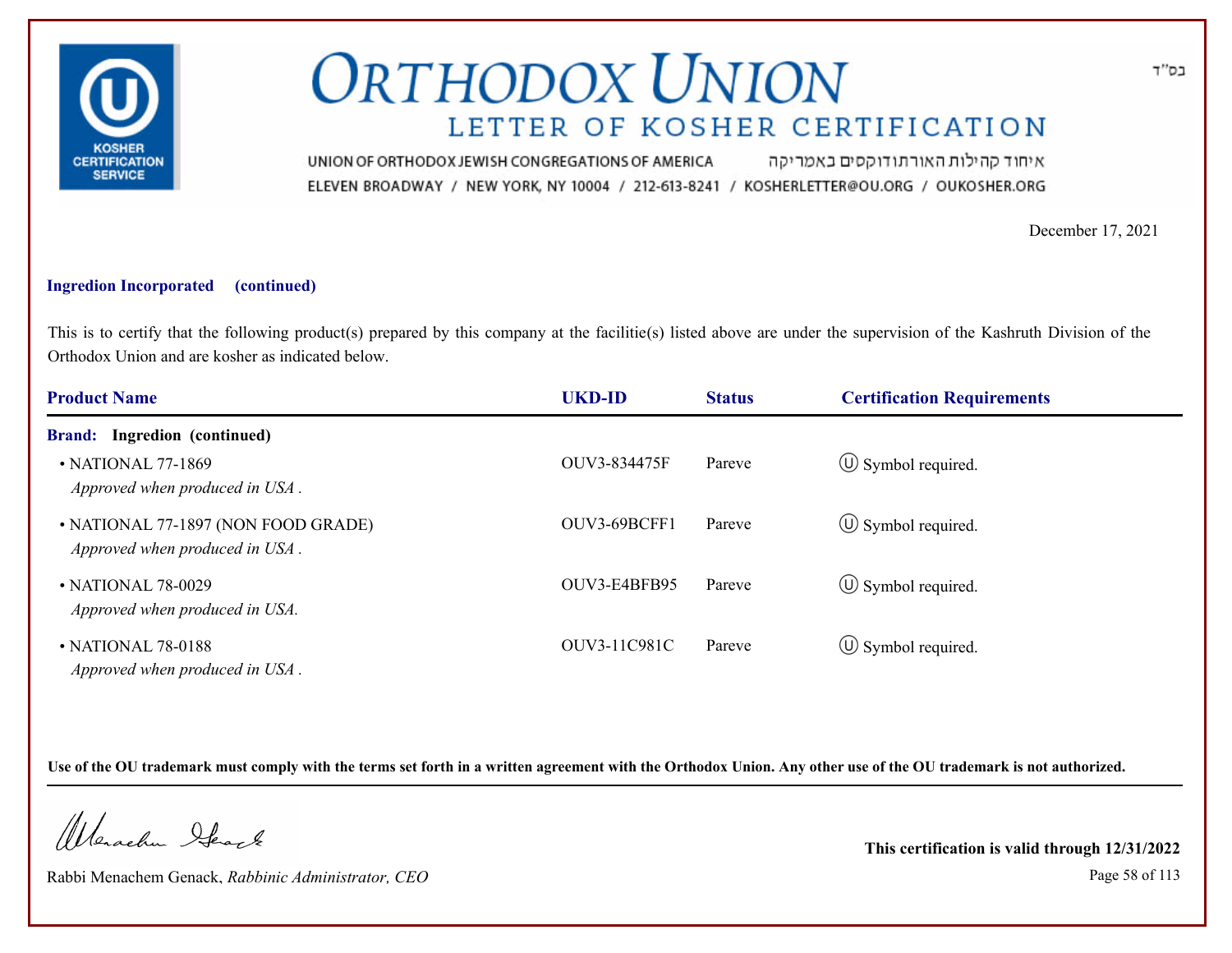

איחוד קהילות האורתודוקסים באמריקה UNION OF ORTHODOX JEWISH CONGREGATIONS OF AMERICA ELEVEN BROADWAY / NEW YORK, NY 10004 / 212-613-8241 / KOSHERLETTER@OU.ORG / OUKOSHER.ORG

December 17, 2021

#### **Ingredion Incorporated (continued)**

This is to certify that the following product(s) prepared by this company at the facilitie(s) listed above are under the supervision of the Kashruth Division of the Orthodox Union and are kosher as indicated below.

| <b>Product Name</b>                                      | <b>UKD-ID</b> | <b>Status</b> | <b>Certification Requirements</b> |  |
|----------------------------------------------------------|---------------|---------------|-----------------------------------|--|
| <b>Brand:</b> Ingredion (continued)                      |               |               |                                   |  |
| • NATIONAL 78-0203<br>Approved when produced in USA.     | OUV3-C25B901  | Pareve        | $\circled{1}$ Symbol required.    |  |
| • NATIONAL 78-0256<br>Approved when produced in the USA. | OUV3-262A051  | Pareve        | $\circled{1}$ Symbol required.    |  |
| • NATIONAL 78-0257<br>Approved when produced in USA.     | OUV3-7364917  | Pareve        | $\circled{1}$ Symbol required.    |  |
| • NATIONAL 78-0432<br>Approved when produced in USA.     | OUV3-C59DA5B  | Pareve        | $\circled{1}$ Symbol required.    |  |

**Use of the OU trademark must comply with the terms set forth in a written agreement with the Orthodox Union. Any other use of the OU trademark is not authorized.**

Werachen Stack

Rabbi Menachem Genack, *Rabbinic Administrator, CEO* Page 59 of 113

**This certification is valid through 12/31/2022**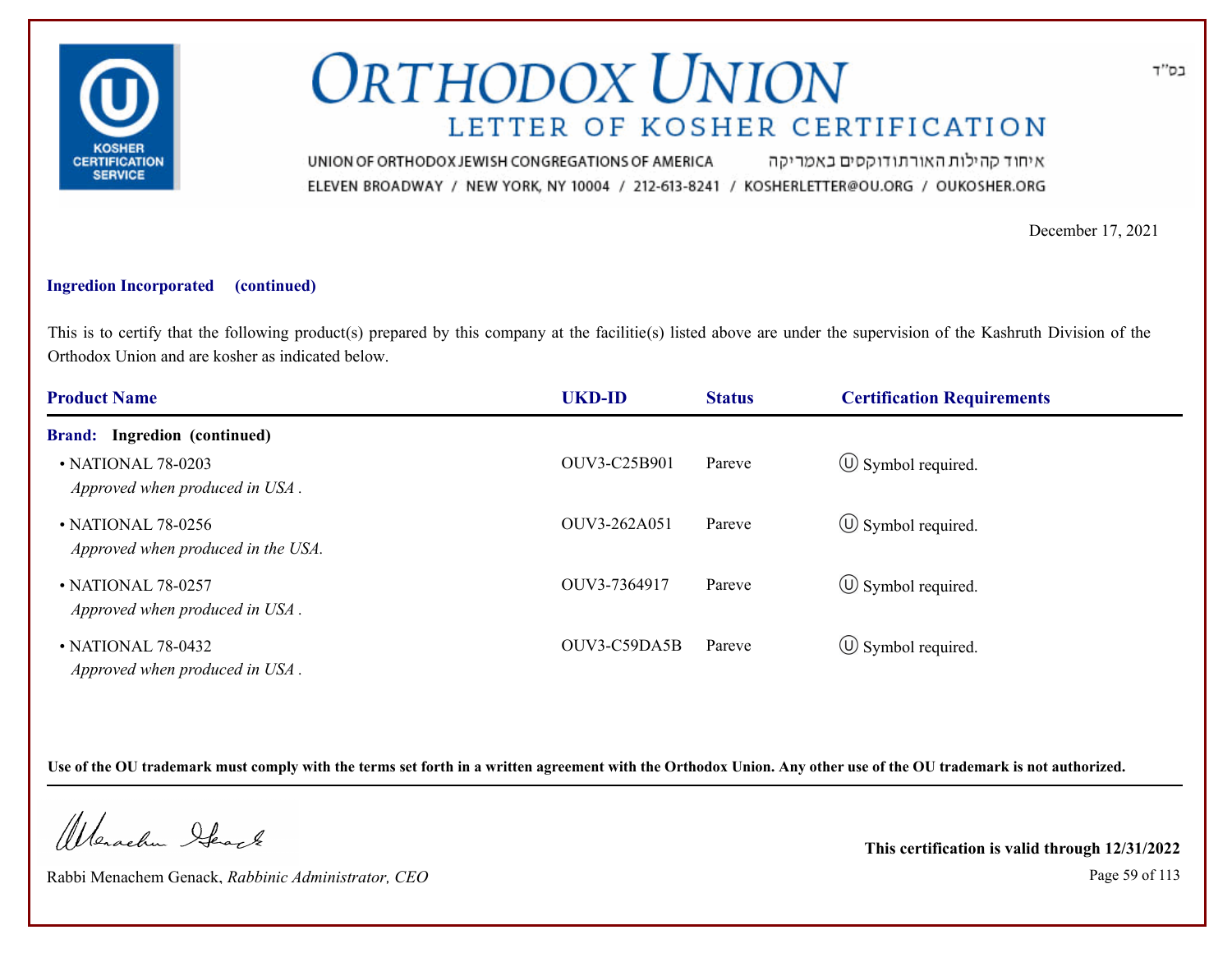

איחוד קהילות האורתודוקסים באמריקה UNION OF ORTHODOX JEWISH CONGREGATIONS OF AMERICA ELEVEN BROADWAY / NEW YORK, NY 10004 / 212-613-8241 / KOSHERLETTER@OU.ORG / OUKOSHER.ORG

December 17, 2021

#### **Ingredion Incorporated (continued)**

This is to certify that the following product(s) prepared by this company at the facilitie(s) listed above are under the supervision of the Kashruth Division of the Orthodox Union and are kosher as indicated below.

| <b>Product Name</b>                                  | <b>UKD-ID</b> | <b>Status</b> | <b>Certification Requirements</b> |  |
|------------------------------------------------------|---------------|---------------|-----------------------------------|--|
| <b>Brand:</b> Ingredion (continued)                  |               |               |                                   |  |
| • NATIONAL 78-0466<br>Approved when produced in USA. | OUV3-AC14837  | Pareve        | $\circled{1}$ Symbol required.    |  |
| • NATIONAL 78-0515<br>Approved when produced in USA. | OUV3-D9FB731  | Pareve        | $\circled{1}$ Symbol required.    |  |
| • NATIONAL 78-0528<br>Approved when produced in USA. | OUV3-543ACBB  | Pareve        | $\circled{1}$ Symbol required.    |  |
| • NATIONAL 78-0530<br>Approved when produced in USA. | OUV3-10539C7  | Pareve        | $\circled{1}$ Symbol required.    |  |

**Use of the OU trademark must comply with the terms set forth in a written agreement with the Orthodox Union. Any other use of the OU trademark is not authorized.**

Werachen Stack

Rabbi Menachem Genack, *Rabbinic Administrator, CEO* Page 60 of 113

**This certification is valid through 12/31/2022**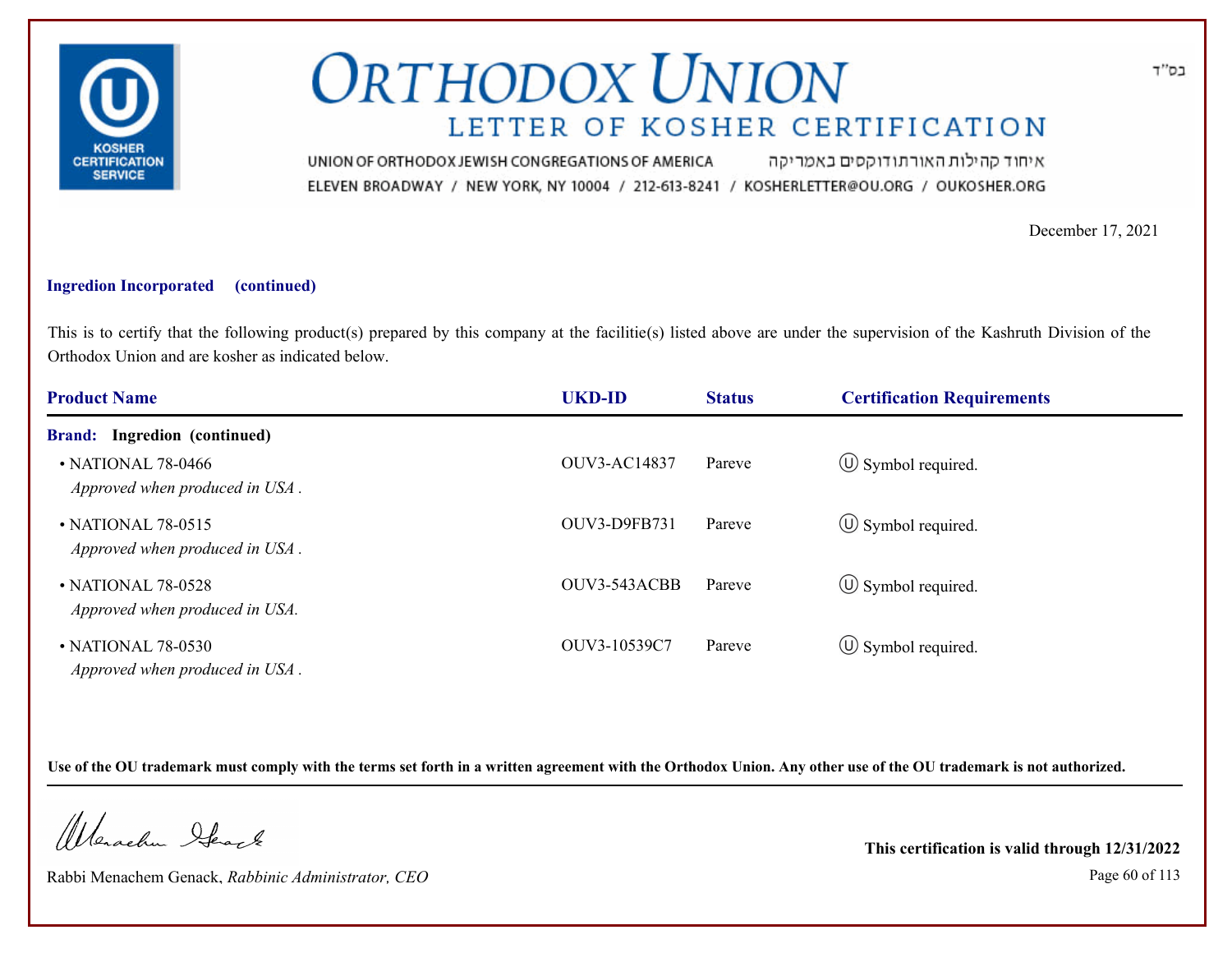

איחוד קהילות האורתודוקסים באמריקה UNION OF ORTHODOX JEWISH CONGREGATIONS OF AMERICA ELEVEN BROADWAY / NEW YORK, NY 10004 / 212-613-8241 / KOSHERLETTER@OU.ORG / OUKOSHER.ORG

December 17, 2021

#### **Ingredion Incorporated (continued)**

This is to certify that the following product(s) prepared by this company at the facilitie(s) listed above are under the supervision of the Kashruth Division of the Orthodox Union and are kosher as indicated below.

| <b>Product Name</b>                                  | <b>UKD-ID</b>       | <b>Status</b> | <b>Certification Requirements</b> |
|------------------------------------------------------|---------------------|---------------|-----------------------------------|
| <b>Brand:</b> Ingredion (continued)                  |                     |               |                                   |
| • NATIONAL 78-0532<br>Approved when produced in USA. | OUV3-121D7C7        | Pareve        | $\circled{1}$ Symbol required.    |
| • NATIONAL 78-0540<br>Approved when produced in USA. | OUV3-9328D88        | Pareve        | $\circled{1}$ Symbol required.    |
| • NATIONAL 78-0595<br>Approved when produced in USA. | OUV3-4C295B5        | Pareve        | $\circled{1}$ Symbol required.    |
| • NATIONAL 78-0597<br>Approved when produced in USA. | <b>OUV3-63D07B0</b> | Pareve        | $\circled{1}$ Symbol required.    |

**Use of the OU trademark must comply with the terms set forth in a written agreement with the Orthodox Union. Any other use of the OU trademark is not authorized.**

Werachen Stack

Rabbi Menachem Genack, *Rabbinic Administrator, CEO* Page 61 of 113

**This certification is valid through 12/31/2022**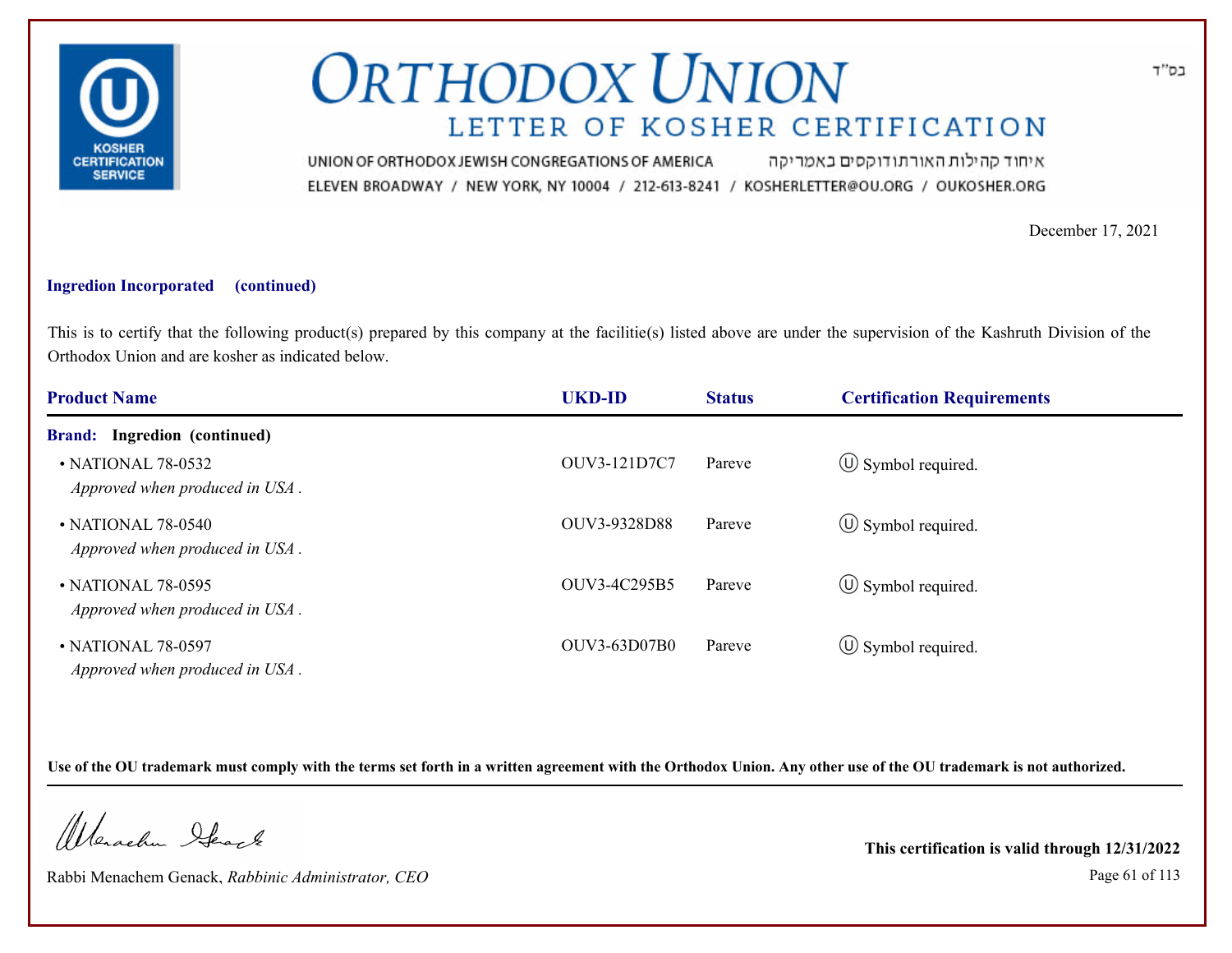

איחוד קהילות האורתודוקסים באמריקה UNION OF ORTHODOX JEWISH CONGREGATIONS OF AMERICA ELEVEN BROADWAY / NEW YORK, NY 10004 / 212-613-8241 / KOSHERLETTER@OU.ORG / OUKOSHER.ORG

December 17, 2021

### **Ingredion Incorporated (continued)**

This is to certify that the following product(s) prepared by this company at the facilitie(s) listed above are under the supervision of the Kashruth Division of the Orthodox Union and are kosher as indicated below.

| <b>Product Name</b>                                  | <b>UKD-ID</b>       | <b>Status</b> | <b>Certification Requirements</b> |
|------------------------------------------------------|---------------------|---------------|-----------------------------------|
| <b>Brand:</b> Ingredion (continued)                  |                     |               |                                   |
| • NATIONAL 78-0619<br>Approved when produced in USA. | OUV3-60A0CFE        | Pareve        | $\circled{1}$ Symbol required.    |
| • NATIONAL 78-0621<br>Approved when produced in USA. | <b>OUV3-552E2EF</b> | Pareve        | $\circled{1}$ Symbol required.    |
| • NATIONAL 78-0622<br>Approved when produced in USA. | OUV3-81A157C        | Pareve        | $\circled{1}$ Symbol required.    |
| • NATIONAL 78-0626<br>Approved when produced in USA. | OUV3-7336E24        | Pareve        | $\circled{1}$ Symbol required.    |

**Use of the OU trademark must comply with the terms set forth in a written agreement with the Orthodox Union. Any other use of the OU trademark is not authorized.**

Werachen Stack

Rabbi Menachem Genack, *Rabbinic Administrator, CEO* Page 62 of 113

**This certification is valid through 12/31/2022**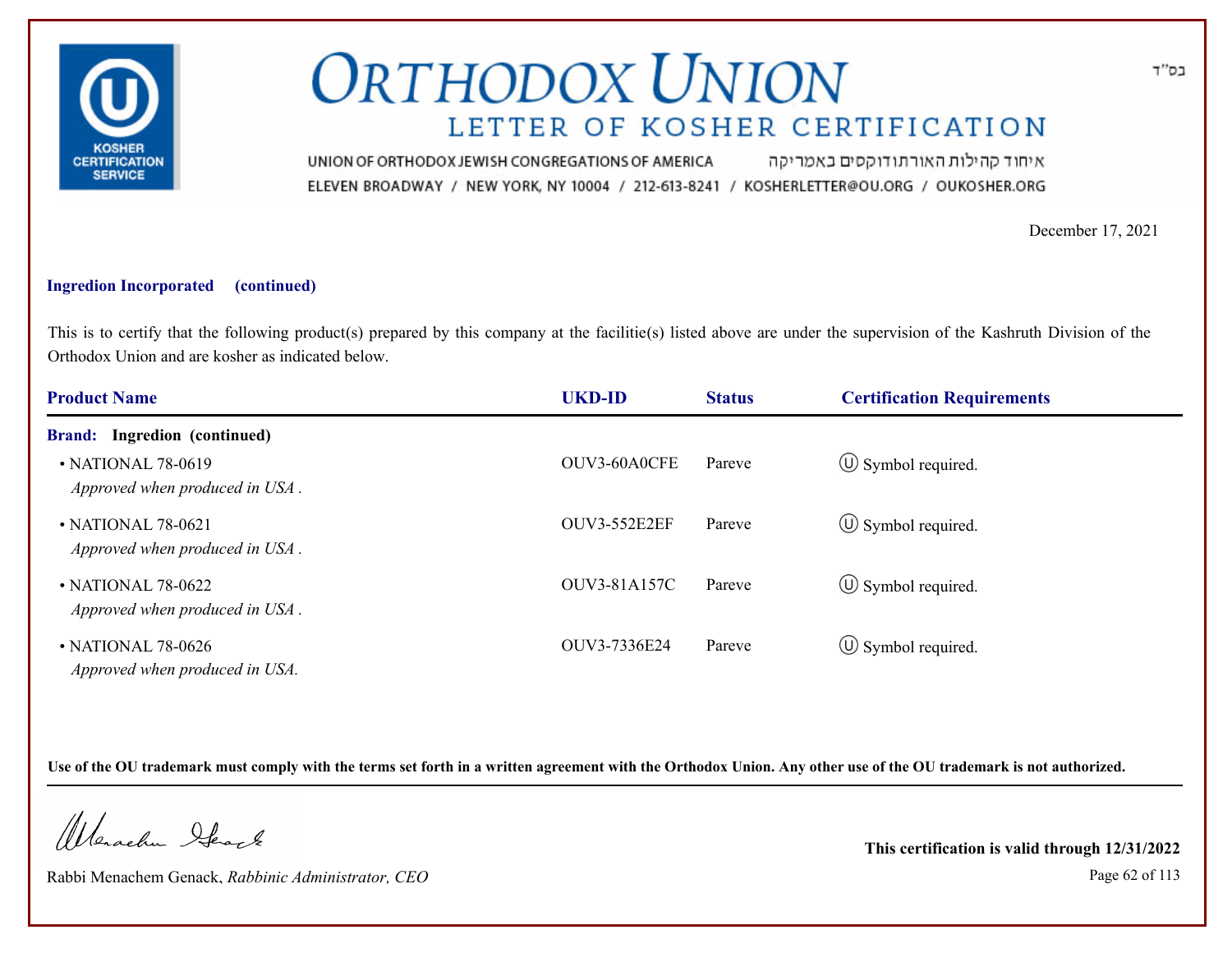

איחוד קהילות האורתודוקסים באמריקה UNION OF ORTHODOX JEWISH CONGREGATIONS OF AMERICA ELEVEN BROADWAY / NEW YORK, NY 10004 / 212-613-8241 / KOSHERLETTER@OU.ORG / OUKOSHER.ORG

December 17, 2021

#### **Ingredion Incorporated (continued)**

This is to certify that the following product(s) prepared by this company at the facilitie(s) listed above are under the supervision of the Kashruth Division of the Orthodox Union and are kosher as indicated below.

| <b>Product Name</b>                                  | <b>UKD-ID</b> | <b>Status</b> | <b>Certification Requirements</b> |  |
|------------------------------------------------------|---------------|---------------|-----------------------------------|--|
| <b>Brand:</b> Ingredion (continued)                  |               |               |                                   |  |
| • NATIONAL 78-0632<br>Approved when produced in USA. | OUV3-D000C57  | Pareve        | $\circled{1}$ Symbol required.    |  |
| • NATIONAL 780701<br>Approved when produced in USA.  | OUV3-A009337  | Pareve        | $\circled{1}$ Symbol required.    |  |
| • NATIONAL 78-0724<br>Approved when produced in USA. | OUV3-94300A0  | Pareve        | $\circled{1}$ Symbol required.    |  |
| • NATIONAL 78-0746<br>Approved when produced in USA. | OUV3-8CC4513  | Pareve        | $\circled{1}$ Symbol required.    |  |

**Use of the OU trademark must comply with the terms set forth in a written agreement with the Orthodox Union. Any other use of the OU trademark is not authorized.**

Werachen Stack

Rabbi Menachem Genack, *Rabbinic Administrator, CEO* Page 63 of 113

**This certification is valid through 12/31/2022**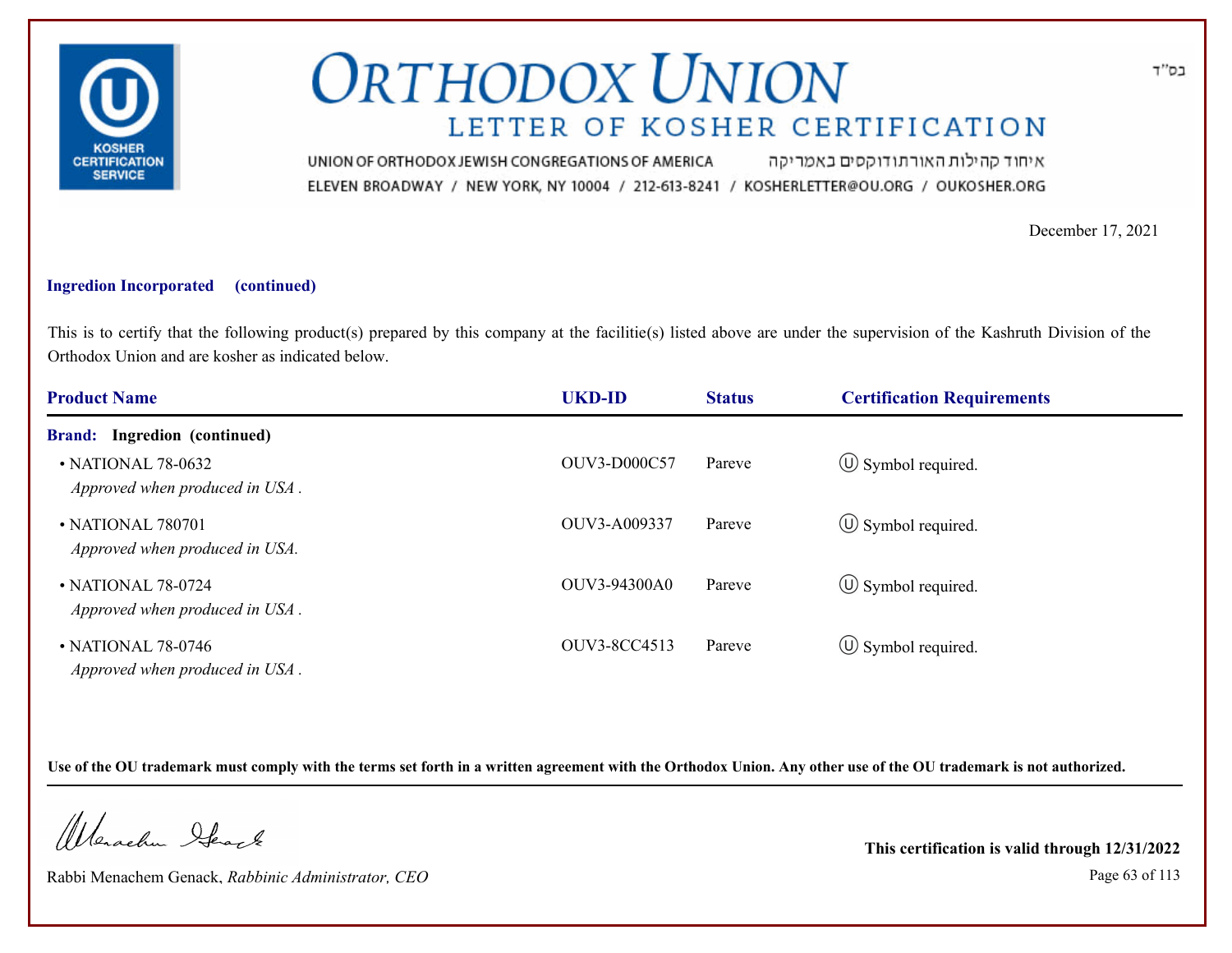

איחוד קהילות האורתודוקסים באמריקה UNION OF ORTHODOX JEWISH CONGREGATIONS OF AMERICA ELEVEN BROADWAY / NEW YORK, NY 10004 / 212-613-8241 / KOSHERLETTER@OU.ORG / OUKOSHER.ORG

December 17, 2021

### **Ingredion Incorporated (continued)**

This is to certify that the following product(s) prepared by this company at the facilitie(s) listed above are under the supervision of the Kashruth Division of the Orthodox Union and are kosher as indicated below.

| <b>Product Name</b>                                  | <b>UKD-ID</b> | <b>Status</b> | <b>Certification Requirements</b> |  |
|------------------------------------------------------|---------------|---------------|-----------------------------------|--|
| <b>Brand:</b> Ingredion (continued)                  |               |               |                                   |  |
| • NATIONAL 78-0778<br>Approved when produced in USA. | OUV3-BADCDB2  | Pareve        | $\circ$ Symbol required.          |  |
| • NATIONAL 78-0853<br>Approved when produced in USA. | OUV3-6AEB12F  | Pareve        | $\circled{1}$ Symbol required.    |  |
| • National 78-0862<br>Approved when produced in USA. | OUV3-263415E  | Pareve        | $\circled{1}$ Symbol required.    |  |
| • NATIONAL 78-1551<br>Approved when produced in USA. | OUV3-62A855D  | Pareve        | $\circled{1}$ Symbol required.    |  |

**Use of the OU trademark must comply with the terms set forth in a written agreement with the Orthodox Union. Any other use of the OU trademark is not authorized.**

Werachen Ifeart

Rabbi Menachem Genack, *Rabbinic Administrator, CEO* Page 64 of 113

**This certification is valid through 12/31/2022**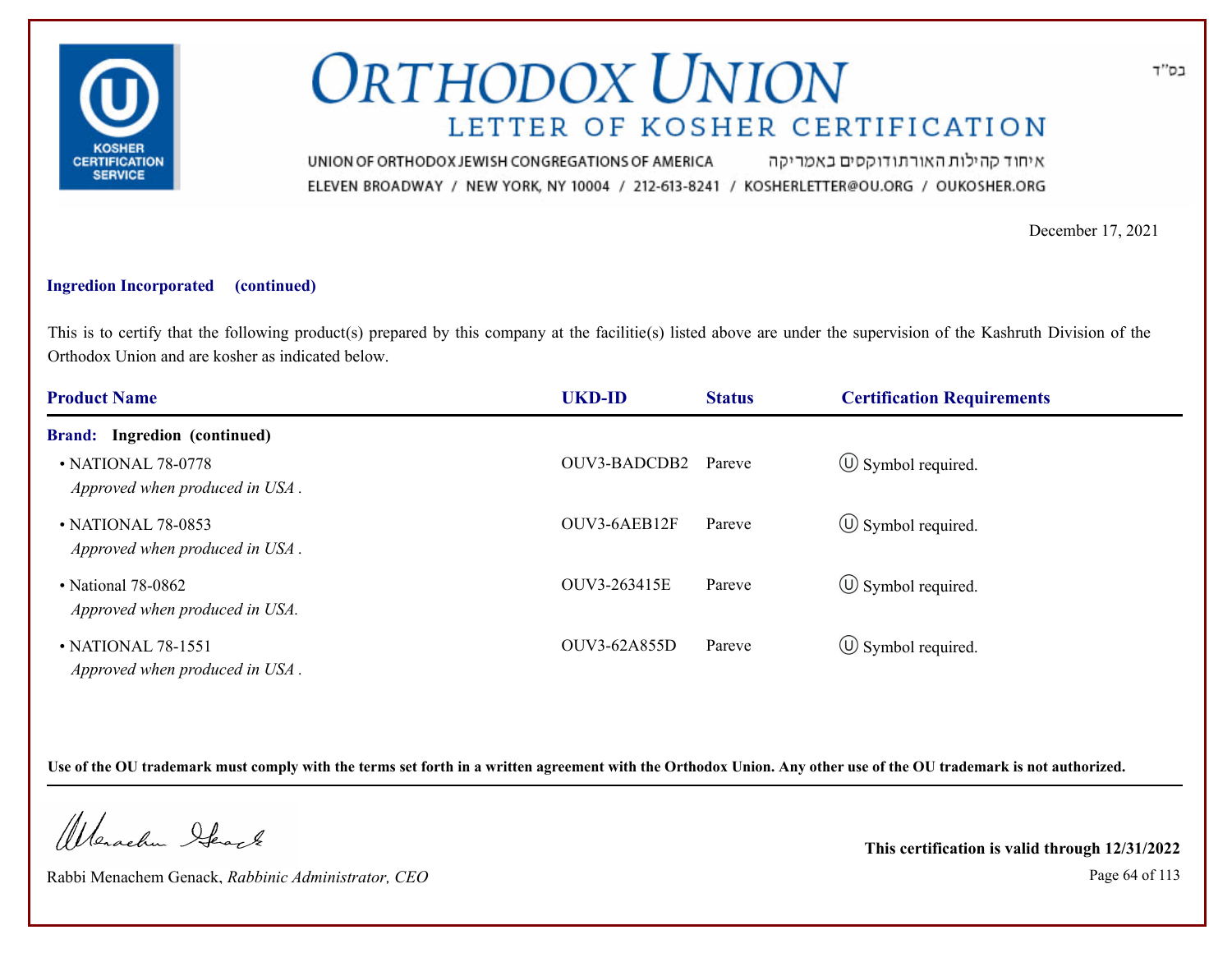

איחוד קהילות האורתודוקסים באמריקה UNION OF ORTHODOX JEWISH CONGREGATIONS OF AMERICA ELEVEN BROADWAY / NEW YORK, NY 10004 / 212-613-8241 / KOSHERLETTER@OU.ORG / OUKOSHER.ORG

December 17, 2021

#### **Ingredion Incorporated (continued)**

This is to certify that the following product(s) prepared by this company at the facilitie(s) listed above are under the supervision of the Kashruth Division of the Orthodox Union and are kosher as indicated below.

| <b>Product Name</b>                              | <b>UKD-ID</b> | <b>Status</b> | <b>Certification Requirements</b> |  |
|--------------------------------------------------|---------------|---------------|-----------------------------------|--|
| <b>Brand:</b> Ingredion (continued)              |               |               |                                   |  |
| • NATIONAL 81<br>Approved when produced in USA.  | OUV3-660F436  | Pareve        | $\circ$ Symbol required.          |  |
| • NATIONAL 814<br>Approved when produced in USA. | OUV3-24A2854  | Pareve        | $\circled{1}$ Symbol required.    |  |
| • NATIONAL 837<br>Approved when produced in USA. | OUV3-2202304  | Pareve        | $\circled{0}$ Symbol required.    |  |
| • National 838<br>Approved when produced in USA  | OUV3-DFE154D  | Pareve        | $\circled{1}$ Symbol required.    |  |

**Use of the OU trademark must comply with the terms set forth in a written agreement with the Orthodox Union. Any other use of the OU trademark is not authorized.**

Werachen Stack

Rabbi Menachem Genack, *Rabbinic Administrator, CEO* Page 65 of 113

**This certification is valid through 12/31/2022**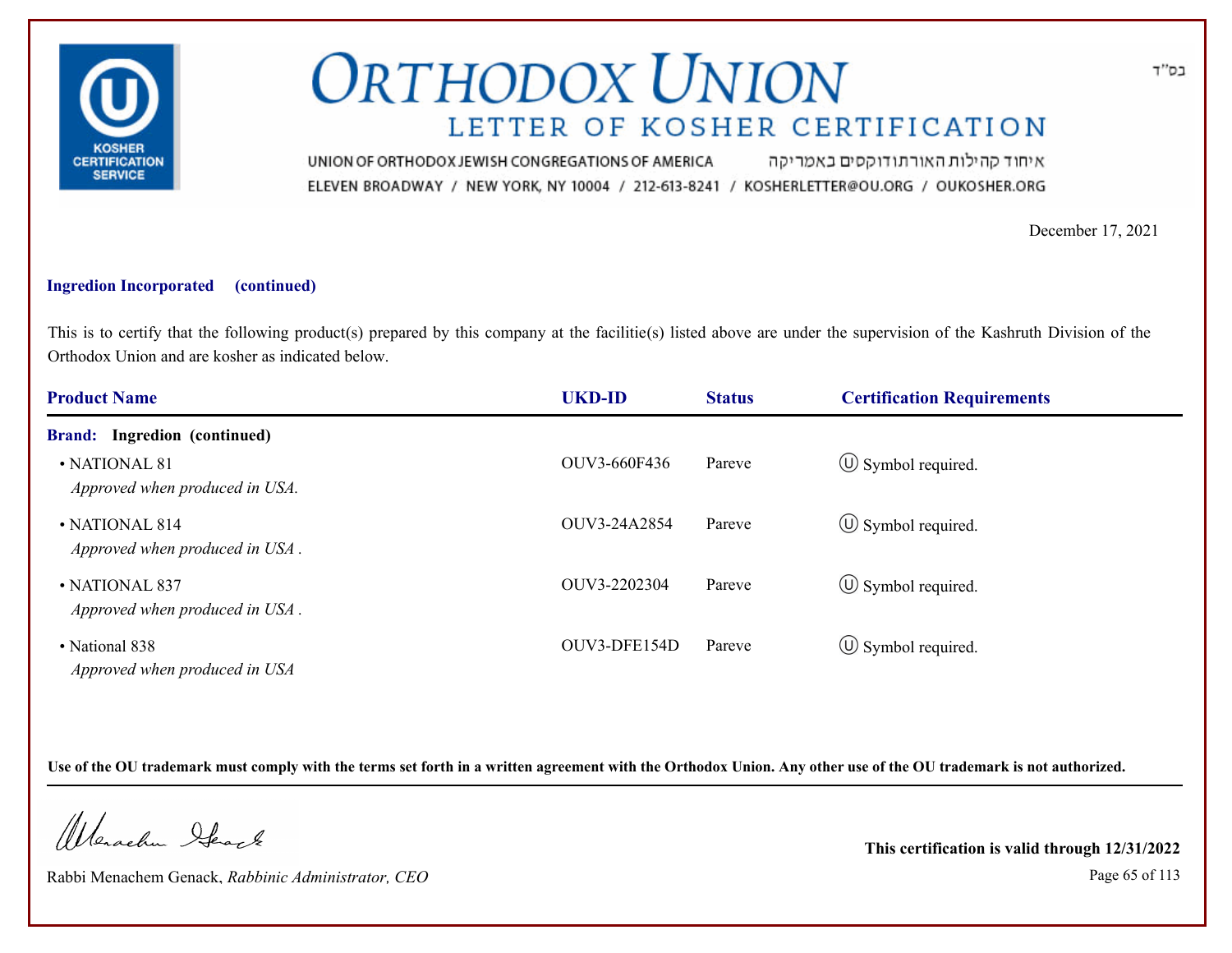

איחוד קהילות האורתודוקסים באמריקה UNION OF ORTHODOX JEWISH CONGREGATIONS OF AMERICA ELEVEN BROADWAY / NEW YORK, NY 10004 / 212-613-8241 / KOSHERLETTER@OU.ORG / OUKOSHER.ORG

December 17, 2021

#### **Ingredion Incorporated (continued)**

This is to certify that the following product(s) prepared by this company at the facilitie(s) listed above are under the supervision of the Kashruth Division of the Orthodox Union and are kosher as indicated below.

| <b>Product Name</b>                                    | <b>UKD-ID</b> | <b>Status</b> | <b>Certification Requirements</b> |  |
|--------------------------------------------------------|---------------|---------------|-----------------------------------|--|
| <b>Brand:</b> Ingredion (continued)                    |               |               |                                   |  |
| • NATIONAL 8681<br>Product of USA                      | OUV3-5E22181  | Pareve        | $\circled{1}$ Symbol required.    |  |
| • NATIONAL 912<br>Approved when produced in USA.       | OUV3-6F53472  | Pareve        | $\circled{1}$ Symbol required.    |  |
| • National 92065<br>Approved when produced in USA.     | OUV3-89672C0  | Pareve        | $\circled{1}$ Symbol required.    |  |
| • NATIONAL 92-310 MT<br>Approved when produced in USA. | OUV3-531DF78  | Pareve        | $\circled{1}$ Symbol required.    |  |

**Use of the OU trademark must comply with the terms set forth in a written agreement with the Orthodox Union. Any other use of the OU trademark is not authorized.**

Werachen Stack

Rabbi Menachem Genack, *Rabbinic Administrator, CEO* Page 66 of 113

**This certification is valid through 12/31/2022**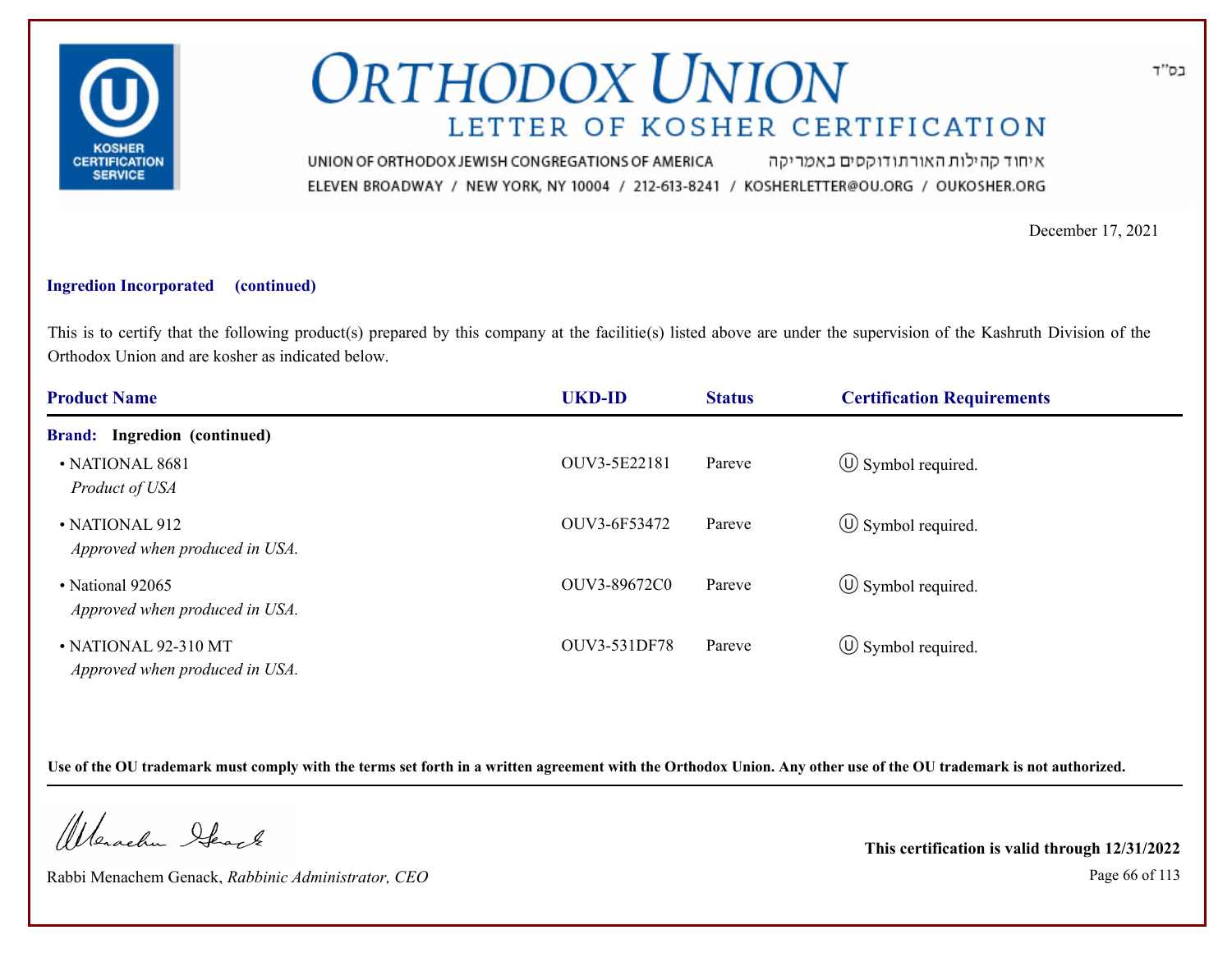

איחוד קהילות האורתודוקסים באמריקה UNION OF ORTHODOX JEWISH CONGREGATIONS OF AMERICA ELEVEN BROADWAY / NEW YORK, NY 10004 / 212-613-8241 / KOSHERLETTER@OU.ORG / OUKOSHER.ORG

December 17, 2021

#### **Ingredion Incorporated (continued)**

This is to certify that the following product(s) prepared by this company at the facilitie(s) listed above are under the supervision of the Kashruth Division of the Orthodox Union and are kosher as indicated below.

| <b>Product Name</b>                                        | <b>UKD-ID</b>       | <b>Status</b> | <b>Certification Requirements</b> |
|------------------------------------------------------------|---------------------|---------------|-----------------------------------|
| <b>Brand:</b> Ingredion (continued)                        |                     |               |                                   |
| • NATIONAL 9988<br>Approved when produced in USA.          | OUV3-3E1C41E        | Pareve        | $\circ$ Symbol required.          |
| • NATIONAL AR 86<br>Approved when produced in USA.         | OUV3-5E97EFC        | Pareve        | $\circled{1}$ Symbol required.    |
| • NATIONAL FRIGEX (R) HV<br>Approved when produced in USA. | <b>OUV3-05F4B8C</b> | Pareve        | $\circled{0}$ Symbol required.    |
| • NATIONAL FRIGEX®<br>Approved when produced in USA.       | <b>OUV3-07C5CE3</b> | Pareve        | $\circled{1}$ Symbol required.    |

**Use of the OU trademark must comply with the terms set forth in a written agreement with the Orthodox Union. Any other use of the OU trademark is not authorized.**

Werachen Stack

Rabbi Menachem Genack, *Rabbinic Administrator, CEO* Page 67 of 113

**This certification is valid through 12/31/2022**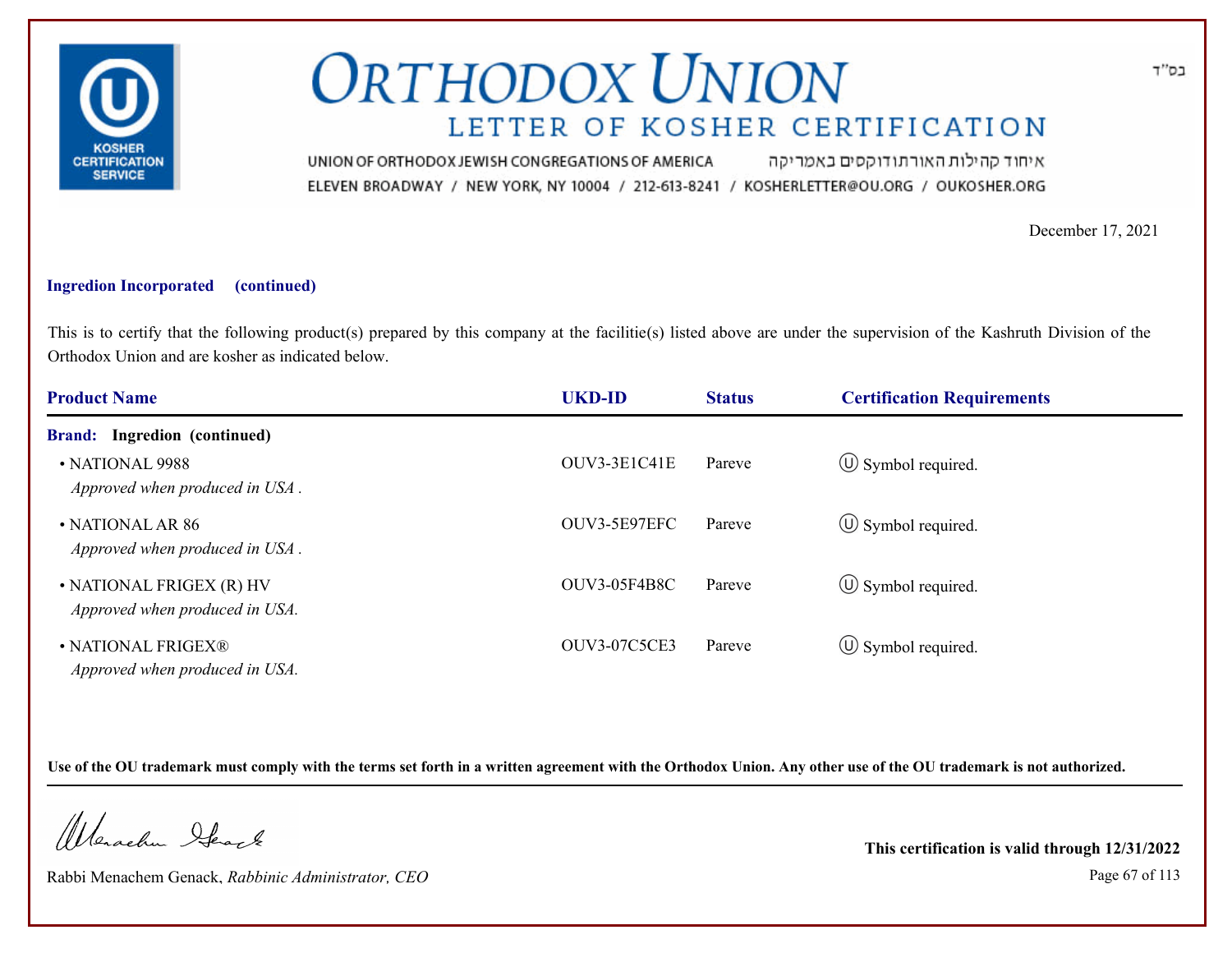

איחוד קהילות האורתודוקסים באמריקה UNION OF ORTHODOX JEWISH CONGREGATIONS OF AMERICA ELEVEN BROADWAY / NEW YORK, NY 10004 / 212-613-8241 / KOSHERLETTER@OU.ORG / OUKOSHER.ORG

December 17, 2021

#### **Ingredion Incorporated (continued)**

This is to certify that the following product(s) prepared by this company at the facilitie(s) listed above are under the supervision of the Kashruth Division of the Orthodox Union and are kosher as indicated below.

| <b>Product Name</b>                                                | <b>UKD-ID</b>       | <b>Status</b> | <b>Certification Requirements</b> |  |
|--------------------------------------------------------------------|---------------------|---------------|-----------------------------------|--|
| <b>Brand:</b> Ingredion (continued)                                |                     |               |                                   |  |
| • NATIONAL G830<br>Approved when produced in USA.                  | <b>OUV3-429E0BB</b> | Pareve        | $\circled{1}$ Symbol required.    |  |
| • NATIONAL G830 CTR<br>Approved when produced in USA.              | OUV3-1AC4AAF        | Pareve        | $\circled{1}$ Symbol required.    |  |
| • NATIONAL G860<br>Approved when produced in USA.                  | OUV3-2ACA28B        | Pareve        | $\circled{1}$ Symbol required.    |  |
| • NATIONAL G860 CTR Intermediate<br>Approved when produced in USA. | <b>OUV3-7CC5C00</b> | Pareve        | $\circled{1}$ Symbol required.    |  |

**Use of the OU trademark must comply with the terms set forth in a written agreement with the Orthodox Union. Any other use of the OU trademark is not authorized.**

Werachen Stack

Rabbi Menachem Genack, *Rabbinic Administrator, CEO* Page 68 of 113

**This certification is valid through 12/31/2022**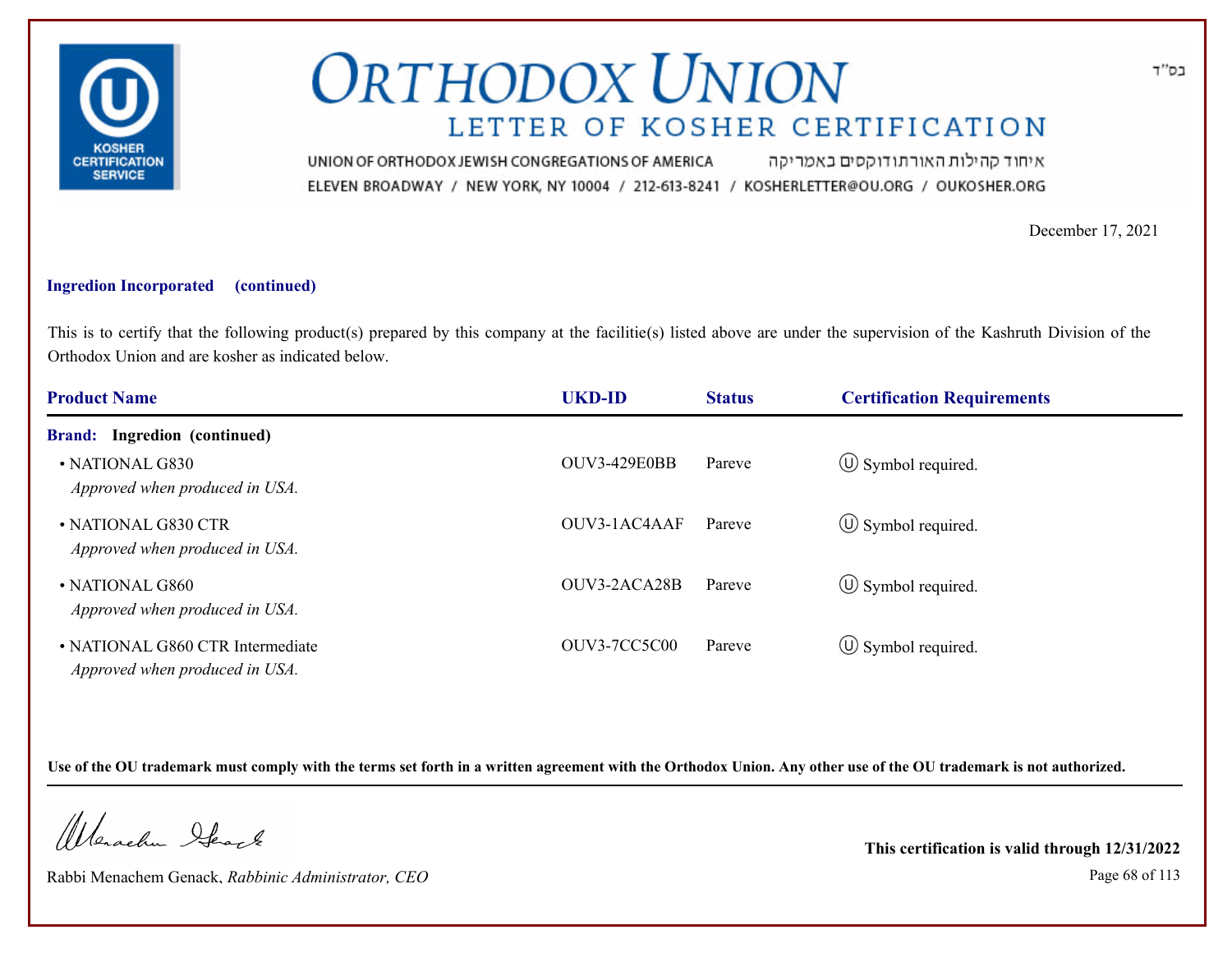

איחוד קהילות האורתודוקסים באמריקה UNION OF ORTHODOX JEWISH CONGREGATIONS OF AMERICA ELEVEN BROADWAY / NEW YORK, NY 10004 / 212-613-8241 / KOSHERLETTER@OU.ORG / OUKOSHER.ORG

December 17, 2021

#### **Ingredion Incorporated (continued)**

This is to certify that the following product(s) prepared by this company at the facilitie(s) listed above are under the supervision of the Kashruth Division of the Orthodox Union and are kosher as indicated below.

| <b>Product Name</b>                              | <b>UKD-ID</b>       | <b>Status</b> | <b>Certification Requirements</b> |  |
|--------------------------------------------------|---------------------|---------------|-----------------------------------|--|
| <b>Brand:</b> Ingredion (continued)              |                     |               |                                   |  |
| • NATIONAL HT<br>Approved when produced in USA   | OUV3-5E9DF74        | Pareve        | $\circled{1}$ Symbol required.    |  |
| • NATIONAL IH<br>Approved when produced in USA.  | OUV3-A31036B        | Pareve        | $\circled{1}$ Symbol required.    |  |
| • NATIONAL LCB<br>Product of USA                 | <b>OUV3-71B98BD</b> | Pareve        | $\circled{1}$ Symbol required.    |  |
| • NATIONAL PB4<br>Approved when produced in USA. | OUV3-A07326E        | Pareve        | $\circled{1}$ Symbol required.    |  |

**Use of the OU trademark must comply with the terms set forth in a written agreement with the Orthodox Union. Any other use of the OU trademark is not authorized.**

Werachen Stack

Rabbi Menachem Genack, *Rabbinic Administrator, CEO* Page 69 of 113

**This certification is valid through 12/31/2022**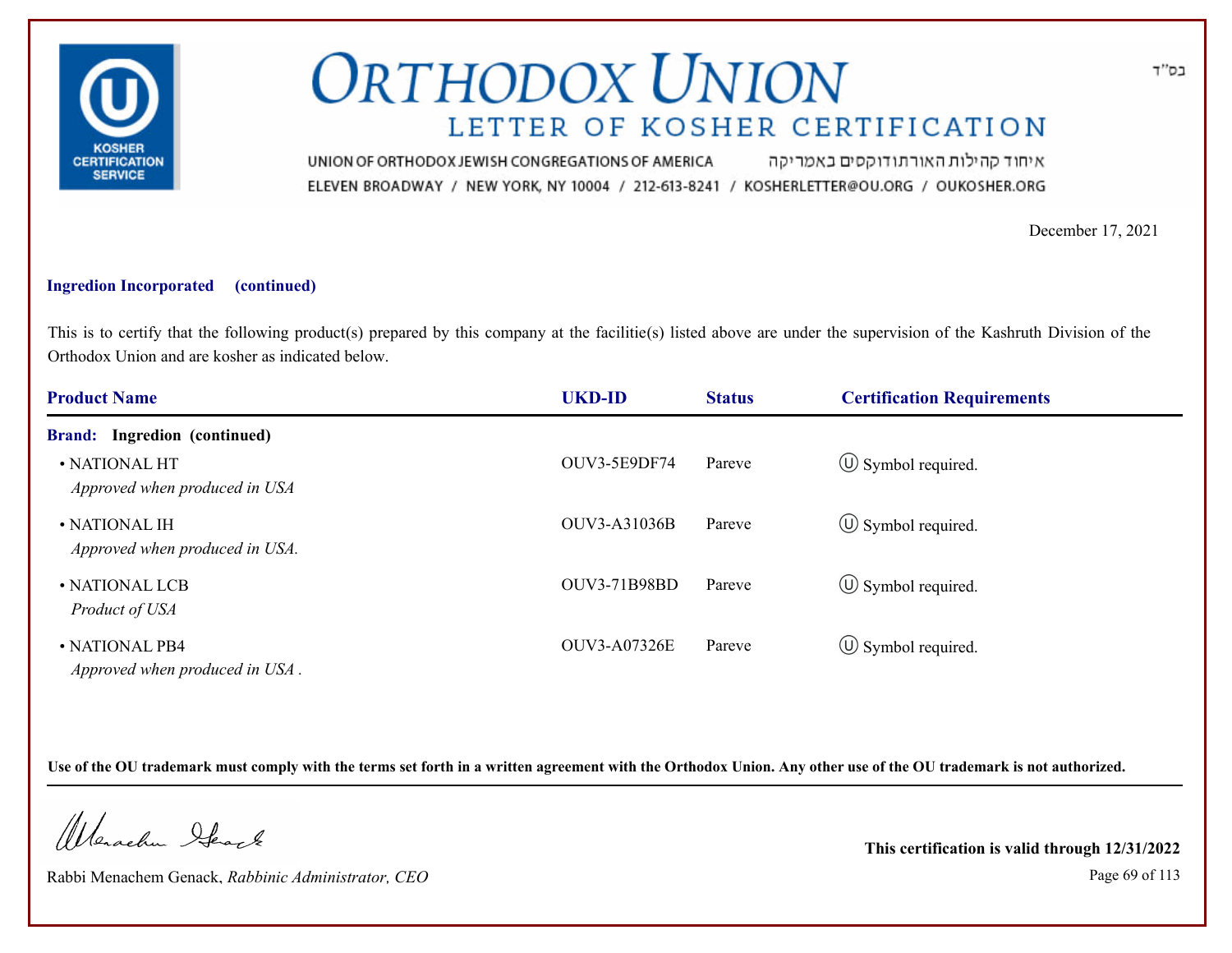

איחוד קהילות האורתודוקסים באמריקה UNION OF ORTHODOX JEWISH CONGREGATIONS OF AMERICA ELEVEN BROADWAY / NEW YORK, NY 10004 / 212-613-8241 / KOSHERLETTER@OU.ORG / OUKOSHER.ORG

December 17, 2021

#### **Ingredion Incorporated (continued)**

This is to certify that the following product(s) prepared by this company at the facilitie(s) listed above are under the supervision of the Kashruth Division of the Orthodox Union and are kosher as indicated below.

| <b>Product Name</b>                                  | <b>UKD-ID</b>       | <b>Status</b> | <b>Certification Requirements</b> |
|------------------------------------------------------|---------------------|---------------|-----------------------------------|
| <b>Brand:</b> Ingredion (continued)                  |                     |               |                                   |
| • NATIONAL SCI<br>Approved when produced in USA.     | OUV3-67BFFFA        | Pareve        | $\circled{1}$ Symbol required.    |
| • NATIONAL SI<br>Approved when produced in USA.      | <b>OUV3-E840BA0</b> | Pareve        | $\circled{1}$ Symbol required.    |
| • NATIONAL T2-FH12<br>Approved when produced in USA. | OUV3-8D9D052        | Pareve        | $\circled{1}$ Symbol required.    |
| • N-CREAMER 115<br>Approved when produced in USA     | <b>OUV3-B645BE6</b> | Pareve        | $\circled{1}$ Symbol required.    |

**Use of the OU trademark must comply with the terms set forth in a written agreement with the Orthodox Union. Any other use of the OU trademark is not authorized.**

Werachen Stack

Rabbi Menachem Genack, *Rabbinic Administrator, CEO* Page 70 of 113

**This certification is valid through 12/31/2022**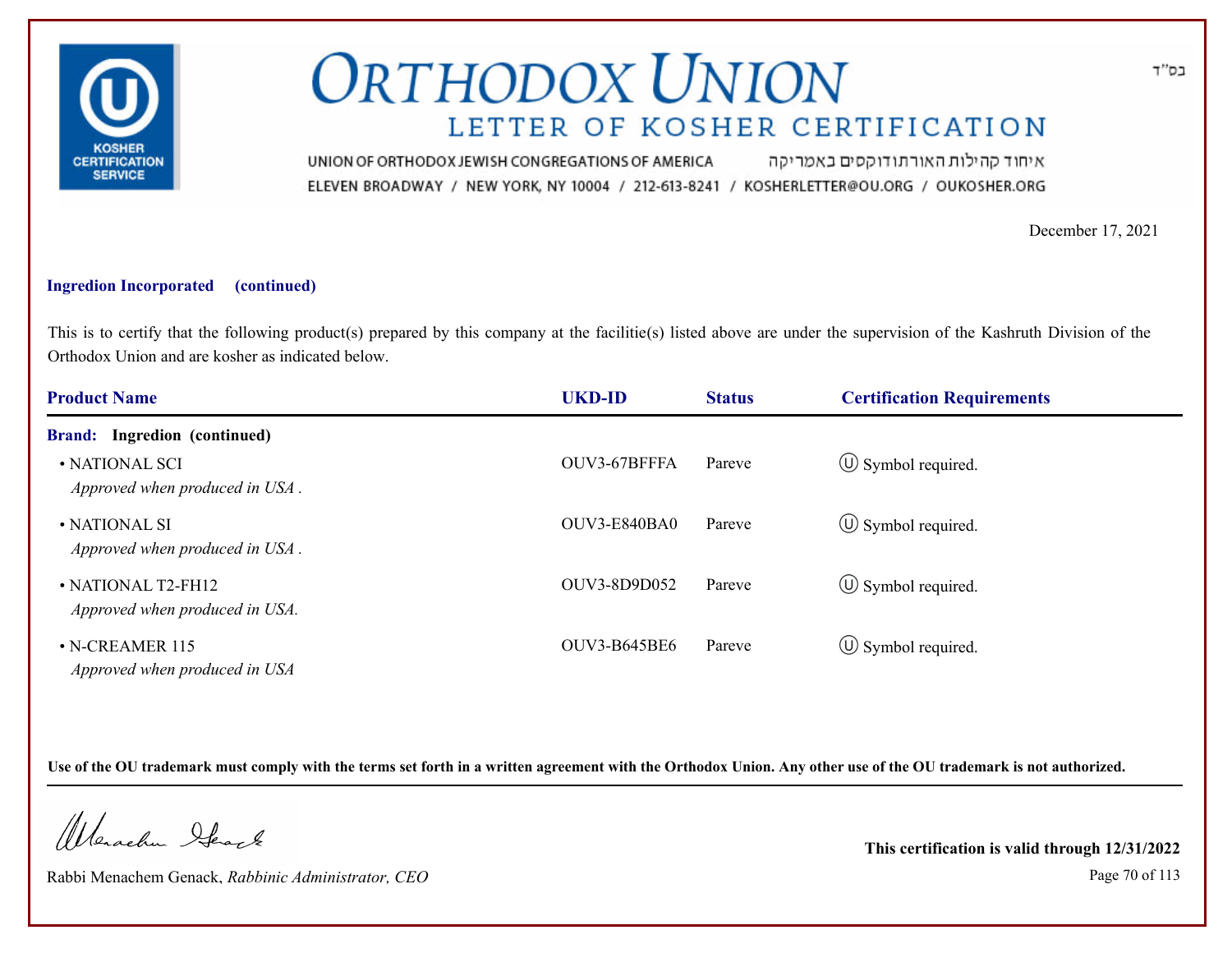

איחוד קהילות האורתודוקסים באמריקה UNION OF ORTHODOX JEWISH CONGREGATIONS OF AMERICA ELEVEN BROADWAY / NEW YORK, NY 10004 / 212-613-8241 / KOSHERLETTER@OU.ORG / OUKOSHER.ORG

December 17, 2021

#### **Ingredion Incorporated (continued)**

This is to certify that the following product(s) prepared by this company at the facilitie(s) listed above are under the supervision of the Kashruth Division of the Orthodox Union and are kosher as indicated below.

| <b>Product Name</b>                                 | <b>UKD-ID</b> | <b>Status</b> | <b>Certification Requirements</b> |  |
|-----------------------------------------------------|---------------|---------------|-----------------------------------|--|
| <b>Brand:</b> Ingredion (continued)                 |               |               |                                   |  |
| • N-CREAMER 46<br>Approved when produced in USA.    | OUV3-0AED762  | Pareve        | $\circled{1}$ Symbol required.    |  |
| • N-CREAMER 46L<br>Approved when produced in USA.   | OUV3-76C51B4  | Pareve        | $\circled{1}$ Symbol required.    |  |
| • N-CREAMER 46SD<br>Approved when produced in USA.  | OUV3-9C5C179  | Pareve        | $\circled{1}$ Symbol required.    |  |
| • N-CREAMER 46SDS<br>Approved when produced in USA. | OUV3-0769A84  | Pareve        | $\circled{1}$ Symbol required.    |  |

**Use of the OU trademark must comply with the terms set forth in a written agreement with the Orthodox Union. Any other use of the OU trademark is not authorized.**

Werachen Stack

Rabbi Menachem Genack, *Rabbinic Administrator, CEO* Page 71 of 113

**This certification is valid through 12/31/2022**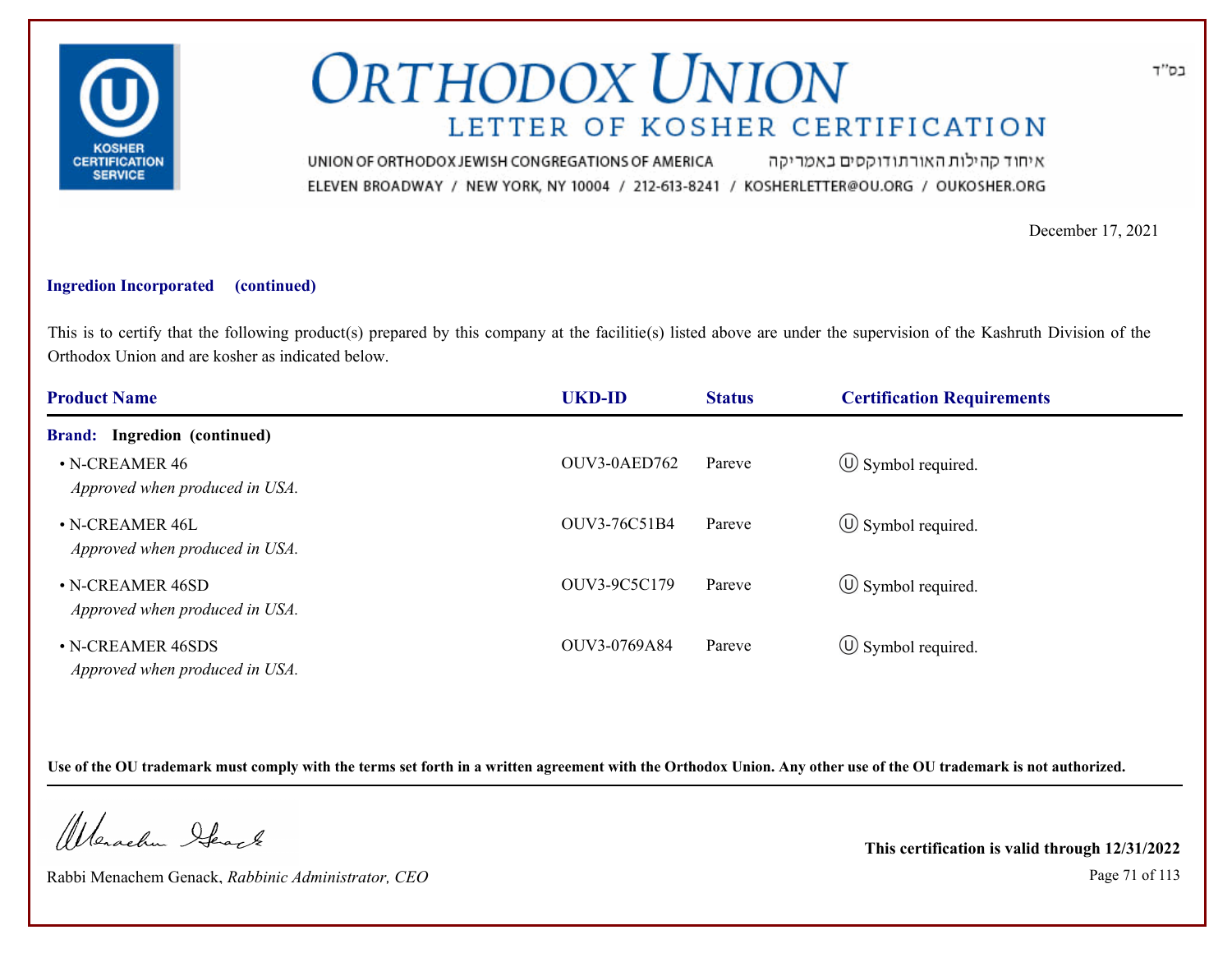

איחוד קהילות האורתודוקסים באמריקה UNION OF ORTHODOX JEWISH CONGREGATIONS OF AMERICA ELEVEN BROADWAY / NEW YORK, NY 10004 / 212-613-8241 / KOSHERLETTER@OU.ORG / OUKOSHER.ORG

December 17, 2021

#### **Ingredion Incorporated (continued)**

This is to certify that the following product(s) prepared by this company at the facilitie(s) listed above are under the supervision of the Kashruth Division of the Orthodox Union and are kosher as indicated below.

| <b>Product Name</b>                                         | <b>UKD-ID</b>       | <b>Status</b> | <b>Certification Requirements</b> |  |
|-------------------------------------------------------------|---------------------|---------------|-----------------------------------|--|
| <b>Brand:</b> Ingredion (continued)                         |                     |               |                                   |  |
| • N-CREAMER 8800<br>Approved when product of USA            | <b>OUV3-15BBD98</b> | Pareve        | $\circled{1}$ Symbol required.    |  |
| • N-CREAMER® 2000<br>Approved when produced in USA.         | OUV3-F408BFC        | Pareve        | $\circled{1}$ Symbol required.    |  |
| $\bullet$ N-DULGE [TM] C2<br>Approved when produced in USA. | OUV3-85A1DB2        | Pareve        | $\circled{1}$ Symbol required.    |  |
| • N-DULGE [TM] TD1<br>Approved when produced in USA         | OUV3-9A09BA2        | Pareve        | $\circled{1}$ Symbol required.    |  |

**Use of the OU trademark must comply with the terms set forth in a written agreement with the Orthodox Union. Any other use of the OU trademark is not authorized.**

Werachen Stack

Rabbi Menachem Genack, *Rabbinic Administrator, CEO* Page 72 of 113

**This certification is valid through 12/31/2022**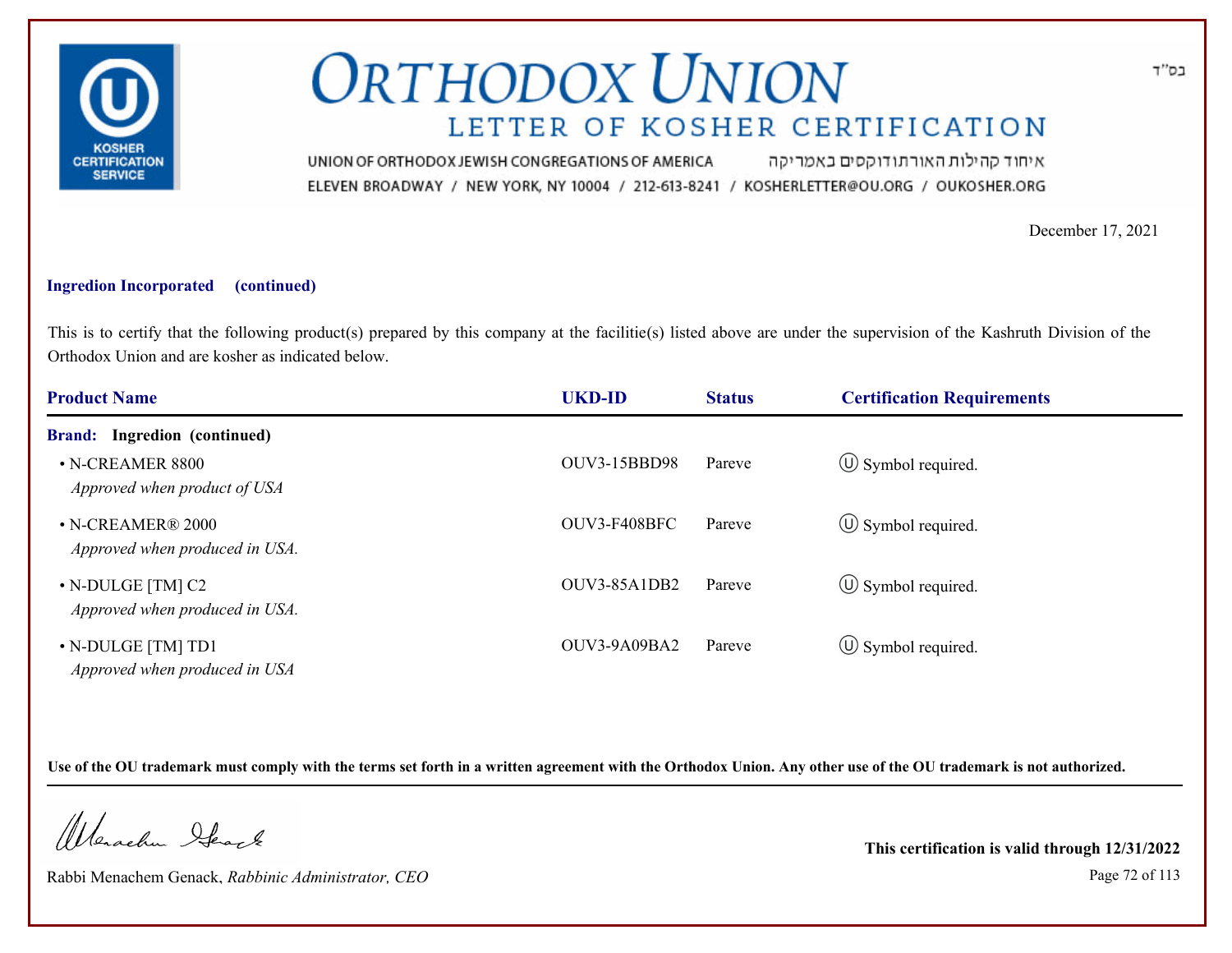

איחוד קהילות האורתודוקסים באמריקה UNION OF ORTHODOX JEWISH CONGREGATIONS OF AMERICA ELEVEN BROADWAY / NEW YORK, NY 10004 / 212-613-8241 / KOSHERLETTER@OU.ORG / OUKOSHER.ORG

December 17, 2021

### **Ingredion Incorporated (continued)**

This is to certify that the following product(s) prepared by this company at the facilitie(s) listed above are under the supervision of the Kashruth Division of the Orthodox Union and are kosher as indicated below.

| <b>Product Name</b>                                       | <b>UKD-ID</b>       | <b>Status</b> | <b>Certification Requirements</b> |  |
|-----------------------------------------------------------|---------------------|---------------|-----------------------------------|--|
| <b>Brand:</b> Ingredion (continued)                       |                     |               |                                   |  |
| $\cdot$ N-HANCE 59<br>Approved when produced in USA       | OUV3-1CD3C18        | Pareve        | $\circled{1}$ Symbol required.    |  |
| $\bullet$ N-LITE (R) LP<br>Approved when produced in USA. | <b>OUV3-CE4394C</b> | Pareve        | $\circled{1}$ Symbol required.    |  |
| $\cdot$ N-LOK® 2326<br>Approved when produced in USA.     | OUV3-CB45C04        | Pareve        | $\circled{1}$ Symbol required.    |  |
| $\cdot$ N-OIL<br>Approved when produced in USA            | <b>OUV3-B6E325B</b> | Pareve        | $\circled{1}$ Symbol required.    |  |

**Use of the OU trademark must comply with the terms set forth in a written agreement with the Orthodox Union. Any other use of the OU trademark is not authorized.**

Werachen Stack

Rabbi Menachem Genack, *Rabbinic Administrator, CEO* Page 73 of 113

**This certification is valid through 12/31/2022**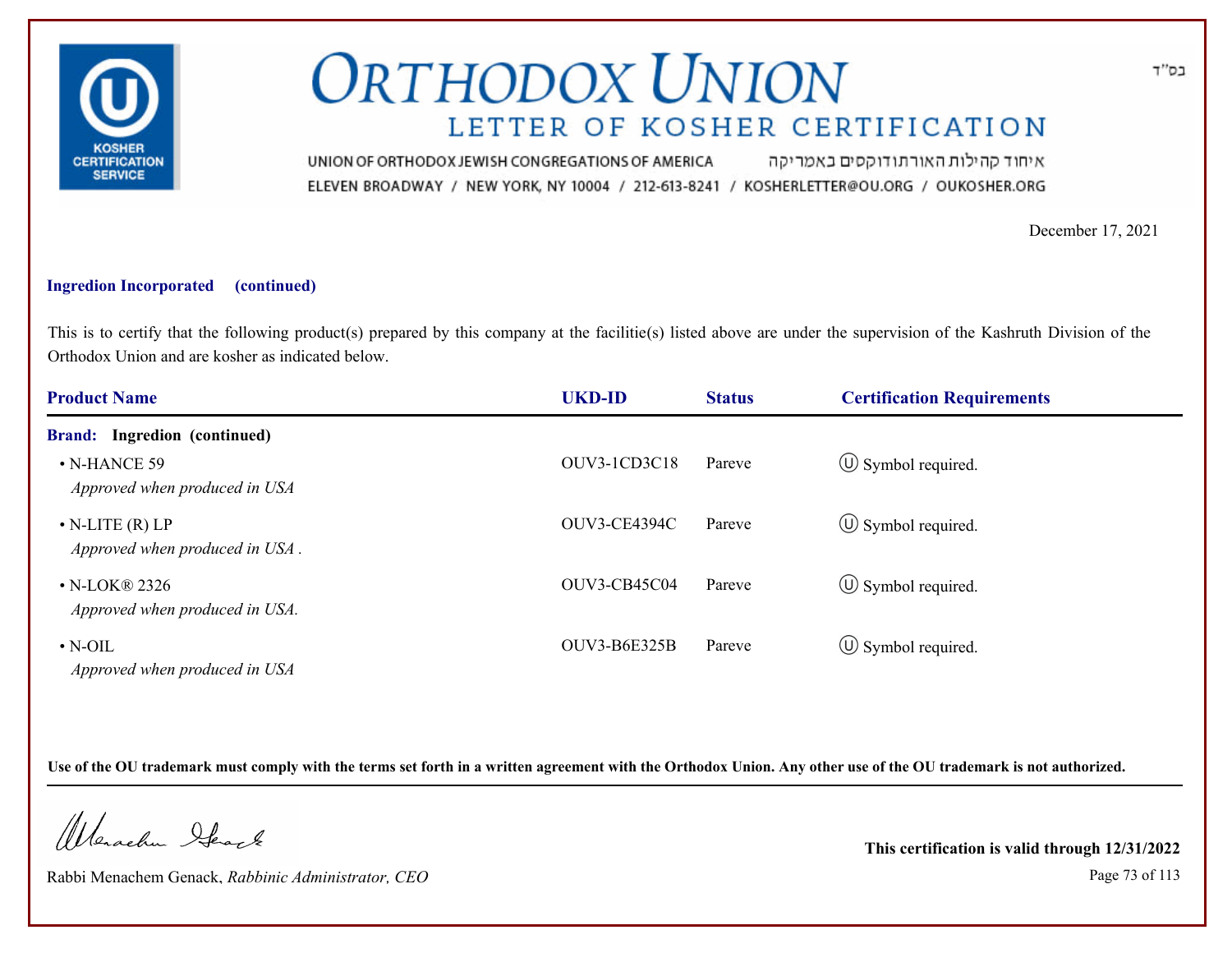

איחוד קהילות האורתודוקסים באמריקה UNION OF ORTHODOX JEWISH CONGREGATIONS OF AMERICA ELEVEN BROADWAY / NEW YORK, NY 10004 / 212-613-8241 / KOSHERLETTER@OU.ORG / OUKOSHER.ORG

December 17, 2021

### **Ingredion Incorporated (continued)**

This is to certify that the following product(s) prepared by this company at the facilitie(s) listed above are under the supervision of the Kashruth Division of the Orthodox Union and are kosher as indicated below.

| <b>Product Name</b>                                                   | <b>UKD-ID</b> | <b>Status</b> | <b>Certification Requirements</b> |  |
|-----------------------------------------------------------------------|---------------|---------------|-----------------------------------|--|
| <b>Brand:</b> Ingredion (continued)                                   |               |               |                                   |  |
| $\cdot$ NOVALON $(R)$<br>Approved when produced in the USA            | OUV3-6FCFFB5  | Pareve        | $\circ$ Symbol required.          |  |
| $\cdot$ NOVATION (R) 2300<br>Approved when produced in USA            | OUV3-EA4CD3F  | Pareve        | $\circled{1}$ Symbol required.    |  |
| $\bullet$ NOVATION (R) 2300 LF Base<br>Approved when produced in USA. | OUV3-E326391  | Pareve        | $\circled{0}$ Symbol required.    |  |
| $\cdot$ NOVATION (R) 2600<br>Approved when produced in USA.           | OUV3-46E5233  | Pareve        | $\circled{1}$ Symbol required.    |  |

**Use of the OU trademark must comply with the terms set forth in a written agreement with the Orthodox Union. Any other use of the OU trademark is not authorized.**

Werachen Stack

Rabbi Menachem Genack, *Rabbinic Administrator, CEO* Page 74 of 113

**This certification is valid through 12/31/2022**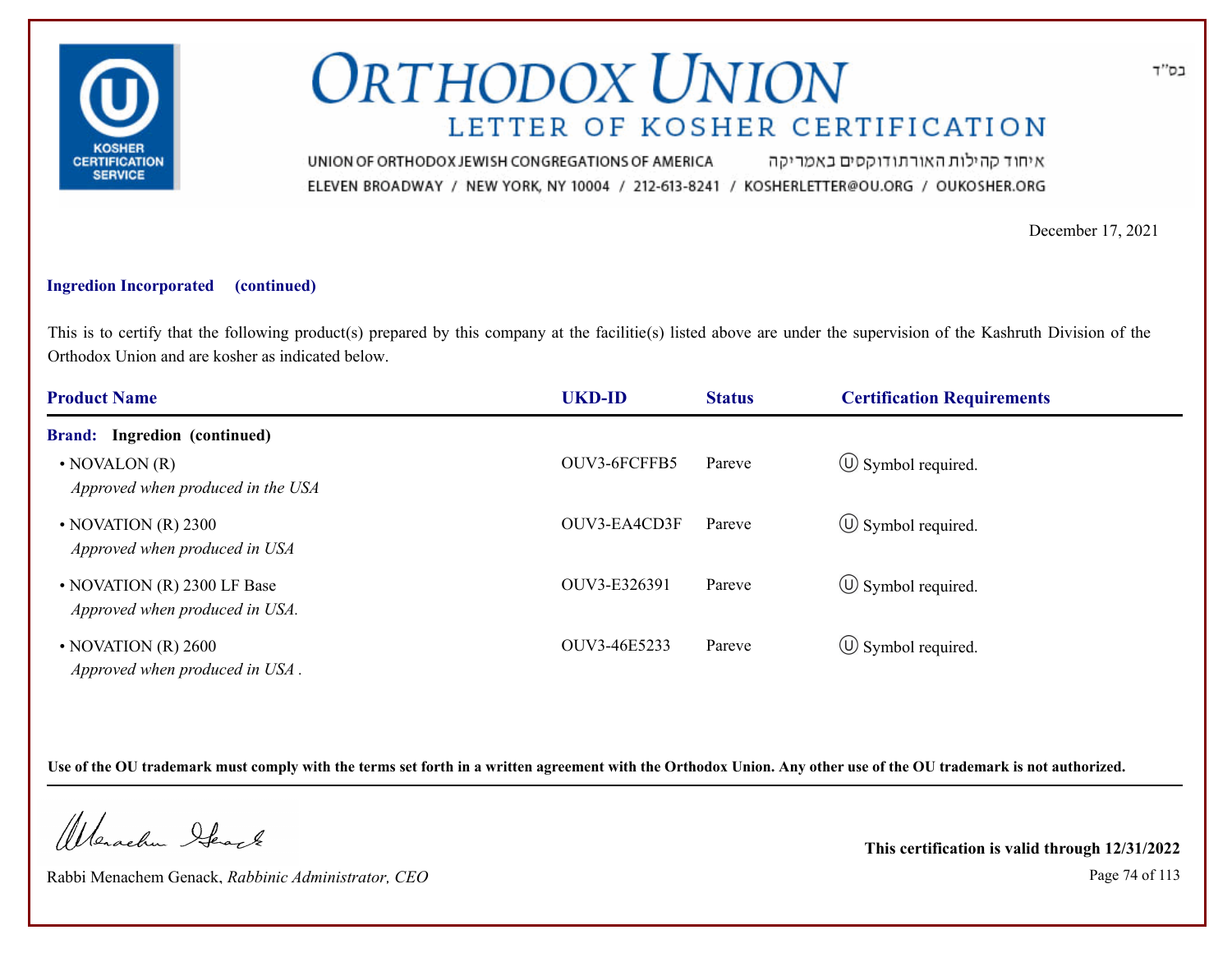

איחוד קהילות האורתודוקסים באמריקה UNION OF ORTHODOX JEWISH CONGREGATIONS OF AMERICA ELEVEN BROADWAY / NEW YORK, NY 10004 / 212-613-8241 / KOSHERLETTER@OU.ORG / OUKOSHER.ORG

December 17, 2021

### **Ingredion Incorporated (continued)**

This is to certify that the following product(s) prepared by this company at the facilitie(s) listed above are under the supervision of the Kashruth Division of the Orthodox Union and are kosher as indicated below.

| <b>Product Name</b>                                         | <b>UKD-ID</b>       | <b>Status</b> | <b>Certification Requirements</b> |  |
|-------------------------------------------------------------|---------------------|---------------|-----------------------------------|--|
| <b>Brand:</b> Ingredion (continued)                         |                     |               |                                   |  |
| $\cdot$ NOVATION (R) 2700<br>Approved when produced in USA. | OUV3-6BE5E17        | Pareve        | $\circ$ Symbol required.          |  |
| $\cdot$ NOVATION (R) 3300<br>Approved when produced in USA. | OUV3-1825F3E        | Pareve        | $\circled{1}$ Symbol required.    |  |
| $\cdot$ NOVATION (R) 3600<br>Approved when produced in USA. | OUV3-D3FBA56        | Pareve        | $\circled{0}$ Symbol required.    |  |
| $\cdot$ NOVATION (R) 4300<br>Approved when produced in USA. | <b>OUV3-17B43EF</b> | Pareve        | $\circled{1}$ Symbol required.    |  |

**Use of the OU trademark must comply with the terms set forth in a written agreement with the Orthodox Union. Any other use of the OU trademark is not authorized.**

Werachen Stack

Rabbi Menachem Genack, *Rabbinic Administrator, CEO* Page 75 of 113

**This certification is valid through 12/31/2022**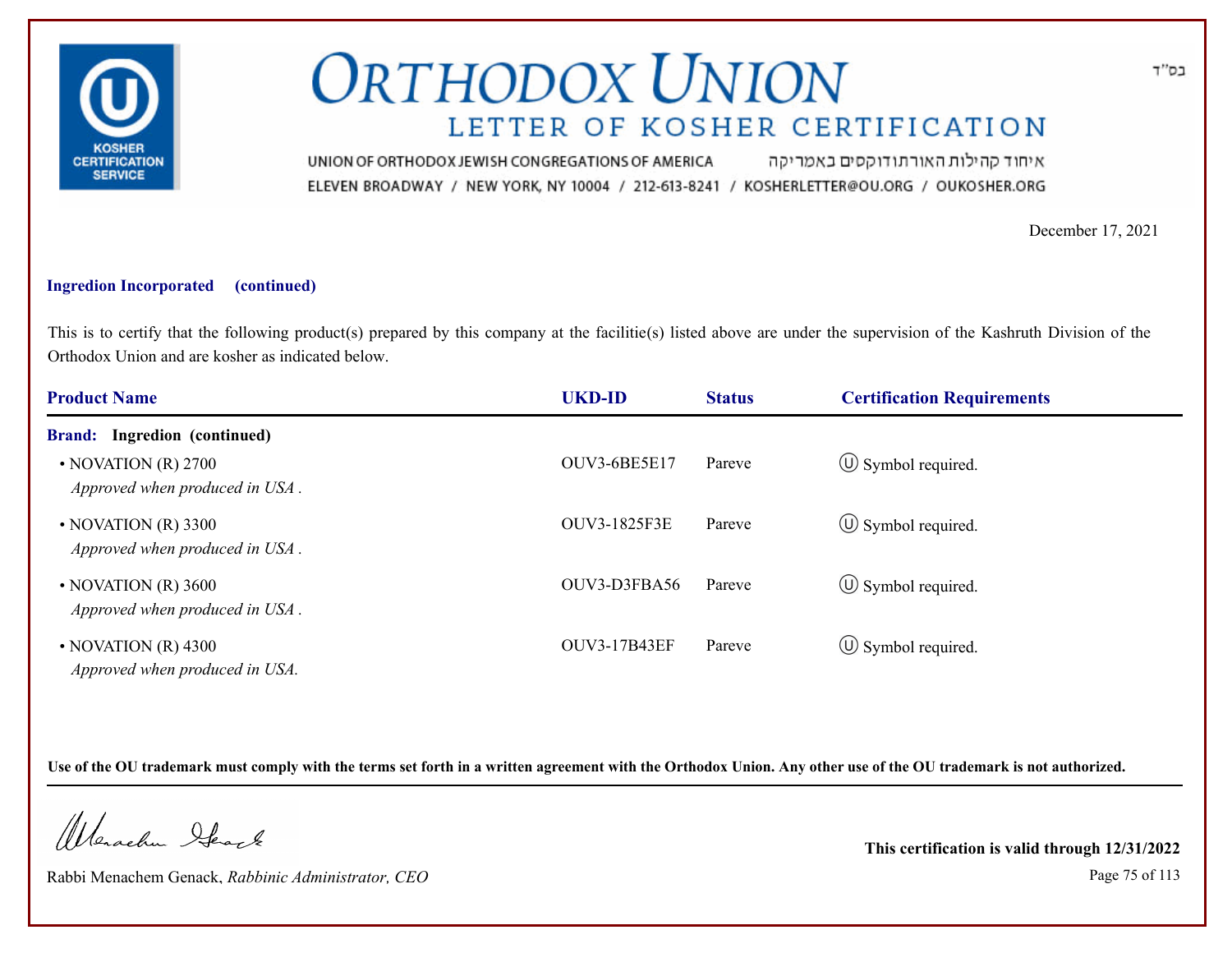

איחוד קהילות האורתודוקסים באמריקה UNION OF ORTHODOX JEWISH CONGREGATIONS OF AMERICA ELEVEN BROADWAY / NEW YORK, NY 10004 / 212-613-8241 / KOSHERLETTER@OU.ORG / OUKOSHER.ORG

December 17, 2021

### **Ingredion Incorporated (continued)**

This is to certify that the following product(s) prepared by this company at the facilitie(s) listed above are under the supervision of the Kashruth Division of the Orthodox Union and are kosher as indicated below.

| <b>Product Name</b>                                              | <b>UKD-ID</b> | <b>Status</b> | <b>Certification Requirements</b> |  |
|------------------------------------------------------------------|---------------|---------------|-----------------------------------|--|
| <b>Brand:</b> Ingredion (continued)                              |               |               |                                   |  |
| $\cdot$ NOVATION (R) 4600<br>Approved when produced in USA.      | OUV3-C3AC185  | Pareve        | $\circ$ Symbol required.          |  |
| $\bullet$ NOVATION (R) 4600-OC<br>Approved when produced in USA. | OUV3-ED68534  | Pareve        | $\circled{1}$ Symbol required.    |  |
| $\cdot$ NOVATION (R) 5300<br>Approved when produced in USA.      | OUV3-EBF3B5A  | Pareve        | $\circled{0}$ Symbol required.    |  |
| $\cdot$ NOVATION (R) 5600<br>Approved when produced in USA.      | OUV3-BF1A6BE  | Pareve        | $\circled{1}$ Symbol required.    |  |

**Use of the OU trademark must comply with the terms set forth in a written agreement with the Orthodox Union. Any other use of the OU trademark is not authorized.**

Werachen Stack

Rabbi Menachem Genack, *Rabbinic Administrator, CEO* Page 76 of 113

**This certification is valid through 12/31/2022**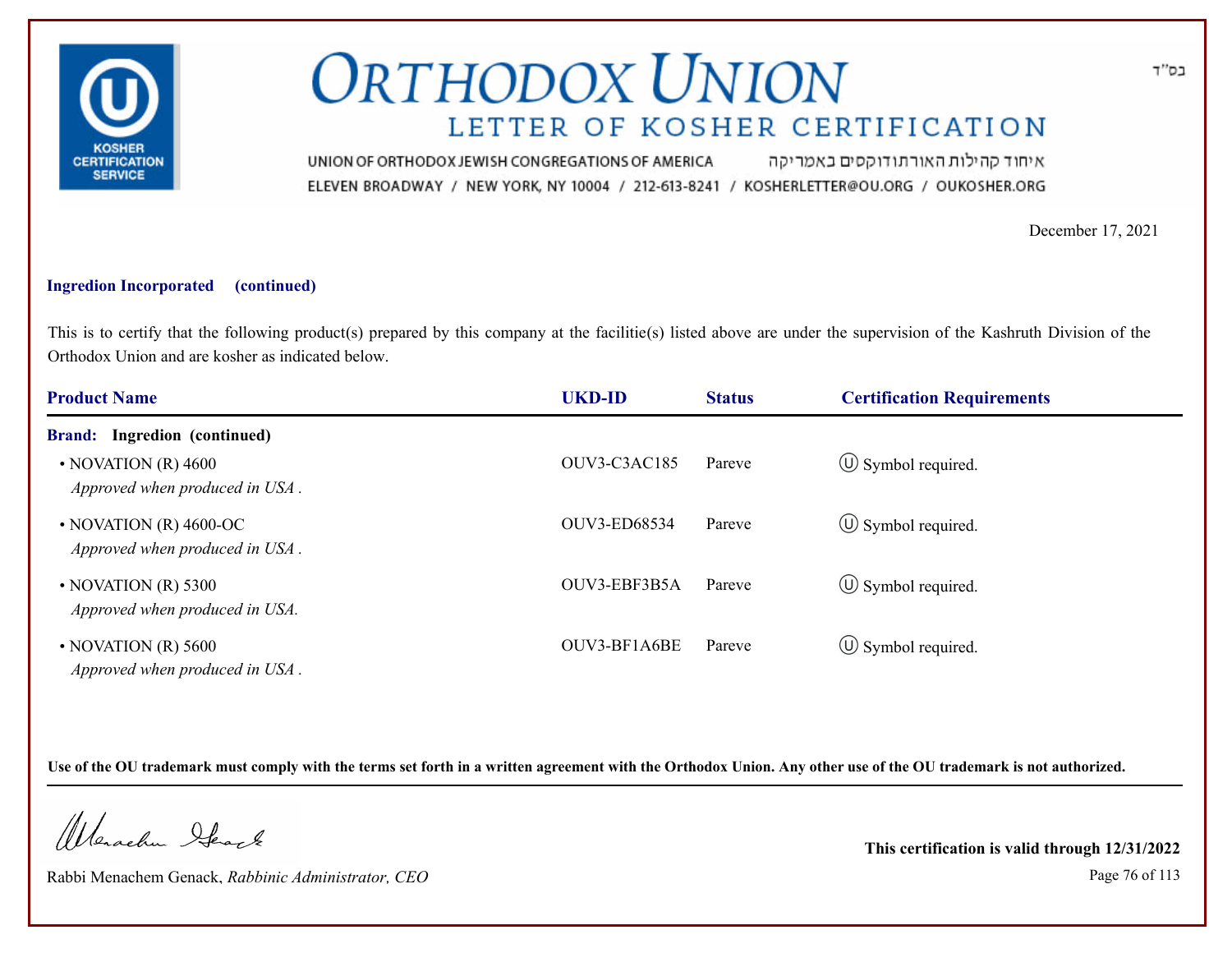

איחוד קהילות האורתודוקסים באמריקה UNION OF ORTHODOX JEWISH CONGREGATIONS OF AMERICA ELEVEN BROADWAY / NEW YORK, NY 10004 / 212-613-8241 / KOSHERLETTER@OU.ORG / OUKOSHER.ORG

December 17, 2021

### **Ingredion Incorporated (continued)**

This is to certify that the following product(s) prepared by this company at the facilitie(s) listed above are under the supervision of the Kashruth Division of the Orthodox Union and are kosher as indicated below.

| <b>Product Name</b>                                          | <b>UKD-ID</b>       | <b>Status</b> | <b>Certification Requirements</b> |
|--------------------------------------------------------------|---------------------|---------------|-----------------------------------|
| <b>Brand:</b> Ingredion (continued)                          |                     |               |                                   |
| $\bullet$ NOVATION (R) 8300<br>Approved when produced in USA | OUV3-555C33D        | Pareve        | $\circled{1}$ Symbol required.    |
| $\cdot$ NOVATION (R) 8600<br>Approved when produced in USA.  | <b>OUV3-1528BAA</b> | Pareve        | $\circled{1}$ Symbol required.    |
| $\cdot$ NOVATION (R) 9230<br>Approved when produced in USA.  | OUV3-345E71A        | Pareve        | $\circled{1}$ Symbol required.    |
| $\cdot$ NOVATION (R) 9260<br>Approved when produced in USA.  | OUV3-E077003        | Pareve        | $\circled{1}$ Symbol required.    |

**Use of the OU trademark must comply with the terms set forth in a written agreement with the Orthodox Union. Any other use of the OU trademark is not authorized.**

Werachen Stack

Rabbi Menachem Genack, *Rabbinic Administrator, CEO* Page 77 of 113

**This certification is valid through 12/31/2022**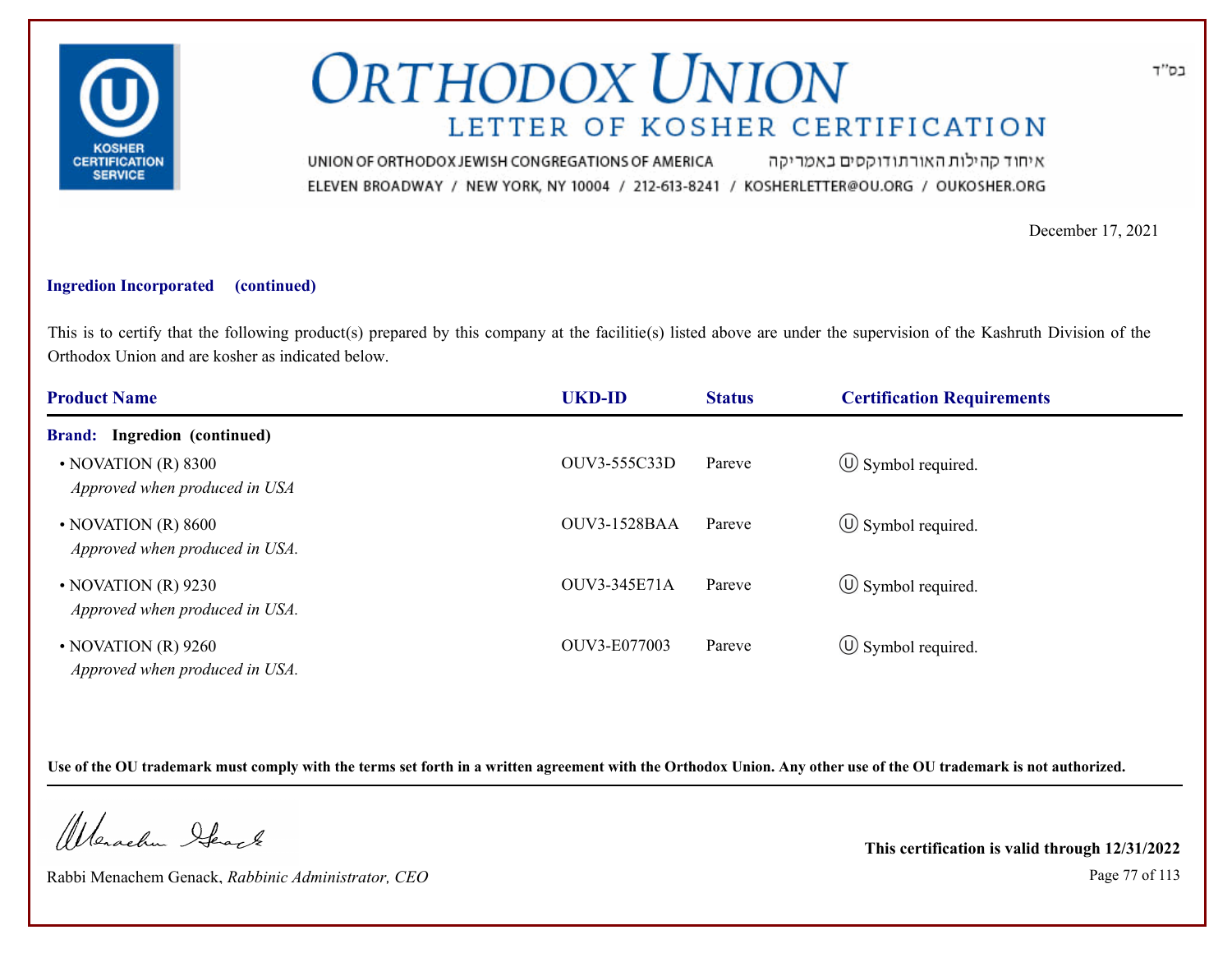

איחוד קהילות האורתודוקסים באמריקה UNION OF ORTHODOX JEWISH CONGREGATIONS OF AMERICA ELEVEN BROADWAY / NEW YORK, NY 10004 / 212-613-8241 / KOSHERLETTER@OU.ORG / OUKOSHER.ORG

December 17, 2021

### **Ingredion Incorporated (continued)**

This is to certify that the following product(s) prepared by this company at the facilitie(s) listed above are under the supervision of the Kashruth Division of the Orthodox Union and are kosher as indicated below.

| <b>Product Name</b>                                         | <b>UKD-ID</b>       | <b>Status</b> | <b>Certification Requirements</b> |  |
|-------------------------------------------------------------|---------------------|---------------|-----------------------------------|--|
| <b>Brand:</b> Ingredion (continued)                         |                     |               |                                   |  |
| $\cdot$ NOVATION (R) 9460<br>Approved when produced in USA. | OUV3-554C3E1        | Pareve        | $\circled{1}$ Symbol required.    |  |
| $\cdot$ NOVATION (R) 9560<br>Approved when produced in USA. | OUV3-072DEBE        | Pareve        | $\circled{0}$ Symbol required.    |  |
| • NOVATION (R) PRIMA 300<br>Approved when produced in USA.  | <b>OUV3-3839CBC</b> | Pareve        | $\circled{1}$ Symbol required.    |  |
| • NOVATION (R) PRIMA 600<br>Approved when produced in USA.  | OUV3-5BEE92E        | Pareve        | $\circled{1}$ Symbol required.    |  |

**Use of the OU trademark must comply with the terms set forth in a written agreement with the Orthodox Union. Any other use of the OU trademark is not authorized.**

Werachen Stack

Rabbi Menachem Genack, *Rabbinic Administrator, CEO* Page 78 of 113

**This certification is valid through 12/31/2022**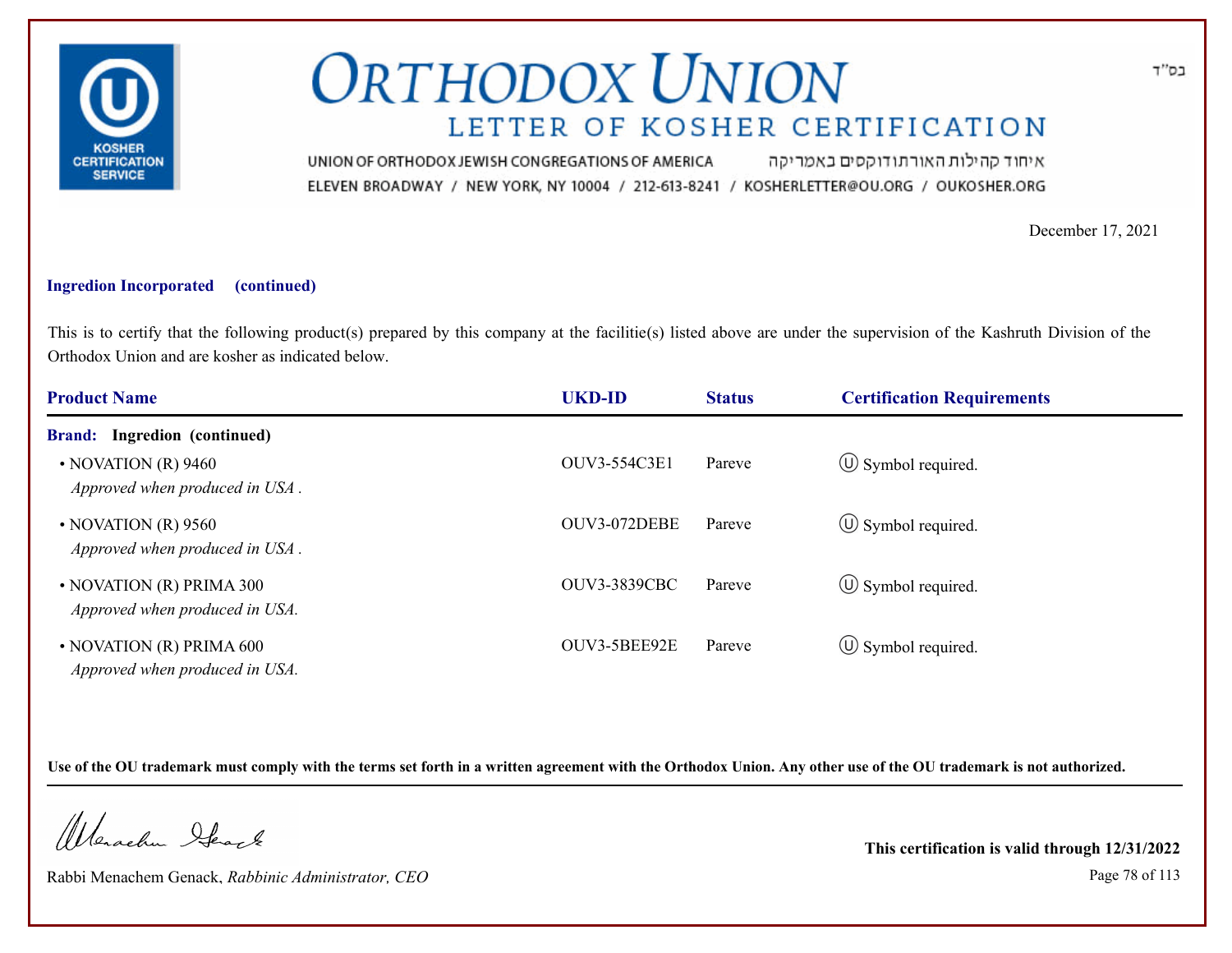

איחוד קהילות האורתודוקסים באמריקה UNION OF ORTHODOX JEWISH CONGREGATIONS OF AMERICA ELEVEN BROADWAY / NEW YORK, NY 10004 / 212-613-8241 / KOSHERLETTER@OU.ORG / OUKOSHER.ORG

December 17, 2021

### **Ingredion Incorporated (continued)**

This is to certify that the following product(s) prepared by this company at the facilitie(s) listed above are under the supervision of the Kashruth Division of the Orthodox Union and are kosher as indicated below.

| <b>Product Name</b>                                                | <b>UKD-ID</b>       | <b>Status</b> | <b>Certification Requirements</b> |
|--------------------------------------------------------------------|---------------------|---------------|-----------------------------------|
| <b>Brand:</b> Ingredion (continued)                                |                     |               |                                   |
| • NOVATION 2200 Intermediate<br>Approved when produced in the USA  | OUV3-5126F5D        | Pareve        | $\circled{1}$ Symbol required.    |
| • Novation 2600 CTR Intermediate<br>Approved when produced in USA. | OUV3-77CC82F        | Pareve        | $\circled{1}$ Symbol required.    |
| • Novation Prima 309<br>Approved when produced in USA.             | <b>OUV3-D1157F8</b> | Pareve        | $\circled{1}$ Symbol required.    |
| • NOVATION PRIMA[TM] 303<br>Approved when produced in USA.         | OUV3-E0AD64B        | Pareve        | $\circled{1}$ Symbol required.    |

**Use of the OU trademark must comply with the terms set forth in a written agreement with the Orthodox Union. Any other use of the OU trademark is not authorized.**

Werachen Stack

Rabbi Menachem Genack, *Rabbinic Administrator, CEO* Page 79 of 113

**This certification is valid through 12/31/2022**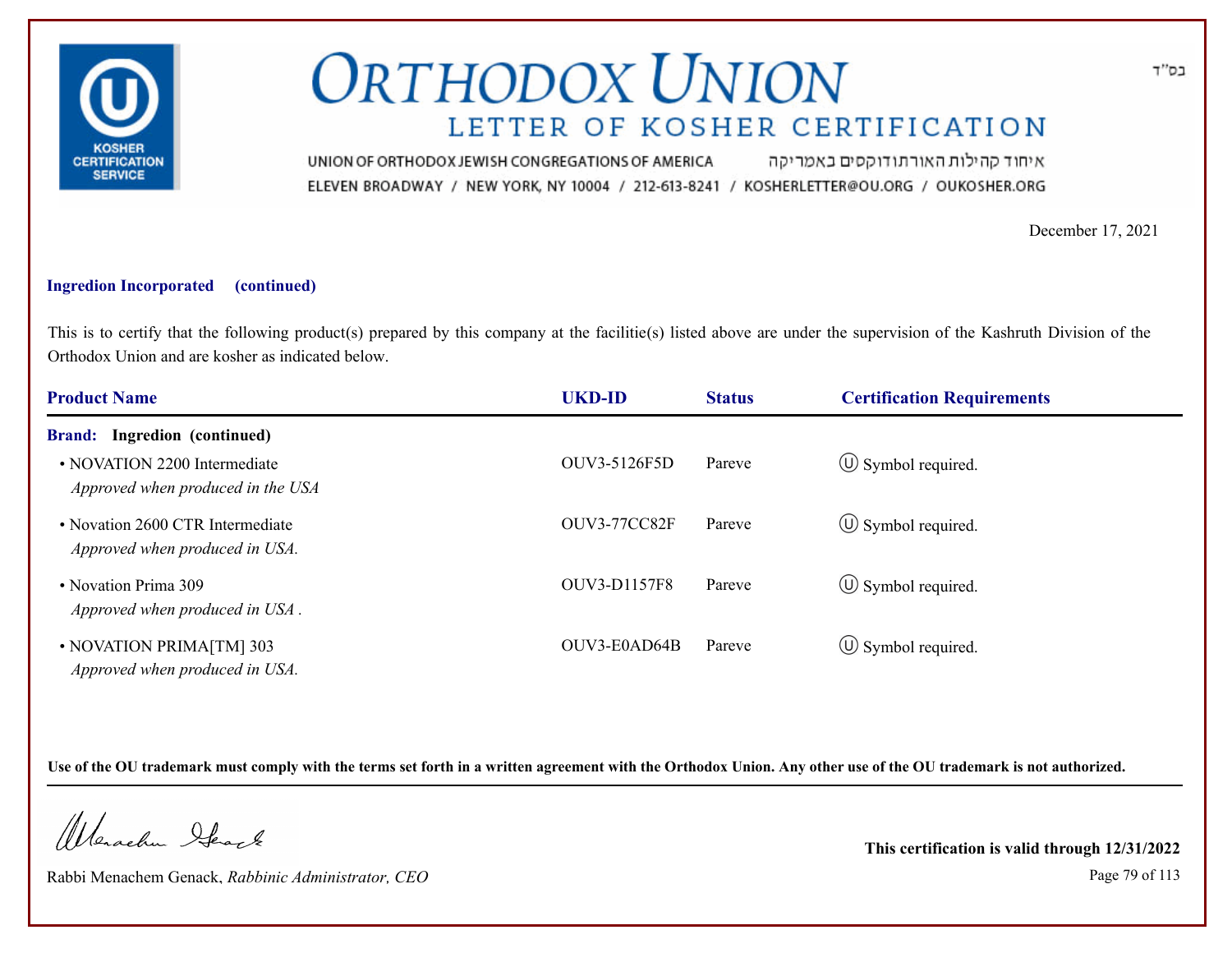

איחוד קהילות האורתודוקסים באמריקה UNION OF ORTHODOX JEWISH CONGREGATIONS OF AMERICA ELEVEN BROADWAY / NEW YORK, NY 10004 / 212-613-8241 / KOSHERLETTER@OU.ORG / OUKOSHER.ORG

December 17, 2021

### **Ingredion Incorporated (continued)**

This is to certify that the following product(s) prepared by this company at the facilitie(s) listed above are under the supervision of the Kashruth Division of the Orthodox Union and are kosher as indicated below.

| <b>Product Name</b>                                                     | <b>UKD-ID</b>       | <b>Status</b> | <b>Certification Requirements</b> |  |
|-------------------------------------------------------------------------|---------------------|---------------|-----------------------------------|--|
| <b>Brand:</b> Ingredion (continued)                                     |                     |               |                                   |  |
| $\cdot$ NOVATION(R) 3100<br>Approved when produced in USA.              | <b>OUV3-725AB0B</b> | Pareve        | $\circ$ Symbol required.          |  |
| $\cdot$ NOVATION(R) 3100 Intermediate<br>Approved when produced in USA. | OUV3-168963C        | Pareve        | $\circled{1}$ Symbol required.    |  |
| • NOVATION® 1900<br>Approved when produced in USA.                      | OUV3-BC057B3        | Pareve        | $\circled{0}$ Symbol required.    |  |
| • NOVATION® 6260<br>Approved when produced in USA.                      | OUV3-4C19637        | Pareve        | $\circled{1}$ Symbol required.    |  |

**Use of the OU trademark must comply with the terms set forth in a written agreement with the Orthodox Union. Any other use of the OU trademark is not authorized.**

Werachen Stack

Rabbi Menachem Genack, *Rabbinic Administrator, CEO* Page 80 of 113

**This certification is valid through 12/31/2022**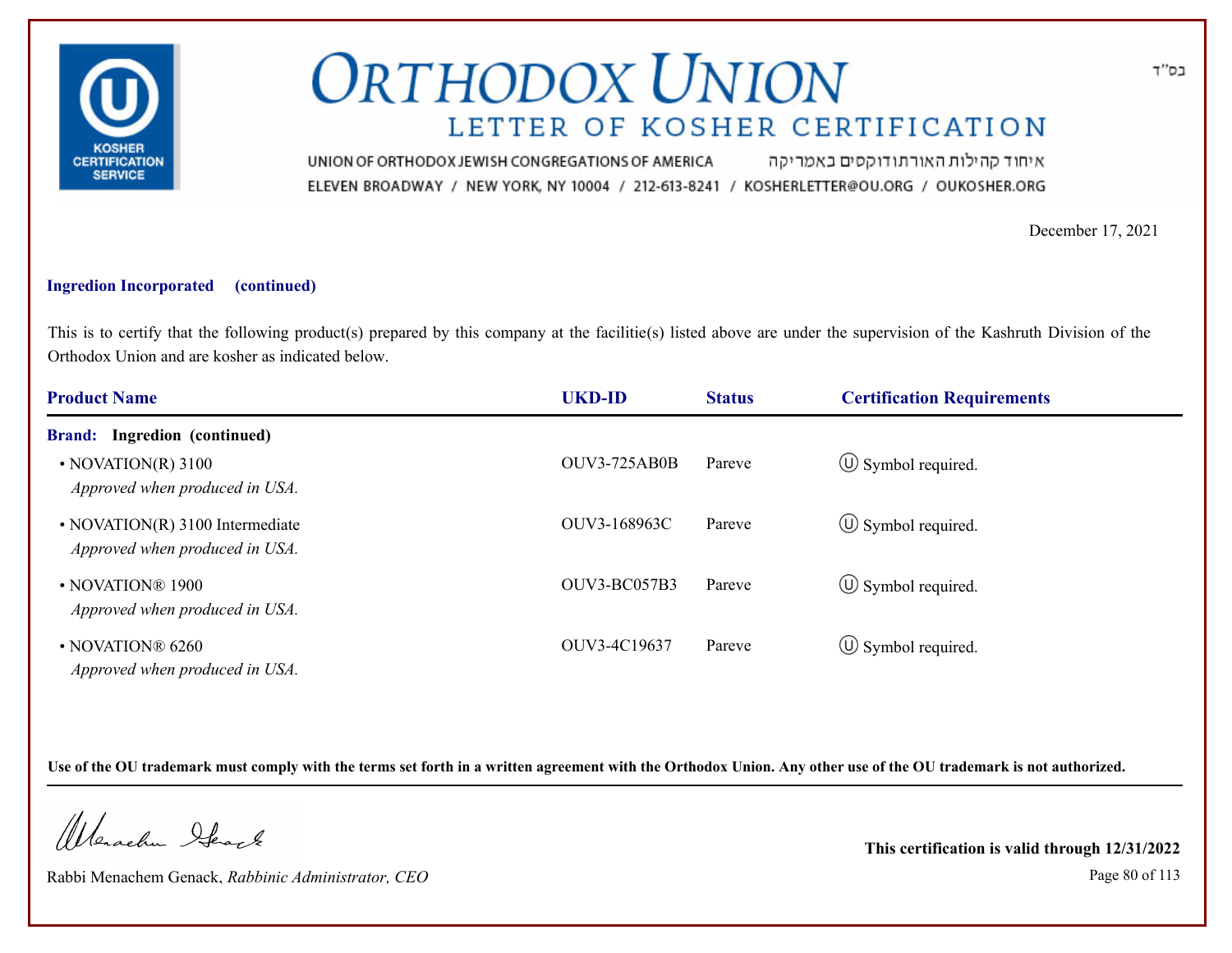

איחוד קהילות האורתודוקסים באמריקה UNION OF ORTHODOX JEWISH CONGREGATIONS OF AMERICA ELEVEN BROADWAY / NEW YORK, NY 10004 / 212-613-8241 / KOSHERLETTER@OU.ORG / OUKOSHER.ORG

December 17, 2021

### **Ingredion Incorporated (continued)**

This is to certify that the following product(s) prepared by this company at the facilitie(s) listed above are under the supervision of the Kashruth Division of the Orthodox Union and are kosher as indicated below.

| <b>Product Name</b>                                | <b>UKD-ID</b>       | <b>Status</b> | <b>Certification Requirements</b> |
|----------------------------------------------------|---------------------|---------------|-----------------------------------|
| <b>Brand:</b> Ingredion (continued)                |                     |               |                                   |
| • NOVATION® 6600<br>Approved when produced in USA. | OUV3-11F4925        | Pareve        | $\circled{1}$ Symbol required.    |
| • NOVATION® 9230<br>Approved when produced in USA. | OUV3-D80CF2A        | Pareve        | $\circled{0}$ Symbol required.    |
| • NOVATION® 9260<br>Approved when produced in USA. | <b>OUV3-E6CC503</b> | Pareve        | $\circled{1}$ Symbol required.    |
| • Novation <sup>®</sup> 9260                       | OUV3-0E6E397        | Pareve        | $\circled{1}$ Symbol required.    |
| • NOVATION® 9330<br>Approved when produced in USA. | OUV3-C3AF1E0        | Pareve        | $\circled{0}$ Symbol required.    |

**Use of the OU trademark must comply with the terms set forth in a written agreement with the Orthodox Union. Any other use of the OU trademark is not authorized.**

Werachen Ifeart

Rabbi Menachem Genack, *Rabbinic Administrator, CEO* Page 81 of 113

**This certification is valid through 12/31/2022**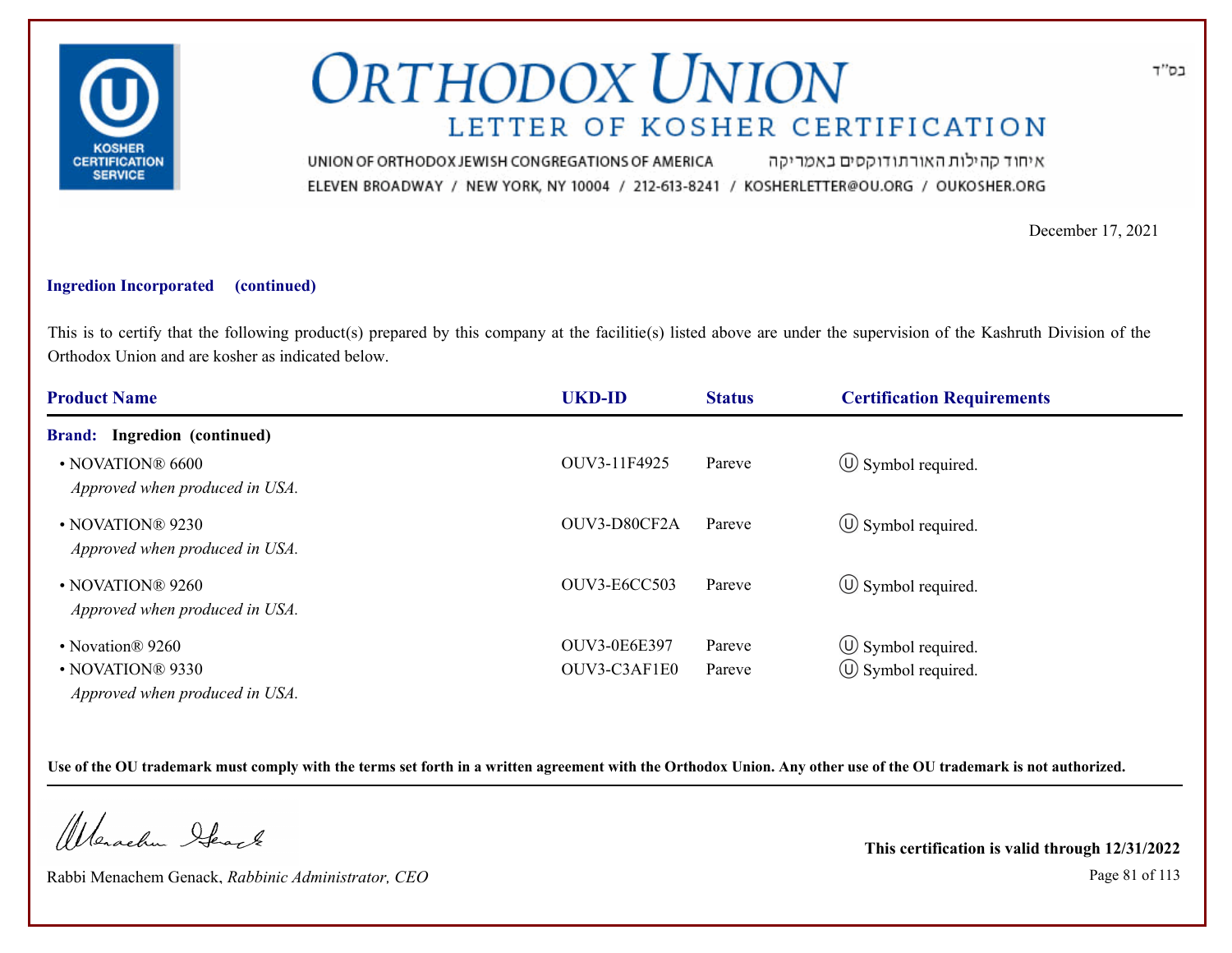

איחוד קהילות האורתודוקסים באמריקה UNION OF ORTHODOX JEWISH CONGREGATIONS OF AMERICA ELEVEN BROADWAY / NEW YORK, NY 10004 / 212-613-8241 / KOSHERLETTER@OU.ORG / OUKOSHER.ORG

December 17, 2021

### **Ingredion Incorporated (continued)**

This is to certify that the following product(s) prepared by this company at the facilitie(s) listed above are under the supervision of the Kashruth Division of the Orthodox Union and are kosher as indicated below.

| <b>Brand:</b> Ingredion (continued)<br>$\circled{1}$ Symbol required.<br>OUV3-63A3FDB<br>Pareve<br>• NOVATION® 9360<br>Approved when produced in USA.<br>OUV3-4862245 |  |
|-----------------------------------------------------------------------------------------------------------------------------------------------------------------------|--|
|                                                                                                                                                                       |  |
|                                                                                                                                                                       |  |
| $\circled{1}$ Symbol required.<br>Pareve<br>• NOVATION® Endura 0100<br>Approved when produced in USA.                                                                 |  |
| $\circ$ Symbol required.<br><b>OUV3-B620FB7</b><br>Pareve<br>• NOVATION® ENDURA 3100<br>Approved when produced in USA.                                                |  |
| $\circled{1}$ Symbol required.<br>OUV3-1D187B5<br>• NOVATION® Lumina 0100<br>Pareve                                                                                   |  |
| $\circled{1}$ Symbol required.<br>OUV3-37A7FB7<br>• NOVATION® Lumina 300<br>Pareve                                                                                    |  |
| $\circ$ Symbol required.<br><b>OUV3-37A9D7C</b><br>Pareve<br>• NOVATION® Lumina 600                                                                                   |  |

**Use of the OU trademark must comply with the terms set forth in a written agreement with the Orthodox Union. Any other use of the OU trademark is not authorized.**

Werachen Stack

Rabbi Menachem Genack, *Rabbinic Administrator, CEO* Page 82 of 113

**This certification is valid through 12/31/2022**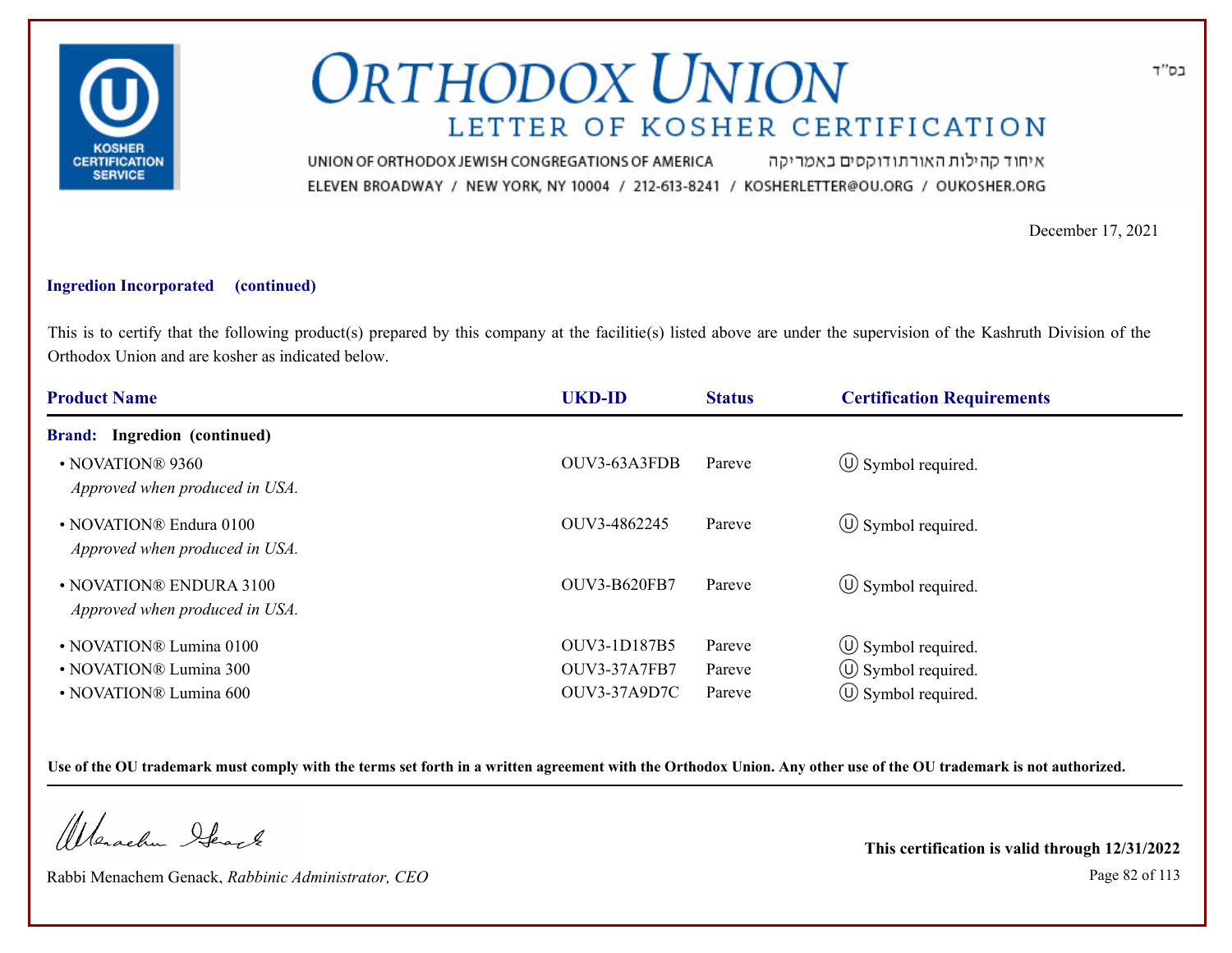

איחוד קהילות האורתודוקסים באמריקה UNION OF ORTHODOX JEWISH CONGREGATIONS OF AMERICA ELEVEN BROADWAY / NEW YORK, NY 10004 / 212-613-8241 / KOSHERLETTER@OU.ORG / OUKOSHER.ORG

December 17, 2021

### **Ingredion Incorporated (continued)**

This is to certify that the following product(s) prepared by this company at the facilitie(s) listed above are under the supervision of the Kashruth Division of the Orthodox Union and are kosher as indicated below.

| <b>Product Name</b>                                     | <b>UKD-ID</b>       | <b>Status</b> | <b>Certification Requirements</b> |  |
|---------------------------------------------------------|---------------------|---------------|-----------------------------------|--|
| <b>Brand:</b> Ingredion (continued)                     |                     |               |                                   |  |
| • NOVATION® Prima 309<br>Approved when produced in USA. | OUV3-5F59D71        | Pareve        | $\circ$ Symbol required.          |  |
| • NOVATION® PRIMA 340<br>Approved when produced in USA. | OUV3-D5D9408        | Pareve        | $\circled{1}$ Symbol required.    |  |
| • NOVATION® Prima 350<br>Approved when produced in USA. | OUV3-82573D0        | Pareve        | $\circled{0}$ Symbol required.    |  |
| • NOVATION® PRIMA 603<br>Approved when produced in USA. | <b>OUV3-75A4A2C</b> | Pareve        | $\circled{1}$ Symbol required.    |  |

**Use of the OU trademark must comply with the terms set forth in a written agreement with the Orthodox Union. Any other use of the OU trademark is not authorized.**

Werachen Stack

Rabbi Menachem Genack, *Rabbinic Administrator, CEO* Page 83 of 113

**This certification is valid through 12/31/2022**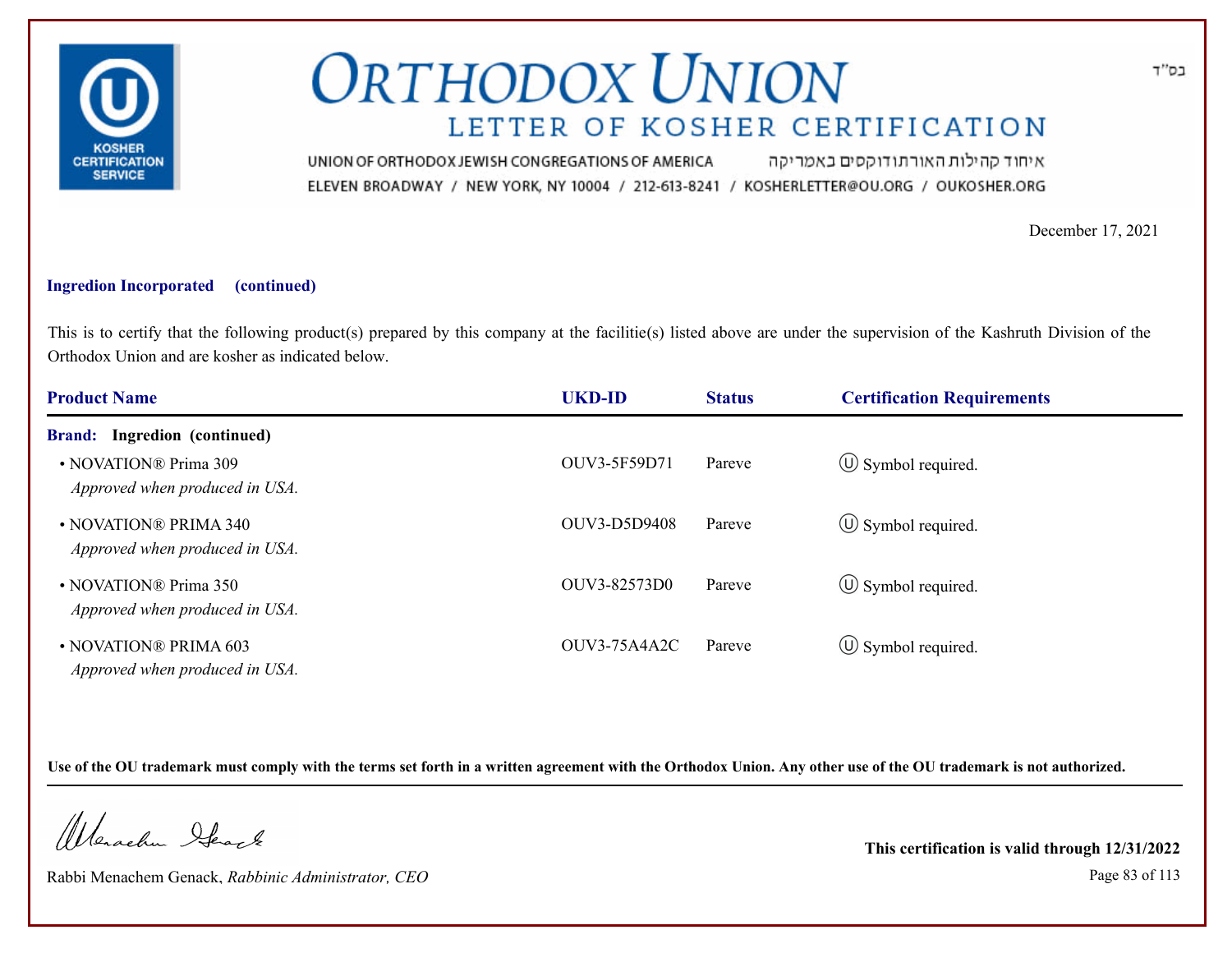

איחוד קהילות האורתודוקסים באמריקה UNION OF ORTHODOX JEWISH CONGREGATIONS OF AMERICA ELEVEN BROADWAY / NEW YORK, NY 10004 / 212-613-8241 / KOSHERLETTER@OU.ORG / OUKOSHER.ORG

December 17, 2021

### **Ingredion Incorporated (continued)**

This is to certify that the following product(s) prepared by this company at the facilitie(s) listed above are under the supervision of the Kashruth Division of the Orthodox Union and are kosher as indicated below.

| <b>Product Name</b>                                          | <b>UKD-ID</b> | <b>Status</b> | <b>Certification Requirements</b> |  |
|--------------------------------------------------------------|---------------|---------------|-----------------------------------|--|
| <b>Brand:</b> Ingredion (continued)                          |               |               |                                   |  |
| • NOVATION® Prima 609<br>Bulk bags do not require OU symbol. | OUV3-396DA71  | Pareve        | $\circled{1}$ Symbol required.    |  |
| • NOVATION®1600<br>Approved when produced in USA.            | OUV3-7CFAB26  | Pareve        | $\circled{1}$ Symbol required.    |  |
| $\cdot$ NOVELOSE (R) 240J<br>Approved when produced in USA.  | OUV3-B606052  | Pareve        | $\circled{1}$ Symbol required.    |  |
| • NUMOULD<br>Approved when produced in USA.                  | OUV3-64F657D  | Pareve        | $\circled{1}$ Symbol required.    |  |

**Use of the OU trademark must comply with the terms set forth in a written agreement with the Orthodox Union. Any other use of the OU trademark is not authorized.**

Werachen Stack

Rabbi Menachem Genack, *Rabbinic Administrator, CEO* Page 84 of 113

**This certification is valid through 12/31/2022**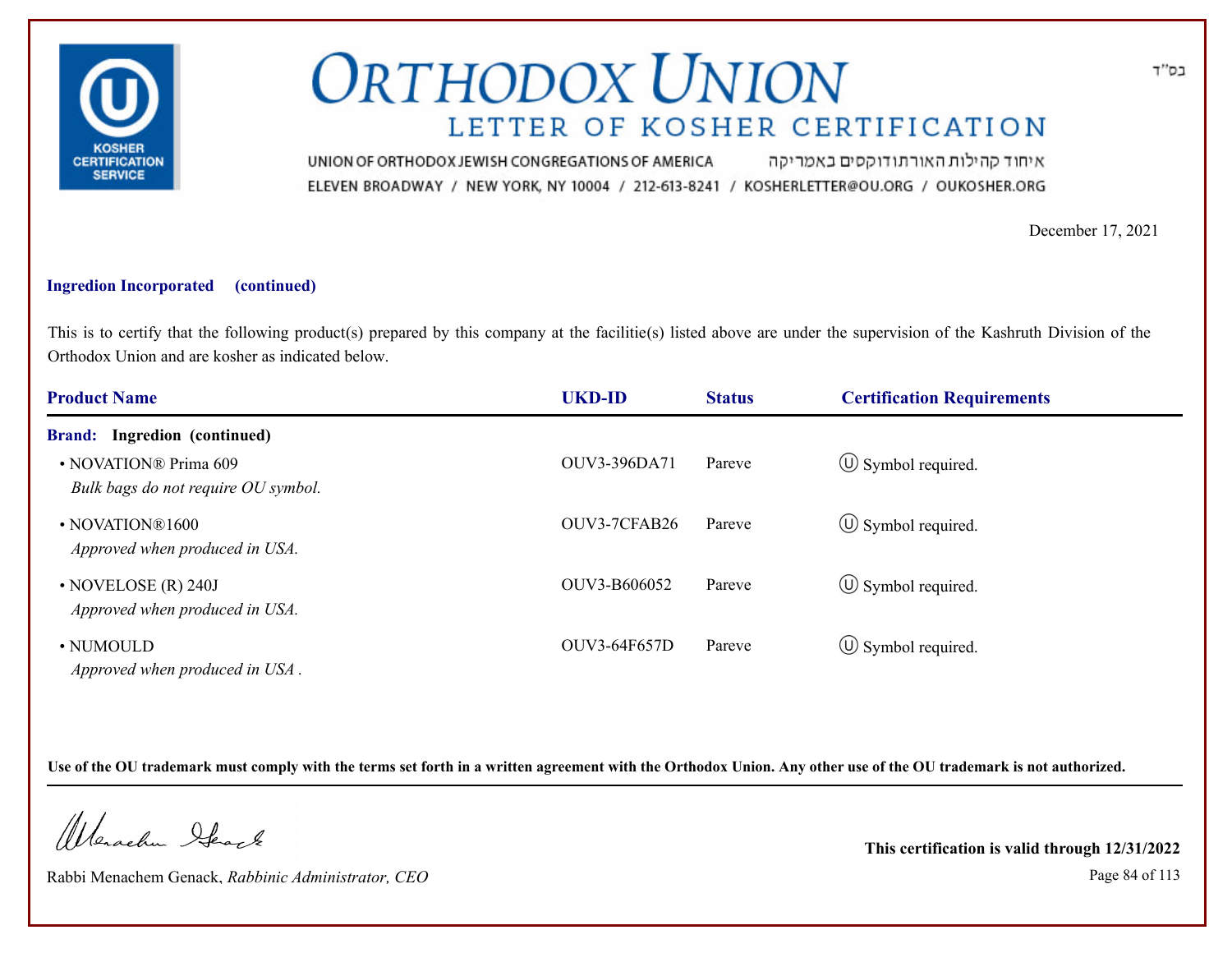

איחוד קהילות האורתודוקסים באמריקה UNION OF ORTHODOX JEWISH CONGREGATIONS OF AMERICA ELEVEN BROADWAY / NEW YORK, NY 10004 / 212-613-8241 / KOSHERLETTER@OU.ORG / OUKOSHER.ORG

December 17, 2021

### **Ingredion Incorporated (continued)**

This is to certify that the following product(s) prepared by this company at the facilitie(s) listed above are under the supervision of the Kashruth Division of the Orthodox Union and are kosher as indicated below.

| <b>Product Name</b>                                           | <b>UKD-ID</b> | <b>Status</b> | <b>Certification Requirements</b>                       |
|---------------------------------------------------------------|---------------|---------------|---------------------------------------------------------|
| <b>Brand:</b> Ingredion (continued)                           |               |               |                                                         |
| $\cdot$ OPTAMYL $(R)$<br>Approved when produced in the USA.   | OUV3-1238941  | Pareve        | $\circ$ Symbol required.                                |
| $\cdot$ OPTAMYL(R) SP<br>Approved when produced in USA.       | OUV3-BB63D85  | Pareve        | $\circ$ Symbol required.                                |
| $\bullet$ OptiPLUS (TM)<br>Approved when produced in USA.     | OUV3-BD4757C  | Pareve        | $\circled{0}$ Symbol required.                          |
| • Organic NATIONAL 92-310<br>Dry product shipped in railcars. | OUV4-40FFF12  | Pareve        | Certified when bulk shipped in OU approved<br>carriers. |

**Use of the OU trademark must comply with the terms set forth in a written agreement with the Orthodox Union. Any other use of the OU trademark is not authorized.**

Werachen Stack

Rabbi Menachem Genack, *Rabbinic Administrator, CEO* Page 85 of 113

**This certification is valid through 12/31/2022**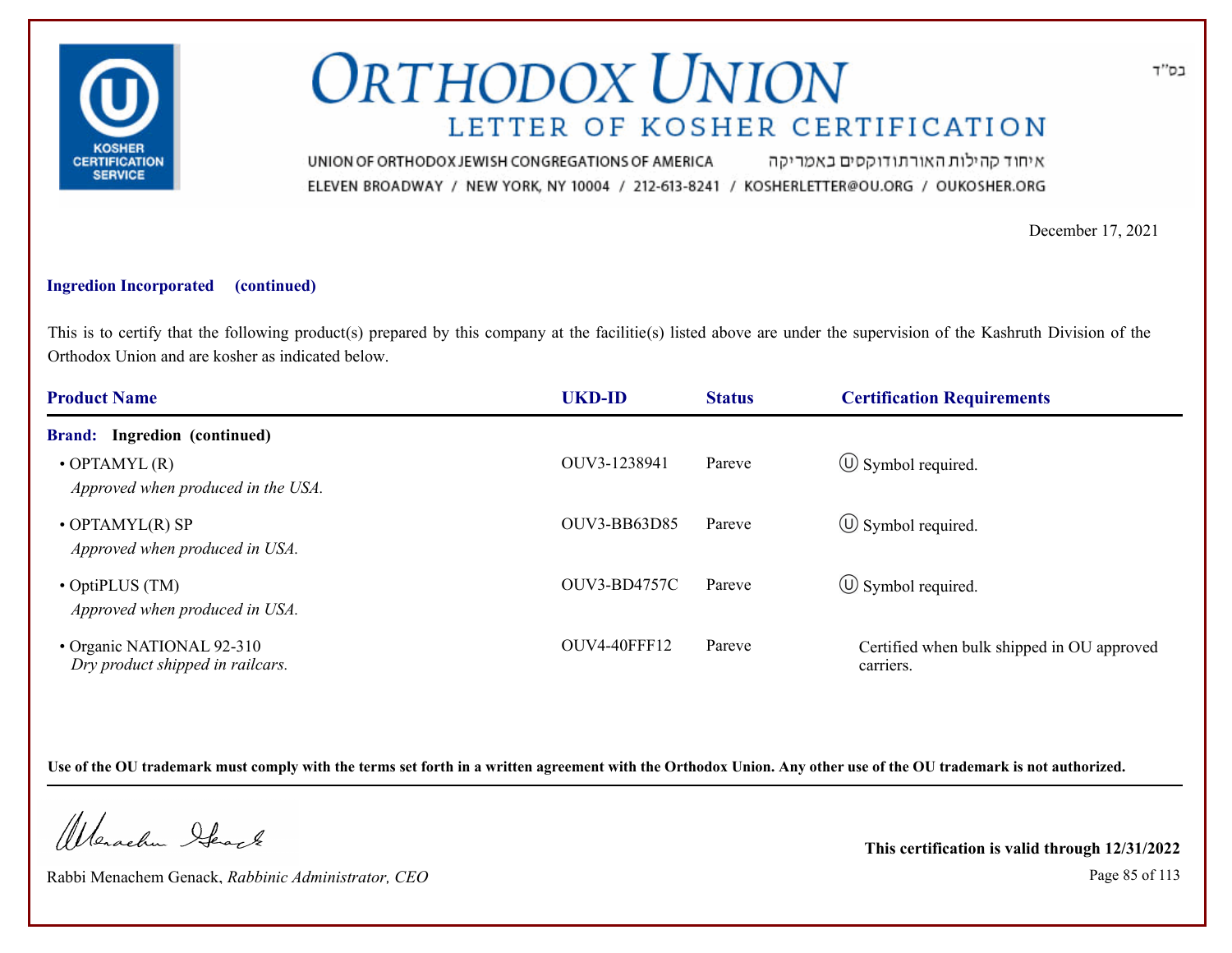

איחוד קהילות האורתודוקסים באמריקה UNION OF ORTHODOX JEWISH CONGREGATIONS OF AMERICA ELEVEN BROADWAY / NEW YORK, NY 10004 / 212-613-8241 / KOSHERLETTER@OU.ORG / OUKOSHER.ORG

December 17, 2021

### **Ingredion Incorporated (continued)**

This is to certify that the following product(s) prepared by this company at the facilitie(s) listed above are under the supervision of the Kashruth Division of the Orthodox Union and are kosher as indicated below.

| <b>Product Name</b>                                          | <b>UKD-ID</b>       | <b>Status</b> | <b>Certification Requirements</b> |  |
|--------------------------------------------------------------|---------------------|---------------|-----------------------------------|--|
| <b>Brand:</b> Ingredion (continued)                          |                     |               |                                   |  |
| • PENCLING® 320<br>Approved when produced in USA.            | OUV3-9B7AFDA        | Pareve        | $\circled{1}$ Symbol required.    |  |
| • PENCLING® 570 (06860190)<br>Approved when produced in USA. | <b>OUV3-3865EEB</b> | Pareve        | $\circled{1}$ Symbol required.    |  |
| · PENPLUS® 10-500A<br>Approved when produced in USA.         | OUV3-011B2C0        | Pareve        | $\circled{1}$ Symbol required.    |  |
| $\cdot$ PQC-830<br>Approved when produced in USA.            | OUV3-CE93B7F        | Pareve        | $\circled{1}$ Symbol required.    |  |

**Use of the OU trademark must comply with the terms set forth in a written agreement with the Orthodox Union. Any other use of the OU trademark is not authorized.**

Werachen Stack

Rabbi Menachem Genack, *Rabbinic Administrator, CEO* Page 86 of 113

**This certification is valid through 12/31/2022**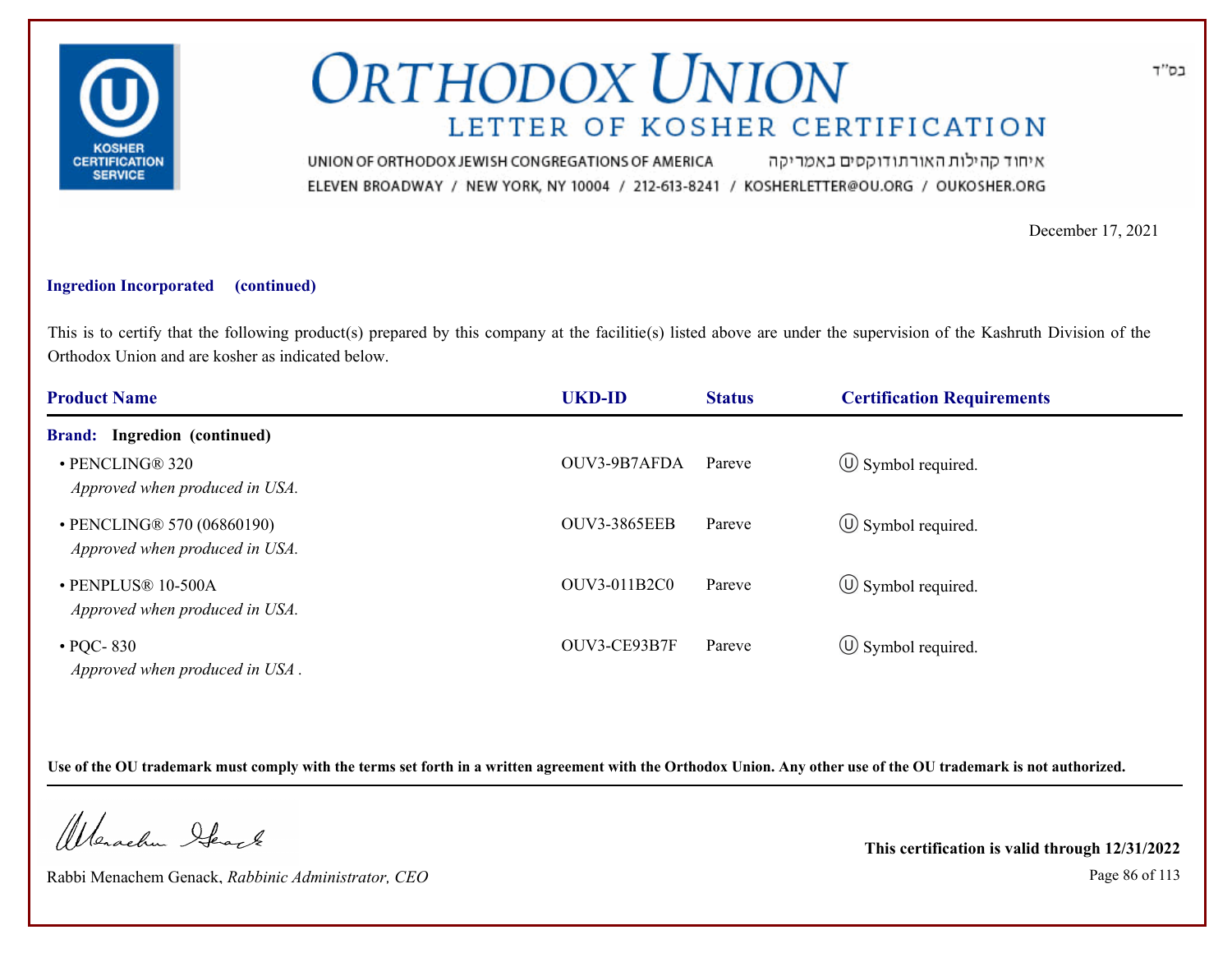

איחוד קהילות האורתודוקסים באמריקה UNION OF ORTHODOX JEWISH CONGREGATIONS OF AMERICA ELEVEN BROADWAY / NEW YORK, NY 10004 / 212-613-8241 / KOSHERLETTER@OU.ORG / OUKOSHER.ORG

December 17, 2021

### **Ingredion Incorporated (continued)**

This is to certify that the following product(s) prepared by this company at the facilitie(s) listed above are under the supervision of the Kashruth Division of the Orthodox Union and are kosher as indicated below.

| <b>Product Name</b>                                                    | <b>UKD-ID</b>       | <b>Status</b> | <b>Certification Requirements</b> |
|------------------------------------------------------------------------|---------------------|---------------|-----------------------------------|
| <b>Brand:</b> Ingredion (continued)                                    |                     |               |                                   |
| $\cdot$ PQC-834<br>Approved when produced in USA.                      | OUV3-9D1010C        | Pareve        | $\circled{1}$ Symbol required.    |
| • PRAIRIE GOLD® 54% Corn Gluten Meal<br>Approved when produced in USA. | <b>OUV3-F29E8F5</b> | Pareve        | $\circled{0}$ Symbol required.    |
| • Precisa ® Bake GF<br>Approved when produced in USA                   | OUV3-BCF8C5A        | Pareve        | $\circled{1}$ Symbol required.    |
| • Precisa ® Cream 10<br>Approved when produced in USA.                 | <b>OUV3-E540B10</b> | Pareve        | $\circled{1}$ Symbol required.    |

**Use of the OU trademark must comply with the terms set forth in a written agreement with the Orthodox Union. Any other use of the OU trademark is not authorized.**

Werachen Stack

Rabbi Menachem Genack, *Rabbinic Administrator, CEO* Page 87 of 113

**This certification is valid through 12/31/2022**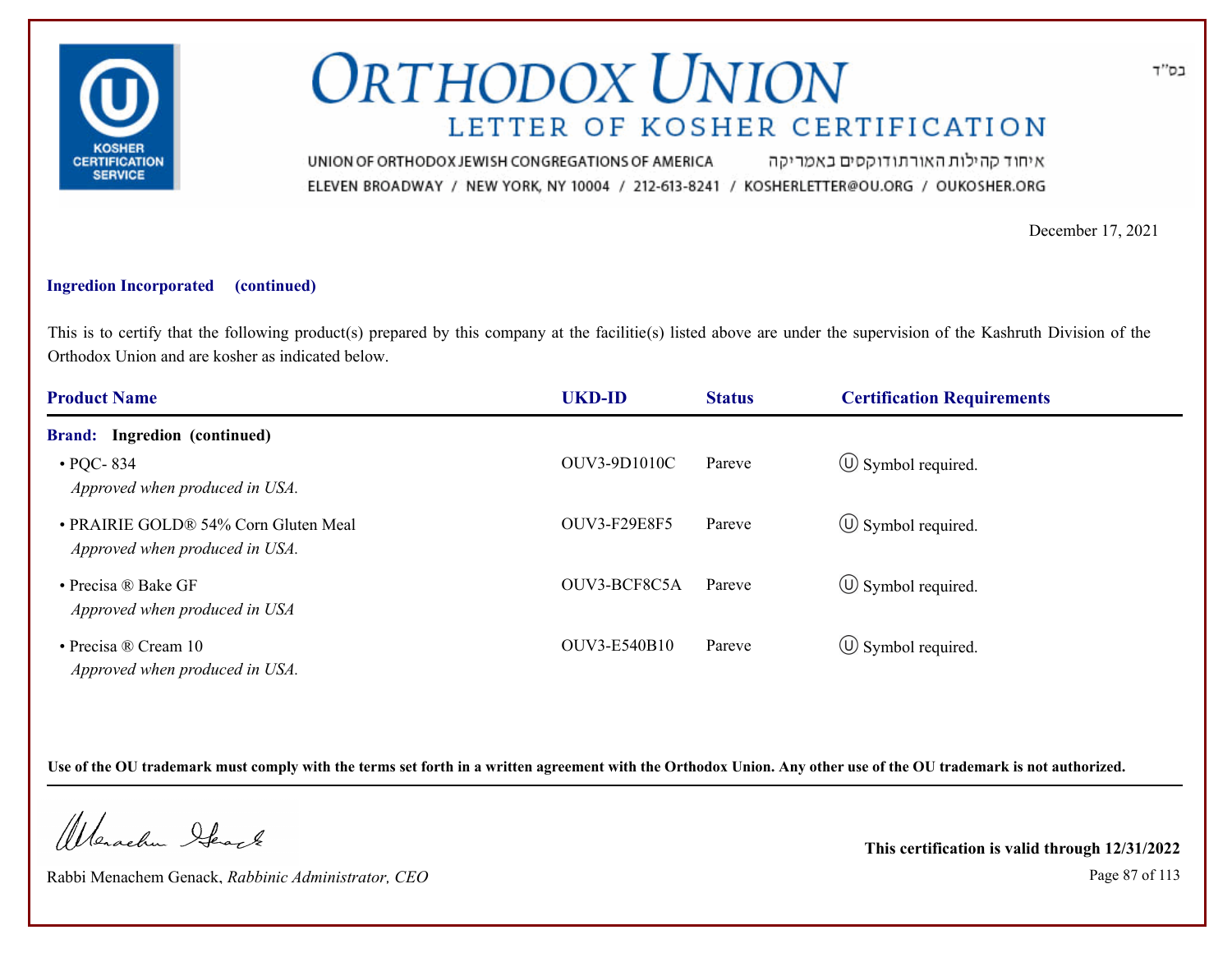

איחוד קהילות האורתודוקסים באמריקה UNION OF ORTHODOX JEWISH CONGREGATIONS OF AMERICA ELEVEN BROADWAY / NEW YORK, NY 10004 / 212-613-8241 / KOSHERLETTER@OU.ORG / OUKOSHER.ORG

December 17, 2021

### **Ingredion Incorporated (continued)**

This is to certify that the following product(s) prepared by this company at the facilitie(s) listed above are under the supervision of the Kashruth Division of the Orthodox Union and are kosher as indicated below.

| <b>Product Name</b>                                     | <b>UKD-ID</b> | <b>Status</b> | <b>Certification Requirements</b> |
|---------------------------------------------------------|---------------|---------------|-----------------------------------|
| <b>Brand:</b> Ingredion (continued)                     |               |               |                                   |
| • PRECISA® 680<br>Approved when produced in USA         | OUV3-54EA66A  | Pareve        | $\circled{1}$ Symbol required.    |
| • PRECISA® CRISP 320<br>Approved when produced in USA.  | OUV3-92CFF0D  | Pareve        | $\circled{1}$ Symbol required.    |
| • PRECISA® Flo 30<br>Approved when produced in USA.     | OUV3-6E9D518  | Pareve        | $\circled{1}$ Symbol required.    |
| · PRECISA® SPERSE 100<br>Approved when produced in USA. | OUV3-E20E653  | Pareve        | $\circled{1}$ Symbol required.    |

**Use of the OU trademark must comply with the terms set forth in a written agreement with the Orthodox Union. Any other use of the OU trademark is not authorized.**

Werachen Stack

Rabbi Menachem Genack, *Rabbinic Administrator, CEO* Page 88 of 113

**This certification is valid through 12/31/2022**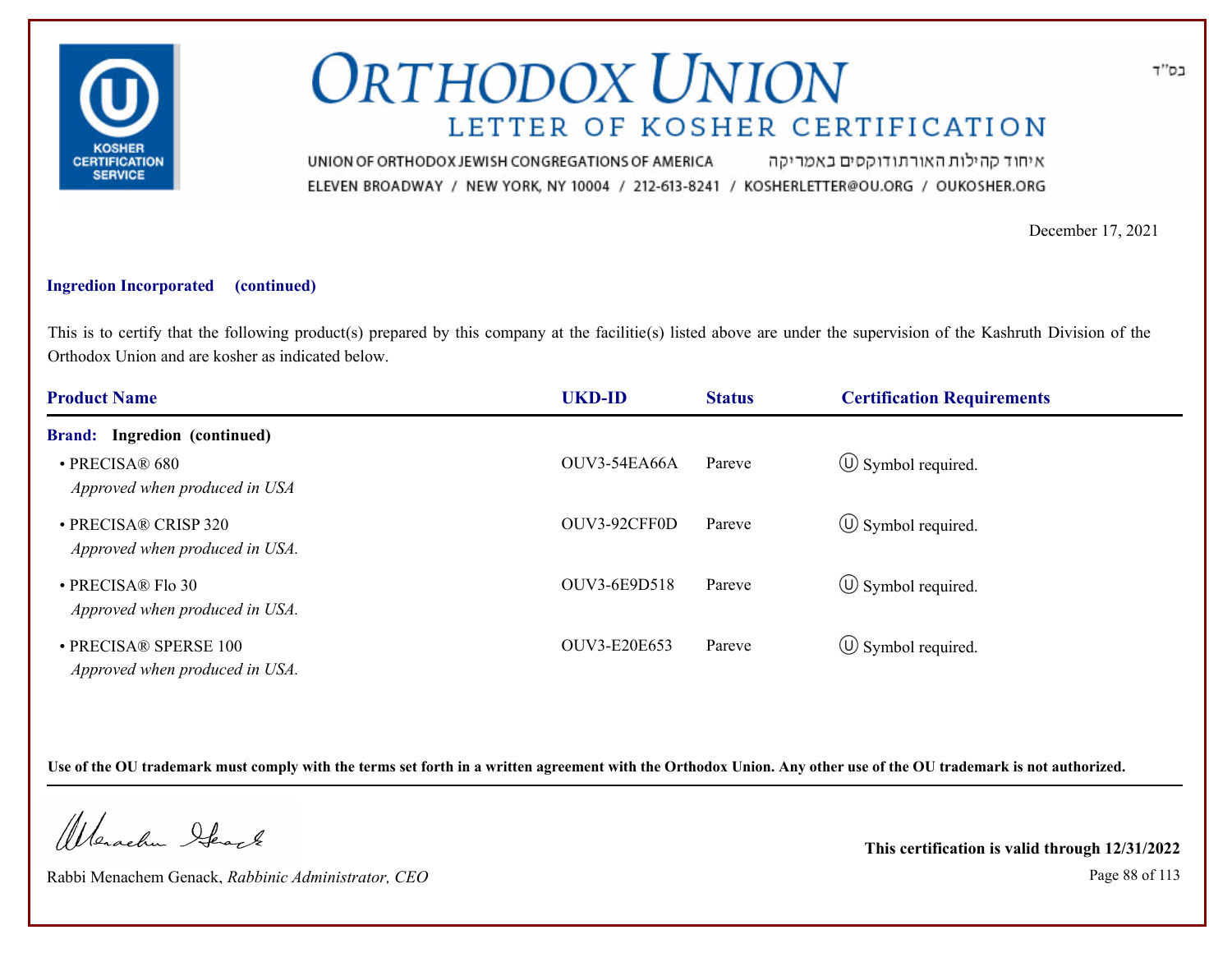

איחוד קהילות האורתודוקסים באמריקה UNION OF ORTHODOX JEWISH CONGREGATIONS OF AMERICA ELEVEN BROADWAY / NEW YORK, NY 10004 / 212-613-8241 / KOSHERLETTER@OU.ORG / OUKOSHER.ORG

December 17, 2021

### **Ingredion Incorporated (continued)**

This is to certify that the following product(s) prepared by this company at the facilitie(s) listed above are under the supervision of the Kashruth Division of the Orthodox Union and are kosher as indicated below.

| <b>Product Name</b>                                                        | <b>UKD-ID</b>       | <b>Status</b> | <b>Certification Requirements</b> |
|----------------------------------------------------------------------------|---------------------|---------------|-----------------------------------|
| <b>Brand:</b> Ingredion (continued)                                        |                     |               |                                   |
| · PRECISA® SPERSE 110<br>Approved when produced in USA                     | <b>OUV3-C7B6B94</b> | Pareve        | $\circled{1}$ Symbol required.    |
| $\cdot$ PURE FLO $(R)$<br>Approved when produced in USA.                   | OUV3-639407E        | Pareve        | $\circled{0}$ Symbol required.    |
| • Pure Flo Starch - Chametz Free                                           | OUV3-0FC23D3        | Pareve        | $\circled{1}$ Symbol required.    |
| $\cdot$ PURE-FLO <sup>®</sup> (06862105)<br>Approved when produced in USA. | OUV3-090C8A1        | Pareve        | $\circled{1}$ Symbol required.    |
| $\cdot$ PURITY (R) 21D<br>Approved when produced in USA.                   | OUV3-14C1501        | Pareve        | $\circled{1}$ Symbol required.    |

**Use of the OU trademark must comply with the terms set forth in a written agreement with the Orthodox Union. Any other use of the OU trademark is not authorized.**

Werachen Stack

Rabbi Menachem Genack, *Rabbinic Administrator, CEO* Page 89 of 113

**This certification is valid through 12/31/2022**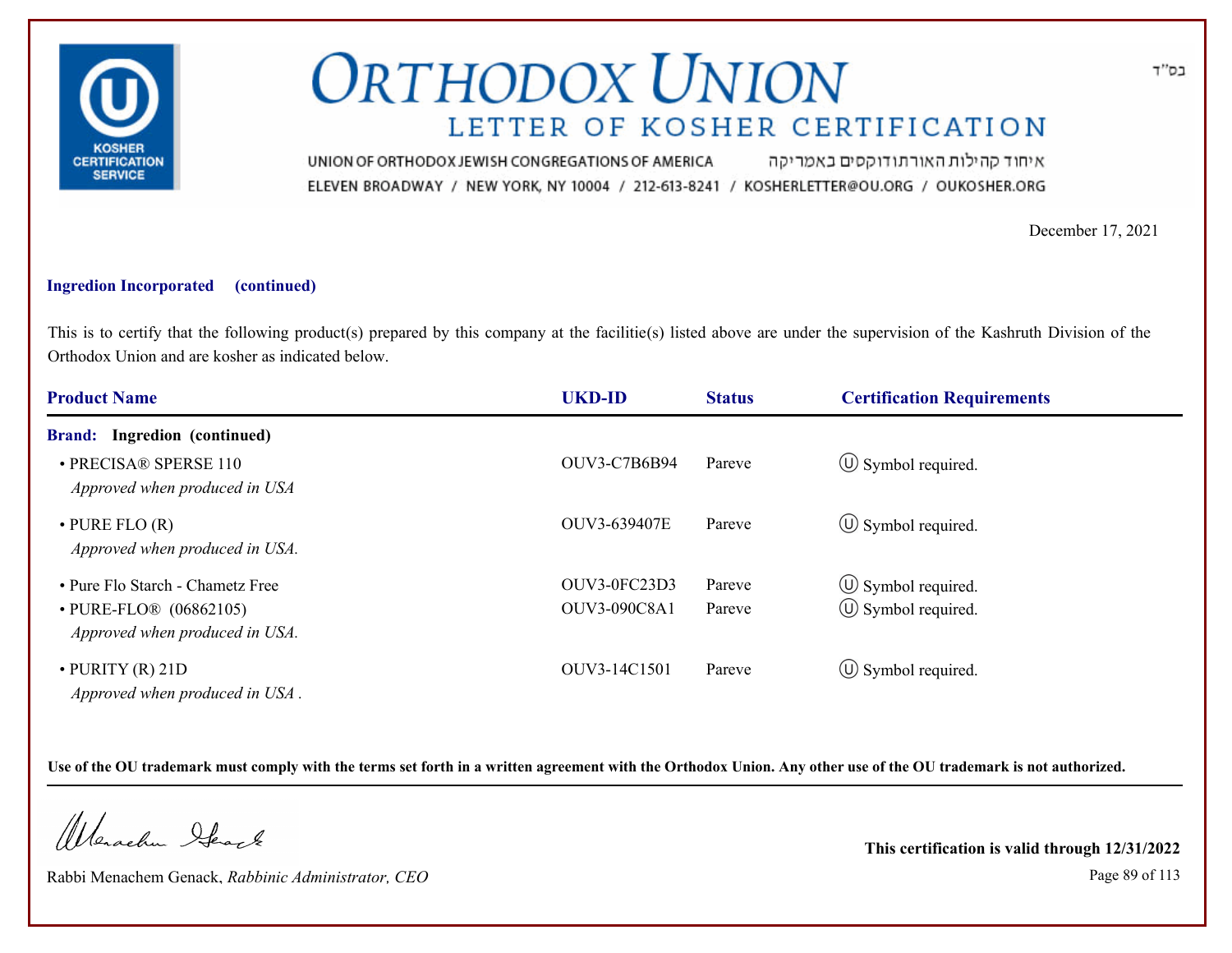

איחוד קהילות האורתודוקסים באמריקה UNION OF ORTHODOX JEWISH CONGREGATIONS OF AMERICA ELEVEN BROADWAY / NEW YORK, NY 10004 / 212-613-8241 / KOSHERLETTER@OU.ORG / OUKOSHER.ORG

December 17, 2021

### **Ingredion Incorporated (continued)**

This is to certify that the following product(s) prepared by this company at the facilitie(s) listed above are under the supervision of the Kashruth Division of the Orthodox Union and are kosher as indicated below.

| <b>Product Name</b>                                      | <b>UKD-ID</b>       | <b>Status</b> | <b>Certification Requirements</b> |  |
|----------------------------------------------------------|---------------------|---------------|-----------------------------------|--|
| <b>Brand:</b> Ingredion (continued)                      |                     |               |                                   |  |
| $\cdot$ PURITY (R) 270<br>Approved when produced in USA. | OUV3-6853039        | Pareve        | $\circ$ Symbol required.          |  |
| $\cdot$ PURITY (R) 420<br>Approved when produced in USA. | OUV3-205E362        | Pareve        | $\circled{1}$ Symbol required.    |  |
| $\cdot$ PURITY (R) 5<br>Approved when produced in USA.   | OUV3-ADE8F39        | Pareve        | $\circled{0}$ Symbol required.    |  |
| $\cdot$ PURITY (R) 550<br>Approved when produced in USA. | <b>OUV3-2EC8064</b> | Pareve        | $\circ$ Symbol required.          |  |

**Use of the OU trademark must comply with the terms set forth in a written agreement with the Orthodox Union. Any other use of the OU trademark is not authorized.**

Werachen Stack

Rabbi Menachem Genack, *Rabbinic Administrator, CEO* Page 90 of 113

**This certification is valid through 12/31/2022**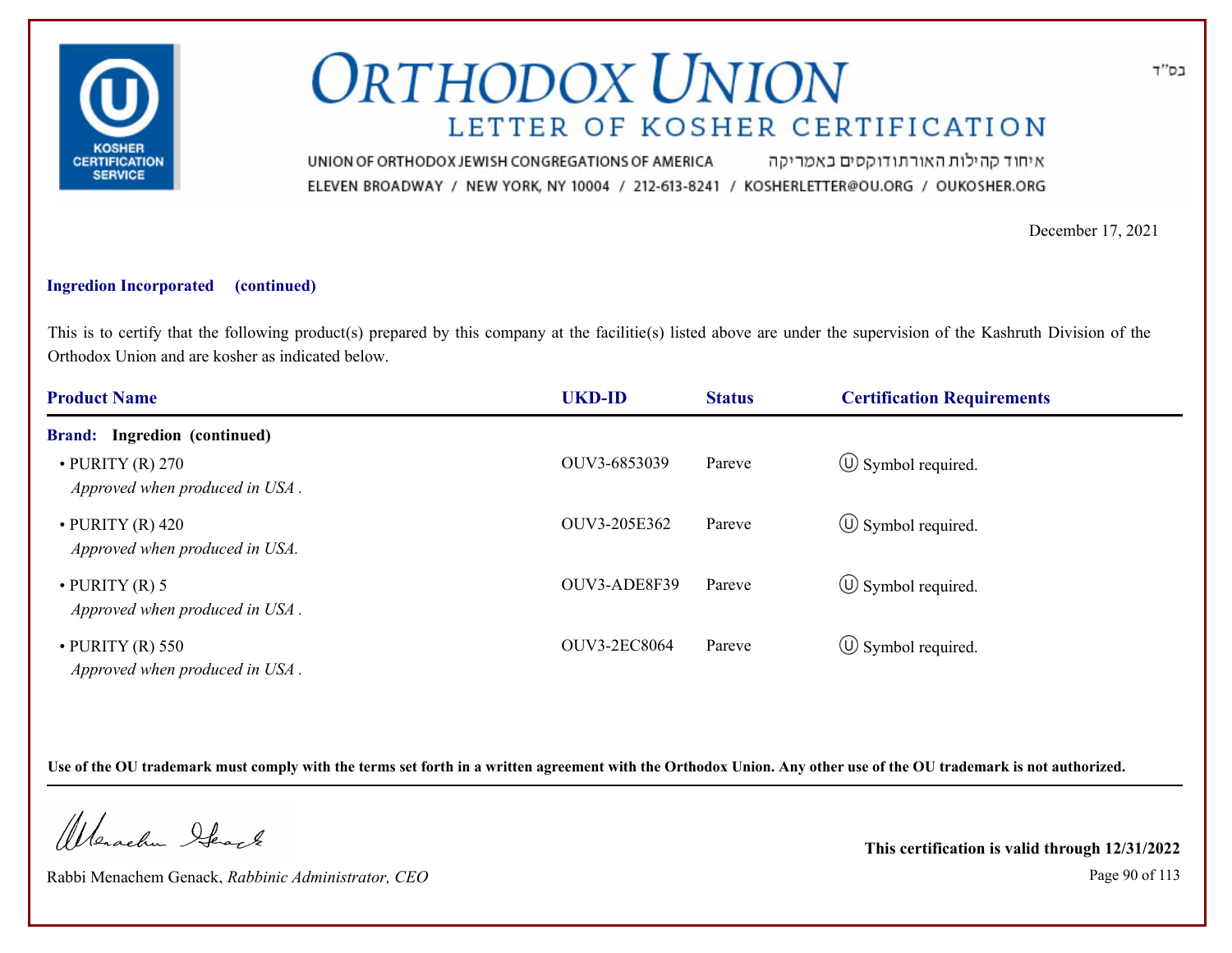

איחוד קהילות האורתודוקסים באמריקה UNION OF ORTHODOX JEWISH CONGREGATIONS OF AMERICA ELEVEN BROADWAY / NEW YORK, NY 10004 / 212-613-8241 / KOSHERLETTER@OU.ORG / OUKOSHER.ORG

December 17, 2021

### **Ingredion Incorporated (continued)**

This is to certify that the following product(s) prepared by this company at the facilitie(s) listed above are under the supervision of the Kashruth Division of the Orthodox Union and are kosher as indicated below.

| <b>Product Name</b>                                       | <b>UKD-ID</b>  | <b>Status</b> | <b>Certification Requirements</b> |
|-----------------------------------------------------------|----------------|---------------|-----------------------------------|
| <b>Brand:</b> Ingredion (continued)                       |                |               |                                   |
| $\cdot$ PURITY (R) 660<br>Approved when produced in USA.  | OUV3-DB26F61   | Pareve        | $\circled{0}$ Symbol required.    |
| $\cdot$ PURITY (R) 825<br>Approved when produced in USA.  | $OUV3-AA65B29$ | Pareve        | $\circled{1}$ Symbol required.    |
| $\cdot$ PURITY (R) 92<br>Approved when produced in USA.   | OUV3-9878658   | Pareve        | $\circled{1}$ Symbol required.    |
| $\cdot$ PURITY (R) 9200<br>Approved when produced in USA. | OUV3-F749E09   | Pareve        | $\circled{1}$ Symbol required.    |

**Use of the OU trademark must comply with the terms set forth in a written agreement with the Orthodox Union. Any other use of the OU trademark is not authorized.**

Werachen Stack

Rabbi Menachem Genack, *Rabbinic Administrator, CEO* Page 91 of 113

**This certification is valid through 12/31/2022**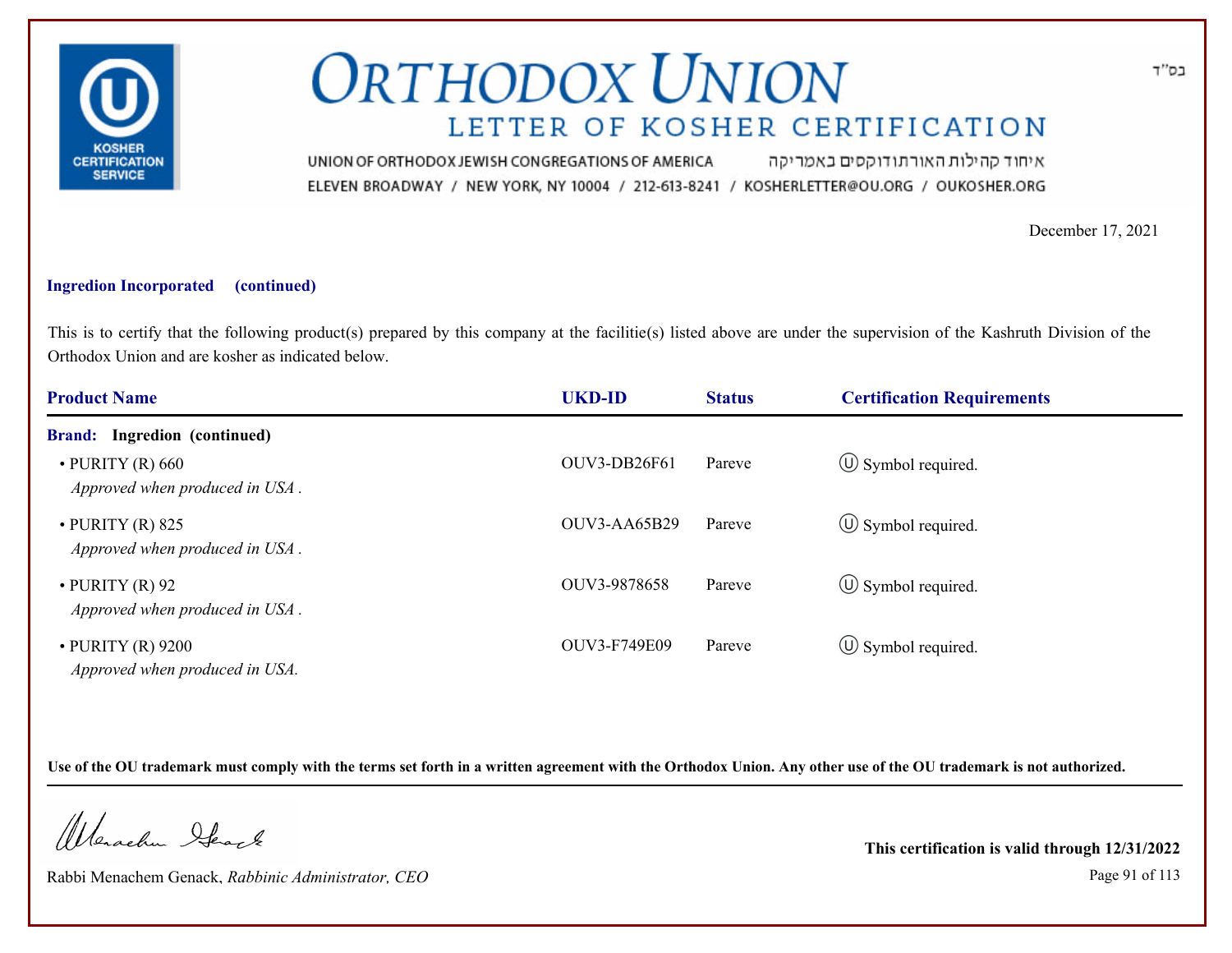

איחוד קהילות האורתודוקסים באמריקה UNION OF ORTHODOX JEWISH CONGREGATIONS OF AMERICA ELEVEN BROADWAY / NEW YORK, NY 10004 / 212-613-8241 / KOSHERLETTER@OU.ORG / OUKOSHER.ORG

December 17, 2021

### **Ingredion Incorporated (continued)**

This is to certify that the following product(s) prepared by this company at the facilitie(s) listed above are under the supervision of the Kashruth Division of the Orthodox Union and are kosher as indicated below.

| <b>Product Name</b>                                                                                                                                                                                                                       | <b>UKD-ID</b>       | <b>Status</b> | <b>Certification Requirements</b>                                                                          |
|-------------------------------------------------------------------------------------------------------------------------------------------------------------------------------------------------------------------------------------------|---------------------|---------------|------------------------------------------------------------------------------------------------------------|
| <b>Ingredion</b> (continued)<br><b>Brand:</b>                                                                                                                                                                                             |                     |               |                                                                                                            |
| $\cdot$ PURITY (R) CLOUD<br>Approved when produced in USA.                                                                                                                                                                                | <b>OUV3-1B83FA8</b> | Pareve        | $\circled{1}$ Symbol required.                                                                             |
| $\bullet$ PURITY (R) CSC<br>Approved when produced in USA.                                                                                                                                                                                | OUV3-78B2563        | Pareve        | $\circled{1}$ Symbol required.                                                                             |
| $\cdot$ PURITY (R) GUM 1773<br>Approved when produced in USA.                                                                                                                                                                             | OUV3-BDC1C29        | Pareve        | $\circled{1}$ Symbol required.                                                                             |
| $\cdot$ PURITY (R) GUM 3700<br>Products with Batch Code with Third Character Begining with I and sequence between 3500 - 3599<br>does not need Rabbi's Signature. Product produced after May 18, 2009 does not need Rabbi's<br>signature. | OUV3-B4DD3CB Pareve |               | $\circ$ Symbol required. Packaging/letter bears<br>Rabbi's signature/stamp or OU numbered<br>seal/sticker. |

**Use of the OU trademark must comply with the terms set forth in a written agreement with the Orthodox Union. Any other use of the OU trademark is not authorized.**

Werachen Stack

Rabbi Menachem Genack, *Rabbinic Administrator, CEO* Page 92 of 113

**This certification is valid through 12/31/2022**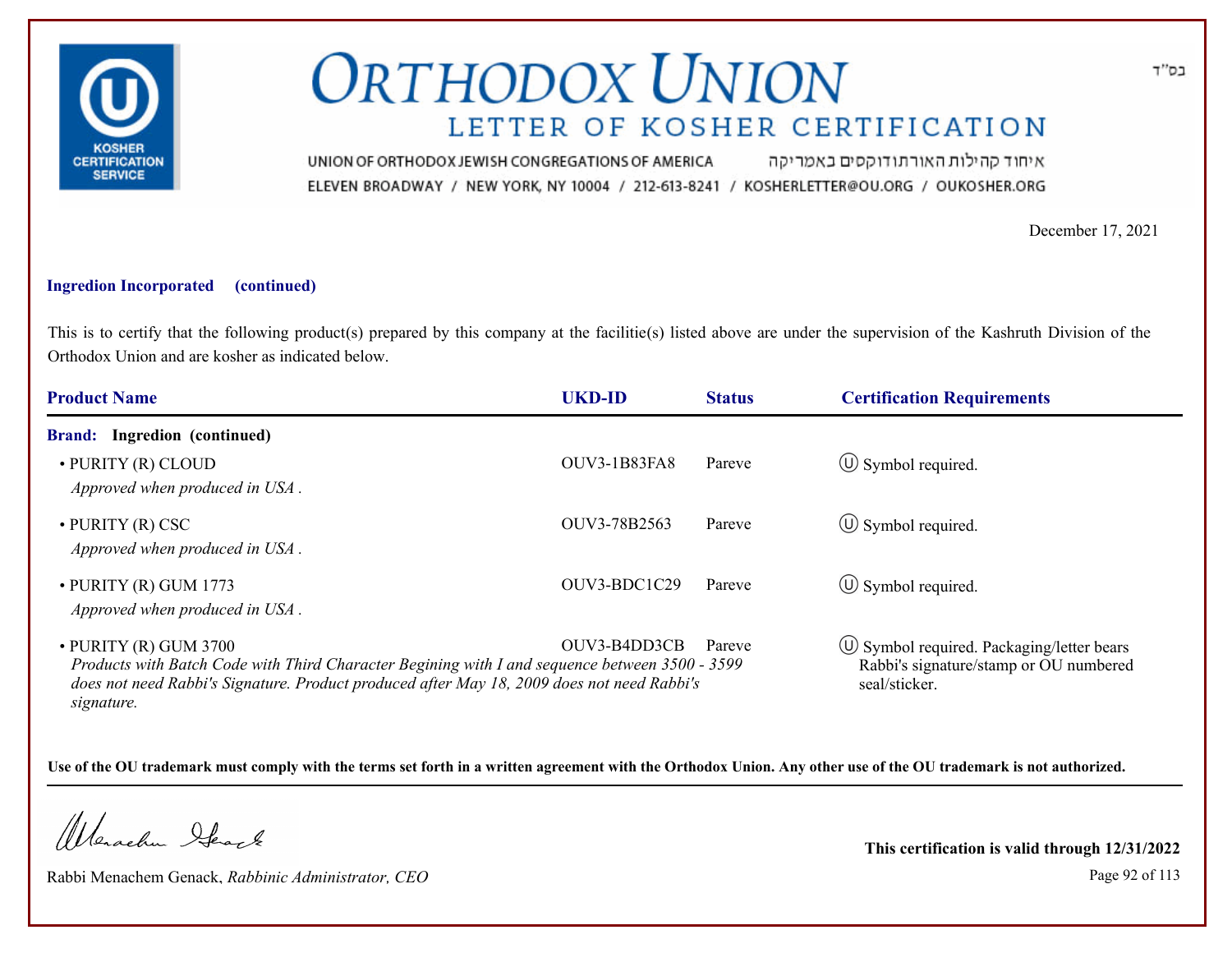

איחוד קהילות האורתודוקסים באמריקה UNION OF ORTHODOX JEWISH CONGREGATIONS OF AMERICA ELEVEN BROADWAY / NEW YORK, NY 10004 / 212-613-8241 / KOSHERLETTER@OU.ORG / OUKOSHER.ORG

December 17, 2021

### **Ingredion Incorporated (continued)**

This is to certify that the following product(s) prepared by this company at the facilitie(s) listed above are under the supervision of the Kashruth Division of the Orthodox Union and are kosher as indicated below.

| <b>Product Name</b>                                          | <b>UKD-ID</b>       | <b>Status</b> | <b>Certification Requirements</b> |  |
|--------------------------------------------------------------|---------------------|---------------|-----------------------------------|--|
| <b>Brand:</b> Ingredion (continued)                          |                     |               |                                   |  |
| $\cdot$ PURITY (R) HO<br>Approved when produced in USA       | <b>OUV3-5E530BE</b> | Pareve        | $\circled{1}$ Symbol required.    |  |
| $\bullet$ PURITY (R) HPC<br>Approved when produced in USA.   | OUV3-1B1C5B1        | Pareve        | $\circled{1}$ Symbol required.    |  |
| $\bullet$ PURITY (R) NCS A<br>Approved when produced in USA. | <b>OUV3-58E2FE0</b> | Pareve        | $\circled{1}$ Symbol required.    |  |
| $\cdot$ PURITY (R) SUV<br>Approved when produced in USA.     | OUV3-30BBECA        | Pareve        | $\circled{1}$ Symbol required.    |  |

**Use of the OU trademark must comply with the terms set forth in a written agreement with the Orthodox Union. Any other use of the OU trademark is not authorized.**

Werachen Stack

Rabbi Menachem Genack, *Rabbinic Administrator, CEO* Page 93 of 113

**This certification is valid through 12/31/2022**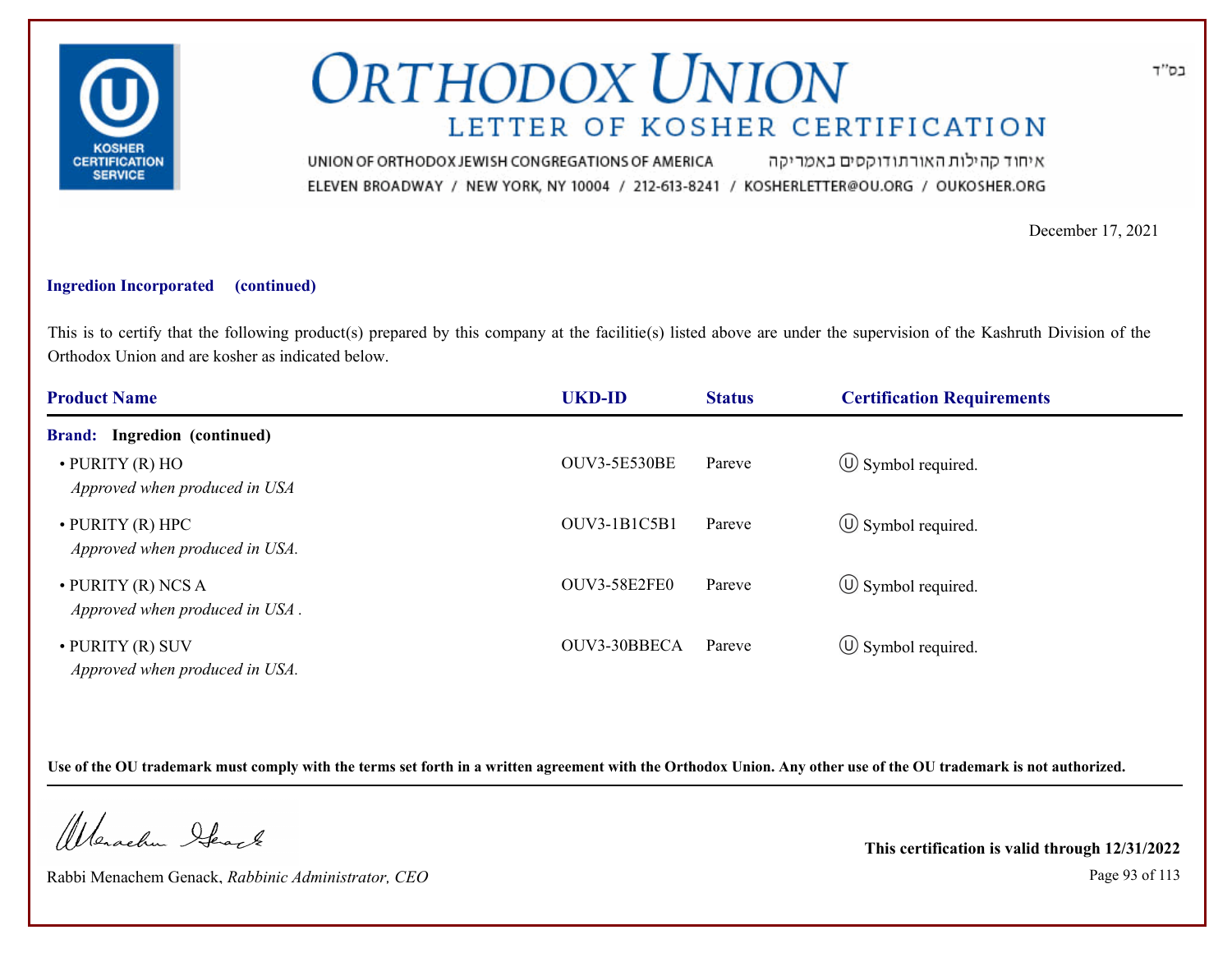

איחוד קהילות האורתודוקסים באמריקה UNION OF ORTHODOX JEWISH CONGREGATIONS OF AMERICA ELEVEN BROADWAY / NEW YORK, NY 10004 / 212-613-8241 / KOSHERLETTER@OU.ORG / OUKOSHER.ORG

December 17, 2021

### **Ingredion Incorporated (continued)**

This is to certify that the following product(s) prepared by this company at the facilitie(s) listed above are under the supervision of the Kashruth Division of the Orthodox Union and are kosher as indicated below.

| <b>Product Name</b>                                            | <b>UKD-ID</b>       | <b>Status</b> | <b>Certification Requirements</b> |  |
|----------------------------------------------------------------|---------------------|---------------|-----------------------------------|--|
| <b>Brand:</b> Ingredion (continued)                            |                     |               |                                   |  |
| $\cdot$ PURITY (R) TF<br>Approved when produced in USA.        | OUV3-E170440        | Pareve        | $\circ$ Symbol required.          |  |
| $\cdot$ PURITY (R) W<br>Approved when produced in USA.         | OUV3-6B9A40B        | Pareve        | $\circled{1}$ Symbol required.    |  |
| $\bullet$ PURITY (R) W DRIED<br>Approved when produced in USA. | OUV3-4D18CFA        | Pareve        | $\circled{0}$ Symbol required.    |  |
| $\cdot$ PURITY (R) WS<br>Approved when produced in USA.        | <b>OUV3-0FC8292</b> | Pareve        | $\circ$ Symbol required.          |  |

**Use of the OU trademark must comply with the terms set forth in a written agreement with the Orthodox Union. Any other use of the OU trademark is not authorized.**

Werachen Stack

Rabbi Menachem Genack, *Rabbinic Administrator, CEO* Page 94 of 113

**This certification is valid through 12/31/2022**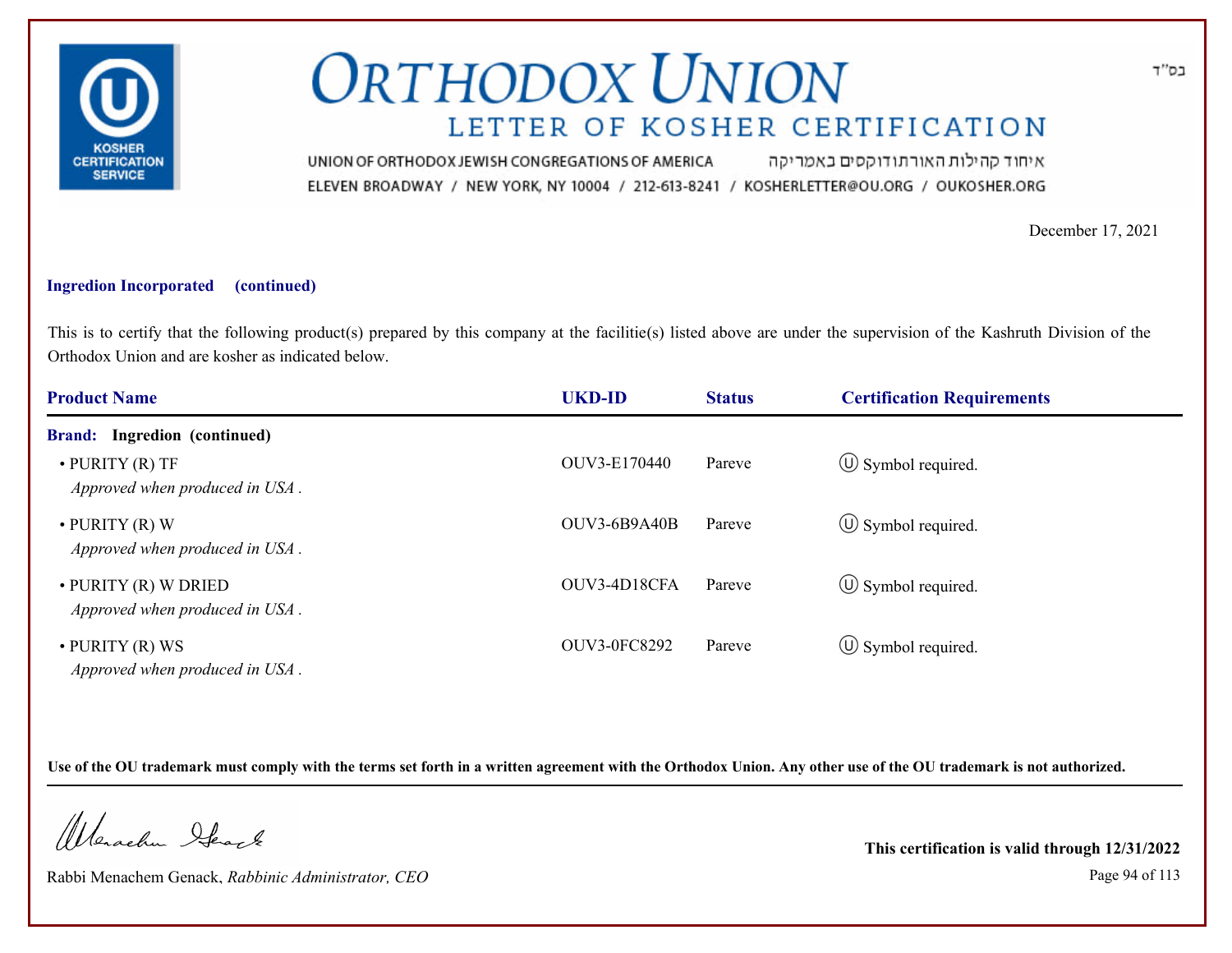

איחוד קהילות האורתודוקסים באמריקה UNION OF ORTHODOX JEWISH CONGREGATIONS OF AMERICA ELEVEN BROADWAY / NEW YORK, NY 10004 / 212-613-8241 / KOSHERLETTER@OU.ORG / OUKOSHER.ORG

December 17, 2021

### **Ingredion Incorporated (continued)**

This is to certify that the following product(s) prepared by this company at the facilitie(s) listed above are under the supervision of the Kashruth Division of the Orthodox Union and are kosher as indicated below.

| <b>Product Name</b>                                     | <b>UKD-ID</b> | <b>Status</b> | <b>Certification Requirements</b> |  |
|---------------------------------------------------------|---------------|---------------|-----------------------------------|--|
| <b>Brand:</b> Ingredion (continued)                     |               |               |                                   |  |
| • PURITY GUM [TM] 539<br>Approved when produced in USA. | OUV3-0A7E19F  | Pareve        | $\circ$ Symbol required.          |  |
| • PURITY GUM® BE<br>Approved when produced in USA.      | OUV3-60357CF  | Pareve        | $\circled{1}$ Symbol required.    |  |
| $\cdot$ PURITY(R) 21D<br>Approved when produced in USA. | OUV3-54BF120  | Pareve        | $\circled{0}$ Symbol required.    |  |
| • Purity® Bio 201<br>Approved when produced in USA.     | OUV3-E800323  | Pareve        | $\circled{1}$ Symbol required.    |  |

**Use of the OU trademark must comply with the terms set forth in a written agreement with the Orthodox Union. Any other use of the OU trademark is not authorized.**

Werachen Stack

Rabbi Menachem Genack, *Rabbinic Administrator, CEO* Page 95 of 113

**This certification is valid through 12/31/2022**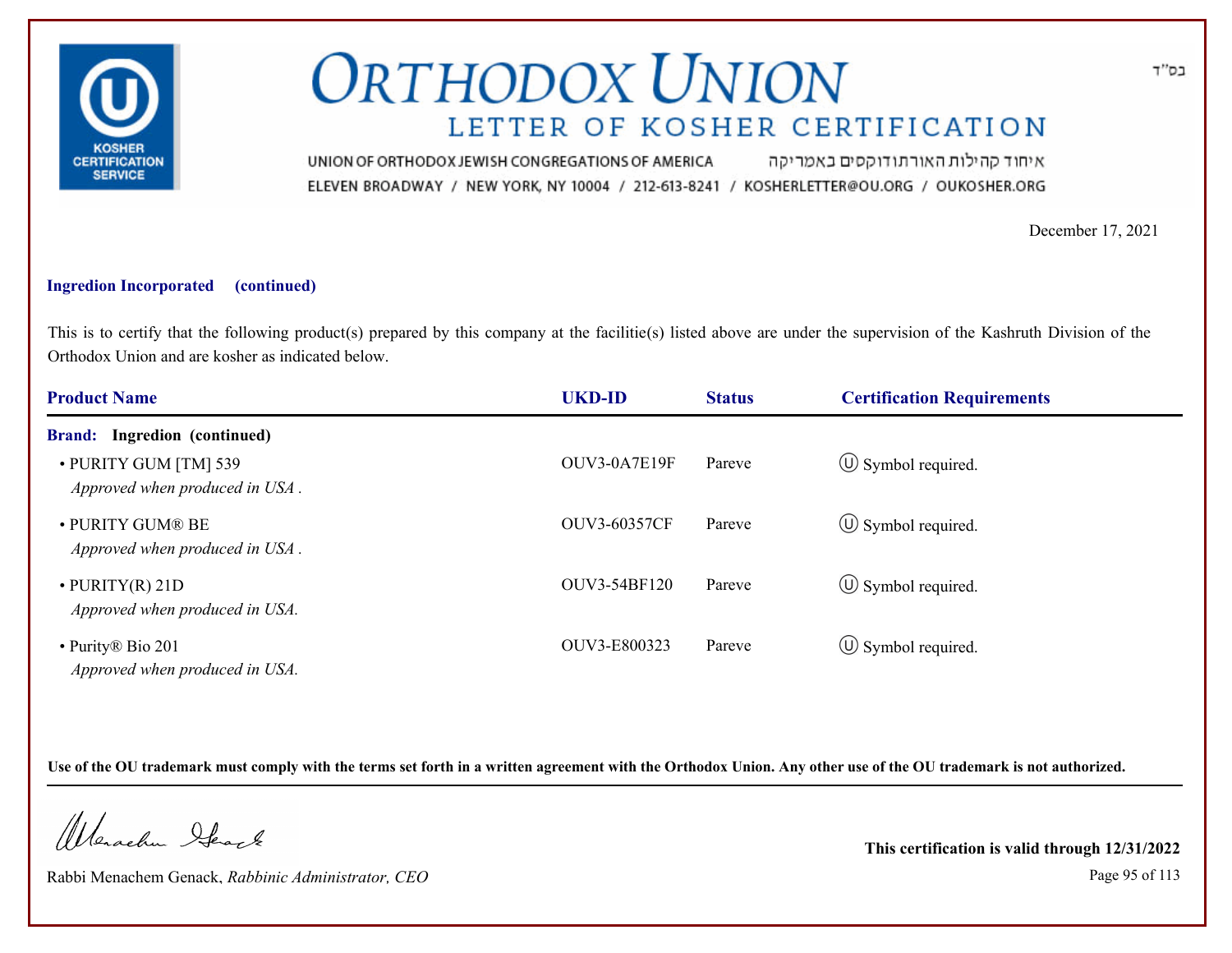

איחוד קהילות האורתודוקסים באמריקה UNION OF ORTHODOX JEWISH CONGREGATIONS OF AMERICA ELEVEN BROADWAY / NEW YORK, NY 10004 / 212-613-8241 / KOSHERLETTER@OU.ORG / OUKOSHER.ORG

December 17, 2021

### **Ingredion Incorporated (continued)**

This is to certify that the following product(s) prepared by this company at the facilitie(s) listed above are under the supervision of the Kashruth Division of the Orthodox Union and are kosher as indicated below.

| <b>Product Name</b>                                                | <b>UKD-ID</b>       | <b>Status</b> | <b>Certification Requirements</b> |  |
|--------------------------------------------------------------------|---------------------|---------------|-----------------------------------|--|
| <b>Brand:</b> Ingredion (continued)                                |                     |               |                                   |  |
| • PURITY® C-4<br>Approved when produced in USA.                    | OUV3-4B6A6C3        | Pareve        | $\circled{1}$ Symbol required.    |  |
| $\cdot$ PURITY® W (06840106)<br>Approved when produced in the USA. | OUV3-5901B84        | Pareve        | $\circled{1}$ Symbol required.    |  |
| $\cdot$ RediBOND (R)<br>Approved when produced in USA.             | <b>OUV3-92CE7F2</b> | Pareve        | $\circled{1}$ Symbol required.    |  |
| • RediBOND 1500<br>Approved when produced in USA                   | OUV3-03247CD        | Pareve        | $\circled{1}$ Symbol required.    |  |

**Use of the OU trademark must comply with the terms set forth in a written agreement with the Orthodox Union. Any other use of the OU trademark is not authorized.**

Werachen Stack

Rabbi Menachem Genack, *Rabbinic Administrator, CEO* Page 96 of 113

**This certification is valid through 12/31/2022**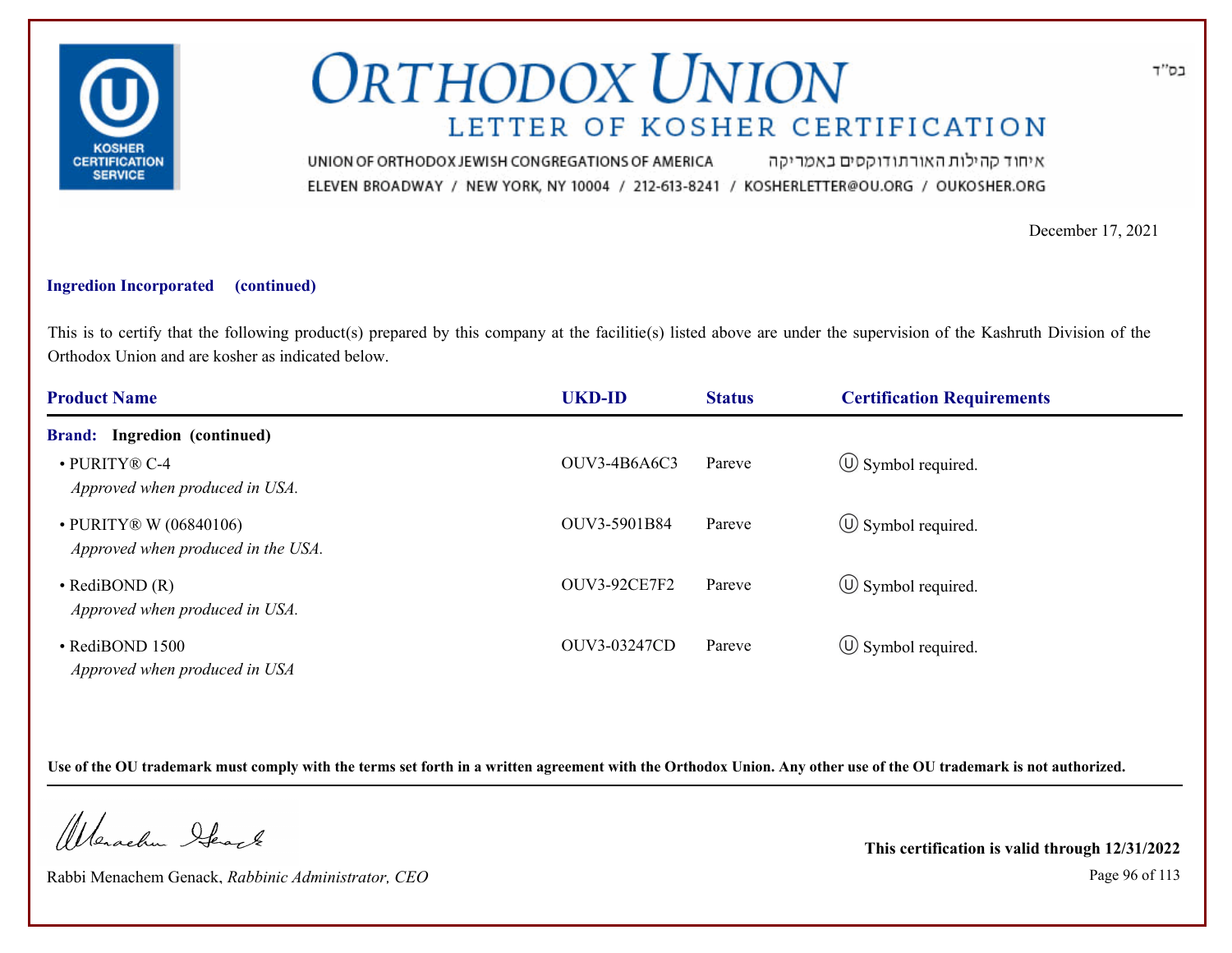

איחוד קהילות האורתודוקסים באמריקה UNION OF ORTHODOX JEWISH CONGREGATIONS OF AMERICA ELEVEN BROADWAY / NEW YORK, NY 10004 / 212-613-8241 / KOSHERLETTER@OU.ORG / OUKOSHER.ORG

December 17, 2021

### **Ingredion Incorporated (continued)**

This is to certify that the following product(s) prepared by this company at the facilitie(s) listed above are under the supervision of the Kashruth Division of the Orthodox Union and are kosher as indicated below.

| <b>Product Name</b>                                         | <b>UKD-ID</b> | <b>Status</b> | <b>Certification Requirements</b> |  |
|-------------------------------------------------------------|---------------|---------------|-----------------------------------|--|
| <b>Brand:</b> Ingredion (continued)                         |               |               |                                   |  |
| $\bullet$ RediFILM $(R)$<br>Approved when produced in USA.  | OUV3-A28C218  | Pareve        | $\circled{1}$ Symbol required.    |  |
| · REDIFILM® 5800<br>Approved when produced in USA.          | OUV3-C7C8AA2  | Pareve        | $\circled{1}$ Symbol required.    |  |
| $\bullet$ RediPRO (TM)<br>Approved when produced in the USA | OUV3-78965FF  | Pareve        | $\circled{1}$ Symbol required.    |  |
| $\cdot$ RediSIZE (R)<br>Approved when produced in USA.      | OUV3-CDBBB05  | Pareve        | $\circled{1}$ Symbol required.    |  |

**Use of the OU trademark must comply with the terms set forth in a written agreement with the Orthodox Union. Any other use of the OU trademark is not authorized.**

Werachen Stack

Rabbi Menachem Genack, *Rabbinic Administrator, CEO* Page 97 of 113

**This certification is valid through 12/31/2022**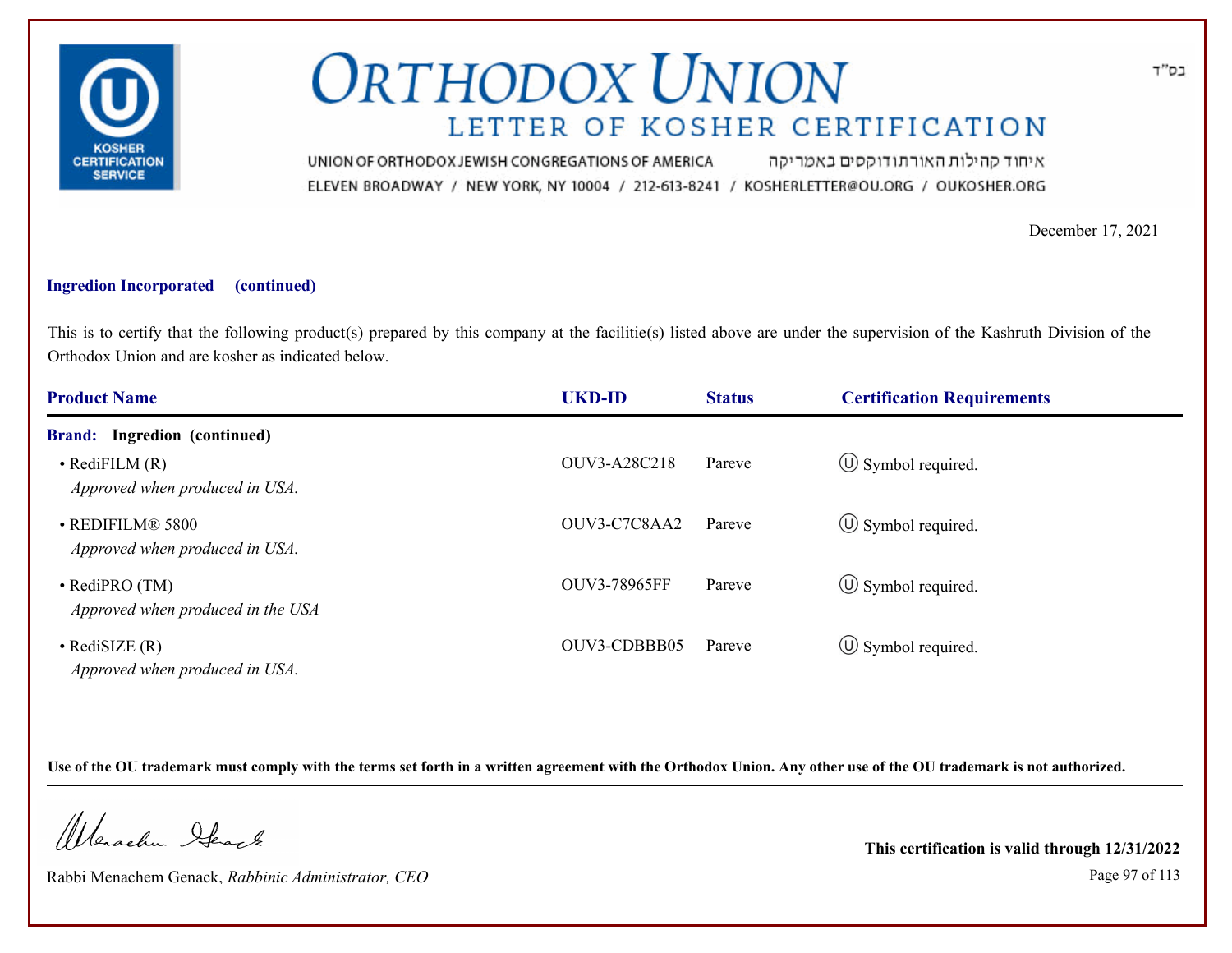

איחוד קהילות האורתודוקסים באמריקה UNION OF ORTHODOX JEWISH CONGREGATIONS OF AMERICA ELEVEN BROADWAY / NEW YORK, NY 10004 / 212-613-8241 / KOSHERLETTER@OU.ORG / OUKOSHER.ORG

December 17, 2021

### **Ingredion Incorporated (continued)**

This is to certify that the following product(s) prepared by this company at the facilitie(s) listed above are under the supervision of the Kashruth Division of the Orthodox Union and are kosher as indicated below.

| <b>Product Name</b>                                                                                      | <b>UKD-ID</b>       | <b>Status</b> | <b>Certification Requirements</b> |  |
|----------------------------------------------------------------------------------------------------------|---------------------|---------------|-----------------------------------|--|
| <b>Brand:</b> Ingredion (continued)                                                                      |                     |               |                                   |  |
| $\cdot$ SAFER II<br>Approved when produced in USA                                                        | <b>OUV3-070D8C0</b> | Pareve        | $\circ$ Symbol required.          |  |
| • Satiety Ingredient 1<br>Approved when produced in USA                                                  | OUV3-FA593D3        | Pareve        | $\circled{1}$ Symbol required.    |  |
| $\cdot$ StacKOTE(R)<br>Approved when produced in the USA. Also approved when shipped in rail hopper car. | OUV3-3D54558        | Pareve        | $\circ$ Symbol required.          |  |
| $\bullet$ StacKOTE(R) 4<br>Approved when produced in USA.                                                | OUV3-5C868A8        | Pareve        | $\circ$ Symbol required.          |  |

**Use of the OU trademark must comply with the terms set forth in a written agreement with the Orthodox Union. Any other use of the OU trademark is not authorized.**

Werschn Stack

Rabbi Menachem Genack, *Rabbinic Administrator, CEO* Page 98 of 113

**This certification is valid through 12/31/2022**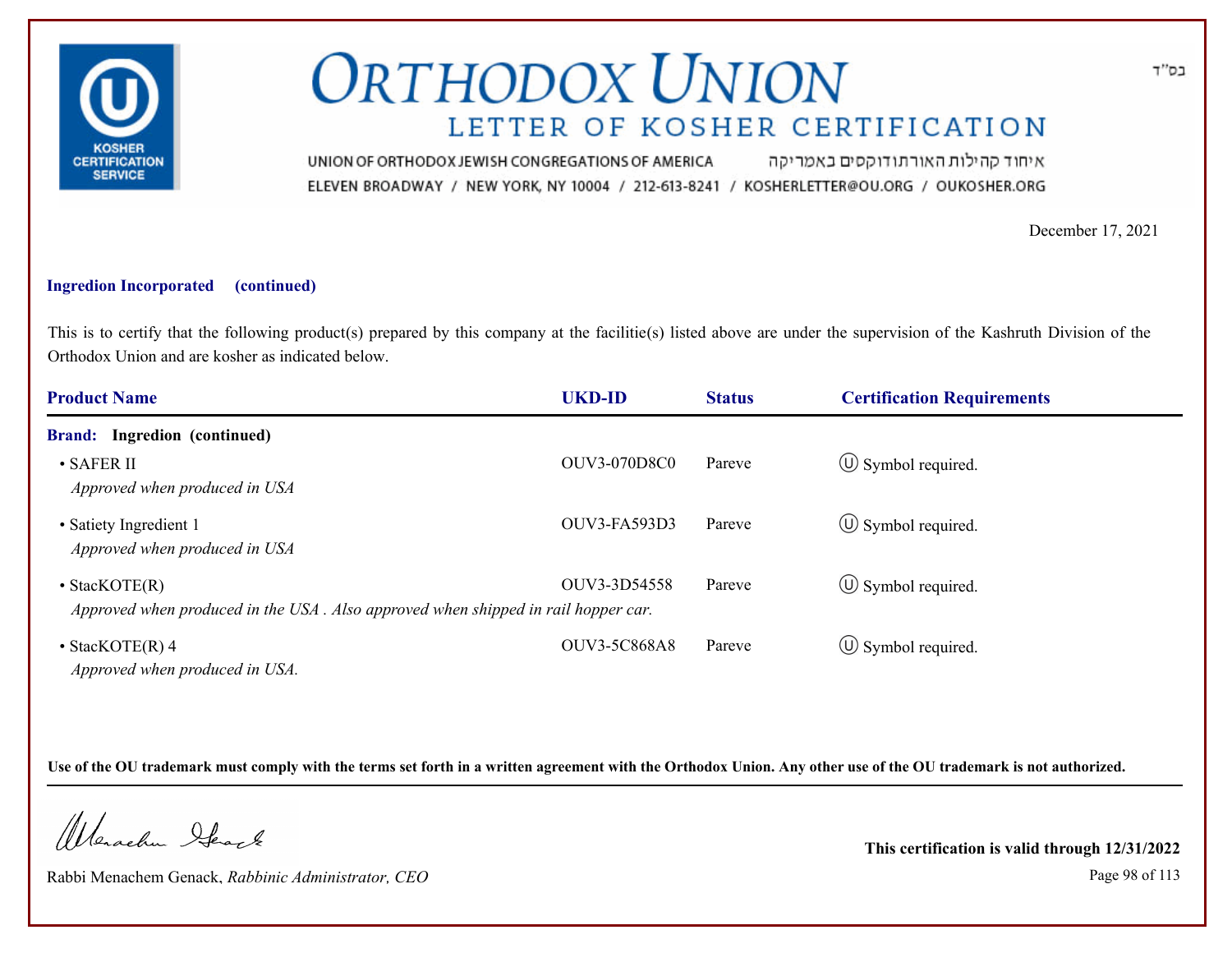

איחוד קהילות האורתודוקסים באמריקה UNION OF ORTHODOX JEWISH CONGREGATIONS OF AMERICA ELEVEN BROADWAY / NEW YORK, NY 10004 / 212-613-8241 / KOSHERLETTER@OU.ORG / OUKOSHER.ORG

December 17, 2021

### **Ingredion Incorporated (continued)**

This is to certify that the following product(s) prepared by this company at the facilitie(s) listed above are under the supervision of the Kashruth Division of the Orthodox Union and are kosher as indicated below.

| <b>Product Name</b>                                       | <b>UKD-ID</b> | <b>Status</b> | <b>Certification Requirements</b> |  |
|-----------------------------------------------------------|---------------|---------------|-----------------------------------|--|
| <b>Brand:</b> Ingredion (continued)                       |               |               |                                   |  |
| • STARLENE<br>Approved when produced in the USA           | OUV3-D214429  | Pareve        | $\circ$ Symbol required.          |  |
| $\cdot$ STRUCTURE (R) N<br>Approved when produced in USA. | OUV3-AB40857  | Pareve        | $\circled{1}$ Symbol required.    |  |
| • STRUCTURE (R) XL<br>Approved when produced in USA.      | OUV3-8C2D801  | Pareve        | $\circled{0}$ Symbol required.    |  |
| • STRUCTURE (R) ZEA<br>Approved when produced in USA.     | OUV3-2BF9BB0  | Pareve        | $\circled{1}$ Symbol required.    |  |

**Use of the OU trademark must comply with the terms set forth in a written agreement with the Orthodox Union. Any other use of the OU trademark is not authorized.**

Werachen Stack

Rabbi Menachem Genack, *Rabbinic Administrator, CEO* Page 99 of 113

**This certification is valid through 12/31/2022**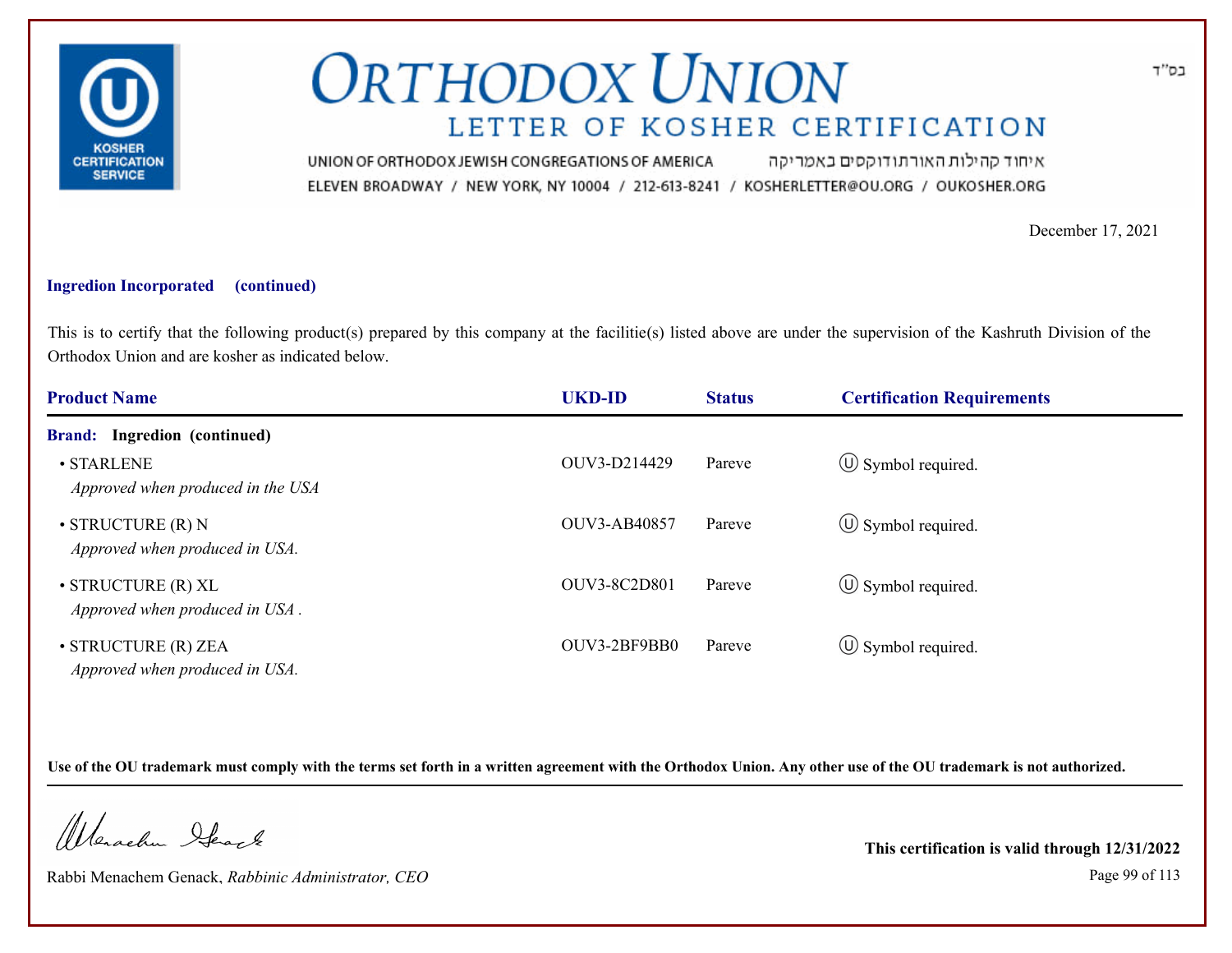

איחוד קהילות האורתודוקסים באמריקה UNION OF ORTHODOX JEWISH CONGREGATIONS OF AMERICA ELEVEN BROADWAY / NEW YORK, NY 10004 / 212-613-8241 / KOSHERLETTER@OU.ORG / OUKOSHER.ORG

December 17, 2021

### **Ingredion Incorporated (continued)**

This is to certify that the following product(s) prepared by this company at the facilitie(s) listed above are under the supervision of the Kashruth Division of the Orthodox Union and are kosher as indicated below.

| <b>Product Name</b>                                         | <b>UKD-ID</b> | <b>Status</b> | <b>Certification Requirements</b> |
|-------------------------------------------------------------|---------------|---------------|-----------------------------------|
| <b>Brand:</b> Ingredion (continued)                         |               |               |                                   |
| $\bullet$ STRUCTURE(R) BTC<br>Approved when produced in USA | OUV3-E0E04AE  | Pareve        | $\circled{1}$ Symbol required.    |
| · STRUCTURECOTE<br>Approved when produced in USA.           | OUV3-A4B3554  | Pareve        | $\circled{1}$ Symbol required.    |
| $\bullet$ SUPERSET (R) LV<br>Approved when produced in USA. | OUV3-7C38003  | Pareve        | $\circled{1}$ Symbol required.    |
| $\cdot$ TAPON<br>Approved when produced in USA.             | OUV3-28BC487  | Pareve        | $\circled{1}$ Symbol required.    |

**Use of the OU trademark must comply with the terms set forth in a written agreement with the Orthodox Union. Any other use of the OU trademark is not authorized.**

Werachen Stack

Rabbi Menachem Genack, *Rabbinic Administrator, CEO* Page 100 of 113

**This certification is valid through 12/31/2022**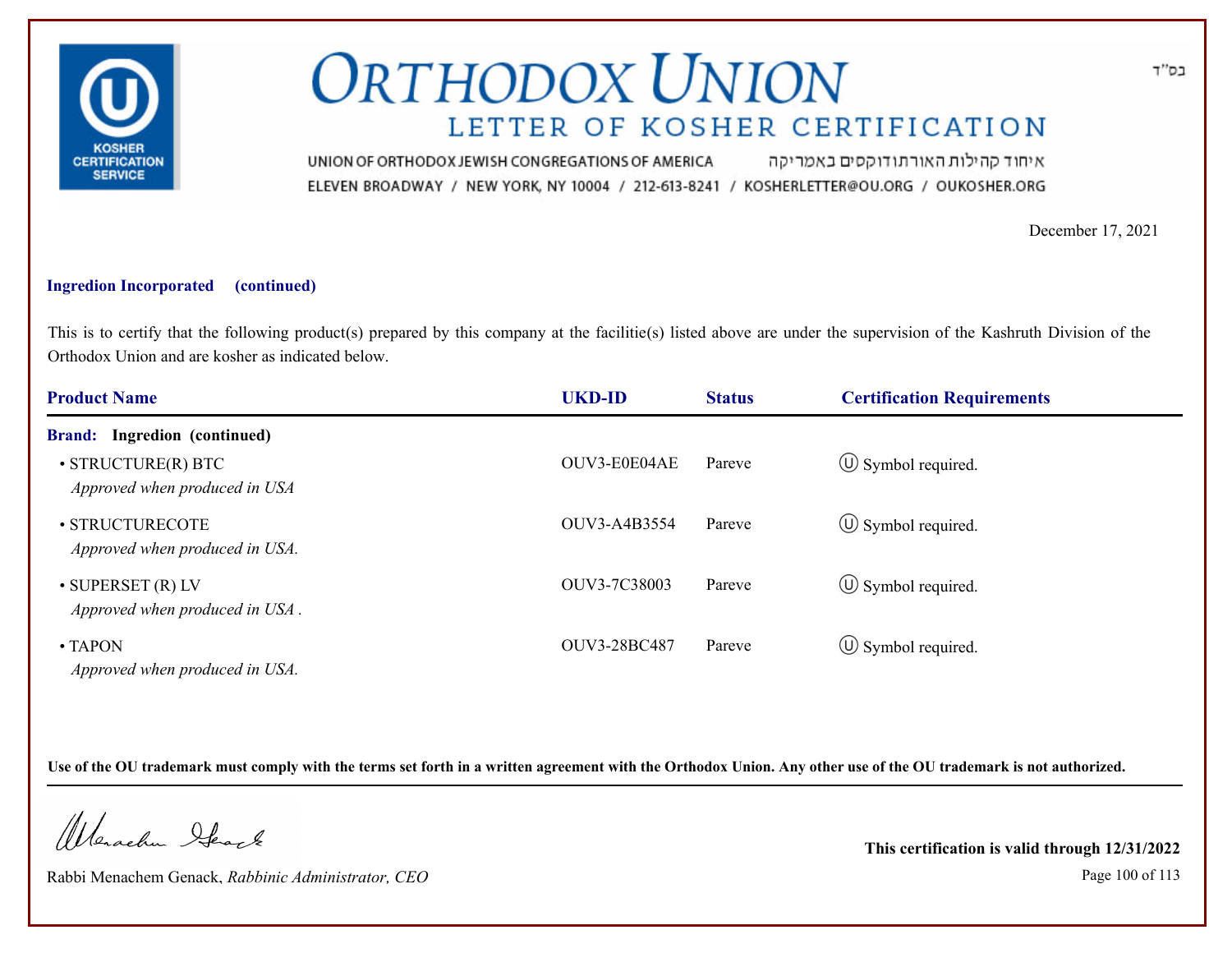

איחוד קהילות האורתודוקסים באמריקה UNION OF ORTHODOX JEWISH CONGREGATIONS OF AMERICA ELEVEN BROADWAY / NEW YORK, NY 10004 / 212-613-8241 / KOSHERLETTER@OU.ORG / OUKOSHER.ORG

December 17, 2021

### **Ingredion Incorporated (continued)**

This is to certify that the following product(s) prepared by this company at the facilitie(s) listed above are under the supervision of the Kashruth Division of the Orthodox Union and are kosher as indicated below.

| <b>Product Name</b>                                       | <b>UKD-ID</b>       | <b>Status</b> | <b>Certification Requirements</b> |  |
|-----------------------------------------------------------|---------------------|---------------|-----------------------------------|--|
| <b>Brand:</b> Ingredion (continued)                       |                     |               |                                   |  |
| $\bullet$ TEXTAID (R) A<br>Approved when produced in USA. | <b>OUV3-55E284B</b> | Pareve        | $\circled{1}$ Symbol required.    |  |
| $\cdot$ TEXTRA (R) PLUS<br>Approved when produced in USA. | OUV3-F3D7DE2        | Pareve        | $\circled{1}$ Symbol required.    |  |
| $\cdot$ THERMFLO (R)<br>Approved when produced in USA.    | <b>OUV3-86B57E7</b> | Pareve        | $\circled{1}$ Symbol required.    |  |
| • THERMFLO (R) HV<br>Approved when produced in USA.       | OUV3-F21356B        | Pareve        | $\circled{1}$ Symbol required.    |  |

**Use of the OU trademark must comply with the terms set forth in a written agreement with the Orthodox Union. Any other use of the OU trademark is not authorized.**

Werachen Stack

Rabbi Menachem Genack, *Rabbinic Administrator, CEO* Page 101 of 113

**This certification is valid through 12/31/2022**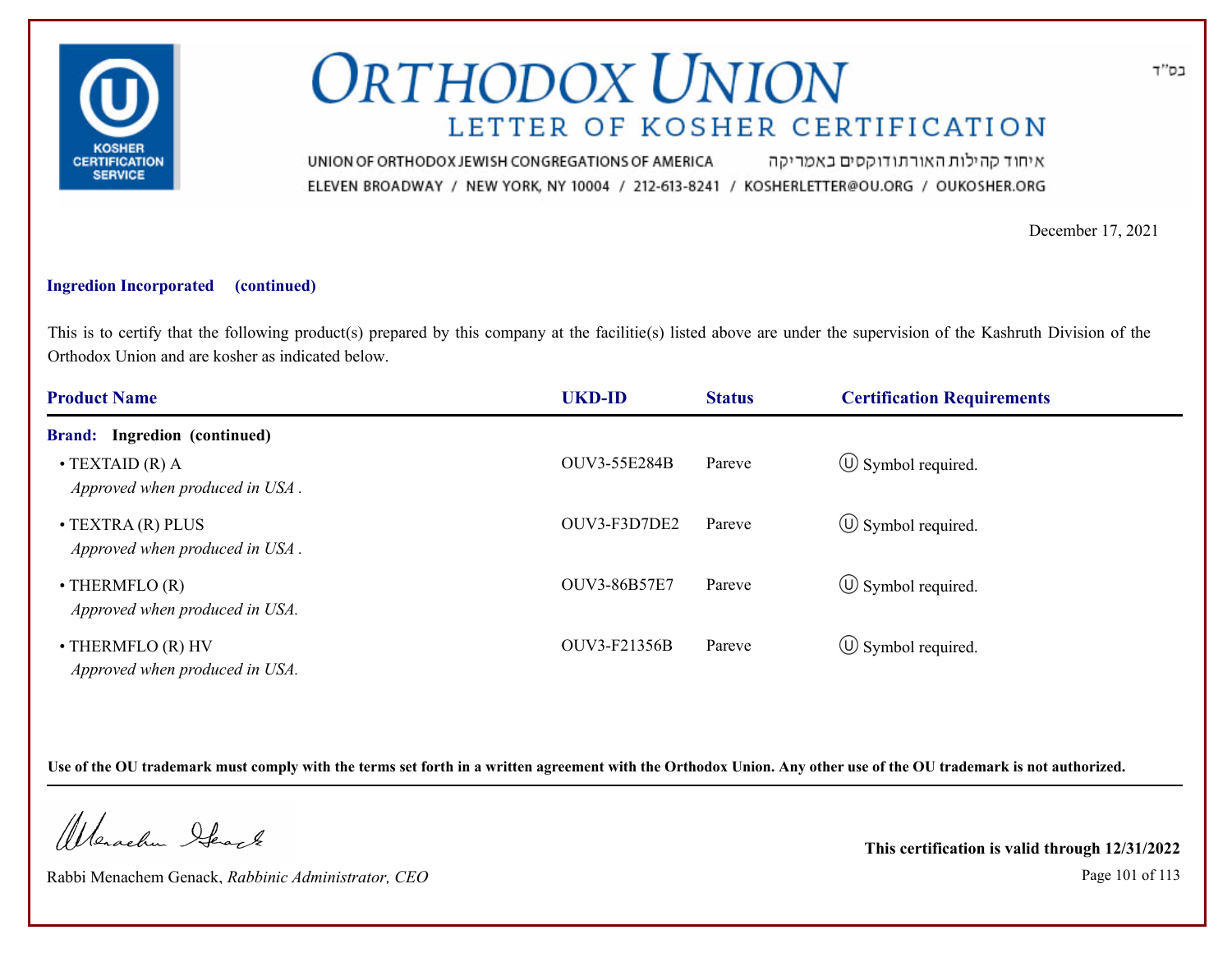

איחוד קהילות האורתודוקסים באמריקה UNION OF ORTHODOX JEWISH CONGREGATIONS OF AMERICA ELEVEN BROADWAY / NEW YORK, NY 10004 / 212-613-8241 / KOSHERLETTER@OU.ORG / OUKOSHER.ORG

December 17, 2021

### **Ingredion Incorporated (continued)**

This is to certify that the following product(s) prepared by this company at the facilitie(s) listed above are under the supervision of the Kashruth Division of the Orthodox Union and are kosher as indicated below.

| <b>Product Name</b>                                           | <b>UKD-ID</b> | <b>Status</b> | <b>Certification Requirements</b> |  |
|---------------------------------------------------------------|---------------|---------------|-----------------------------------|--|
| <b>Brand:</b> Ingredion (continued)                           |               |               |                                   |  |
| $\cdot$ THERMTEX $(R)$<br>Approved when produced in USA.      | OUV3-0A29B95  | Pareve        | $\circ$ Symbol required.          |  |
| $\cdot$ THICKENUP (R)<br>Approved when produced in USA.       | OUV3-110C688  | Pareve        | $\circled{1}$ Symbol required.    |  |
| • ULTRA-CRISP CS<br>Approved when produced in USA.            | OUV3-25C5CAF  | Pareve        | $\circled{0}$ Symbol required.    |  |
| $\bullet$ ULTRA-PURE (R) GA<br>Approved when produced in USA. | OUV3-4723AE4  | Pareve        | $\circled{1}$ Symbol required.    |  |

**Use of the OU trademark must comply with the terms set forth in a written agreement with the Orthodox Union. Any other use of the OU trademark is not authorized.**

Werachen Stack

Rabbi Menachem Genack, *Rabbinic Administrator, CEO* Page 102 of 113

**This certification is valid through 12/31/2022**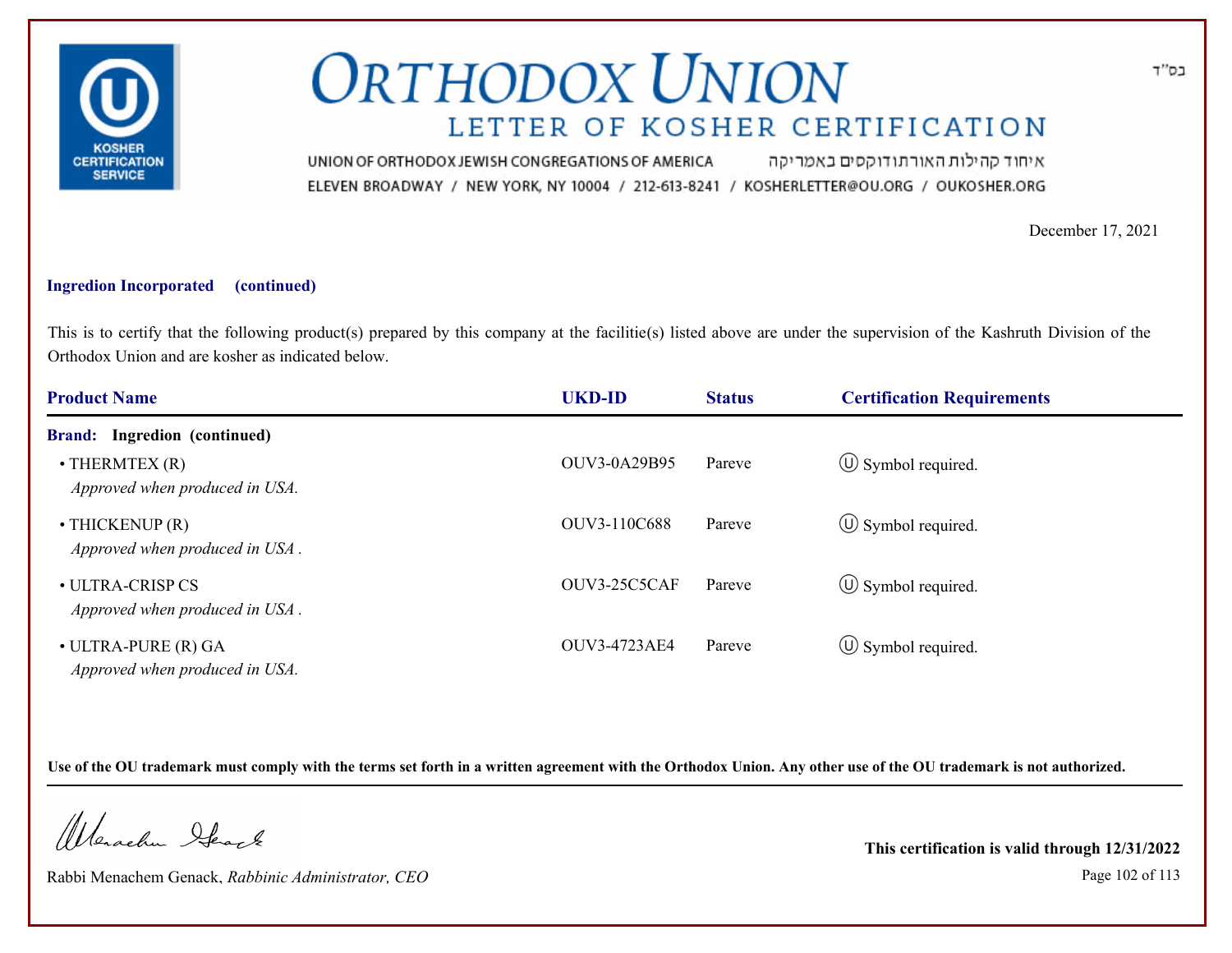

איחוד קהילות האורתודוקסים באמריקה UNION OF ORTHODOX JEWISH CONGREGATIONS OF AMERICA ELEVEN BROADWAY / NEW YORK, NY 10004 / 212-613-8241 / KOSHERLETTER@OU.ORG / OUKOSHER.ORG

December 17, 2021

### **Ingredion Incorporated (continued)**

This is to certify that the following product(s) prepared by this company at the facilitie(s) listed above are under the supervision of the Kashruth Division of the Orthodox Union and are kosher as indicated below.

| <b>Product Name</b>                                            | <b>UKD-ID</b>       | <b>Status</b> | <b>Certification Requirements</b> |  |
|----------------------------------------------------------------|---------------------|---------------|-----------------------------------|--|
| <b>Brand:</b> Ingredion (continued)                            |                     |               |                                   |  |
| · ULTRA-SET® LT<br>Approved when produced in USA.              | OUV3-9196C2E        | Pareve        | $\circ$ Symbol required.          |  |
| $\cdot$ ULTRA-SPERSE (R)<br>Approved when produced in USA.     | OUV3-37DA4D7        | Pareve        | $\circ$ Symbol required.          |  |
| $\cdot$ ULTRA-SPERSE (R) 3<br>Approved when produced in USA.   | <b>OUV3-AD158E0</b> | Pareve        | $\circ$ Symbol required.          |  |
| $\cdot$ ULTRA-SPERSE (R) 340<br>Approved when produced in USA. | OUV3-2D1AA56        | Pareve        | $\circled{1}$ Symbol required.    |  |

**Use of the OU trademark must comply with the terms set forth in a written agreement with the Orthodox Union. Any other use of the OU trademark is not authorized.**

Werachen Stack

Rabbi Menachem Genack, *Rabbinic Administrator, CEO* Page 103 of 113

**This certification is valid through 12/31/2022**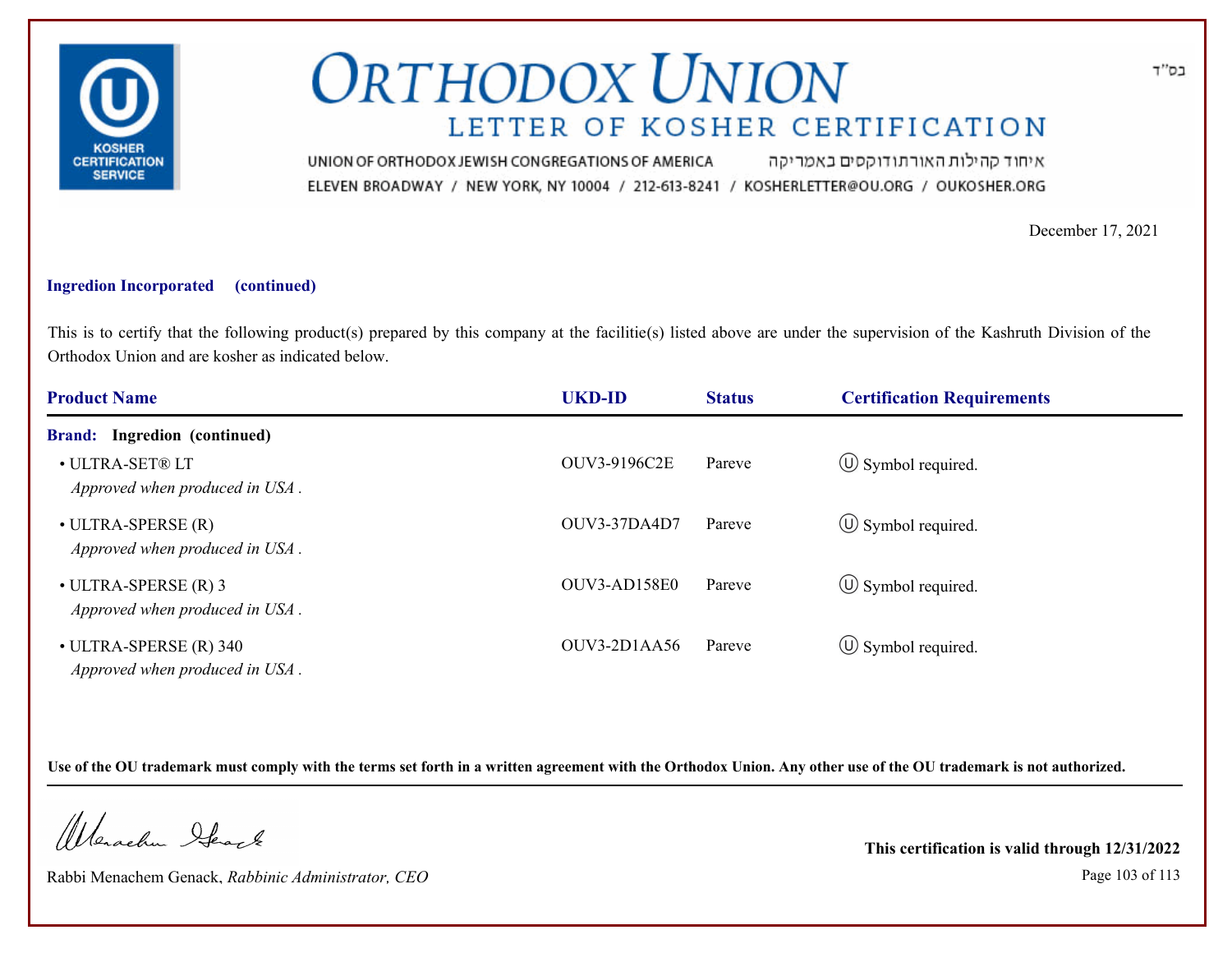

איחוד קהילות האורתודוקסים באמריקה UNION OF ORTHODOX JEWISH CONGREGATIONS OF AMERICA ELEVEN BROADWAY / NEW YORK, NY 10004 / 212-613-8241 / KOSHERLETTER@OU.ORG / OUKOSHER.ORG

December 17, 2021

### **Ingredion Incorporated (continued)**

This is to certify that the following product(s) prepared by this company at the facilitie(s) listed above are under the supervision of the Kashruth Division of the Orthodox Union and are kosher as indicated below.

| <b>Product Name</b>                                                                                                                                                                                                                    | <b>UKD-ID</b>       | <b>Status</b> | <b>Certification Requirements</b> |  |
|----------------------------------------------------------------------------------------------------------------------------------------------------------------------------------------------------------------------------------------|---------------------|---------------|-----------------------------------|--|
| <b>Brand:</b> Ingredion (continued)                                                                                                                                                                                                    |                     |               |                                   |  |
| $\cdot$ ULTRA-SPERSE (R) 5<br>Acceptable if third character is a number. Product with third character of lot code, beginning with I<br>needs Rabbi's signature unless the following number sequence is between 3500-3599 or 7800-7899. | <b>OUV3-C2C7B89</b> | Pareve        | $\circ$ Symbol required.          |  |
| $\cdot$ ULTRA-SPERSE (R) 8<br>Approved when produced in USA.                                                                                                                                                                           | <b>OUV3-7E22EB0</b> | Pareve        | $\circ$ Symbol required.          |  |
| $\cdot$ ULTRA-SPERSE (R) A<br>Approved when produced in USA.                                                                                                                                                                           | OUV3-9925CDD        | Pareve        | $\circ$ Symbol required.          |  |
| • ULTRA-SPERSE (R) HV<br>Approved when produced in USA.                                                                                                                                                                                | OUV3-FCF4B22        | Pareve        | $\circled{1}$ Symbol required.    |  |

**Use of the OU trademark must comply with the terms set forth in a written agreement with the Orthodox Union. Any other use of the OU trademark is not authorized.**

Werachen Stack

Rabbi Menachem Genack, *Rabbinic Administrator, CEO* Page 104 of 113

**This certification is valid through 12/31/2022**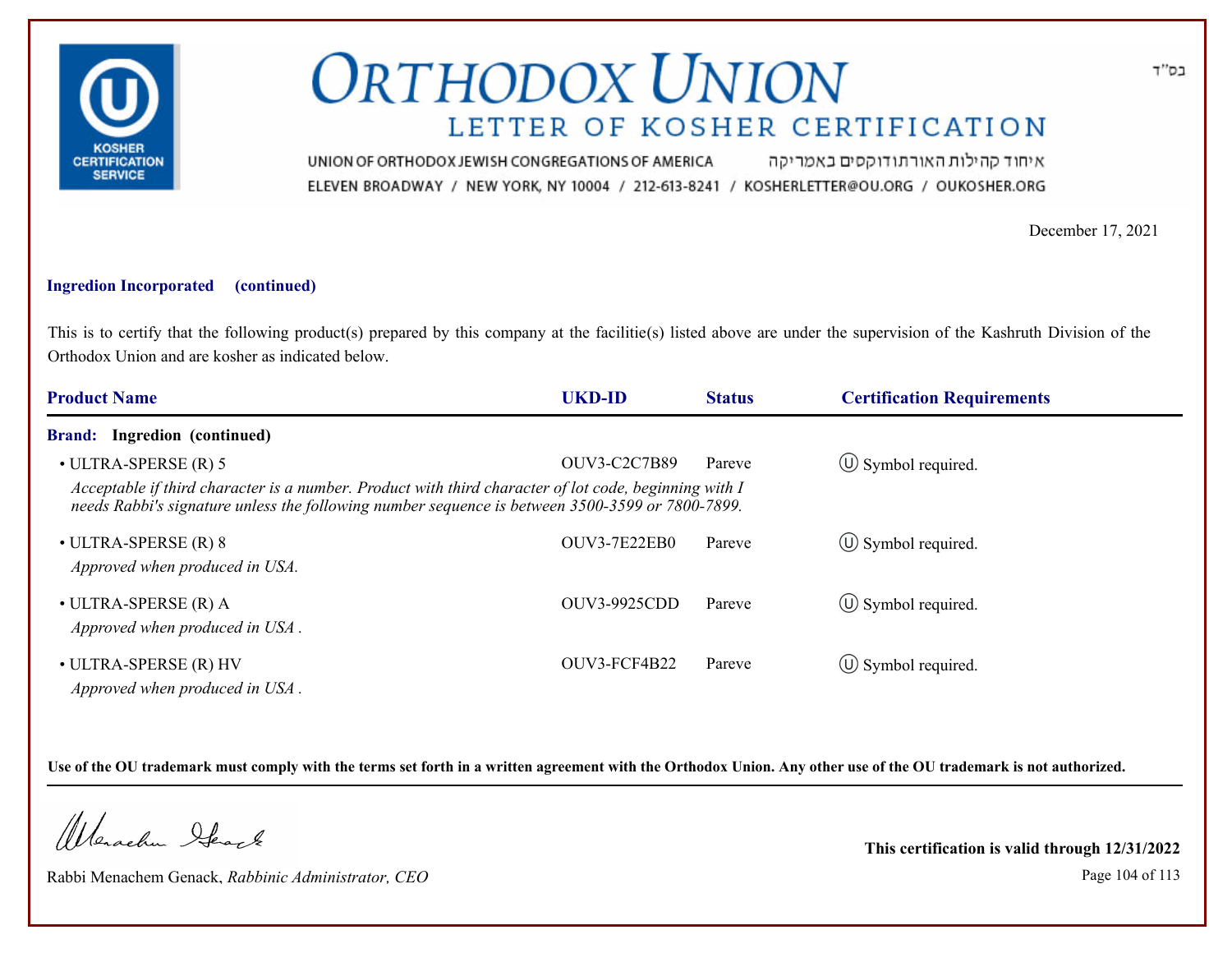

איחוד קהילות האורתודוקסים באמריקה UNION OF ORTHODOX JEWISH CONGREGATIONS OF AMERICA ELEVEN BROADWAY / NEW YORK, NY 10004 / 212-613-8241 / KOSHERLETTER@OU.ORG / OUKOSHER.ORG

December 17, 2021

### **Ingredion Incorporated (continued)**

This is to certify that the following product(s) prepared by this company at the facilitie(s) listed above are under the supervision of the Kashruth Division of the Orthodox Union and are kosher as indicated below.

| <b>Product Name</b>                                                                                                                                                                                                                                | <b>UKD-ID</b>       | <b>Status</b> | <b>Certification Requirements</b>                                                                          |
|----------------------------------------------------------------------------------------------------------------------------------------------------------------------------------------------------------------------------------------------------|---------------------|---------------|------------------------------------------------------------------------------------------------------------|
| Ingredion (continued)<br><b>Brand:</b>                                                                                                                                                                                                             |                     |               |                                                                                                            |
| • ULTRA-SPERSE (R) IMF<br>Acceptable if third character is a number. Product with third character of lot code, beginning with I<br>needs Rabbi's signature unless the following number sequence is between 3500-3599 or 7800-7899<br>or 2000-2099. | OUV3-740213B        | Pareve        | $\circ$ Symbol required. Packaging/letter bears<br>Rabbi's signature/stamp or OU numbered<br>seal/sticker. |
| • ULTRA-SPERSE (R) IMF Base<br>"Approved When Produced in USA"                                                                                                                                                                                     | <b>OUV3-70150EE</b> | Pareve        | $\circled{1}$ Symbol required.                                                                             |
| $\bullet$ ULTRA-SPERSE (R) M<br>Products made from December 2009 and onwards do not need lot letter or rabbi's signature.                                                                                                                          | OUV3-427570B        | Pareve        | $\circ$ Symbol required.                                                                                   |
| • ULTRA-SPERSE (R) SR<br>Approved when produced in USA.                                                                                                                                                                                            | OUV3-128F24C        | Pareve        | $\circ$ Symbol required.                                                                                   |

**Use of the OU trademark must comply with the terms set forth in a written agreement with the Orthodox Union. Any other use of the OU trademark is not authorized.**

Werachen Ifeart

Rabbi Menachem Genack, *Rabbinic Administrator, CEO* Page 105 of 113

**This certification is valid through 12/31/2022**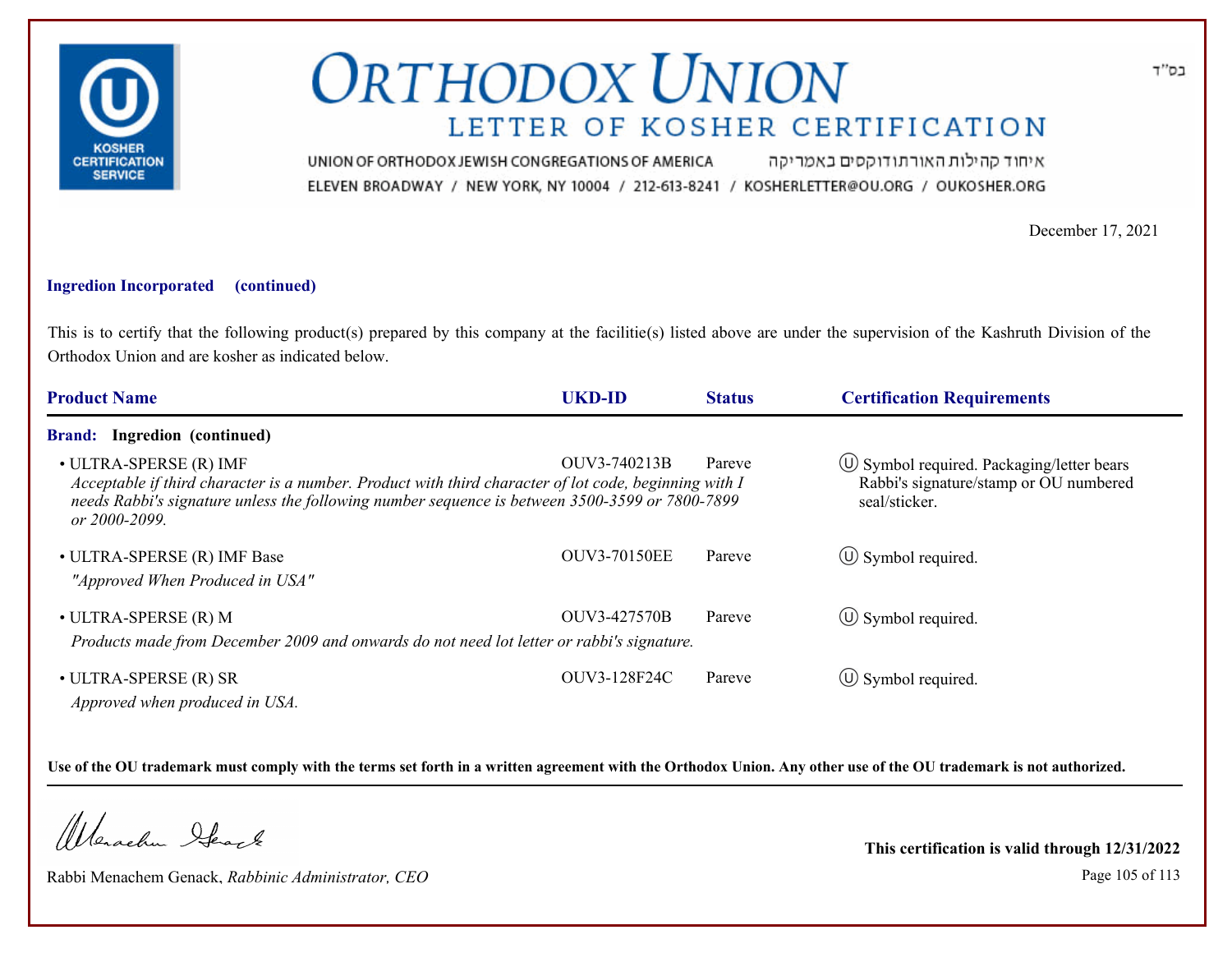

איחוד קהילות האורתודוקסים באמריקה UNION OF ORTHODOX JEWISH CONGREGATIONS OF AMERICA ELEVEN BROADWAY / NEW YORK, NY 10004 / 212-613-8241 / KOSHERLETTER@OU.ORG / OUKOSHER.ORG

December 17, 2021

### **Ingredion Incorporated (continued)**

This is to certify that the following product(s) prepared by this company at the facilitie(s) listed above are under the supervision of the Kashruth Division of the Orthodox Union and are kosher as indicated below.

| <b>Product Name</b>                                            | <b>UKD-ID</b> | <b>Status</b> | <b>Certification Requirements</b> |  |
|----------------------------------------------------------------|---------------|---------------|-----------------------------------|--|
| <b>Brand:</b> Ingredion (continued)                            |               |               |                                   |  |
| • ULTRA-SPERSE® 2000<br>Approved when produced in USA.         | OUV3-ADFF787  | Pareve        | $\circled{1}$ Symbol required.    |  |
| $\bullet$ ULTRA-TEX (R) 1<br>Approved when produced in USA.    | OUV3-602C892  | Pareve        | $\circled{1}$ Symbol required.    |  |
| $\cdot$ ULTRA-TEX (R) 2<br>Approved when produced in USA.      | OUV3-5B4EDCF  | Pareve        | $\circled{1}$ Symbol required.    |  |
| $\bullet$ ULTRA-TEX (R) 2000<br>Approved when produced in USA. | OUV3-B328944  | Pareve        | $\circled{1}$ Symbol required.    |  |

**Use of the OU trademark must comply with the terms set forth in a written agreement with the Orthodox Union. Any other use of the OU trademark is not authorized.**

Werachen Stack

Rabbi Menachem Genack, *Rabbinic Administrator, CEO* Page 106 of 113

**This certification is valid through 12/31/2022**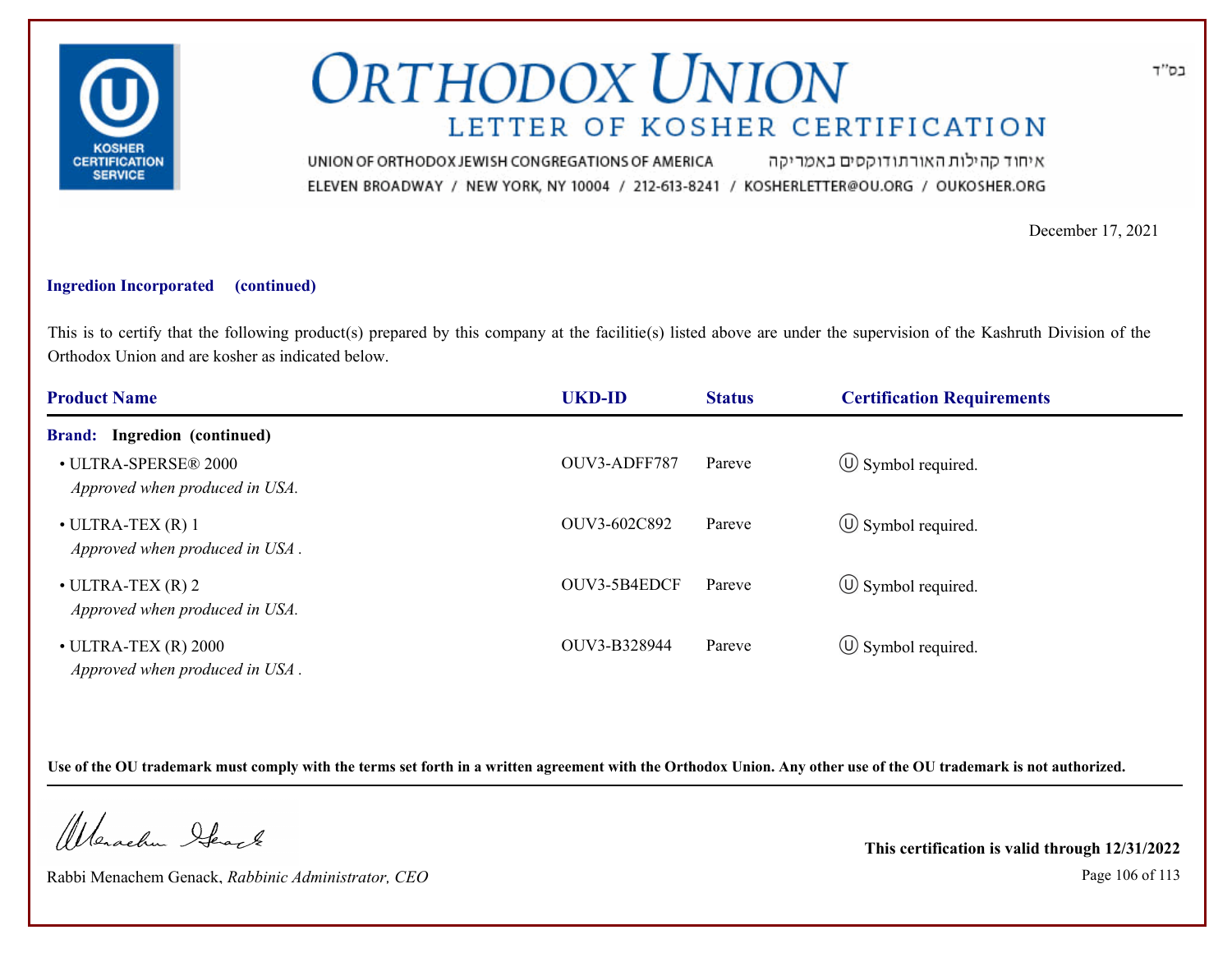

איחוד קהילות האורתודוקסים באמריקה UNION OF ORTHODOX JEWISH CONGREGATIONS OF AMERICA ELEVEN BROADWAY / NEW YORK, NY 10004 / 212-613-8241 / KOSHERLETTER@OU.ORG / OUKOSHER.ORG

December 17, 2021

### **Ingredion Incorporated (continued)**

This is to certify that the following product(s) prepared by this company at the facilitie(s) listed above are under the supervision of the Kashruth Division of the Orthodox Union and are kosher as indicated below.

| <b>Product Name</b>                                          | <b>UKD-ID</b>       | <b>Status</b> | <b>Certification Requirements</b> |  |
|--------------------------------------------------------------|---------------------|---------------|-----------------------------------|--|
| <b>Brand:</b> Ingredion (continued)                          |                     |               |                                   |  |
| $\cdot$ ULTRA-TEX (R) 3<br>Approved when produced in USA.    | <b>OUV3-0BF8F89</b> | Pareve        | $\circled{1}$ Symbol required.    |  |
| $\bullet$ ULTRA-TEX (R) 3J<br>Approved when produced in USA. | <b>OUV3-6C87A0A</b> | Pareve        | $\circled{0}$ Symbol required.    |  |
| $\cdot$ ULTRA-TEX (R) 4<br>Approved when produced in USA.    | OUV3-2D9CA71        | Pareve        | $\circled{1}$ Symbol required.    |  |
| $\bullet$ ULTRA-TEX (R) 8<br>Approved when produced in USA.  | OUV3-A9AC911        | Pareve        | $\circled{1}$ Symbol required.    |  |

**Use of the OU trademark must comply with the terms set forth in a written agreement with the Orthodox Union. Any other use of the OU trademark is not authorized.**

Werachen Stack

Rabbi Menachem Genack, *Rabbinic Administrator, CEO* Page 107 of 113

**This certification is valid through 12/31/2022**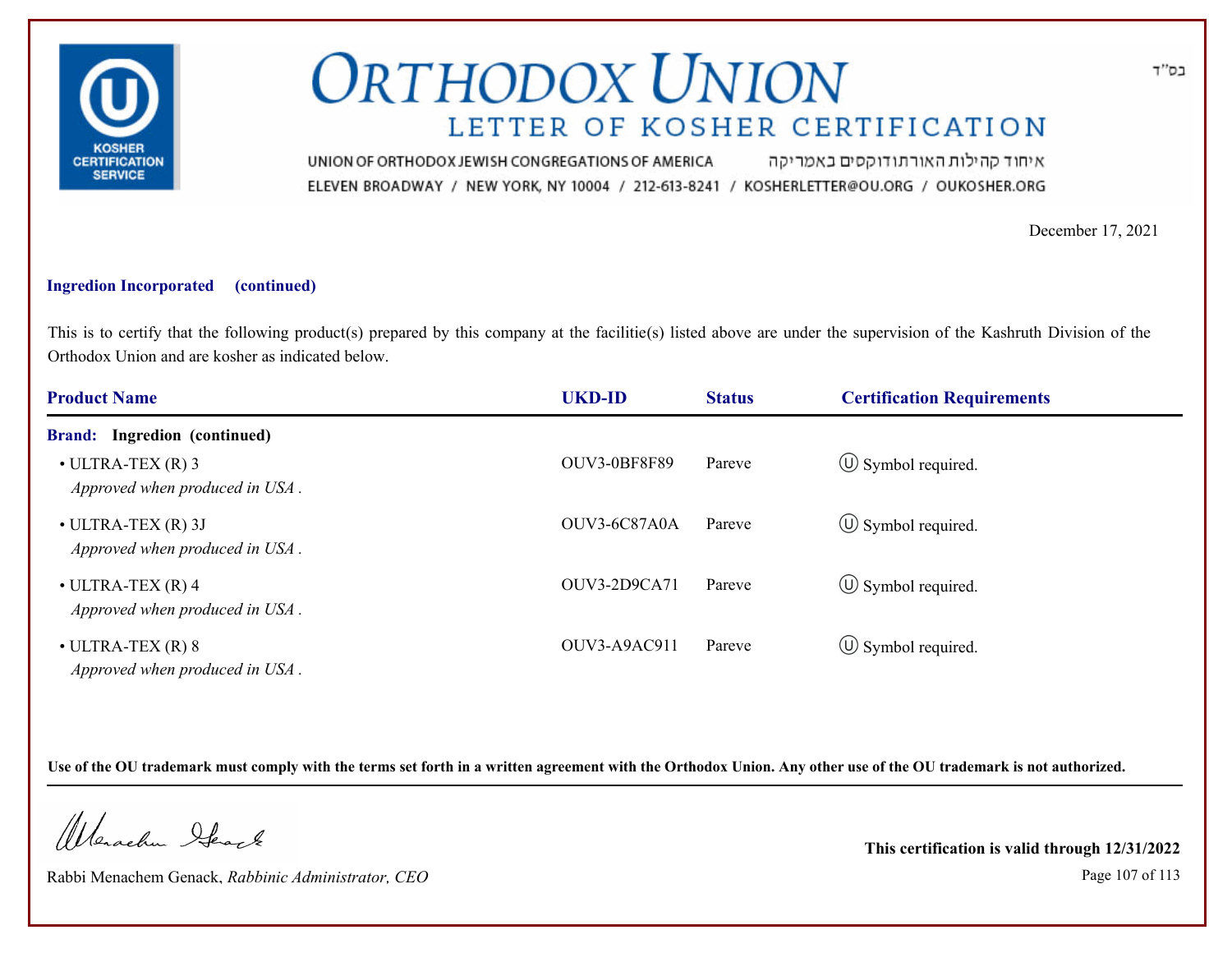

איחוד קהילות האורתודוקסים באמריקה UNION OF ORTHODOX JEWISH CONGREGATIONS OF AMERICA ELEVEN BROADWAY / NEW YORK, NY 10004 / 212-613-8241 / KOSHERLETTER@OU.ORG / OUKOSHER.ORG

December 17, 2021

### **Ingredion Incorporated (continued)**

This is to certify that the following product(s) prepared by this company at the facilitie(s) listed above are under the supervision of the Kashruth Division of the Orthodox Union and are kosher as indicated below.

| <b>Product Name</b>                                          | <b>UKD-ID</b>       | <b>Status</b> | <b>Certification Requirements</b> |  |
|--------------------------------------------------------------|---------------------|---------------|-----------------------------------|--|
| <b>Brand:</b> Ingredion (continued)                          |                     |               |                                   |  |
| $\bullet$ ULTRA-TEX (R) HV<br>Approved when produced in USA. | OUV3-9694794        | Pareve        | $\circ$ Symbol required.          |  |
| $\bullet$ ULTRA-TEX (R) SR<br>Approved when produced in USA. | <b>OUV3-96C19E0</b> | Pareve        | $\circled{1}$ Symbol required.    |  |
| $\cdot$ ULTRA-TEX(R) 4<br>Approved when produced in the USA. | OUV3-FDF1E4B        | Pareve        | $\circled{0}$ Symbol required.    |  |
| $\bullet$ UNI-PURE (R) F<br>Approved when produced in USA.   | <b>OUV3-2273EB0</b> | Pareve        | $\circled{1}$ Symbol required.    |  |

**Use of the OU trademark must comply with the terms set forth in a written agreement with the Orthodox Union. Any other use of the OU trademark is not authorized.**

Werachen Stack

Rabbi Menachem Genack, *Rabbinic Administrator, CEO* Page 108 of 113

**This certification is valid through 12/31/2022**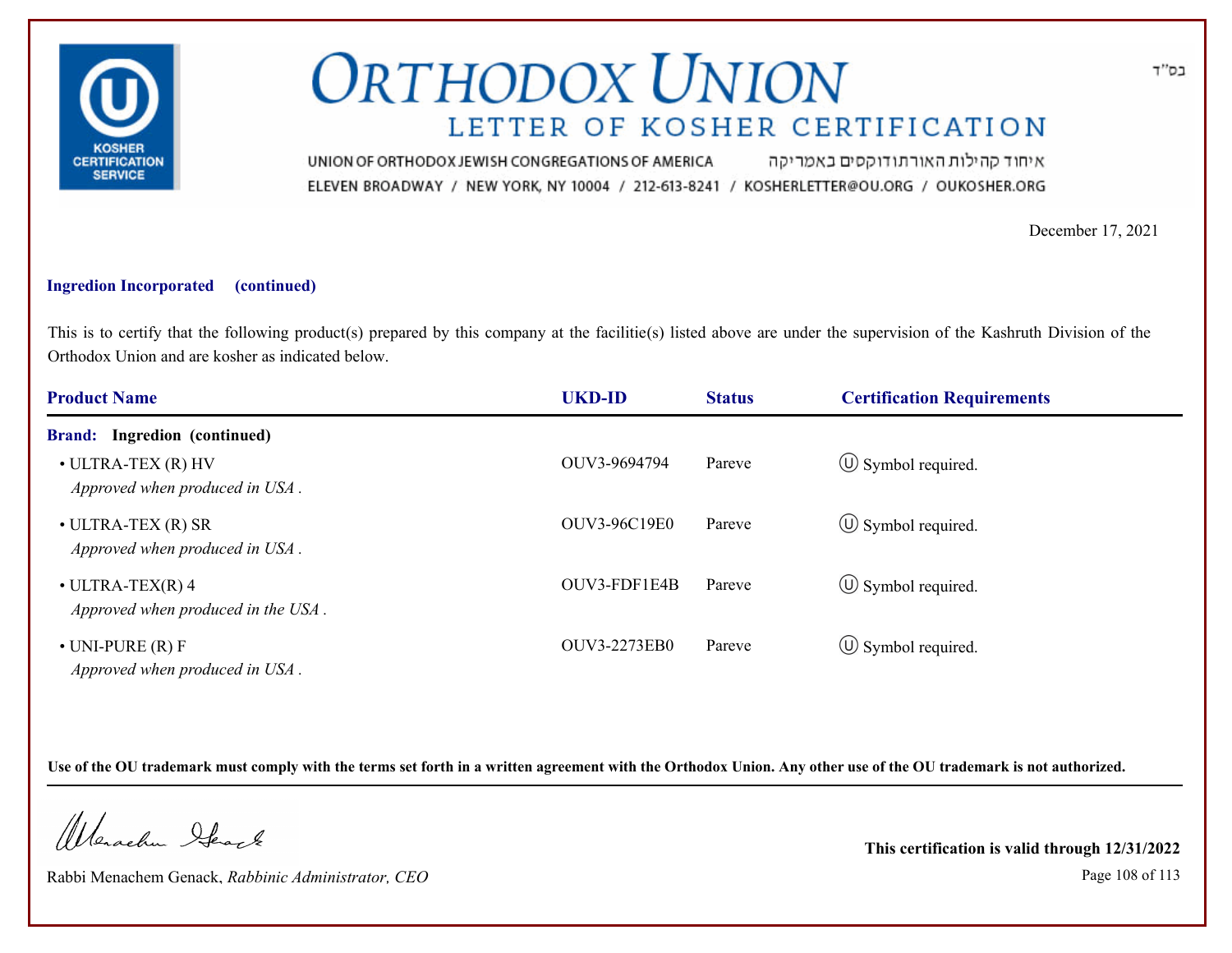

איחוד קהילות האורתודוקסים באמריקה UNION OF ORTHODOX JEWISH CONGREGATIONS OF AMERICA ELEVEN BROADWAY / NEW YORK, NY 10004 / 212-613-8241 / KOSHERLETTER@OU.ORG / OUKOSHER.ORG

December 17, 2021

#### **Ingredion Incorporated (continued)**

This is to certify that the following product(s) prepared by this company at the facilitie(s) listed above are under the supervision of the Kashruth Division of the Orthodox Union and are kosher as indicated below.

| <b>Product Name</b>                                         | <b>UKD-ID</b> | <b>Status</b> | <b>Certification Requirements</b> |  |
|-------------------------------------------------------------|---------------|---------------|-----------------------------------|--|
| <b>Brand:</b> Ingredion (continued)                         |               |               |                                   |  |
| $\bullet$ UNI-PURE (R) FC<br>Approved when produced in USA. | OUV3-B48373F  | Pareve        | $\circ$ Symbol required.          |  |
| $\bullet$ UNI-PURE (R) FR<br>Approved when produced in USA. | OUV3-0C023F1  | Pareve        | $\circled{1}$ Symbol required.    |  |
| $\bullet$ UNI-PURE (R) GA<br>Approved when produced in USA  | OUV3-882C078  | Pareve        | $\circled{0}$ Symbol required.    |  |
| $\bullet$ UNI-PURE (R) WG220<br>Product OF USA              | OUV3-5F7A4E5  | Pareve        | $\circled{1}$ Symbol required.    |  |

**Use of the OU trademark must comply with the terms set forth in a written agreement with the Orthodox Union. Any other use of the OU trademark is not authorized.**

Werachen Stack

Rabbi Menachem Genack, *Rabbinic Administrator, CEO* Page 109 of 113

**This certification is valid through 12/31/2022**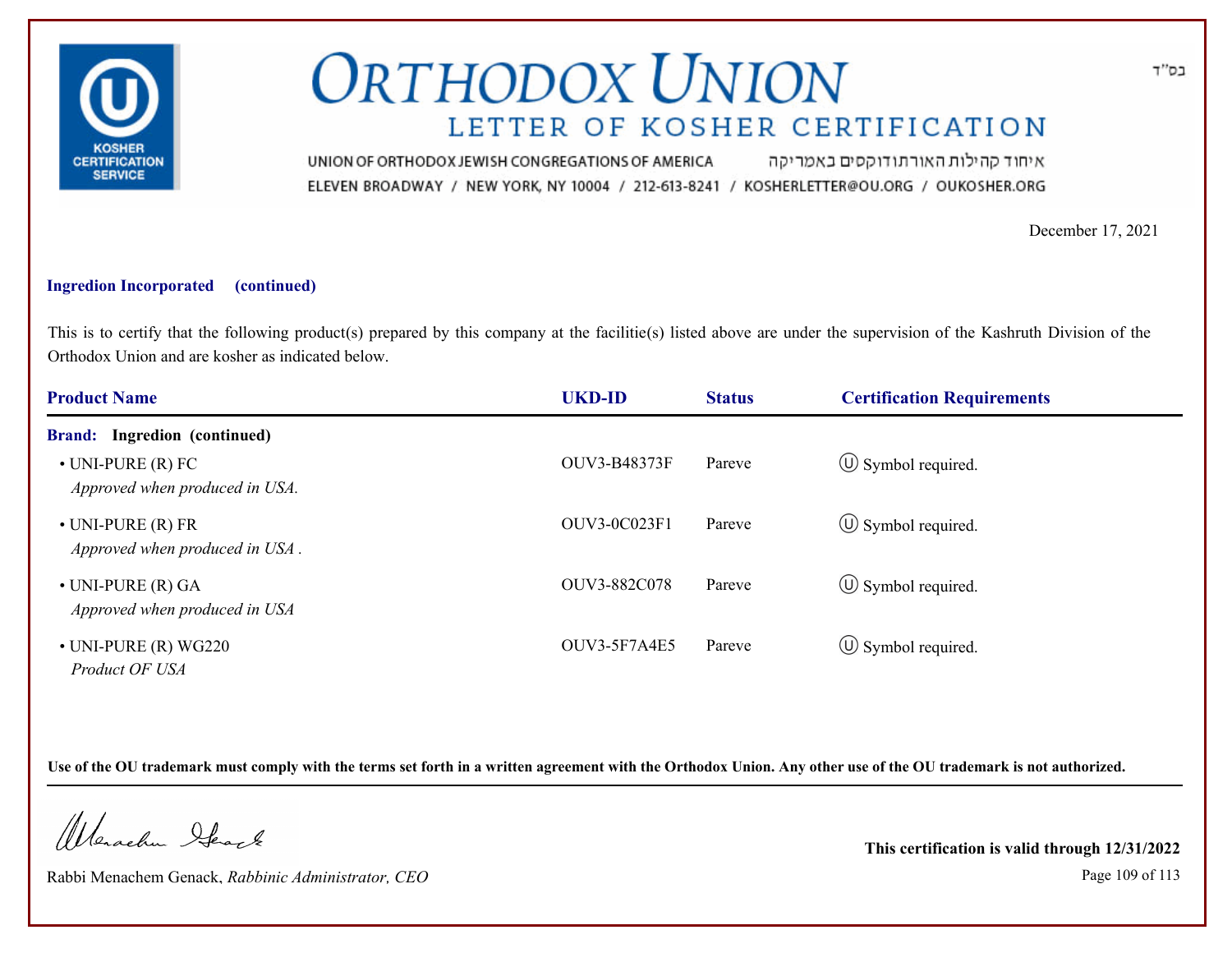

איחוד קהילות האורתודוקסים באמריקה UNION OF ORTHODOX JEWISH CONGREGATIONS OF AMERICA ELEVEN BROADWAY / NEW YORK, NY 10004 / 212-613-8241 / KOSHERLETTER@OU.ORG / OUKOSHER.ORG

December 17, 2021

#### **Ingredion Incorporated (continued)**

This is to certify that the following product(s) prepared by this company at the facilitie(s) listed above are under the supervision of the Kashruth Division of the Orthodox Union and are kosher as indicated below.

| <b>Product Name</b>                                     | <b>UKD-ID</b>       | <b>Status</b> | <b>Certification Requirements</b> |  |
|---------------------------------------------------------|---------------------|---------------|-----------------------------------|--|
| <b>Brand:</b> Ingredion (continued)                     |                     |               |                                   |  |
| $\cdot$ UNI-PURE 2362<br>Approved when produced in USA. | OUV3-77E07C7        | Pareve        | $\circled{1}$ Symbol required.    |  |
| • UNI-PURE IMF 3362<br>Approved when produced in USA.   | <b>OUV3-7EEF329</b> | Pareve        | $\circled{1}$ Symbol required.    |  |
| • UNI-PURE[TM] D2560<br>Approved when produced in USA   | OUV3-B7176E4        | Pareve        | $\circled{1}$ Symbol required.    |  |
| • UPS Base<br>Approved when produced in USA.            | <b>OUV3-7C2FE93</b> | Pareve        | $\circled{1}$ Symbol required.    |  |

**Use of the OU trademark must comply with the terms set forth in a written agreement with the Orthodox Union. Any other use of the OU trademark is not authorized.**

Werachen Stack

Rabbi Menachem Genack, *Rabbinic Administrator, CEO* Page 110 of 113

**This certification is valid through 12/31/2022**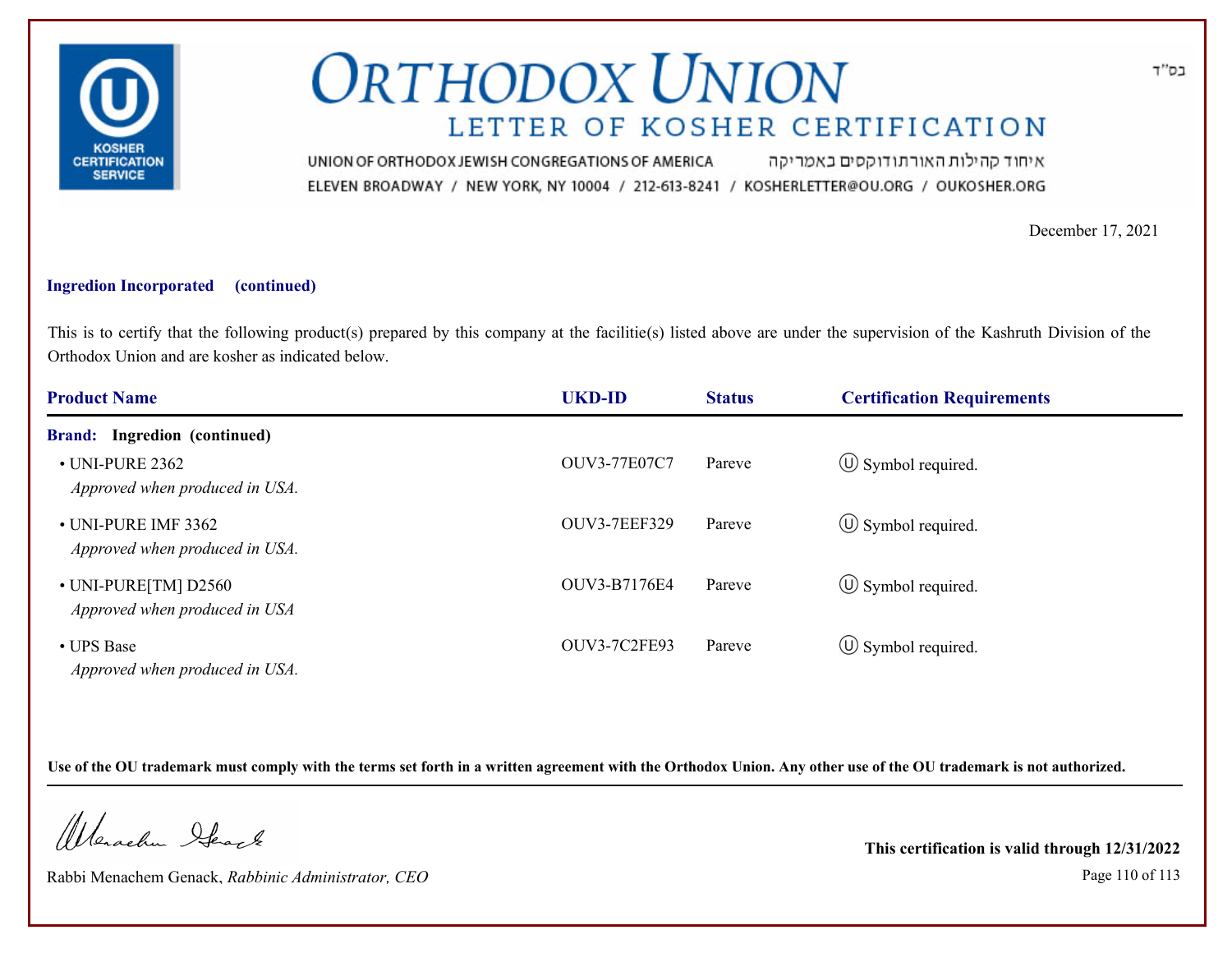

איחוד קהילות האורתודוקסים באמריקה UNION OF ORTHODOX JEWISH CONGREGATIONS OF AMERICA ELEVEN BROADWAY / NEW YORK, NY 10004 / 212-613-8241 / KOSHERLETTER@OU.ORG / OUKOSHER.ORG

December 17, 2021

#### **Ingredion Incorporated (continued)**

This is to certify that the following product(s) prepared by this company at the facilitie(s) listed above are under the supervision of the Kashruth Division of the Orthodox Union and are kosher as indicated below.

| <b>Product Name</b>                                        | <b>UKD-ID</b>       | <b>Status</b> | <b>Certification Requirements</b> |  |
|------------------------------------------------------------|---------------------|---------------|-----------------------------------|--|
| <b>Brand:</b> Ingredion (continued)                        |                     |               |                                   |  |
| $\cdot$ VELOX (TM) 0472<br>Approved when produced in USA.  | <b>OUV3-83A70E3</b> | Pareve        | $\circled{1}$ Symbol required.    |  |
| $\cdot$ VELOX (TM) 0987<br>Approved when produced in USA.  | OUV3-89D0484        | Pareve        | $\circled{1}$ Symbol required.    |  |
| • VERSAFIBE[TM] 2470<br>Approved when produced in USA.     | OUV3-603680D        | Pareve        | $\circled{1}$ Symbol required.    |  |
| $\cdot$ VINAMYL $(R)$<br>Approved when produced in the USA | OUV3-65D97D0        | Pareve        | $\circled{1}$ Symbol required.    |  |

**Use of the OU trademark must comply with the terms set forth in a written agreement with the Orthodox Union. Any other use of the OU trademark is not authorized.**

Werachen Stack

Rabbi Menachem Genack, *Rabbinic Administrator, CEO* Page 111 of 113

**This certification is valid through 12/31/2022**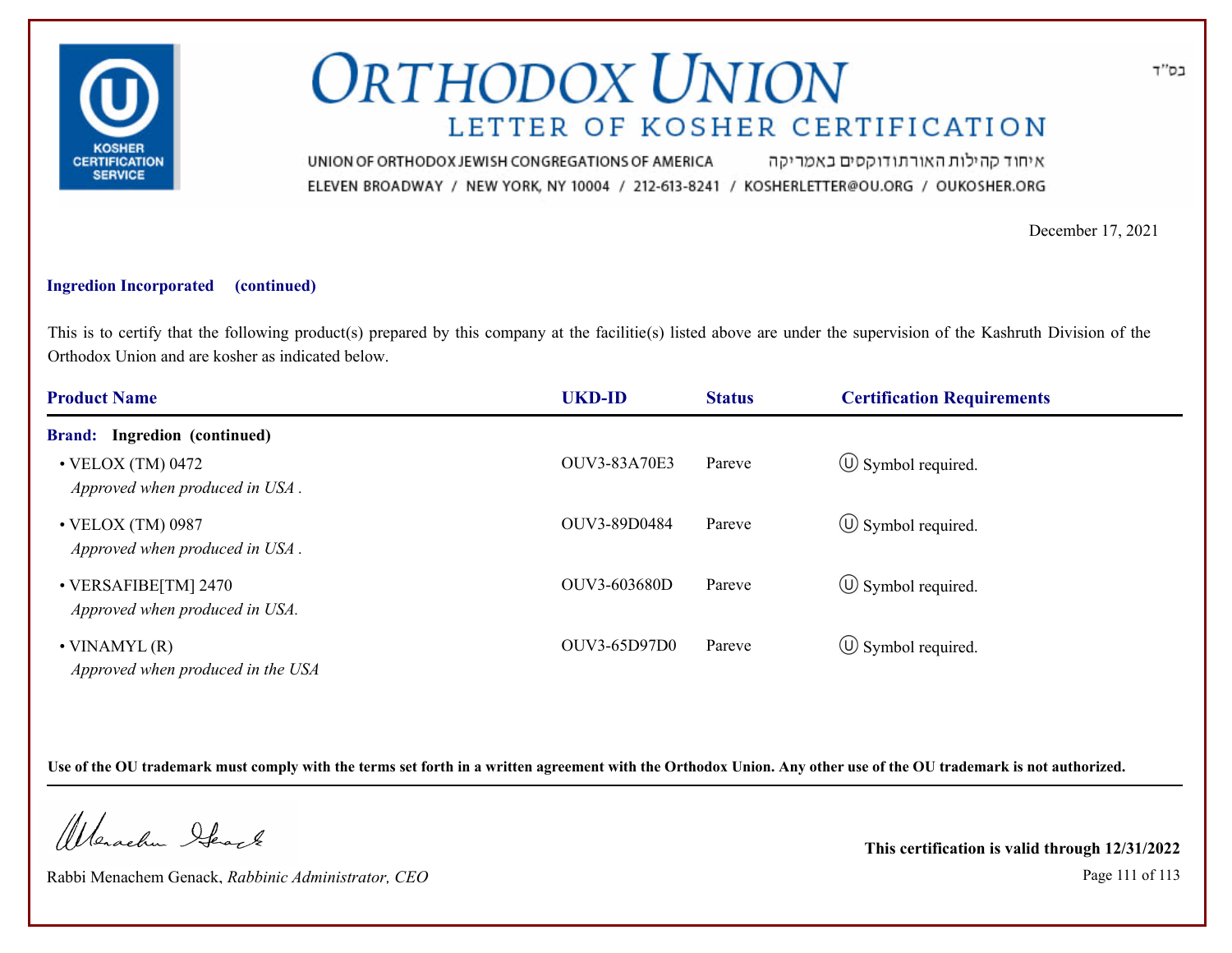

איחוד קהילות האורתודוקסים באמריקה UNION OF ORTHODOX JEWISH CONGREGATIONS OF AMERICA ELEVEN BROADWAY / NEW YORK, NY 10004 / 212-613-8241 / KOSHERLETTER@OU.ORG / OUKOSHER.ORG

December 17, 2021

### **Ingredion Incorporated (continued)**

This is to certify that the following product(s) prepared by this company at the facilitie(s) listed above are under the supervision of the Kashruth Division of the Orthodox Union and are kosher as indicated below.

| <b>Product Name</b>                                           | <b>UKD-ID</b> | <b>Status</b> | <b>Certification Requirements</b> |
|---------------------------------------------------------------|---------------|---------------|-----------------------------------|
| <b>Brand:</b> Ingredion (continued)                           |               |               |                                   |
| $\cdot$ VINAMYL $(R)$ II<br>Approved when produced in the USA | OUV3-31B91E4  | Pareve        | $\circled{1}$ Symbol required.    |
| $\cdot$ VINLON<br>Approved when produced in USA.              | OUV3-E41651A  | Pareve        | $\circled{1}$ Symbol required.    |
| • WaxiPro ® Powder<br>Approved when produced in USA.          | OUV3-A232B13  | Pareve        | $\circled{1}$ Symbol required.    |
| $\cdot$ WNA<br>Approved when produced in USA.                 | OUV3-BDC3848  | Pareve        | $\circled{1}$ Symbol required.    |
|                                                               |               |               |                                   |

#### **Brand: Ingredion - Chametz Free**

**Use of the OU trademark must comply with the terms set forth in a written agreement with the Orthodox Union. Any other use of the OU trademark is not authorized.**

Werachen Stack

Rabbi Menachem Genack, *Rabbinic Administrator, CEO* Page 112 of 113

**This certification is valid through 12/31/2022**